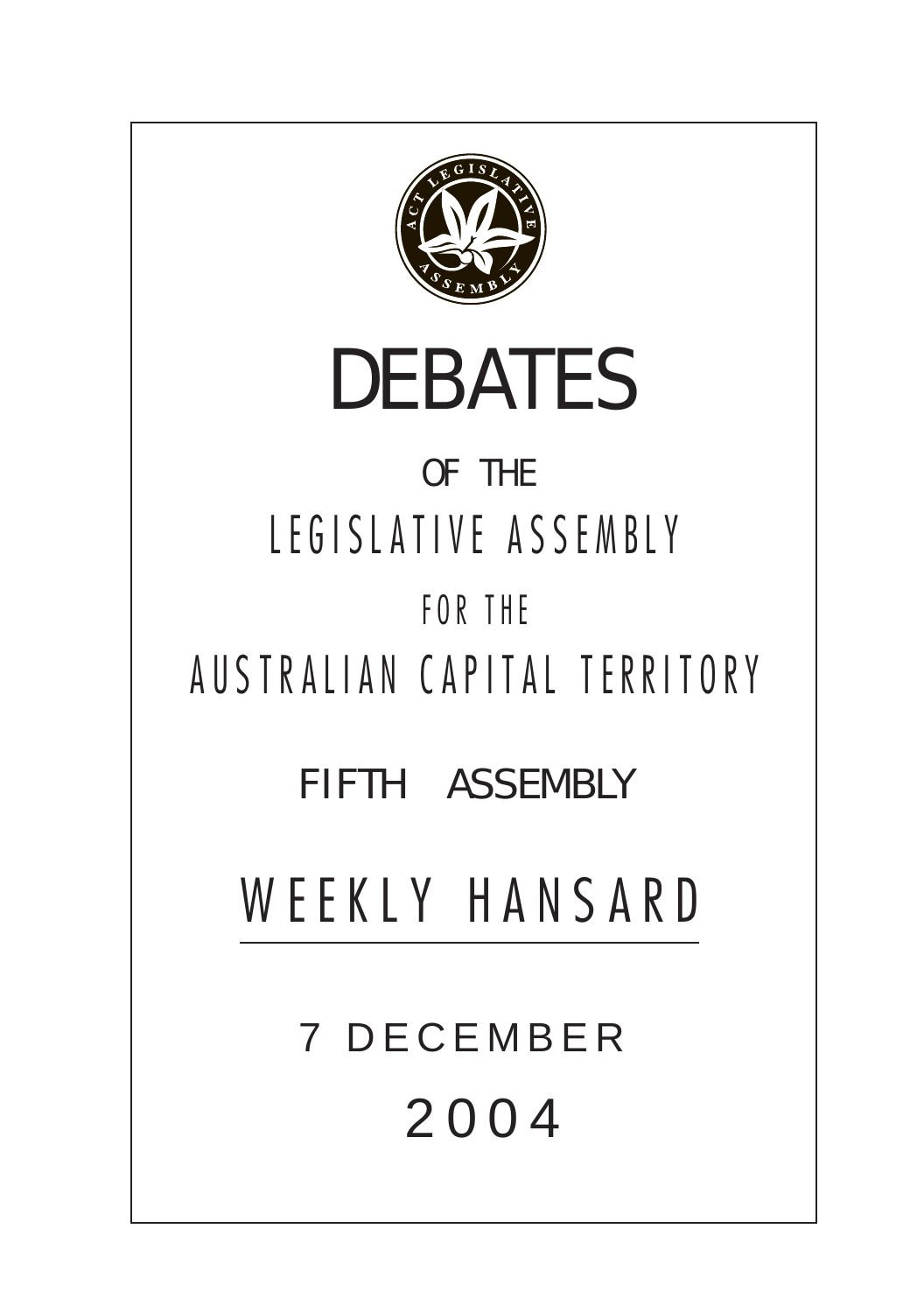# Tuesday, 7 December 2004

| Petitions:                                                |  |
|-----------------------------------------------------------|--|
|                                                           |  |
|                                                           |  |
|                                                           |  |
|                                                           |  |
|                                                           |  |
| Questions without notice:                                 |  |
|                                                           |  |
|                                                           |  |
|                                                           |  |
|                                                           |  |
|                                                           |  |
|                                                           |  |
|                                                           |  |
|                                                           |  |
|                                                           |  |
|                                                           |  |
|                                                           |  |
|                                                           |  |
|                                                           |  |
|                                                           |  |
|                                                           |  |
|                                                           |  |
|                                                           |  |
|                                                           |  |
|                                                           |  |
|                                                           |  |
|                                                           |  |
|                                                           |  |
|                                                           |  |
|                                                           |  |
| Papers                                                    |  |
|                                                           |  |
|                                                           |  |
| Treasurer and Minister for Economic Development-portfolio |  |
|                                                           |  |
|                                                           |  |
|                                                           |  |
|                                                           |  |
|                                                           |  |
|                                                           |  |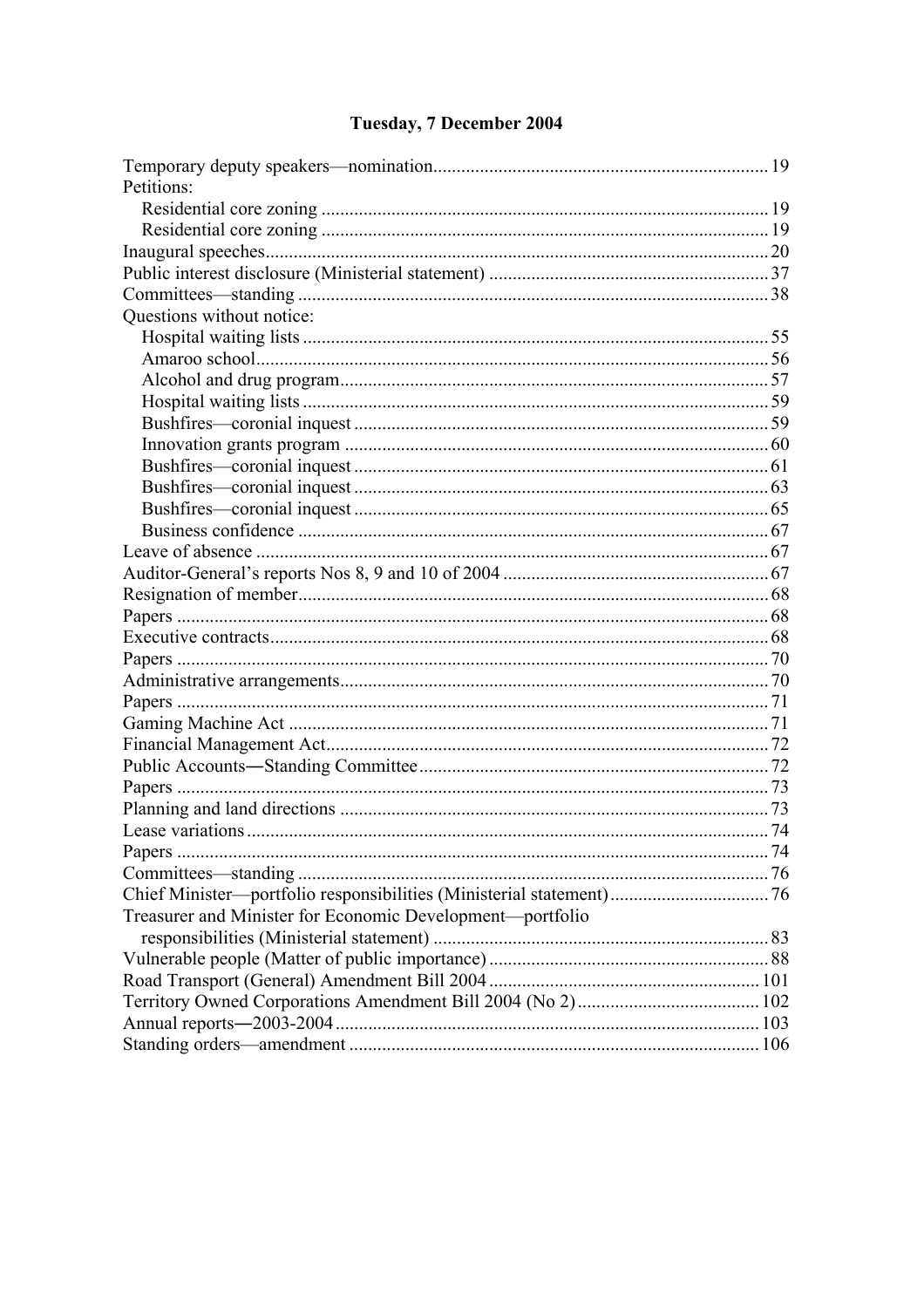| Adjournment: |  |
|--------------|--|
|              |  |
|              |  |
|              |  |
|              |  |
|              |  |
|              |  |
|              |  |
|              |  |
|              |  |
|              |  |
|              |  |
|              |  |
|              |  |
|              |  |
|              |  |
|              |  |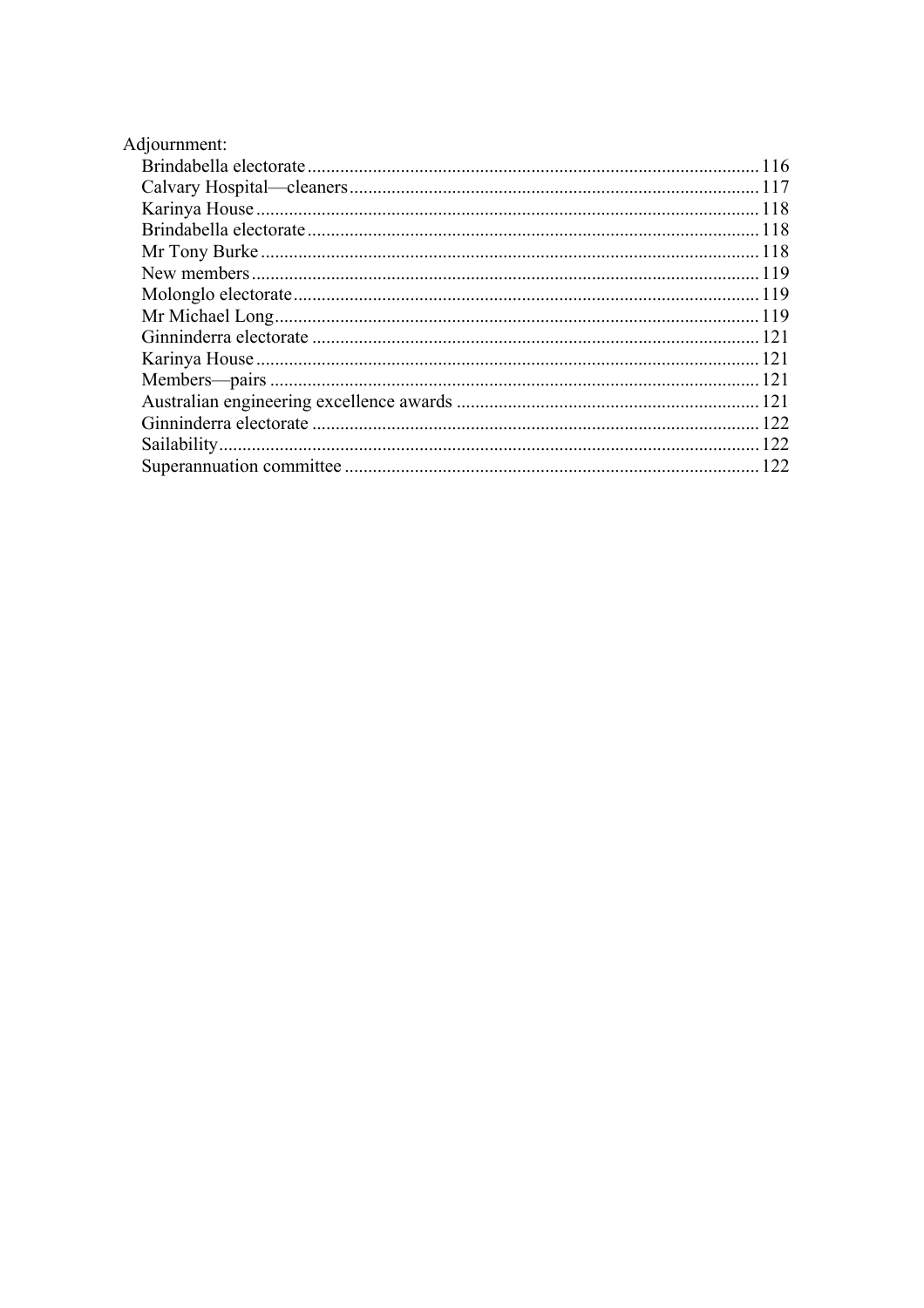# **Tuesday, 7 December 2004**

**MR SPEAKER** (Mr Berry) took the chair at 10.30 am, made a formal recognition that the Assembly was meeting on the lands of the traditional owners, and asked members to stand in silence and pray or reflect on their responsibilities to the people of the Australian Capital territory.

#### <span id="page-3-0"></span>**Temporary deputy speakers—nomination**

**MR SPEAKER**: Pursuant to the provisions of standing order 8, I nominate Mr Gentleman and Mrs Burke to act as Temporary Deputy Speakers. I table my correspondence to that effect.

## **Petitions**

*The following petitions were lodged for presentation.* 

*By* **Mr Stanhope**, *from 108 residents:* 

#### <span id="page-3-1"></span>**Residential core zoning**

TO THE SPEAKER AND MEMBERS OF THE LEGISLATIVE ASSEMBLY FOR THE AUSTRALIAN CAPITAL TERRITORY

The petition of certain residents of the Australian Capital Territory draws to the attention of the Assembly: that your petitioners are residents of the Australian Capital Territory who will be affected adversely by Part B1 of the Residential Land Use Policies under Variation 200 to the Territory Plan (Variation 200), specifically the 'Area A10 Residential Core' (A10) zones; and that your petitioners are not aware of having received any direct communication from the Government concerning the policy formulation of Variation 200 and A10 zoning.

Your petitioners therefore request the Assembly to: declare a moratorium on the implementation of 'Area A10 Residential Core' zoning, including plans for multi unit development in the design concept stage and development applications proposed but not yet approved, to allow independent research into (a) the actual need for A10 zones in each suburb, (b) the social, financial and environmental impacts on existing residents of medium density residential development within each suburb and (c) the impact of this level of development on service infrastructure in and around the A10 zones; and to include new submissions by affected residents.

#### <span id="page-3-2"></span>**Residential core zoning**

*By* **Mr Stanhope**, *from 406 residents:* 

TO THE SPEAKER AND MEMBERS OF THE LEGISLATIVE ASSEMBLY FOR THE AUSTRALIAN CAPITAL TERRITORY

The petition of certain residents of the Australian Capital Territory draws to the attention of the Assembly: that your petitioners are residents of Aranda who will be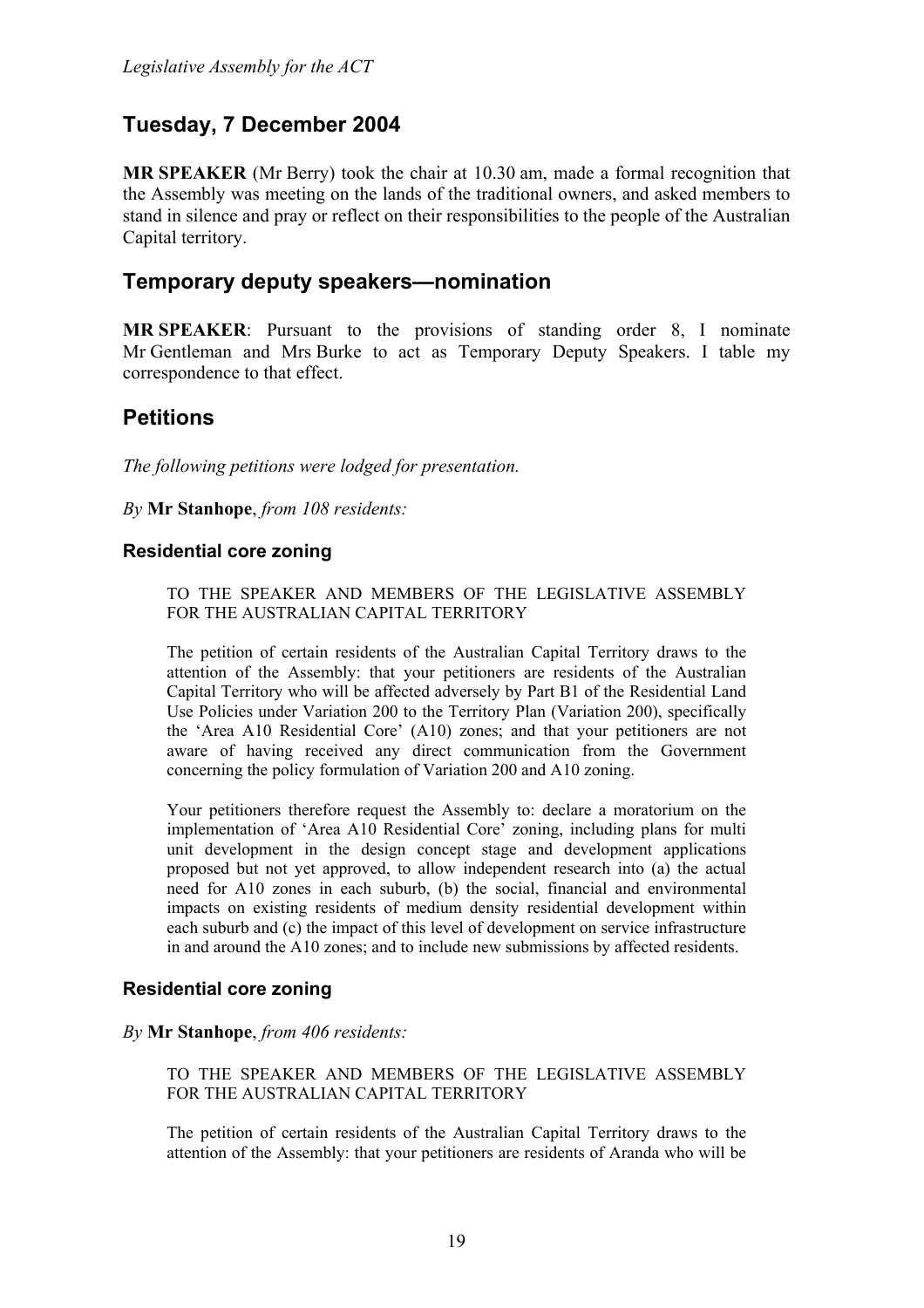affected adversely by Part B1 of the Residential Land Use policies under Variation 200 to the Territory Plan (Variation 200), specifically the 'Area A10 Residential Core' (A10 zones) of Aranda; that the A10 zones in Aranda are based on a fallacy, because there are no real Aranda shops; and that your petitioners are not aware of having received any direct communication from the Government concerning the policy formulation of Variation 200 and A10 zoning.

Your petitioners therefore request the Assembly to: declare a moratorium on the implementation of Variation 200 in Aranda, including plans for multi unit development in the design concept stage and development applications proposed but not yet approved, to allow independent research into (a) the actual need for A10 zones in Aranda, (b) the social, financial and environmental impacts on existing residents of medium density residential development within Aranda, (c) heritage aspects of Aranda, and (d) the impact of this level of development on service infrastructure in and around the A10 zones; and to include new submissions by affected residents.

*The Clerk having announced that the terms of the petitions would be recorded in Hansard and a copy referred to the appropriate minister, the petitions were received.*

# <span id="page-4-0"></span>**Inaugural speeches**

**MR GENTLEMAN** (Brindabella): I ask for leave of the Assembly to make my inaugural speech.

Leave granted.

**MR GENTLEMAN**: Mr Speaker, I wish to begin my inaugural speech to the Assembly by acknowledging the first occupants of the land of the Canberra region, the Ngunnawal people. These people were dispossessed of their lands and treated unjustly. We seek to acknowledge and redress past and present injustices, and celebrate the contribution of indigenous people to our community.

I am honoured to represent this community—the people of Brindabella—in the Assembly. I believe that participation is the best form of representation, but it is by no means exclusive to representation. Participation is not an individual pursuit, and I would like to thank those who have been involved with me in working for our community. Our collective achievements have brought me to this place, to work with this first majority Labor government to build the kind of inclusive and just society we strive for.

First, and most importantly, I would like to thank the people of Brindabella for their support, with the hope of their continued involvement with my work as a member, with the work of this Assembly and in our community. Thank you to the branch members of the ALP, with whom I share a commitment to the true Labor values of fairness and social justice, and who are a constant support for those who put our hands up for the honour of representing the Labor Party. In particular, I would like to acknowledge the exceptional work of the staff of the ACT branch office—secretary Matthew Cossey; Melissa Fairhall and Liz Bateson.

I would also extend particular thanks to Bill Wood, whose service to the people of Brindabella over the 15 years he dedicated to this Assembly was exemplary; to the Chief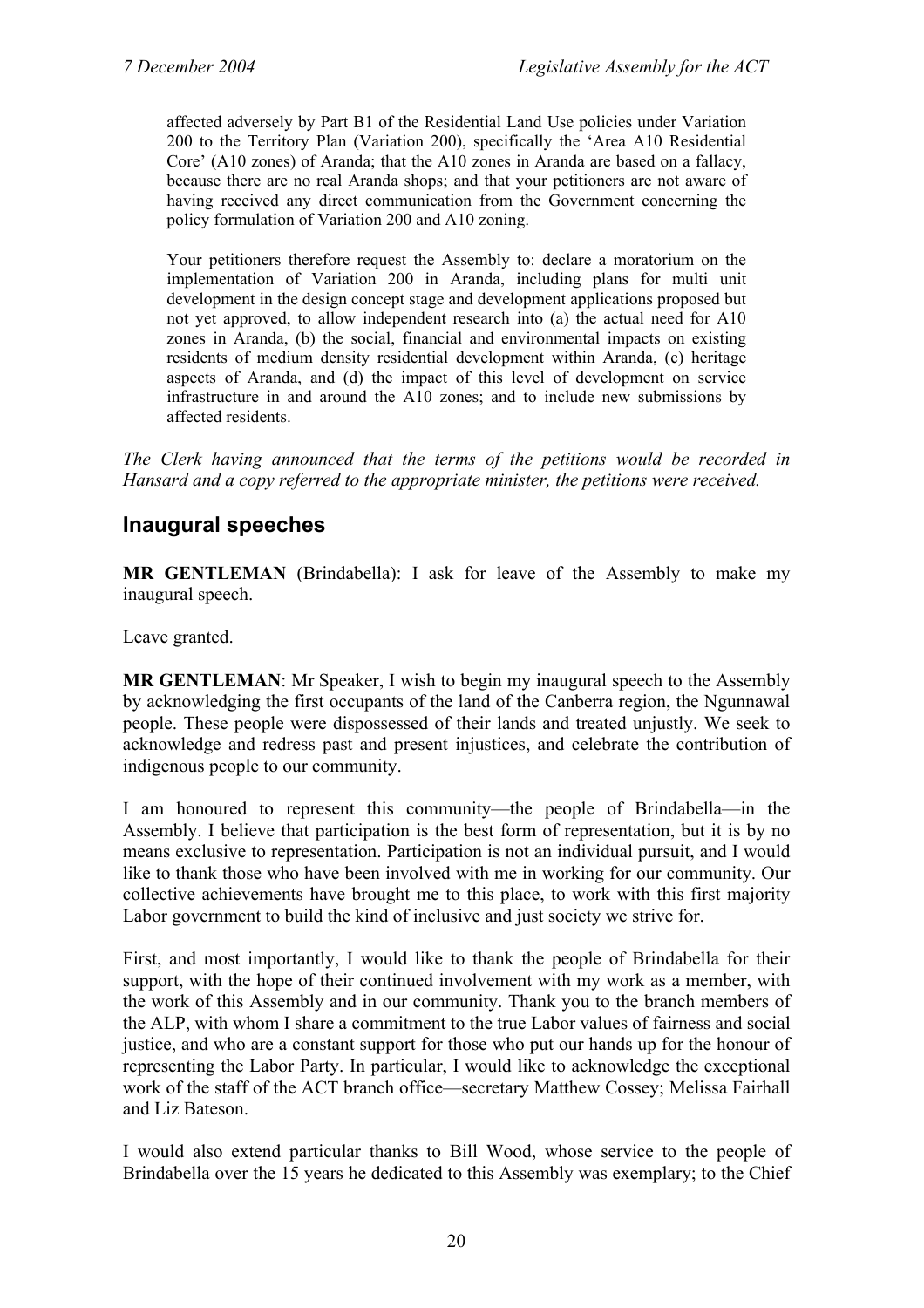Minister, Jon Stanhope, whose leadership since 2001 has effected real change in our community, in rebuilding public services and building a vibrant and inclusive environment for Canberra for Canberrans to thrive in; and to you, Mr Speaker, for your commitment to the people of Canberra through your long service in this Assembly.

While the list of all those who gave up their valuable time and energy during my campaign and on polling day is too long to mention, I thank all of you for your belief in the work that we have done, and will do, together. I make particular note of John Tuckey, Jenny Appleby and Mark Hogan for their enduring and uncompromising support. To Kave Ringi, Katherine Swarbuck, John Clarke, Kerry and Zac Bush, Liz McKittrick, John Edwards, Rebecca Driver and my daughter Kirrilee Gentleman: their work made it possible to complete all of those challenging campaign tasks.

Thank you to my mentors, both in the Transport Workers Union and now in political life, Andrew Whale and Trevor Santi, and to those current officials of the Transport Workers Union—Al McLean, Klaus Pinkas, Tony Sheldon, Nymron Nyols and Scott Connelly. Thank you for your work and your support, both in a personal sense and as part of the movement of which I am so honoured to represent. Finally to the members of the Transport Workers Union, whom I have so proudly served in the past: you make the union what it is. To the labour movement in Canberra and beyond, I thank you for your commitment, support and involvement in the struggle for fair wages, decent work and progressive social change.

This family of the labour movement is one I am proud to belong to and am honoured to represent in this Assembly. My experience of living, working and raising a family in the Canberra community, and in my electorate of Brindabella in particular, has been one of being involved in our community. Working for equality, social change and social justice has been key to my working history as a mechanic, postal worker and security officer and for the Transport Workers Union as a special projects officer.

The traditions of the Australian Labor Party are deeply rooted in the struggles of Australian workers for a fair go, decent working conditions and a fair day's pay. These struggles continue today. We strive for job security, equal pay, paid parental leave, workers' entitlements and a balance between work and family. The history of the labour movement is one of involvement and participation in our communities and of struggle for what is right and what is fair. Decent wages and conditions for working people are essential for working families and for a vibrant, functional and inclusive community. I continue to be proud of my personal commitment to, and the work of, the labour movement. My work has been about delivering for and being engaged with the community. Now entering into the Assembly, I am both informed by these experiences and committed to continuing my engagement with the grassroots energy of our community.

Canberra is an exciting place to live and my electorate of Brindabella, the Tuggeranong Valley and the Woden suburbs of Chifley, Pearce and Torrens, holds many opportunities for involvement—from the community arts projects, access to Namadgi national park and other beautiful open spaces, to the services available in the Tuggeranong Centre and the local shopping centres. Local sporting and community organisations are active. I have spent many a Sunday morning watching my kids play sport in the Tuggeranong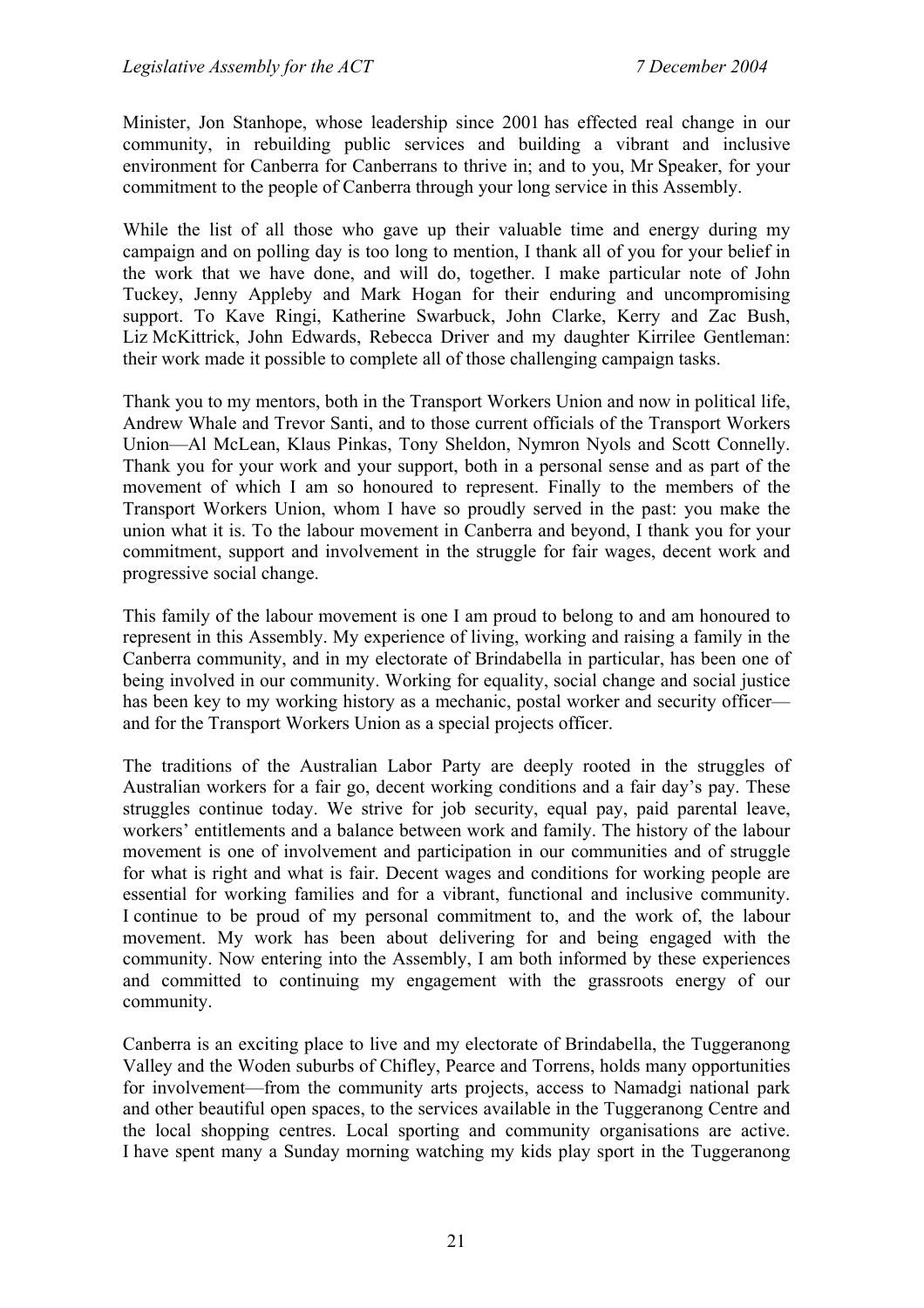Valley. The interweaving of sporting, community organisations and activities creates a vibrant and dynamic Tuggeranong.

The living opportunities in Brindabella are constantly evolving. In 1979 I rallied through the streets of what is now Richardson, and watched the Castrol international rally in what is now Macarthur. Neither is an option now, with the development of the area as a home for many residents of Brindabella. But it is clear that, where we develop, we must also develop the possibilities for people to be involved. These opportunities need to be accessible and supported by government, from ensuring the maintenance and protection of public space to support for local community organisations. Government has a powerful role in encouraging the development of opportunities for all Canberrans to participate in the community around them.

The work of the government is rarely more important than in striving for the provision of quality and accessible public services for the people of Canberra. Having raised a family in the Tuggeranong area, I realise the importance of quality public education and health services, and the significance of ensuring both their quality and accessibility into the future. Retaining and improving public housing stock is an essential function of government, as part of realising the importance of the provision of public housing, and to ensure quality, safe and accessible support for those in our community who need it most.

The extension of services to residents of Tuggeranong has been of primary concern over the last decade as the region grows and flourishes. Into the future we must ensure that the services continue to meet the need that still exists, and work for their continued improvement. The Stanhope Labor government has done an excellent job of meeting this need through the development of public services in Brindabella. As the area continues to develop and change, it is an essential role of a representative to work with the community to address these changing needs into the future.

Progressive government necessarily concerns core issues such as the provision of quality and accessible public services, delivering decent working conditions and fair wages to our workers, and realising the potential of our community by encouraging involvement and participation. Yet, more than this, not only must representation respond to the needs and demands of our community; it must also provide a vision for the future.

I am committed to working to represent the people of Brindabella in this Assembly; this was the commitment I made in standing for election. I think it is important, however, that we in the Assembly recognise that the debate occurs in our community itself, through the work of community organisations, the labour movement and activists working for change. Working for the people of Canberra demands a commitment to bringing this picture together and realising a collective vision. Having vision is not to be all things to all people. I do not believe in fence-sitting but in standing proudly for the things that I am passionately committed to—the labour movement, the working families of Canberra and Brindabella and our elderly, who deserve respect and thanks for their continuing contributions to our community.

It has been said that a society can be judged by the way it treats its elderly. Australia's elderly have been left behind by the federal Howard government. While there are limitations on our capacity to address this shared responsibility, it is imperative that we as a community, and we as members of the Legislative Assembly, work to ensure that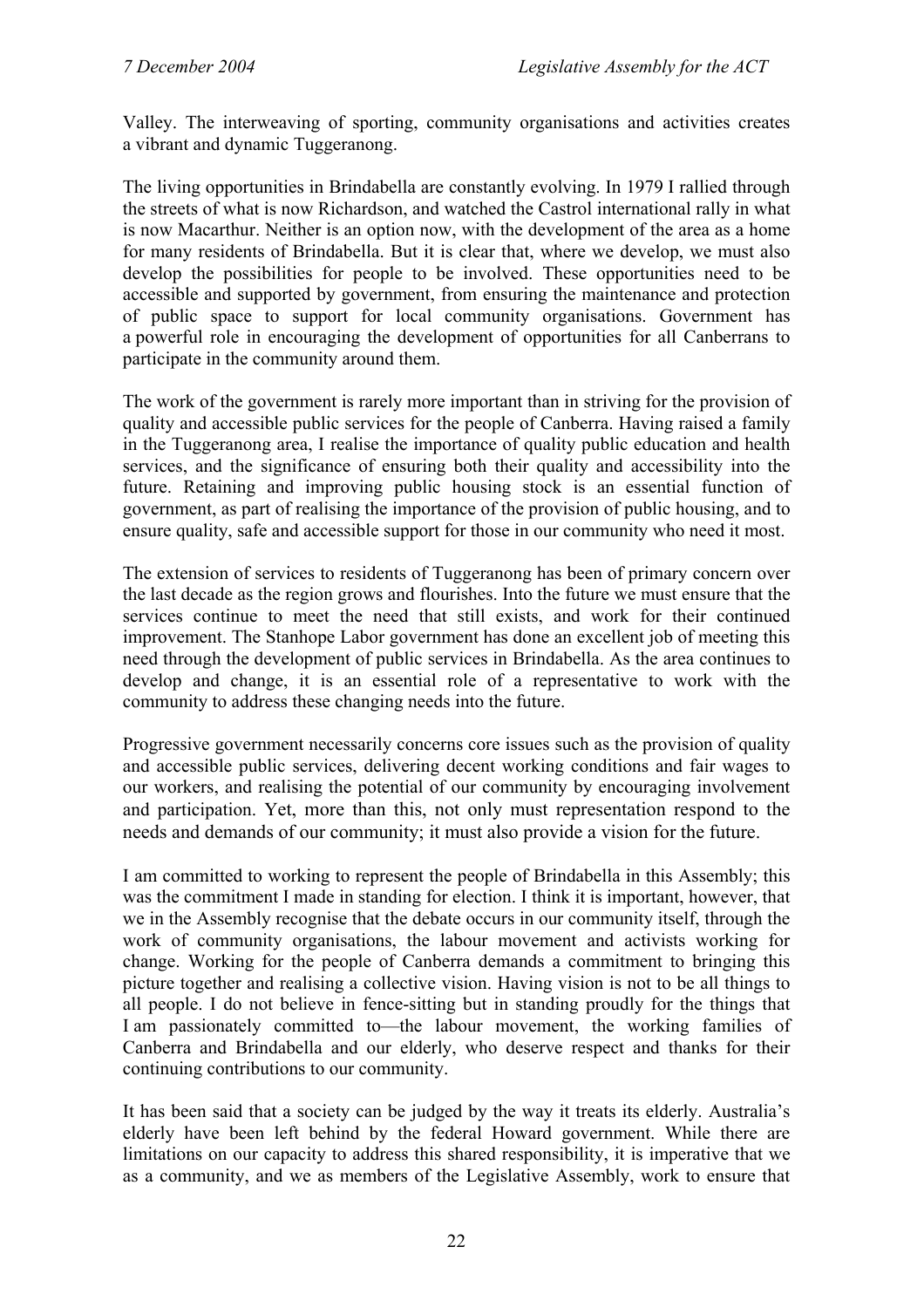our elderly, who have contributed so much as workers, parents, activists and advocates, are guaranteed necessities and a real voice in our community. This means ensuring quality and affordable accommodation, particularly for those who are unable to meet the high costs of private residential facilities. It means quality and affordable health care, and guarantees of material necessities. It also means reasserting a place for the elderly as valued members of our community, ensuring that we, as elected representatives, are hearing the concerns of and working with elderly Canberrans.

I recently attended an event to publicise the international day for the elimination of violence against women, an initiative to encourage men to express their commitment to ending violence against women and children. An issue like domestic violence forces the realisation that gender inequality affects everyone in our community, and that it is the responsibility of all of us to effect positive change. The ACT Women's Plan, launched by my colleague Minister Katy Gallagher earlier this year, sets out the agenda of government in combating the issues facing women in our community every day, and progresses an exciting program of change.

These are issues of inequality, which we must always be conscious of and work to overcome. This is a core role of government; yet it is my passionate belief that it is through community involvement in the work of government, and vice versa, that real and lasting change is effected and our collective goal of a safe and inclusive community is realised. When we work collectively to achieve common goals, the result can be an exciting and constantly evolving relationship of participation, negotiation and debate. It is by working together and engaging with movements for change that the Labor Party has striven, and will continue to strive, for a better future for us all. These are the principles of Labor and principles that I am proud to stand by and for.

In continuing the work of the Labor government in this project and in embarking on my own exciting journey with the Brindabella community, we realise that the territory in which we live has successfully made the transition to self-government and demonstrated the maturity of the electorate. The federal Liberal government has consistently threatened to exercise its powers in respect of the wishes of that electorate. This is not a feature of party politics, but a recurring tension; yet our active, engaged and vibrant Canberra community requires no constitutional change to realise our democratic voice.

Involvement in the grassroots in community and union organising, and in the regeneration of a vibrant civil society, are the foundation and the defence of our democracy. Democracy is about active and engaged involvement with the workers, families, the elderly and the community organisations that provide the dynamic and inspirational social fabric of the community in which we live and work. I am honoured to represent such an exciting and vibrant community and, in so doing, am committed to maintaining my involvement in that community. I believe the best representation we can provide here in the Assembly is that which I am committed to working to provide. It is an active, engaged representation, informed from grassroots involvement with the people, the ideas and the passion of Canberra.

**MS PORTER** (Ginninderra): I seek leave of the Assembly to make my inaugural speech.

Leave granted.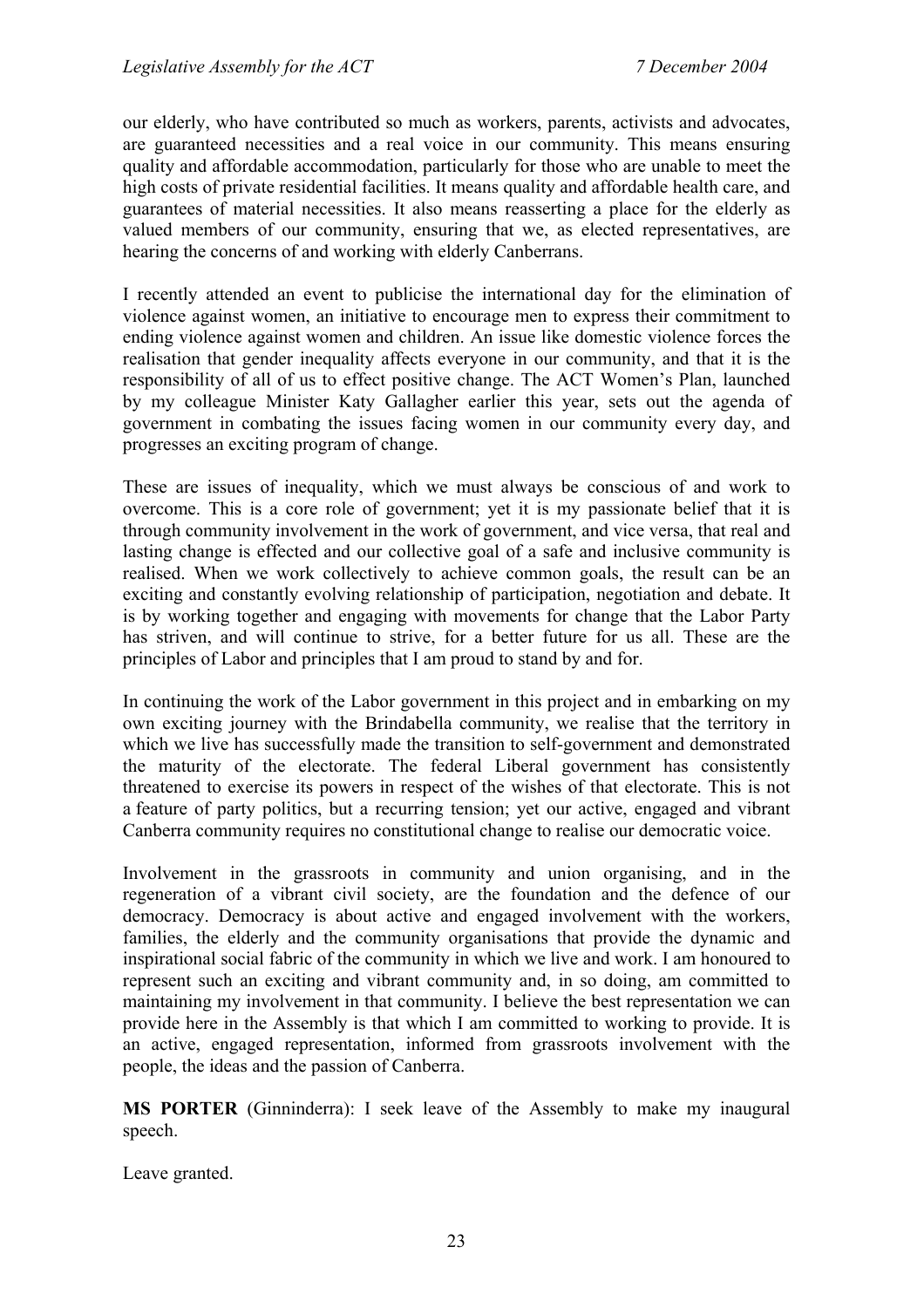**MS PORTER**: Thank you, Mr Speaker and my Assembly colleagues, for this opportunity to deliver my inaugural speech today. I too would acknowledge the Ngunnawal people on whose land we stand and I would recognise their continuing culture. I deliver my inaugural speech today with a sense of pride—not in my own achievement in making history as the person whose election gave the ACT its first Labor majority government, but pride in my government and in the Chief Minister, Mr Stanhope, who led us to this historic victory on the back of fair and just policies, on forward-looking and long-term plans for this territory and on a vision for Canberra a vision for Canberra that builds on this government's fine record of achievement.

I was moved to stand for election based on my own sense of social justice and my belief in the power of people working together to achieve positive outcomes for the community. I saw being part of a Labor government as an opportunity to express those values and beliefs. As a child I grew up in a small working class family, in Purley, Surrey, England—a mixed working class and upper class area just outside of London. We lived in a semidetached house, one of eight in the grounds of the waterworks, where my father was a shift worker. My mother cleaned the homes for the more affluent to bring in a little more disposable cash.

Whilst not wealthy, we were a very happy family. My parents were both very active members of the Labour Party, as were their friends. I often joke about being born with a Labour ticket in my hand! My father, at one stage, stood on a Labour ticket for a safe Tory borough; not surprisingly, he was unsuccessful! I distinctly remember assisting my father with his campaign at the time—so I must say that my Labour career started very early.

In 1954 my father, having made a decision that our family should emigrate to Australia to give his girls a greater opportunity to better themselves, took us across the world as migrants. We arrived in Australia as "Mr Pannell and three others", according to the official records. The "three" were my three-year-old sister; I, at 12 years of age; and my mother. I think we have gone a long way since then in recognising women. We settled in Wollongong. I attended the Wollongong high school and then graduated from Wollongong General Hospital firstly in general nursing and later in midwifery. My sister, some nine years later, followed me to Wollongong high and went onto a profession of teaching and music.

I left Britain as a person already with strong social values, passed on to me by my parents and grandparents. I had served in the British Red Cross as a volunteer from a very young age. To seek out opportunities for service was second nature. Many would not know that I have spent 12 years in remote areas of Arnhem Land in the Northern Territory as a bush nurse. In this environment I brought up my three children, the eldest a son with a disability. When he turned 12, a decision was made to move south to be closer to medical and other services, and thus we came to Canberra.

Life in the top end without roads, without all-weather airstrips, without all the basic services that we all take for granted, was exciting, challenging and fulfilling. However, without even regular GP visits to the settlements, let alone access to specialist advice, it was necessary for us to uproot ourselves. My life in the territory, though, taught me many things. It taught me that people working together, using their individual skills and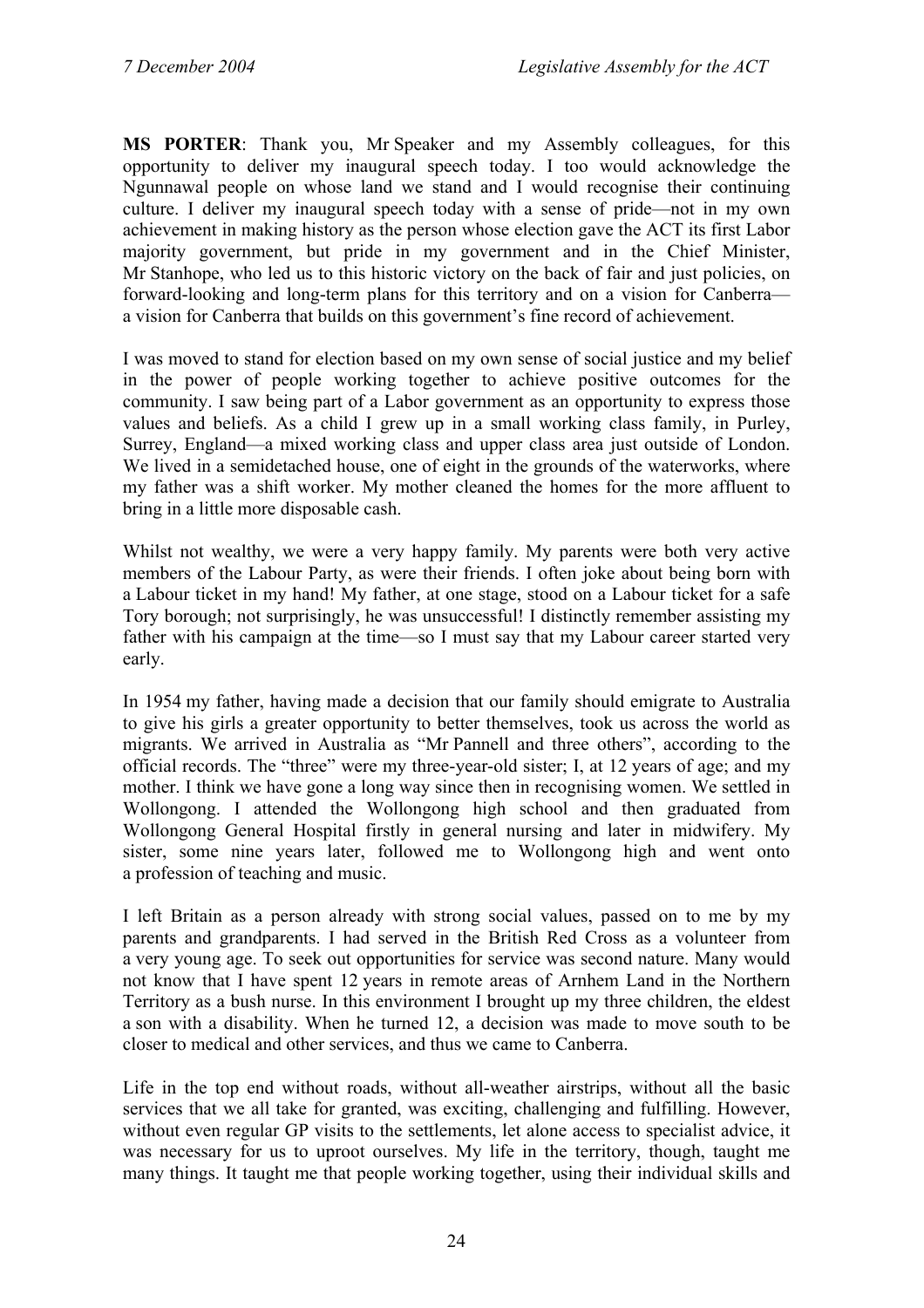ideas, can achieve much for their community; and it gave me the opportunity to do just that. It taught me that if you want to know your community, you need to work with your community.

It was a good training ground for the work I undertook on arrival: to establish what is now known as Communities @ Work—formerly Tuggeranong Community Service—to develop the first accredited generic training for volunteers in Australia and to establish and build Volunteering ACT, the peak body for the volunteering profession in the ACT and south-east New South Wales. This is now a highly respected organisation and an acknowledged leader in the field, supporting at least 40 per cent of the ACT's adult population in volunteer activity and the myriad of diverse community groups.

These examples are about the power of people to make a great deal of difference when supported and resourced. It takes very little in the way of financial resources to achieve a great deal. Who would have anticipated that five or six people, all with families, mortgages and part-time paid jobs, could band together and form the genesis of what is now a thriving community service. Similarly, in 1986, six women—by now with full-time paid jobs and teenage children—encouraged by the ACT community formed a steering committee that eventually resulted in Volunteering ACT. This is all about people joining together, taking an idea, working together and making it a reality for the benefit of all.

In the same way, my election was the result of a great team effort. I would like to acknowledge the party secretary, Mr Cossey, and his staff; my fellow candidates during the campaign; Chris Sant, my campaign manager; the small group that worked with me initially to map out my plan; and my large army of volunteers, a number of whom are with me today. I thank them for being here today. Those volunteers have worked for many months on tasks that helped me stay out there on the shopping centre stalls and knocking on doors, as they folded and letterboxed tirelessly.

Thanks to my greatest supporter, my husband, and to my family here and my sister and my three children and their families—all interstate—who constantly kept in touch by phone and email, sending their encouragement. Thank you to the man who influenced my life the most in those formative years: my father—a man who was so proud when his daughters achieved what he had dreamt of. Sadly, in the midst of my campaign, my father died in Tasmania. Many were concerned in February, during my run for preselection, when I chose to travel to be with my father and took substantial leave, as his health was failing. Fortunately he rallied, only to die in August this year. Consequently he is not with us to share the good news of the results of the election and the Labor majority.

My mother and grandmother—a dour Scottish woman—were very dear to me, though long since gone. Both these women are, in one way or another, role models for me. Like my father, they taught me to believe in compassion, fairness and one's ability to make a difference in society. They taught me about hard work and believing in my own capacity and, above all, the importance of positive relationships.

My years as a nursing sister, trainer, community worker, parent and grandparent, have given me a passion for primary health care, supporting good community initiatives, working to improve educational opportunities for all—and to foster an environment that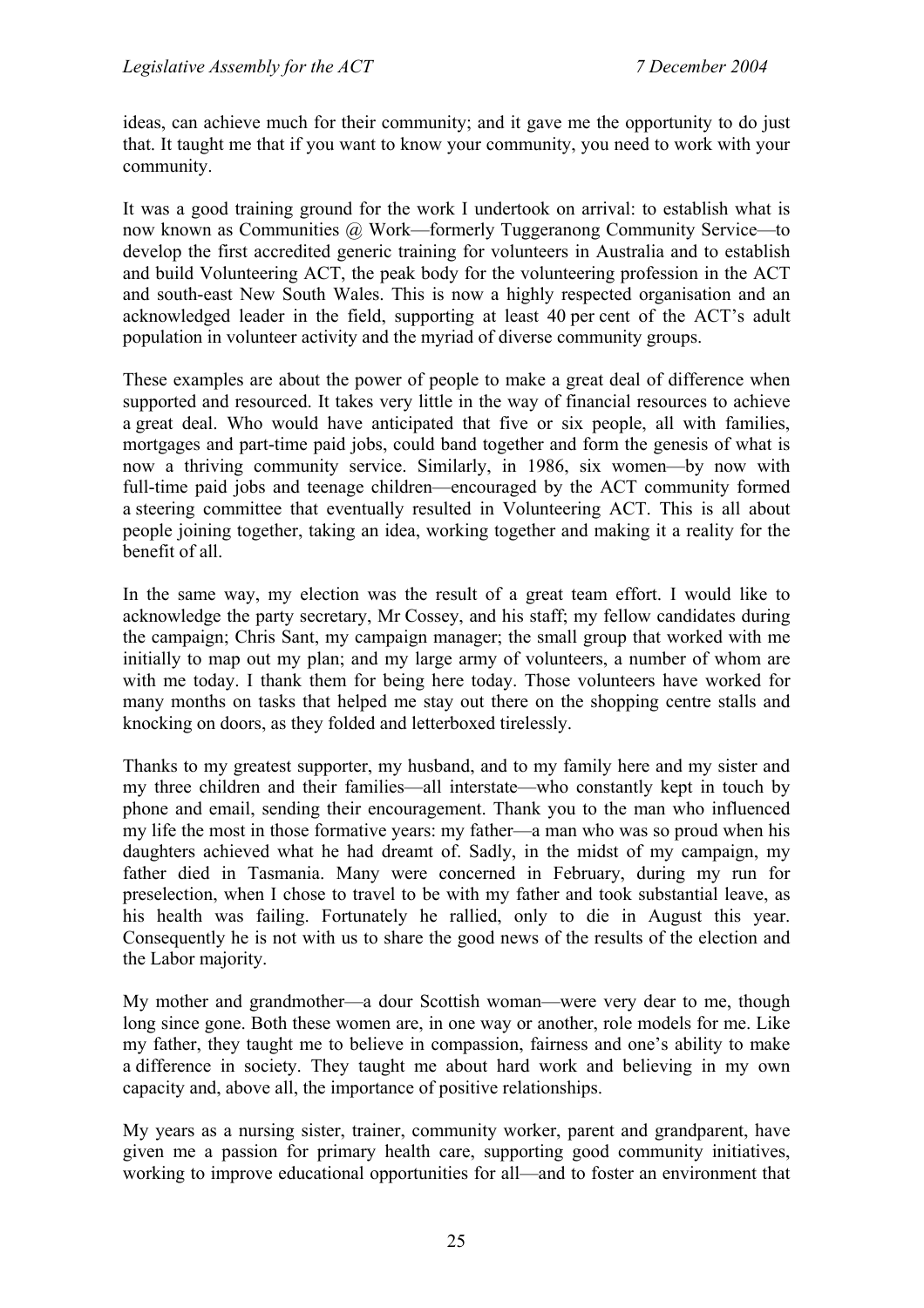gives every member of the community the opportunity to participate and to achieve their potential. I see the opportunity to do this through this Labor government. I will work strenuously as a member of this Assembly to achieve positive outcomes in all of these areas.

I have lately, since the late 1990s, developed a great interest in the concepts surrounding restorative justice and what can be achieved from its practice. I am pleased to be able to say that the Chief Minister is similarly encouraged by what he believes restorative justice can achieve and has already achieved. I feel fortunate to have been able to visit and examine the restorative justice unit of the Thames Valley Police in the United Kingdom at the instigation of its founder, Sir Charles Pollard, who gave so generously of his time and resources to demonstrate the success of that program.

The ACT government is committed to the introduction of restorative justice principles in the establishment and running of the ACT prison. Restorative justice already operates in some ACT public schools, and I believe many other schools are interested in its application, particularly in its application in addressing bullying. In other jurisdictions it is applied in assisting dysfunctional families and community relationships, and in solving organisational conflict. I will work in the Assembly to achieve its application across as much of our justice and community practice as possible.

As I said at the outset, I am proud to be able to stand in this place and address this Assembly today, standing beside my colleagues in the Labor government and under the leadership of our Chief Minister. I want to thank the people of Ginninderra for the confidence that they have shown in me; I undertake to represent them in the Assembly to the best of my ability. Canberra has a great future ahead of it under the Stanhope Labor government and I am proud to be part of that future.

**MR SPEAKER**: Members, I acknowledge the presence in the gallery of Senator Bob Brown and Senator Kerry Nettle.

**DR FOSKEY** (Molonglo): I ask for leave of the Assembly to make my inaugural speech.

Leave granted.

**DR FOSKEY**: Fellow members of the Legislative Assembly, I first acknowledge that we are on Ngunnawal land and pay my respects to the elders, recognising their continuing custodianship of this land. I believe that I have already expressed my thanks to friends, members of the Greens, the campaign team and supporters and voters in earlier presentations. Today I want to recognise the role of the women in my life.

First of all, I wish to acknowledge the ongoing support of my daughters, Samara and Eleni. In particular I want to acknowledge Eleni, who insists that my role as a member may not usurp my duties as her mother, thus ensuring that there is balance in my life. I would also like to acknowledge my mother, who constantly warned me against going into politics because she had been taught that women should not stand up or stand out. Nonetheless, I believe that she would change her mind if she could see me here today.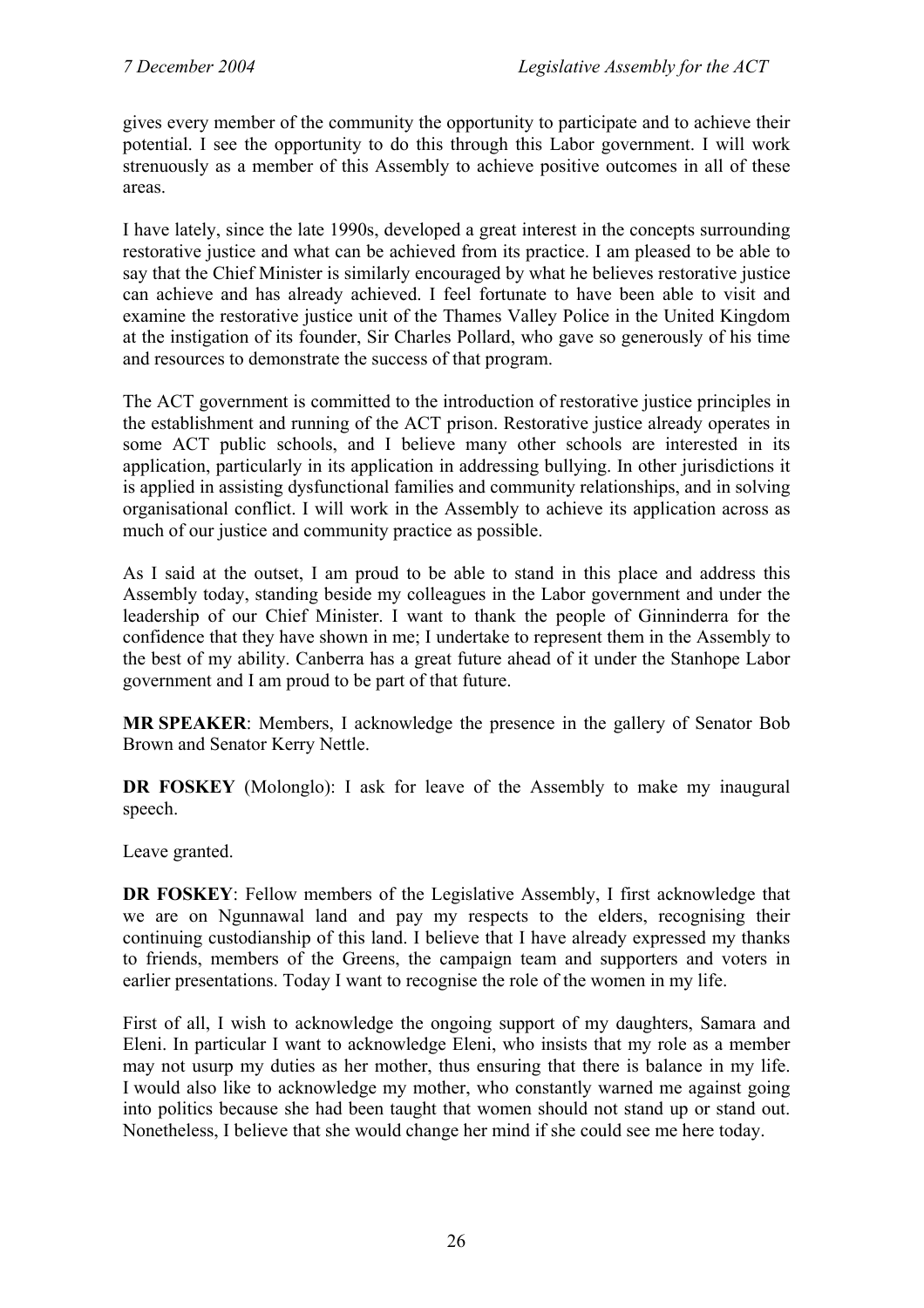It is with pleasure that I take this opportunity to outline briefly the way that the Greens plan to work in the Assembly with the other members, and indicate some of our priority areas for attention. As we all know, this Assembly is different from its five predecessors in two ways. First of all, this is the first majority government of either brand—Labor or Liberal. Second, I am a member of the smallest crossbench ever elected in the ACT. With four years of this Assembly to run, this morning I would like to consider the opportunities in this new political configuration.

The Hare-Clark system was chosen to elect a house finely calibrated to reflect the community of electors. Crispin Hull reminded us that, if this ACT Assembly were elected by the same system used to elect the federal House of Representatives, we would have a parliament of 17 ALP members. This would mean no opposition and no crossbench—hardly a reflection of the diversity of the ACT population. Through proportional representation, we have a parliament in which there are at least three perspectives on any issue and I am sure that the Canberra community would like to hear them all.

In the October election, of many independents and small parties vying for seats, we Greens held our ground with around 10 per cent of the vote Canberra-wide. Many in the community who have expressed their concern that there are not more members of the crossbench are very glad that the Greens are here. I feel honoured to be the Greens representative in this Assembly. I acknowledge the work done by my predecessors, Lucy Horodny and Kerrie Tucker in the third Assembly, and Kerrie's work in the Fourth and Fifth Assemblies. They have established a solid base for my work in the Sixth Assembly and established strong relationships, which I will do my utmost to maintain and extend.

Past assemblies indicate that there are many ways that the crossbench may contribute to better outcomes for the people of Canberra. In this house legislation can be put forward, questions asked, matters raised and motions put. The Greens will use these mechanisms to the fullest possible extent to ensure transparency and accountability in the government and to progress Greens policies. The committee system has, until now, provided a forum for members to work together across party divisions. The Greens have proposed that the community services and social equity committee be re-established, since many important issues not covered in other committees but important to the ACT community can be discussed there. We would also like the opportunity to work in other committees so that the Greens' perspective can be included in committee deliberations.

In the past Assembly Kerrie Tucker worked critically and cooperatively with the government, and it is my intention to do the same. As I understand it, the job of the crossbench is to be constructively critical of government and opposition, and I hope my interventions are received in this spirit. I will work in good faith that the government is open to the Greens' perspectives on legislation and government policy, respond frankly and in detail to my questions, take on board our concerns, listen with open minds to the motions and legislation I propose and respond with the best interests of Canberra and its people at heart.

As a green I am committed to good, open processes, accountability and a cooperative style. In this spirit I approach my first term as a Greens MLA. I will work hard to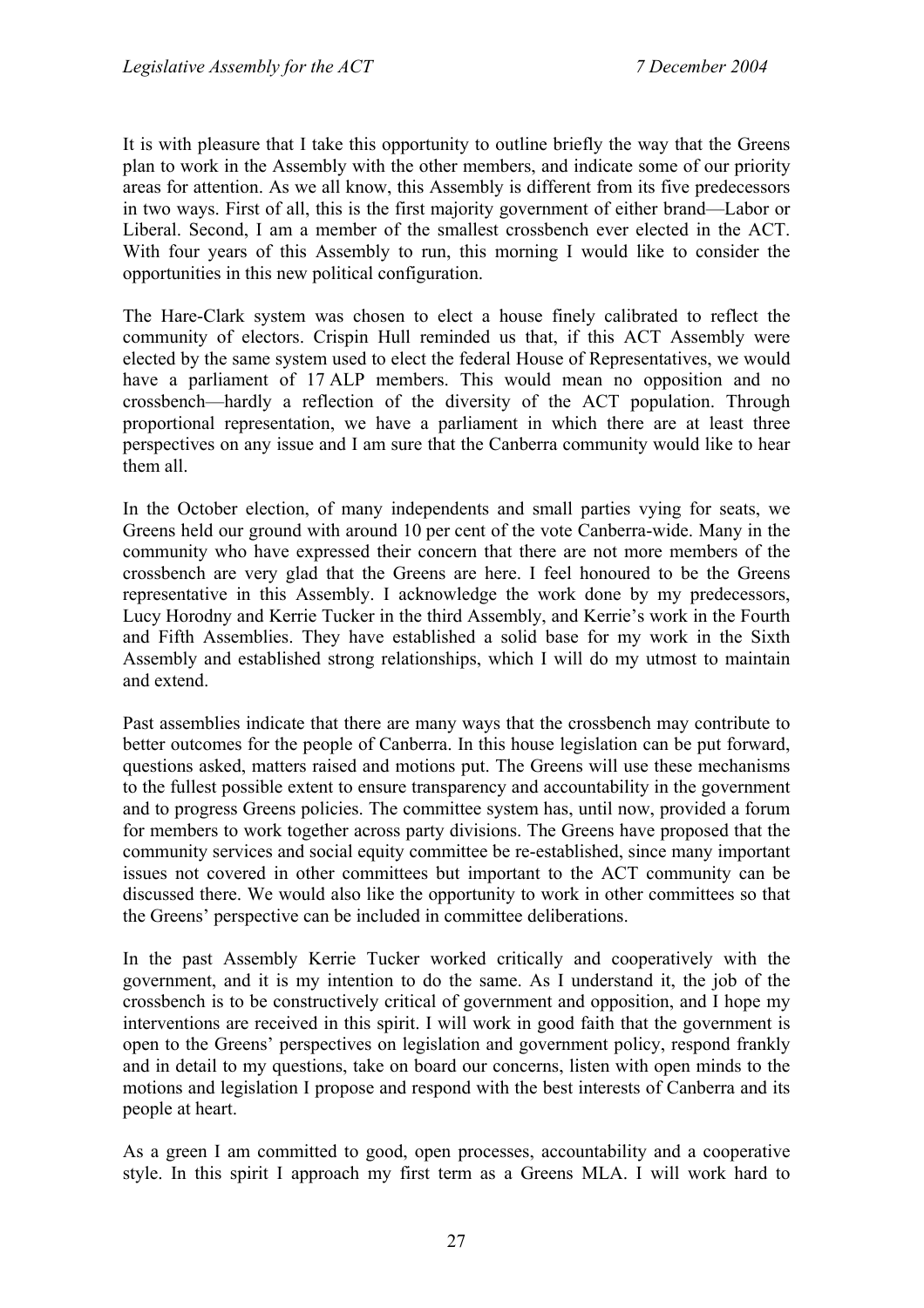represent the interests of the environment and those groups whose needs often fall through the gaps in the policy net. I will make every effort to maintain a sense of humour and to respect all people I come into contact with, both inside and outside the Assembly.

I am one of a growing number of people who have been drawn to Canberra from the broader region. This city is the centre of a very large area that stretches not only north, east and west but also south beyond the Victorian border to east Gippsland. People come here from far afield to shop, and for specialist medical, dental and hospital care. A number come here for educational reasons. I arrived in 1985 as a sole parent with two young teenagers to utilise Canberra's excellent high schools.

My children had previously attended primary school in a one-teacher school and they needed a caring school with good pastoral care. After viewing a number of schools I selected one that filled the bill. Sadly, due to demographic changes, it no longer exists. That school fulfilled my expectations and my older daughter went from there, through college, to tertiary education. Thanks to the strength of the ACT education system and her experience since, she now has a challenging position in local government.

I will certainly work in the Assembly to ensure that our schools and other educational institutions are able to assist all children to reach their potential, regardless of their backgrounds. During the 20 years or so I have lived here, I have juggled parenting, study, teaching and other paid work. Subsisting on a low income has given me direct insight into many of the issues facing those who live in poverty in our city. I have learned that the best way to increase the quality of life for low income people is to ensure that they have access to high-quality services like public education, health, transport and housing. Only from a secure base can people participate in employment and improve their educational standard. I will work in the Assembly to ensure that all have access to good social services, regardless of their situation in life, and that the conditions of people working within the community sector allow them, in turn, to do their work without personal cost.

We all need to be able to participate in cultural and recreational activities, even if we cannot afford to go to the movies or purchase tickets to star performers. Art needs to be encountered in everyday life; children need access to music, drama and dance, and to participate in the creation of art and performance. At the same time, artists need to be paid fairly for their work. I will work in the Assembly and community to increase the recognition given to the arts in the territory.

Regardless of our circumstances, we all rely upon the services performed by the natural environment in safeguarding the air we breathe and the water we drink, in absorbing wastes and providing a place for physical and spiritual exploration. Furthermore, we all benefit from the biodiversity of the broad range of ecosystems within and outside the ACT. And many of us believe that natural ecosystems have the right to exist even where their benefit to humanity is not directly evident. As great travellers, Canberra people actively seek out the environments of the broader region—mountains, coast, rivers, forests and grasslands.

While the businesses in our region benefit from our explorations, we need to be aware of the environmental footprint we leave. Developing a regional consciousness may include, for some of us, being active to protect the forests and beaches which give us so much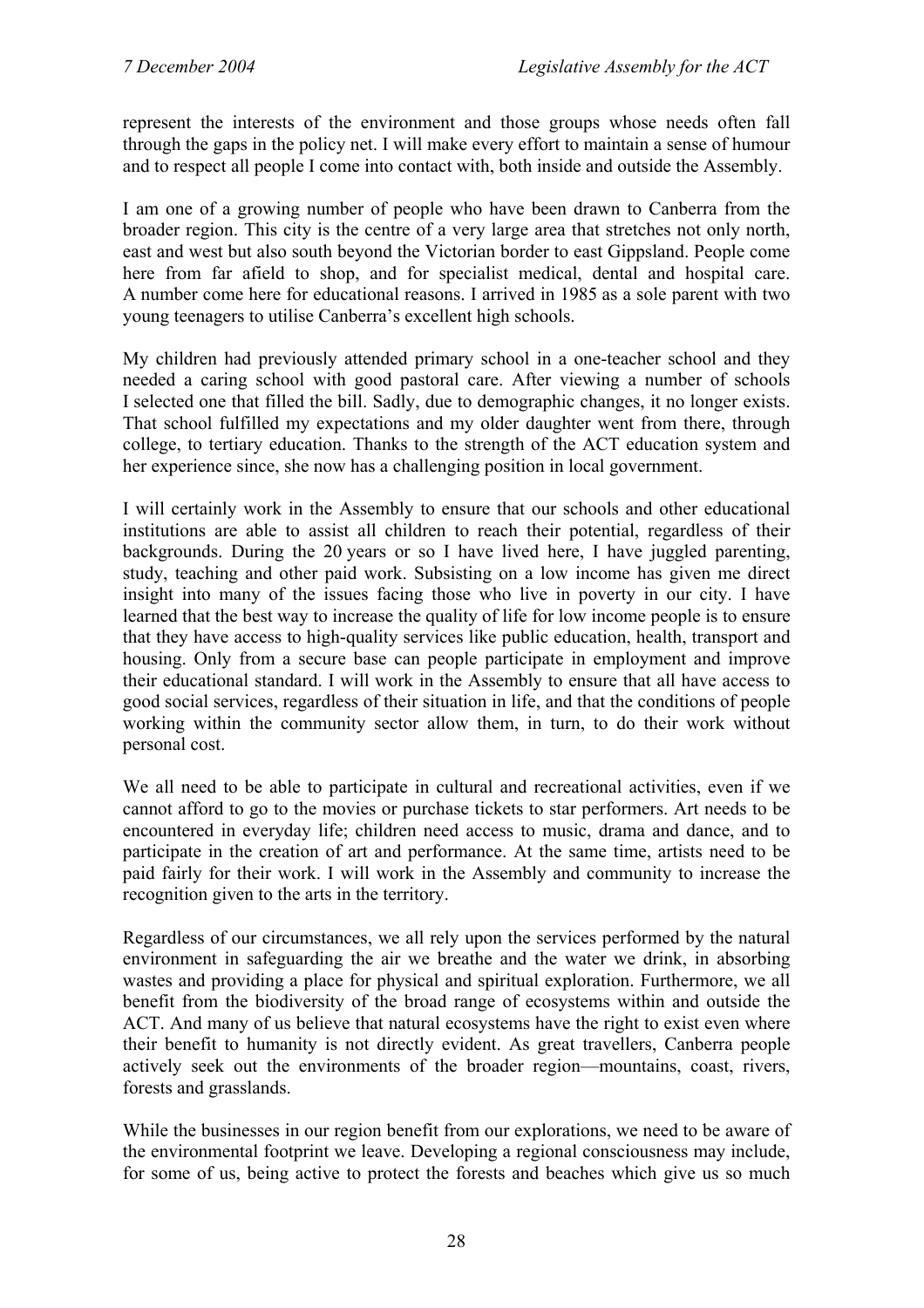pleasure, and prioritising products produced by artisans and farmers in the region. In the Assembly I will work to ensure that the qualities of the bush capital are protected against poorly conceived development, and that our endeavours to build a vibrant and coherent city incorporate appropriate measures to protect and enhance our natural environment. I will also work to strengthen links within the broader region to improve our social interaction and our ability to tackle environmental problems together.

This government has made a strong commitment to sustainability, and has produced some excellent studies to show the way. At its most minimal, sustainable development means fulfilling the needs of current generations without compromising the enjoyment and wellbeing of those to come. Reducing greenhouse gas emissions to the Assembly-agreed target of 1990 levels by 2008 is a good beginning. Any future development—residential and commercial—should meet the specifications of a high quality, sustainable design. We have the know-how to create energy and water-efficient buildings and suburbs. If we are to be serious about sustainable development, now is the time to put this knowledge into practice. The Greens will do all we can to promote the adoption of measures to achieve this target and to increase awareness of the links between social, economic and environmental aspects of sustainability.

I have mentioned just a few of the areas that I am committed to working on in this Assembly. The achievement of all of this depends upon an overarching commitment to good governance. We urge the government, in the interests of the Canberra people, to continue to listen and respond to the other voices in the Assembly.

It is vital that the important checks and balances in our system remain robust and effective. We need a committee structure that is not simply a rubber stamp, and statutory oversight mechanisms with the power and authority to investigate and make recommendations on things that are not working. Majority government should not be permitted to mean that any less care is taken over important decisions; nor should it mean that the bureaucracy is able to be less accountable for its actions in carrying out government policy.

The Greens will work in the Assembly to ensure that the mechanisms for accountability and transparency are sound and resilient. Mr Speaker, fellow members, friends and people of Canberra, let me thank you for this opportunity to speak today. I wish to close by assuring those who appreciate the debate and scrutiny that comes with a strong crossbench that we Greens will do all we can to serve these functions. We look forward to working with you.

**MR MULCAHY** (Molonglo): Mr Speaker, I seek leave of the Assembly to make my inaugural speech.

Leave granted.

**MR MULCAHY**: First of all I would like to extend my congratulations to all those elected to the Assembly; I also congratulate the government on its success; and I also would like to congratulate the Leader of the Opposition on his unanimous re-election to the position of leader.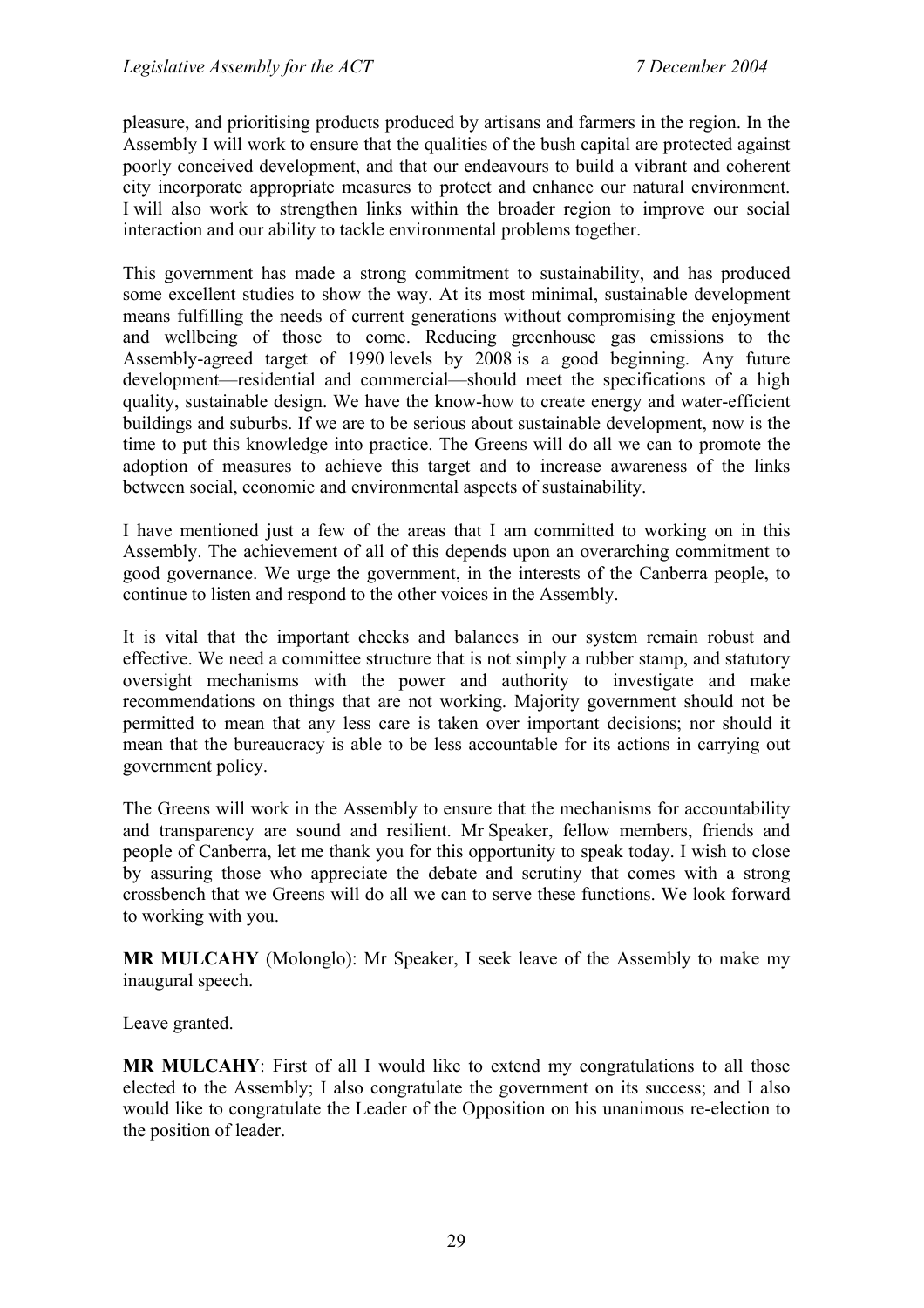I would like also to use this occasion to acknowledge the opportunity extended to me by the Liberal Party of Australia and acknowledge the outstanding efforts during the recent election campaign of both the Liberal Party's divisional director, Andrew Wilsmore, who is a friend of many years standing as well as being a professional colleague, and also our divisional president, Mr Gary Kent. I must also express my thanks to my campaign committee and the campaign director, Mrs Dawn Crosby, who has recently left with her husband, Lynton, who has been appointed as the campaign director for the UK Conservatives.

My road to this Assembly was influenced by events some 40 years ago. As a very young person, I took great exception to the decision to conscript people to fight the Vietnam War. I was opposed to compulsory military service then and I continue to be opposed to it today. This obviously led me to the other side of politics, where I believe I made significant contributions; but I did lose confidence in the party, especially at state parliamentary level. Despite my decision to leave the ALP, some of those friendships on the other side of politics have strangely endured throughout all of this time.

Following my disillusionment and reflecting on my own philosophy, I ultimately joined the Liberal Party some 30 years ago, where I felt my views and general philosophy were most appropriately aligned. I think I hold the longest continuous membership of any political party by any person in the Assembly at the present time. My political activities brought me into contact with most major political figures in the past 36 years, ranging from Whitlam, Murphy, Carr and Cairns to Fraser, Howard and Kennett, to mention a few.

I have held a number of appointments over the years as an advisor to a range of political figures and this has provided me with some insight into the parliamentary process and enabled me to continue my interest in politics and achieving just outcomes. It is a matter of public record that I have held a range of appointments in industry—some of them have been controversial—and government, dealing with contentious issues either locally or internationally.

One of the more controversial roles was as Chief Executive of the Confectionery Manufacturers of Australia in which I became heavily involved in the Dollar Sweets dispute, an industrial dispute that extended for some 143 days. During that dispute we saw industrial precedents established. We also saw the emergence of a young Melbourne barrister at that time by the name of Peter Costello, who is now the Treasurer of Australia. Despite the efforts of some history revisionists that this was simply an exercise in attacking a union, it is worth noting that the Labor Prime Minister at that time, Bob Hawke, and a senior official of the ACTU provided some support for that company through that terrible industrial dispute. I am proud to say that Fred Stauder, the former owner of that firm, who has now retired, recently came to Canberra to campaign full time for my candidature as an expression of his ongoing appreciation of those efforts almost 20 years ago.

I believe that the experience gleaned from working for a number of governments, serving internationally as a senior executive with one of the world's more successful companies—the William Wrigley Jr Company—and representing various industry associations and interests will assist me in better representing my electorate in this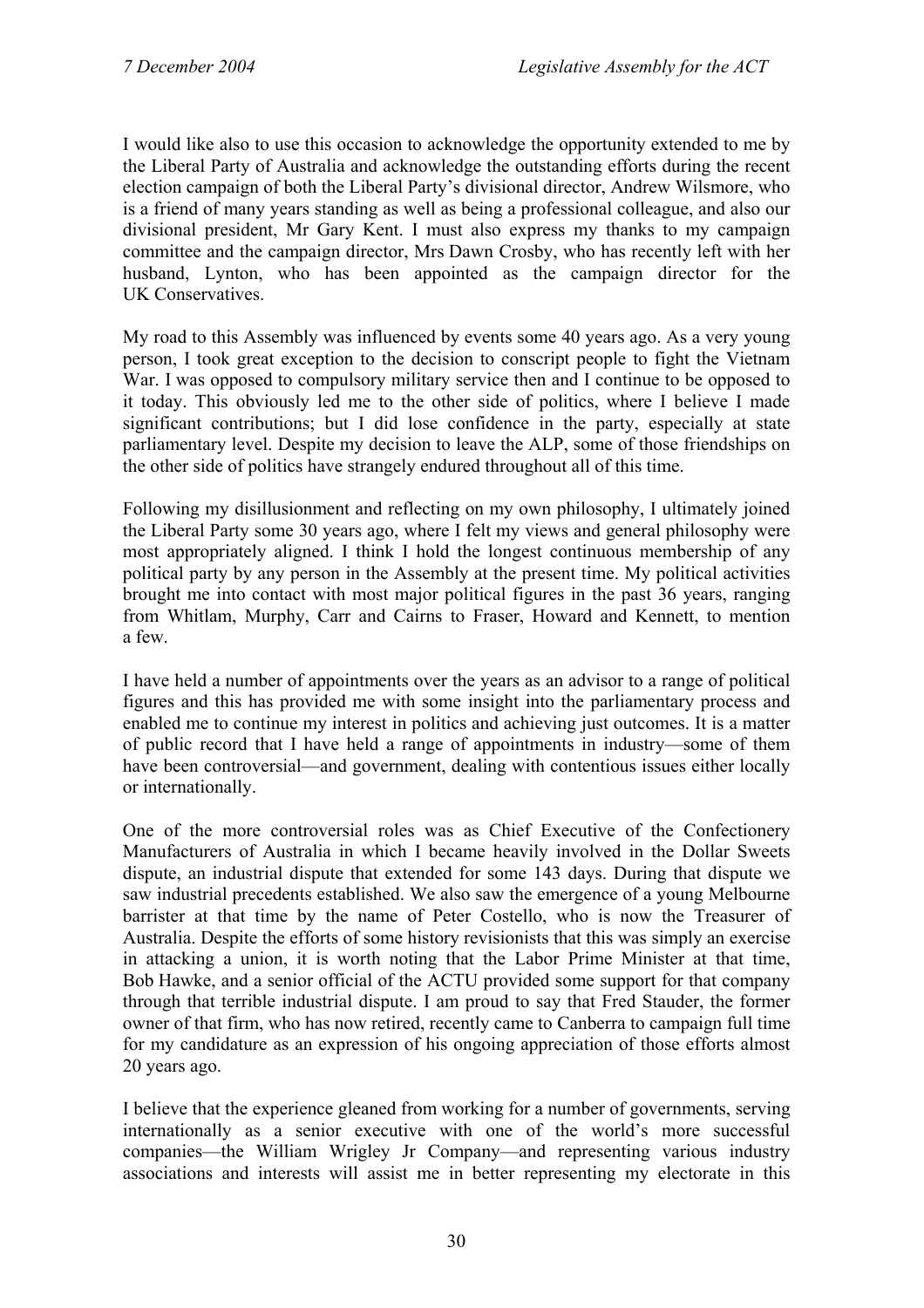Assembly. The most recent industry association appointment culminated in recognition of my work with an honorary appointment earlier this year as Adjunct Professor at the University of Queensland—an honour to which I attach great pride and importance.

My purpose in successfully seeking election to office is to make a worthwhile contribution to the improvement of the ACT for all of our citizens, and I am sure that is a sentiment I share with many, if not all, members of this Assembly. Our personal experience with the Canberra hospital system has, on occasions, left a great deal to be desired; and my personal frustration with the incapacity of our local public primary school to provide dedicated teachers for each of the classes for our children contributed to my decision to contest the most recent ACT election. That system, incidentally, is now canvassing the idea of having three classes of pupils assigned to one teacher.

With encouragement from party officials, I eventually took the decision to nominate. I must say I share the views expressed by the Chief Minister on 4 November, in that it is our families who provide the support to help us secure election, and it is they who pay the greatest price in many respects. I am especially grateful to my wife, Rose, and our children, James, who is here today in the gallery, Luke, Amy and Laura, and my parents, for their encouragement and support of my decision to stand for the ACT election.

In relation to the election, it has become clear to me that a significant number of electors who supported my efforts in the ACT election were established in their lives and circumstances and heading towards retirement or were already retired. Accordingly, Mr Speaker, I shall be continuing to pay special attention to their needs and I am particularly mindful of the concerns expressed by many of our older citizens. I have been urged to discourage this government from assuming that those who may be making paper gains through asset appreciation but are relying on limited income should be the easy targets of taxation measures, especially in relation to property or other taxes.

As the shadow Treasurer, I also intend to apply rigour to expenditures of government and the systems in place to ensure both transparency and accountability. I also hope that the government will honour the declaration made by the Chief Minister on 4 November when he acknowledged to the people of Canberra that to the majority he now enjoys also attaches both an honour and a responsibility.

I am passionate about the task ahead. I feel passionate about the rights of the individual and the importance of encouraging free enterprise in a city that has been dominated for so long by government decisions and government thinking. It is clear that successive Australian governments and the broader Australian community have an expectation that Canberrans will increasingly have to stand on their own feet. It may be unfair, given the share of national responsibilities we shoulder in the ACT, but the reality is that those pressures are unlikely to diminish and ACT governments of any persuasion will have to become increasingly skilled in dealing with these challenges.

Above all, however, it is imperative that we encourage a diverse private sector and an entrepreneurial spirit. Excess regulation, charges and taxes will not assist in that endeavour. Whilst development is important, service industries, and tourism in particular, also provide an excellent opportunity to expand our range of business services. Population growth will also be an essential ingredient in any such growth.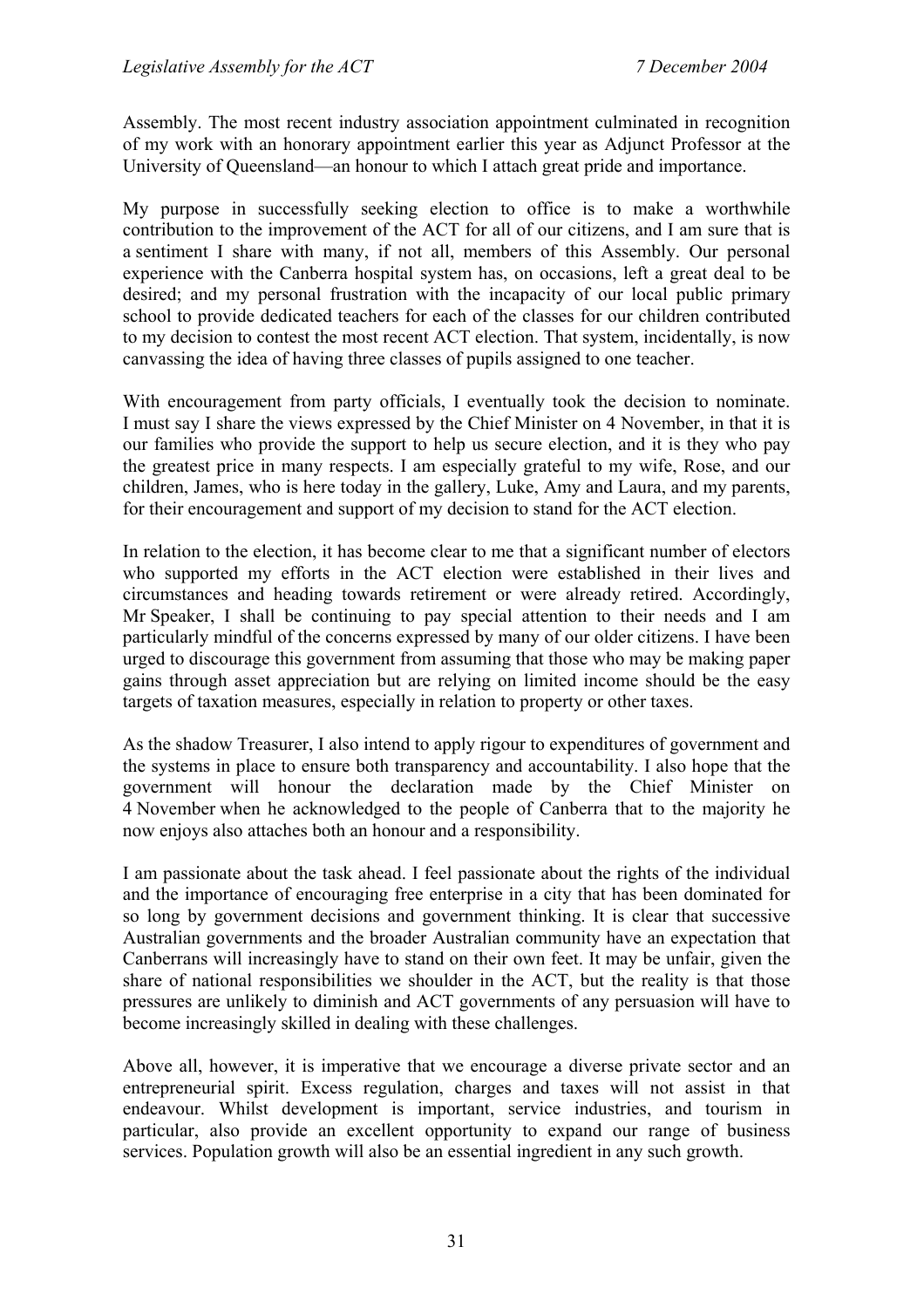In favouring the fostering of an entrepreneurial spirit, I am not one who is at all enthusiastic about governments embarking on the world of commerce. Whilst there are noted examples of where governments have succeeded in the commercial world, the path of government at all levels throughout Australia is littered with examples where noted failure has occurred when government has strayed into commercial endeavour and often failed dismally, leaving great expense to taxpayers or ratepayers respectively. These experiences have afflicted governments of all political persuasions.

Our cultural assets will also be important in any plan to re-invigorate the perception of Canberra. I endorse the sentiments recently expressed by Dr Brian Kennedy when he called for Canberra to become a livelier place and to inject more life into our capital.

Mr Speaker, whenever I am interstate and come across a person visiting Australia I always ask them if they plan to visit Canberra or if they have visited our capital. Invariably the answer is in the negative and when you inquire as to why, you are usually given the response, "I've heard it's a dull place." The fact is, most of us would not stay here if it were so dull, but most Canberrans will acknowledge that that is the external perception held by many.

A host of economic advantages would flow to this territory if we could succeed in changing this perception. Clearly our tourism people are in the front line of this task but the effort should not end there. It falls to all in government and, indeed, all in this Assembly to assist in such challenges if economic benefits can flow to the broader community. It would be easier to attract skilled workers both domestically and internationally to this city in all sectors if we were to make progress in this regard.

There are many areas of public policy in which I hold an interest. I have been honoured with a range of important shadow portfolios and I shall be looking forward to furthering my interest and views and those of my party and those who support us as we discuss initiatives in these policy areas.

Above all, however, I hope to increase public interest in the Legislative Assembly of the ACT. This will enhance accountability if I am successful and may lead to greater scrutiny of the decisions of government by our media, notwithstanding the limited resources being applied to political analysis, especially by the television networks.

During the course of the election campaign I distributed 25,000 forms inviting electors to advise me of their concerns. I was overwhelmed by the response. For a non-elected person to receive such a massive amount of casework told me that many people in Canberra do not feel engaged with our important work here in the Assembly. It will be one of my goals during the course of this term to aim to make the work of this Assembly much more relevant to my electors and to ensure they develop a greater sense of ownership and participation in those processes.

Mr Speaker and members, I look forward to carrying out the important responsibility given to me by the electors of Molonglo. I thank members for the courtesies extended to me.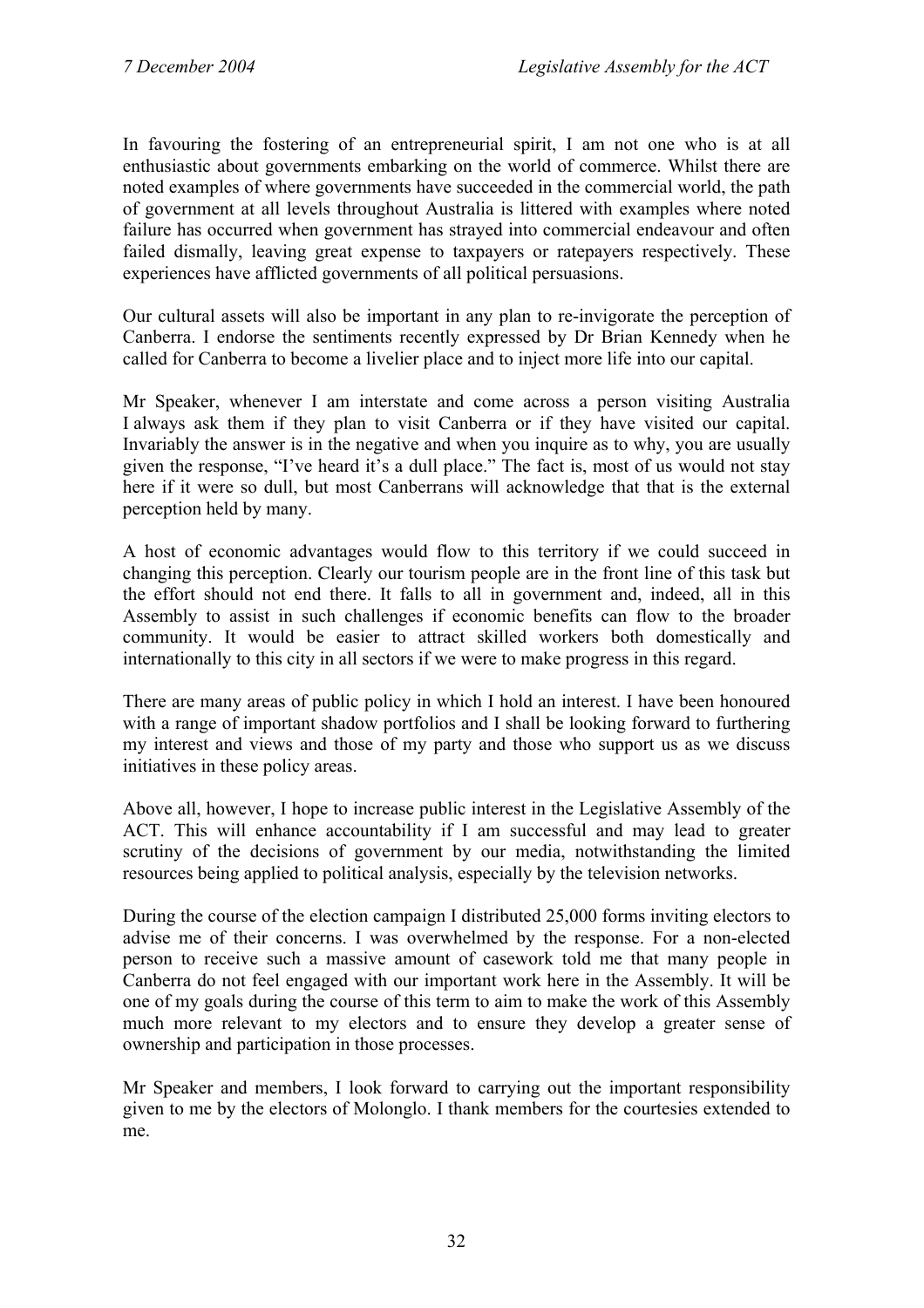**MR SESELJA** (Molonglo): Mr Speaker, I seek leave of the Assembly to make my inaugural speech.

Leave granted.

**MR SESELJA**: Thank you, Mr Speaker. It was Christmas Day 1970 when Katica Lehpamer arrived alone in Australia, not knowing what the future held. She had left her family, her friends—she had left everything she knew and held dear—for a new life in Australia. Five months later she married Ljudevit Seselja, who had arrived in Canberra three years earlier, and my family had begun. Like so many who arrived in Australia in the post-war period, the Seseljas came to avoid religious and political persecution and in search of a better life. Australia provided an answer to both of these desires.

Though my parents had to struggle at times, they were aware that through hard work and persistence they could build a great future for themselves and their children in their new home. In that way the Seselja family are like millions of others who have come to Australia—people from virtually every nation have come here, many settling in Canberra. These migrants have made a huge contribution to the Australia and the Canberra we know today.

My family, too, has made a significant contribution to Canberra over many years, since my uncle Sime first arrived in 1958, having fled Yugoslavia under the cover of darkness. My uncle Faust and aunty Micica were very active in the Croatian community in Canberra, teaching Croatian language classes and hosting the Croatian hour on community radio station 2XX.

My father, as a distinguished local photographer, has spent much of his career capturing on film the various physical and societal aspects of Canberra. Countless numbers of homes have been built in Canberra by Seseljas.

I am proud of the contribution my family has made to Canberra and I am a proud product of the migrant experience. I stand here today as the first Australian of Croatian heritage to be elected to the ACT Legislative Assembly. I see this as a great honour. The Croatian people have contributed to our city in many ways, not least of which is building a significant proportion of it.

I am very grateful that my parents chose to come to Australia and that I was able to grow up in Canberra. My parents were thankful for their new found freedoms. They came to Australia to escape a communist regime under which they were prevented from exercising freedom of speech and freedom of worship. My uncle Stipan, a priest, was imprisoned by the Yugoslav communist regime for five years for daring to question the authorities when they were persecuting the church and impinging upon people's fundamental freedoms.

With such a family heritage, I am particularly grateful for the democratic rights that Australia provides, especially the fundamentals of freedom of speech, association and worship. I am grateful that I live in a nation where I am able to be a member of the political party of my choosing, to join or not join a union, to worship as I see fit and, with limited exceptions, to say what I like.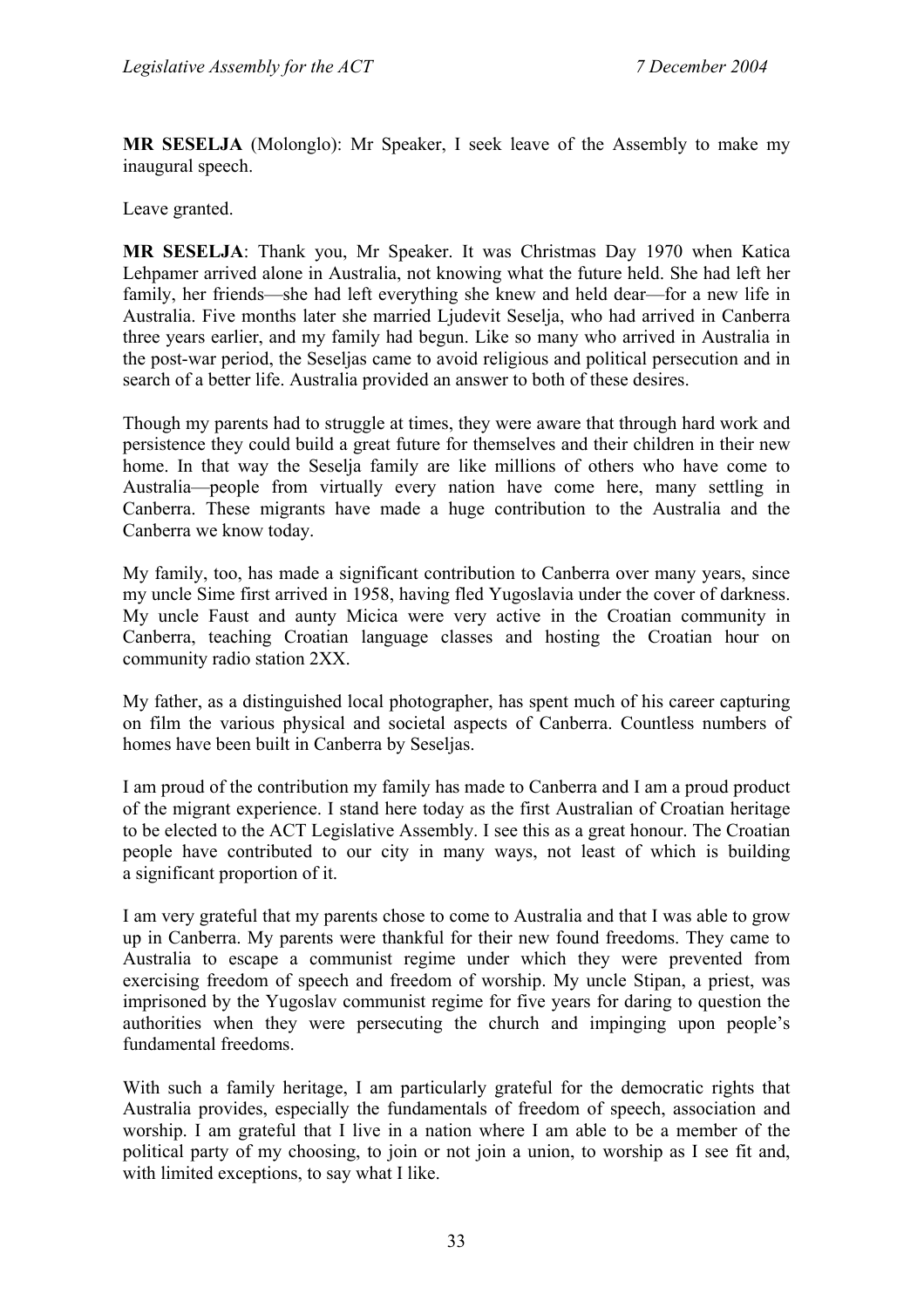My family history also teaches me never to take such freedoms for granted. Calvin Coolidge wisely said that "Freedom is not only bought with a great price; it is maintained by unremitting effort." Legislators have a particular responsibility to provide such unremitting effort.

Some say that the way to safeguard such freedoms is through a bill of rights. I disagree. I believe passionately in the rule of law and in the separation of powers. I believe that making laws is the responsibility of elected representatives and not un-elected judges. As a lawyer I am wary of handing over control of our most important freedoms to courts, lawyers and judges. I believe that if the community desires legislative change, the appropriate place is through the legislature, not the judiciary. This is because the legislature, unlike the judiciary, is directly accountable to the people through the ballot box. Of course the judiciary plays a crucial role in our system of government by interpreting the law. However, it is not the role of the judiciary to make the law.

I believe that the family is society's most important institution. I am a strong believer that the ideal place for a child to be raised is with his or her mother and father. I would like to pay tribute to my parents and the family that they raised. Growing up at a time of soaring rates of family breakdown, I was blessed to be nurtured in a stable, loving family unit. My parents struggled to feed, shelter, clothe and educate their six children and I will be forever grateful for the sacrifices they made on my behalf.

Growing up in a large family taught me about loyalty, commitment and hard work, about fairness and equity, competitiveness and persistence. I also learned about the importance of protecting the vulnerable. Families in particular look after their youngest and most vulnerable members. This comes naturally to most people. The mark of a decent and just society is that it mirrors this ethic and protects its most vulnerable citizens. When a parliament strays from this principle by enacting unjust laws that do not protect the weak, it has failed in its most fundamental duty. While I am a member of this Assembly I will always strive to serve the interests of the weak and the vulnerable, those without voices and those who cannot protect themselves.

Education funding was a significant issue of the recent ACT election. Many have tried to categorise this debate about schools funding as a public versus private one. Some people unfortunately categorise it as a rich versus poor issue. Nothing could be further from the truth. Nationally, more than 30 per cent of students in private schools are from families with an income of less than \$41,600 per annum.

My five siblings and I all attended Catholic schools in Canberra. My parents paid for this education, despite my father's modest income, not because the facilities at these schools were necessarily superior to those of government schools but because what was taught at these schools was more closely aligned with their own beliefs. This is a decision that nearly 40 per cent of Canberra parents make. They deserve to be supported in making it. Yet, despite the fact that nearly 40 per cent of ACT school students attend non-government schools, the ACT government provides less than 10 per cent of its total current education expenditure to such schools.

Unless we believe the government knows better than parents what is good for their children—and I certainly do not—then it makes no sense to stifle this choice by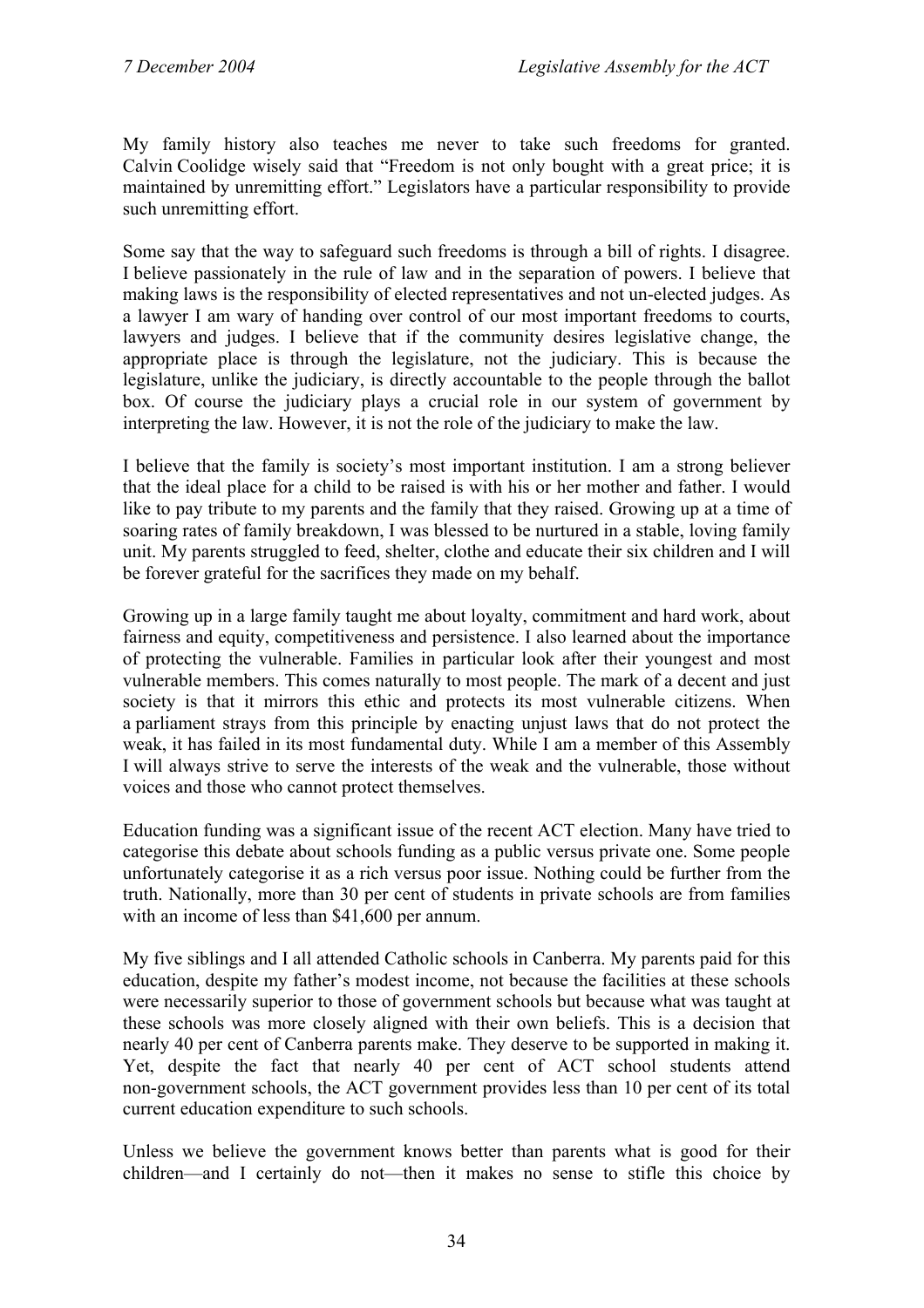discriminating against non-government schools through a funding model which will result in significant increases in school fees. These increases are effectively a tax increase, one that will affect many low income families, some of whom have several children at school. Some might argue that these people are free to attend government schools, and this is true. But even apart from the rights of individual parents to real choice, the economic effects for the territory of a move back to public education would be disastrous. In such circumstances, either the level of resourcing in government schools would decline or more public money would need to be spent on education as a whole.

It is plain that the decision to reduce funding to one sector, even if it results in an increase in the cost of the total school system to government, is driven by ideology. People who attend Catholic and independent schools save the community money by contributing significant amounts of their own money to their children's education in addition to the taxes they pay. Most of these people are not rich. They should be rewarded, not punished by a discriminatory school funding policy. This is therefore a policy that is supported on neither the grounds of fairness nor economic prudence and because of this I will continue to fight against it for as long as I am a member of this Assembly.

Mr Speaker, one of my roles outside politics is as a Menslink mentor. I find this work particularly rewarding. One of the reasons I chose to become a mentor is because I believe that there is a crisis in masculinity in modern society. Too many boys are growing up separated from their fathers and without significant male role models in their lives. The results are as tragic as they are obvious—increased rates of homelessness and male suicide, falling education standards for boys, and high levels of substance abuse.

Rates of male suicide in the ACT are about four times the rate for women. A young man is more likely to die as a result of suicide than in a car accident. In the year 2000, suicide represented 22 per cent of all deaths for males aged between 15 and 24. These are sobering figures.

Figures from a recent federal parliamentary inquiry showed that boys' educational outcomes have been declining since 1975. In the year 2000, 15 per cent of year 5 boys failed to achieve minimum reading benchmarks as opposed to 10 per cent of girls, while recent research suggests that boys represent up to two-thirds of those in the bottom quartile of school achievers. These are significant problems without easy answers. It is my strong belief that the answers need to come from the community rather than from government. However, the community looks to its politicians to show leadership, to support positive initiatives and to create the kind of conditions where positive outcomes are achieved.

Governments of all persuasions have long had a stated commitment to addressing issues that particularly affect women. Here in the ACT we have a minister for women. Federally there is the Office for the Status of Women. Given some of the serious issues affecting our young men in particular, some of which I just outlined, it is now time that a minister for men was appointed in the ACT.

I must acknowledge that I stand here today in large part due to the support of family, friends and supporters. Thank you to the countless friends and party members who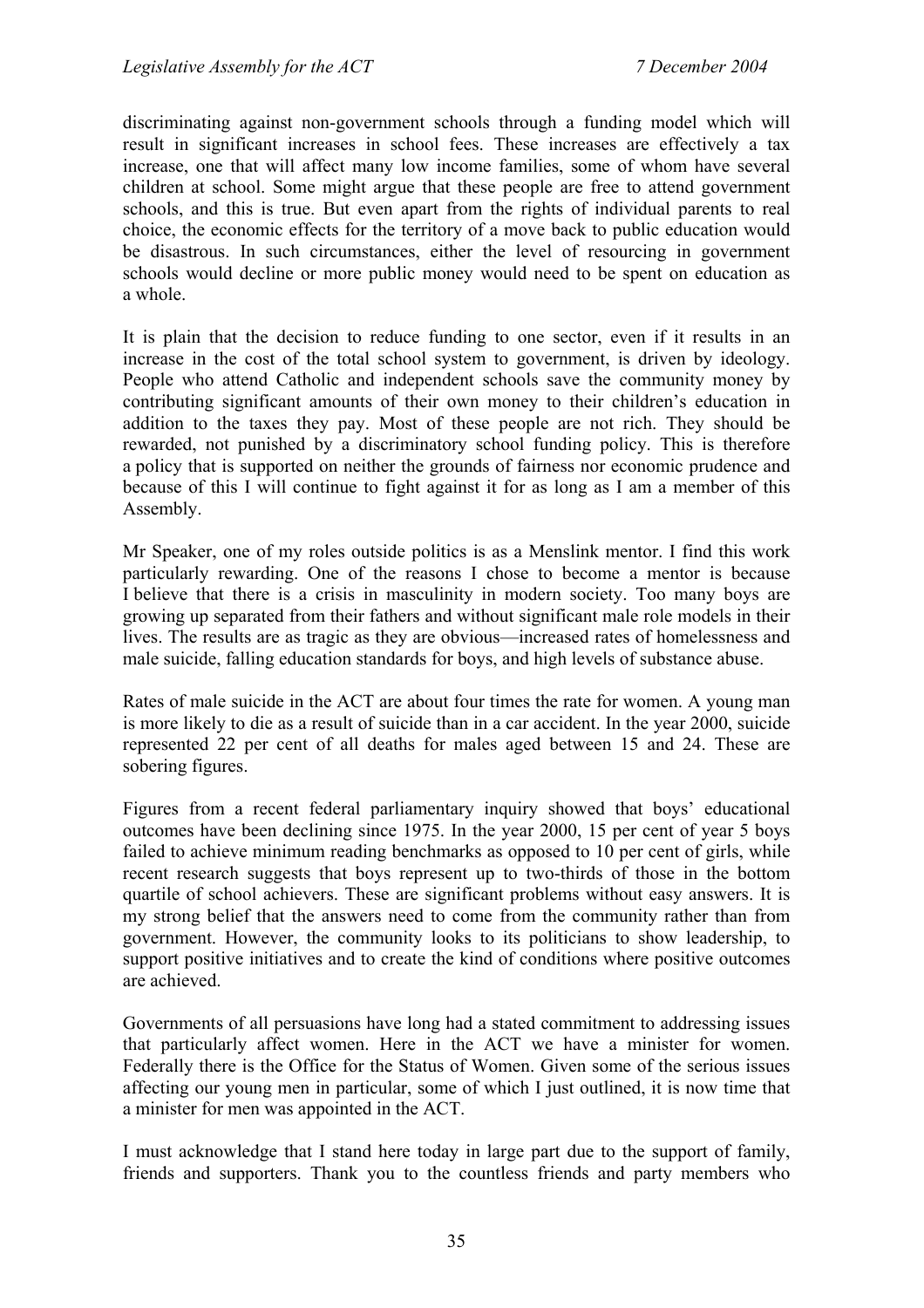volunteered their time during the course of my campaign. Thank you for believing in me, for supporting me and giving up your time to help me. I hope to use well the trust and belief you have shown in me.

I would like to thank in particular the ACT division of the Liberal Party for all the support I received during the campaign. I would like to also particularly acknowledge the work of Justin De Domenico, David Cameron, Artur Stuart and Kate Vaughan, Tim and Lara Kirk, Paul and Michelle Armarego, and Adrian and Matia Wellspring who all in one way or another supported me during my campaign. Your assistance and support was invaluable. To JK, thank you for all you have taught me and for your ongoing role in mentoring me.

To my mum and dad, thank you for raising me with love, patience and perseverance, and also for your amazing support during the campaign. To Branka, Shawn, Nik, Lidia, Zvonimir and Kerryanne, thank you for your encouragement and practical assistance. To Katarina, I forgive you for being overseas on election day and not voting for me. To Michael and Thomas, my boys: you are too young to understand this now but when you read this in years to come, know that I love you with all my heart and only want what is best for you. Thank you for providing me with a pleasant distraction during my campaign and bringing so much joy to my life. I hope to help shape Canberra into a better city for you and for your children.

To Ros, I love you very much. You are the most important person in my life. Thank you for your amazing patience and hard work during the campaign, and for your loving support in all the time I have known you. You are truly a beautiful, talented and loving person and you continue to be an inspiration to me.

Mr Speaker, I began this speech by talking about my Croatian heritage, which clearly is very important to me. I do not believe this makes me any the less a loyal Australian. On the contrary, it helps me to appreciate what is good in Australian society and the importance of defending those aspects if necessary. But my heritage has contributed to making me what I am. My parents' lives and my own were shaped by what they brought with them and what they left behind. They left behind religious persecution, which made it difficult for people to practise their faith and to pass it to their children. They left behind a government that invaded every aspect of people's lives, stifling creativity and enterprise and eroding trust. But the human spirit is remarkably resilient. Despite the obstacles, my parents brought with them and passed on to me a habit of self-sufficiency, a belief in hard work and private enterprise and in commonsense, but also in the value of formal education as a means to making one's way in the world.

I am resistant to universal ideological solutions to individual human problems. I am resistant to the idea that government has all the answers and knows what is best. I believe in good government, not big government. Growing up, I never had a sense that I was on my own against the world. If anything, my belief in the importance of family, of friendship, of community life was strengthened. And if you were fortunate, as we always felt we were, then there was a duty to help those facing disadvantage.

Perhaps most importantly, there was another sense in which we never felt alone. My parents also brought their faith—a faith that I am privileged to share; a faith which recognises and ennobles the use of human reason to benefit human society and which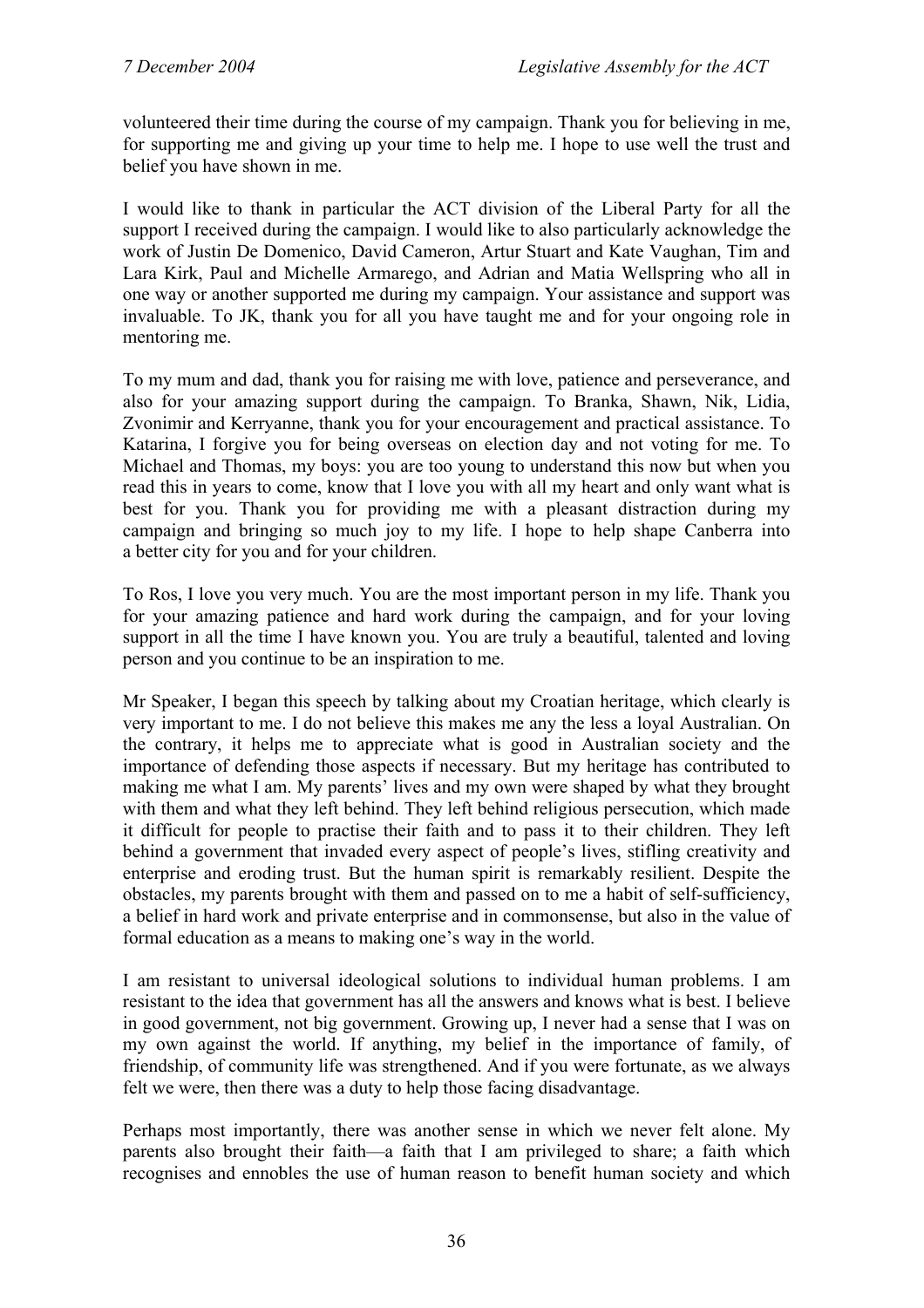provides a reason to want to help human society or, more particularly, to help individual people because they are all valuable.

Dr Martin Luther King Jr said, "Our lives begin to end the day we become silent about things that matter." I do not intend to be silent. To the people of Molonglo, I look forward to serving all of you to the best of my ability. It is you who have elected me and it is you who will determine my fate in four years time. It is therefore you whom I will serve with all that I have while I remain a member of this place.

# <span id="page-21-0"></span>**Public interest disclosure Ministerial statement**

**MS GALLAGHER** (Molonglo—Minister for Education and Training, Minister for Children, Youth and Family Support, Minister for Women and Minister for Industrial Relations): Mr Speaker, I seek leave to make a ministerial statement on public interest disclosure.

Leave granted.

**MS GALLAGHER**: I rise to report back to the Assembly on the outcome of the investigation of the public interest disclosure involving the ACT Department of Education and Training, Procurement Solutions, and the former Totalcare Industries. The disclosure concerned management of school repairs and maintenance contracts.

Mr Speaker, as you will recall, members of the Liberal opposition in the last Assembly repeatedly raised issues that were the subject of this disclosure. I undertook to report back to the Assembly at a later date, as it was inappropriate for me to comment during the course of the external investigation.

I should also stress that it was equally inappropriate for the opposition to seize on the matter in the fashion they did. In doing so they denied public servants their right to natural justice and to procedural fairness and I believe seriously compromised the protection afforded to the complainant under the provisions of the Public Interest Disclosure Act.

Mr Speaker, the Stanhope government views public interest disclosure as an essential element in the protection of probity and accountability in the ACT public sector. It takes all disclosures extremely seriously.

Given that this particular disclosure reflected on the conduct of three organisations and their officials, an independent investigator was engaged to examine the allegations. The investigator found that none of the allegations was substantiated. In respect of a significant number of the more serious allegations, the investigator concluded that the allegations were inconsistent with the evidence. The investigator went considerably further in his comments in dismissing allegations on some matters, but I do not intend to outline those observations here.

The Commissioner for Public Administration has reviewed the report and has stated that she "is satisfied that a complete investigation has been carried out and that none of the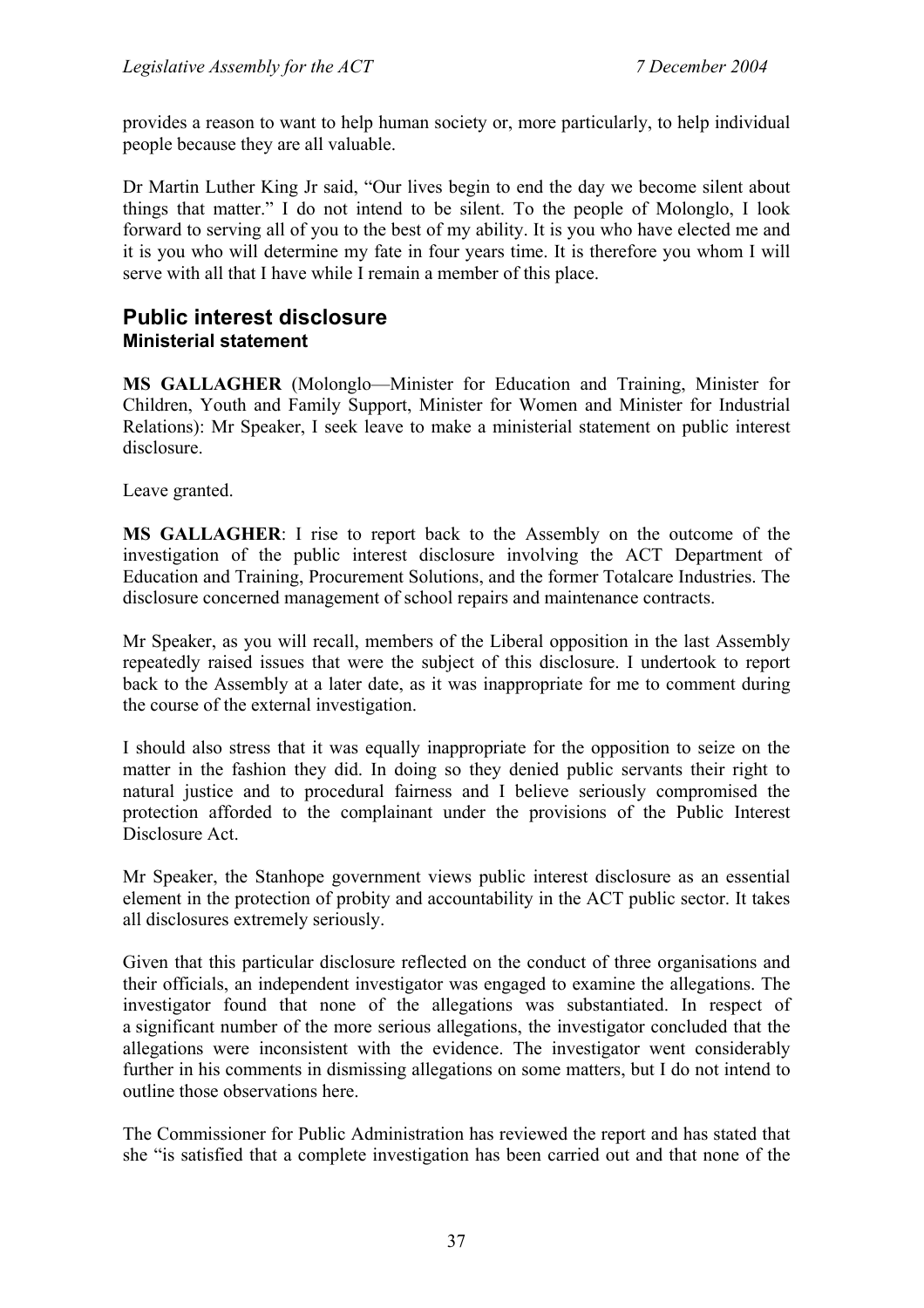allegations made by [the complainant] in January 2004 under the Public Interest Disclosure Act 1994 have been substantiated."

Mr Speaker, all officers involved acted with professionalism throughout the investigation. This was in a climate where added uncertainty was created by public comments in the media and by the conduct of the opposition in the Assembly.

## <span id="page-22-0"></span>**Committees—standing Establishment**

**MS MacDONALD** (Brindabella) (11.33): Mr Speaker, I seek leave to move a motion to establish the general purpose standing committees of the Sixth Assembly.

Leave granted.

#### **MS MacDONALD**: I move:

That:

- (1) The following general purpose standing committees be established and each committee to inquire into and report on matters referred to it by the Assembly or matters that are considered by the committee to be of concern to the community:
	- (a) a Standing Committee on Public Accounts to:
		- (i) examine:
			- (A) the accounts of the receipts and expenditure of the Australian Capital Territory and its authorities; and
			- (B) all reports of the Auditor-General which have been presented to the Assembly;
		- (ii) report to the Assembly any items or matters in those accounts, statements and reports, or any circumstances connected with them, to which the Committee is of the opinion that the attention of the Assembly should be directed;
		- (iii) inquire into any question in connection with the public accounts which is referred to it by the Assembly and to report to the Assembly on that question; and
		- (iv) examine matters relating to economic and business development, small business, tourism, market and regulatory reform, public sector management, taxation and revenue and sustainability;
	- (b) a Standing Committee on Education, Training and Young People to examine matters related to early childhood education and care, primary, secondary, post secondary and tertiary education and vocational training, non-government education, youth and family services, technology, arts and culture, sport and recreation;
	- (c) a Standing Committee on Health and Disability to examine matters related to hospitals, community, public and mental health, health promotion and disease prevention, disability matters, drug and substance misuse, targeted health programs and community services,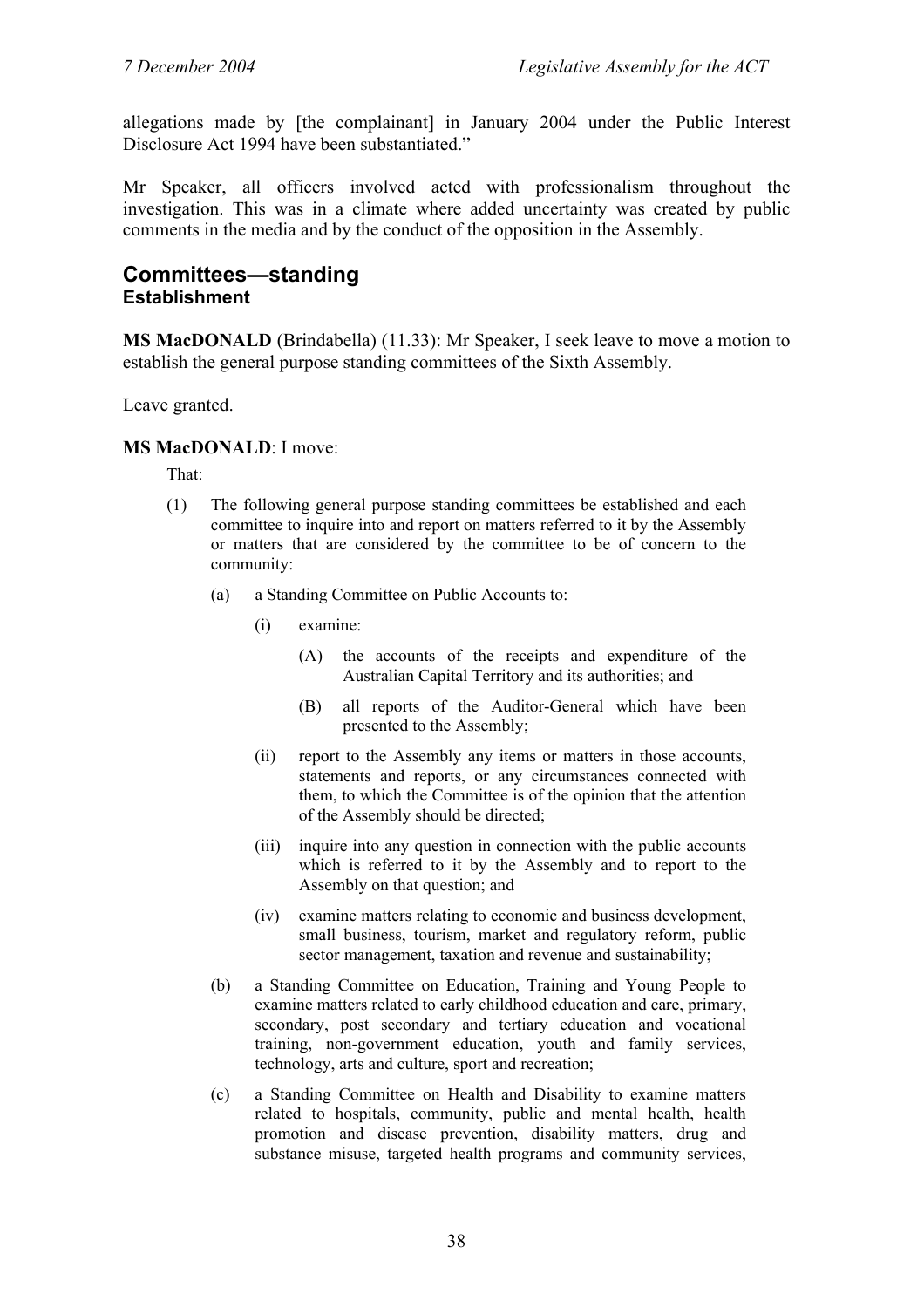including services for older persons and women, housing, poverty, and multicultural and indigenous affairs;

- (d) a Standing Committee on Legal Affairs to perform the duties of a scrutiny of bills and subordinate legislation committee and examine matters related to community and individual rights, consumer rights, courts, police and emergency services, corrections including a prison, governance and industrial relations, administrative law, civil liberties and human rights, censorship, company law, law and order, criminal law, consumer affairs and regulatory services;
- (e) a Standing Committee on Planning and Environment to examine matters related to planning, public works and land management, conservation and heritage, transport services, and environment and ecological sustainability.
- (2) The Standing Committee on Legal Affairs when performing the duties of a scrutiny of bills and subordinate legislation committee shall:
	- (a) consider whether any instrument of a legislative nature made under an Act which is subject to disallowance and or disapproval by the Assembly (including a regulation, rule or by-law):
		- (i) is in accord with the general objects of the Act under which it is made;
		- (ii) unduly trespasses on rights previously established by law;
		- (iii) makes rights, liberties and/or obligations unduly dependent upon non-reviewable decisions; or
		- (iv) contains matter which in the opinion of the Committee should properly be dealt with in an Act of the Legislative Assembly;
	- (b) consider whether any explanatory statement or explanatory memorandum associated with legislation and any regulatory impact statement meets the technical or stylistic standards expected by the Committee;
	- (c) consider whether the clauses of bills introduced into the Assembly:
		- (i) unduly trespass on personal rights and liberties;
		- (ii) make rights, liberties and/or obligations unduly dependent upon insufficiently defined administrative powers;
		- (iii) make rights, liberties and/or obligations unduly dependent upon non-reviewable decisions;
		- (iv) inappropriately delegate legislative powers; or
		- (v) insufficiently subject the exercise of legislative power to parliamentary scrutiny;
	- (d) report to the Assembly on these or any related matter and if the Assembly is not sitting when the Committee is ready to report on bills and subordinate legislation, the Committee may send its report to the Speaker, or, in the absence of the Speaker, to the Deputy Speaker, who is authorised to give directions for its printing, publication and circulation.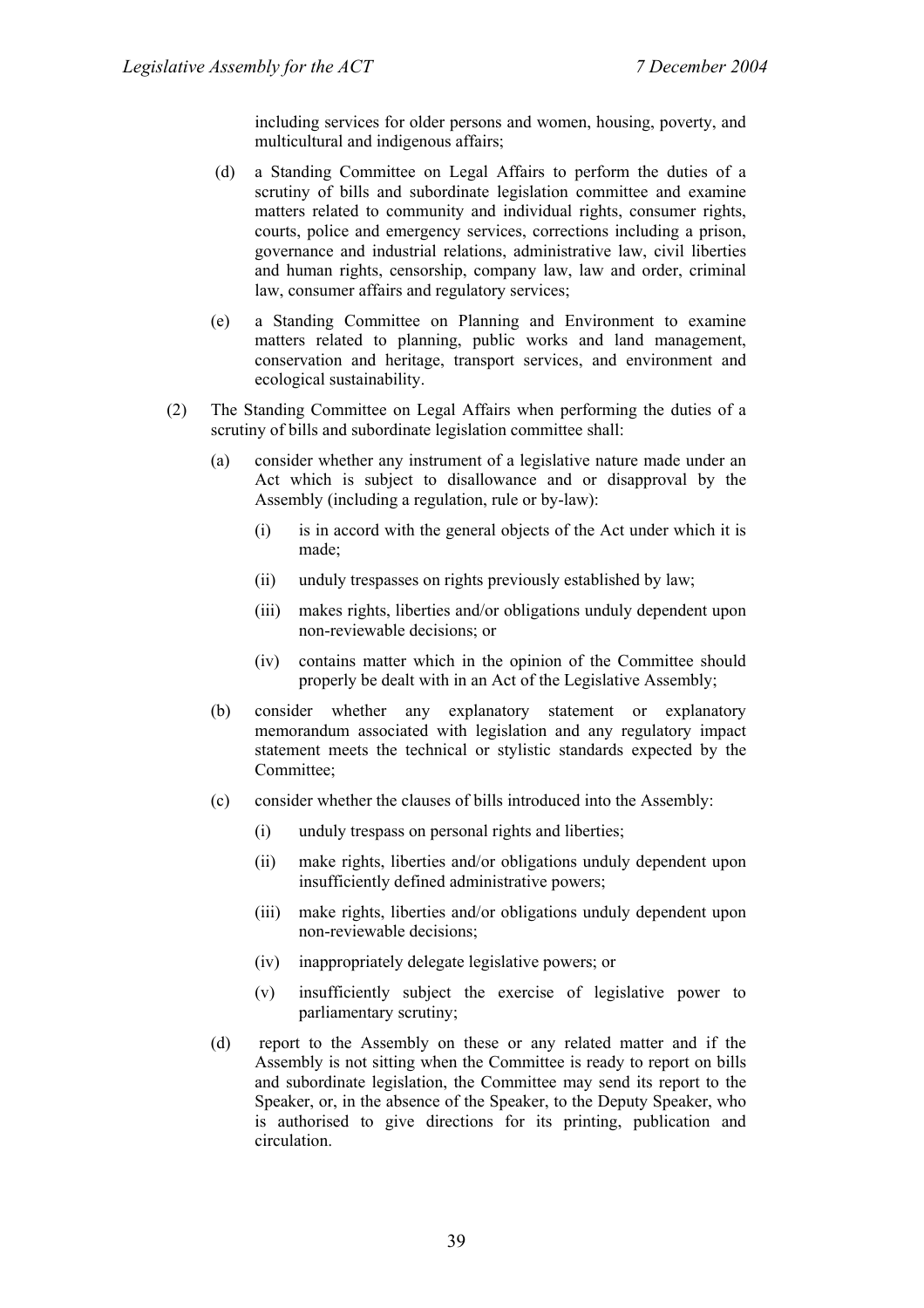- (3) If the Assembly is not sitting when the Standing Committee on Planning and Environment has completed consideration of a report on draft plan variations referred pursuant to section 25 of the Land (Planning and Environment) Act 1991 or draft plans of management referred pursuant to section 204 of the Land (Planning Environment) Act 1991, the Committee may send its report to the Speaker, or, in the absence of the Speaker, to the Deputy Speaker, who is authorised to give directions for its printing, publication and circulation.
- (4) Each committee shall consist of three members composed as follows:
	- (a) Standing Committee on Education, Training and Young People—
		- (i) two members nominated by the Government; and
		- (ii) one member nominated by the Opposition;
	- (b) Standing Committee on Health and Disability—
		- (i) two members nominated by the Government; and
		- (ii) one member nominated by the Opposition;
	- (c) Standing Committee on Legal Affairs—
		- (i) one member nominated by the Government;
		- (ii) one member nominated by the Opposition; and
		- (iii) one member nominated by the Crossbench;
	- (d) Standing Committee on Planning and Environment—
		- (i) two members nominated by the Government; and
		- (ii) one member nominated by the Opposition;
	- (e) Standing Committee on Public Accounts—
		- (i) one member nominated by the Government;
		- (ii) one member nominated by the Opposition; and
		- (iii) one member nominated by the Crossbench.
- (5) In addition, the membership of the Standing Committee on Administration and Procedure, established under standing order 16, be composed of:
	- (a) the Speaker, as Presiding Member;
	- (b) the Government Whip;
	- (c) The Opposition Whip; and
	- (d) One member nominated by the Crossbench.
- (6) Each committee shall have power to consider and make use of the evidence and records of the relevant standing committee appointed during the previous Assembly.
- (7) Each committee be provided with necessary staff, facilities and resources.
- (8) The foregoing provisions of this resolution, so far as they are inconsistent with the standing orders, have effect notwithstanding anything contained in the standing orders.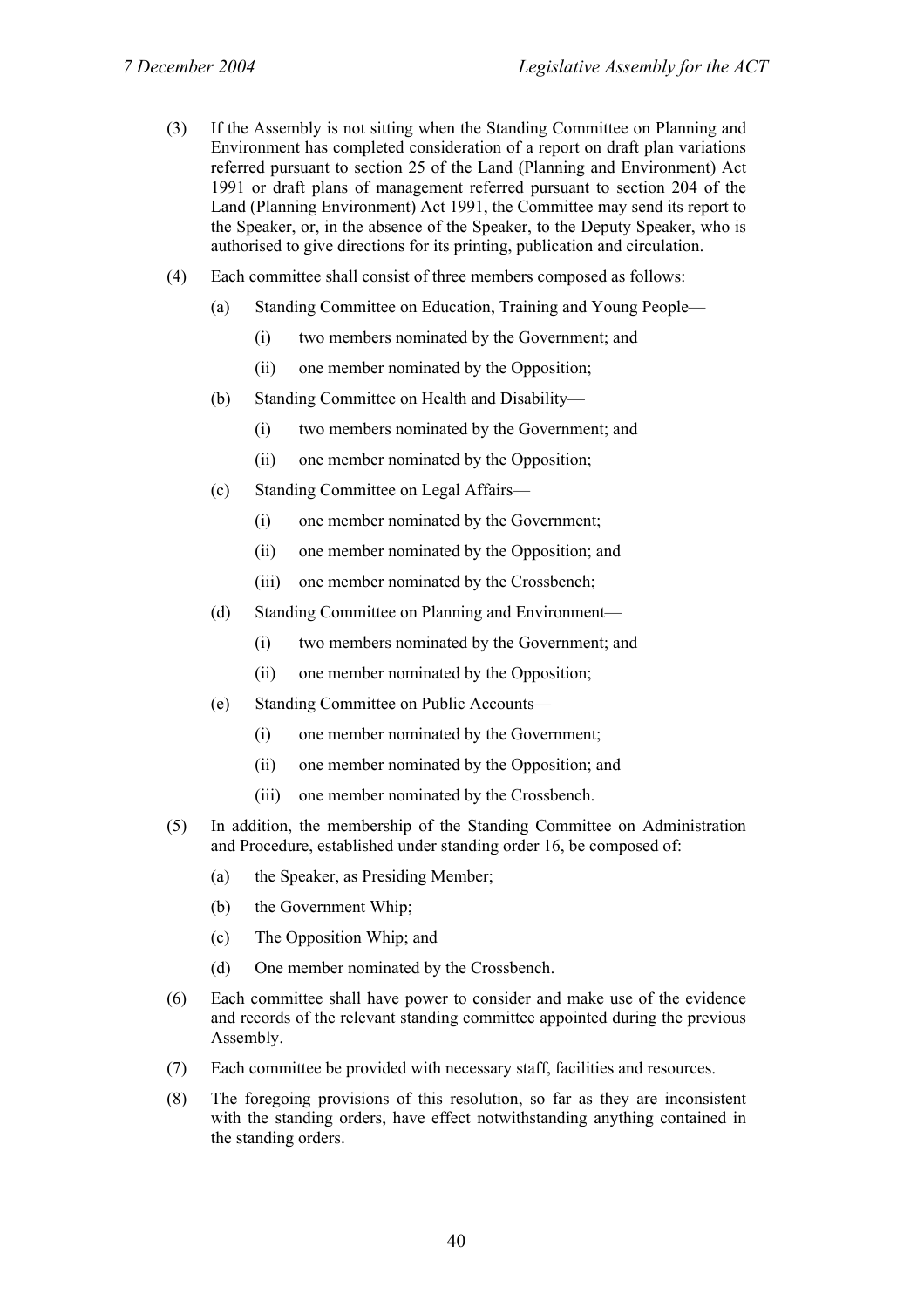(9) Nominations for membership of these committees be notified in writing to the Speaker within 15 minutes following conclusion of the debate on the matter.

Mr Speaker, I will speak reasonably briefly to this very lengthy motion. I want to go through the motion because it sets out how the committees will be set up. The first part of the motion, of course, describes what the committees will deal with. The second part of the motion deals specifically with the Legal Affairs Committee and the Planning and Environment Committee. These two committees have statutory obligations that need to be addressed when the Assembly is not sitting. The latter parts of the motion deal with the composition of the committees as well as the composition of the Administration and Procedure Committee, which is established under the standing orders.

There has been some discussion in the press about these committees. I would like to make some points about the committees because I imagine that there will be some ensuing debate and discussion about this motion. We should keep in mind that it is the role of the Assembly to be the decision-making body. It is the role and the right of the executive to govern and I am happy to say in my first speech in the Sixth Assembly that I am pleased to see that we have a majority government. Obviously, I am pleased that that government is from our side of the fence. However, many people from the other side of the fence have said to me that majority government will make life a lot easier and put a lot more certainty into this place.

This does not take away from the role played by committees. Committees do have a role to look closely at issues of concern that might fall between the cracks and which from time to time may not be dealt with by the executive. We should not confuse the role of committees. They are not decision-making bodies. Committees are the creation of the Assembly and they reflect the makeup of the Assembly.

The structure that we propose follows broad policy lines. There will always be the situation where some areas may well get overlooked and there may not be as much attention to detail as some would like. I know that in the Fifth Assembly there were areas that I would have liked to have seen covered by the three committees of which I was a member. Sometimes the committees just did not have the time to do so. We have a very small Assembly—as you well know, Mr Speaker, we have the smallest parliament in the country—and, as such, we can spend only a limited amount of time on certain issues. It is up to the committees to make the decision as to what areas they will focus on.

I do not believe—in fact, I am quite certain that this is not the case—that there will be any less scrutiny just because the committee structure, as proposed, does not necessarily reflect the desires of certain people. The committees still have the ability to make decisions. There are still plenty of ways and mechanisms within this place to scrutinise the executive, and I am quite positive that the Liberal opposition and the crossbench will be doing that. Mr Speaker, I commend the motion.

**MRS DUNNE** (Ginninderra) (11.45): Thank you, Mr Speaker. The Liberal opposition will be opposing this motion, and what is there now is a futile gesture. This is the first day of majority government in this place, and what do we see but this travesty of the committee system. The committee system in this place has been an essential element of community participation in the political process, reflecting the community and reflecting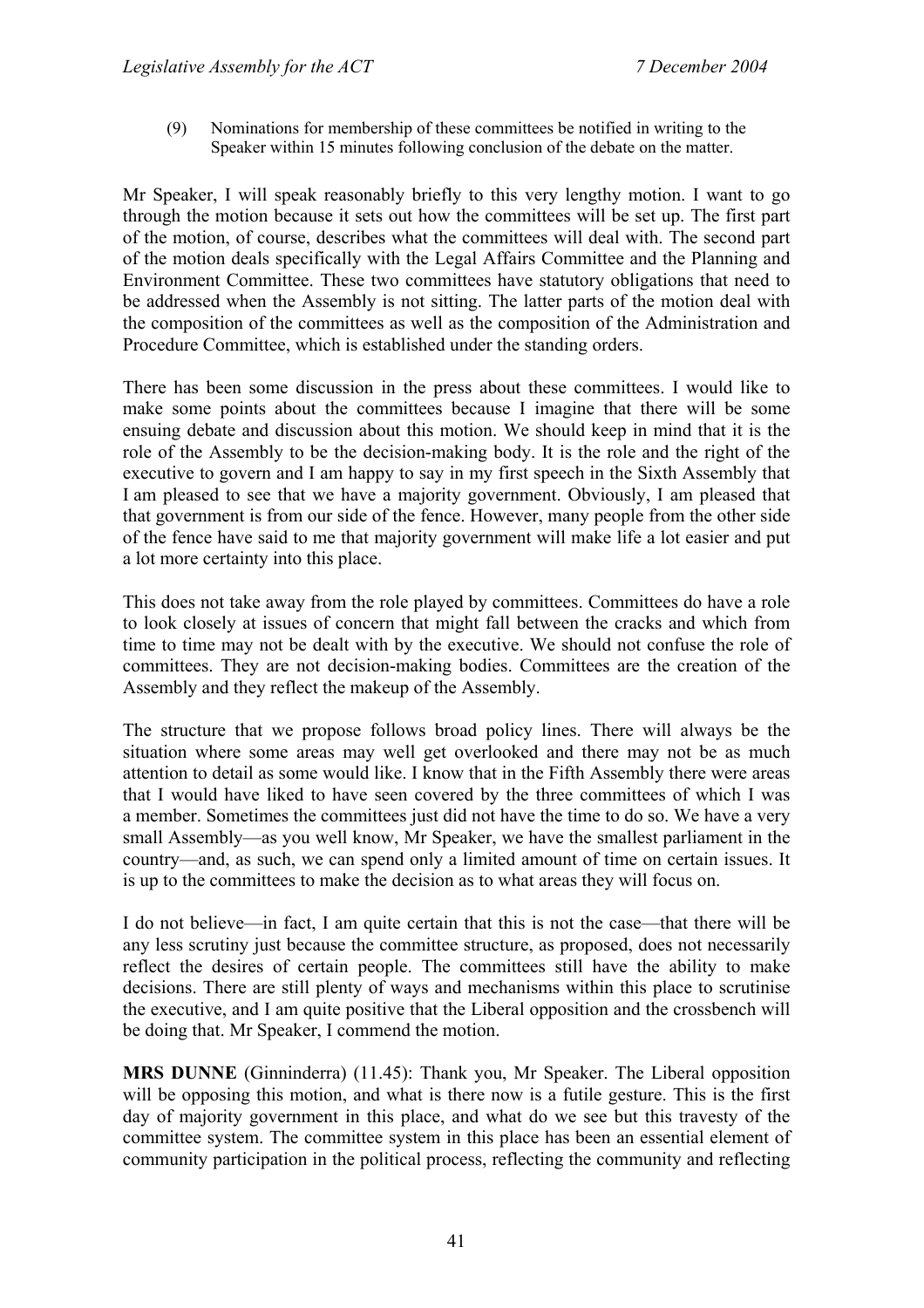a view different from the government's. It has always been there as a view different from the government.

In her inaugural speech today, Dr Foskey commented on how this will be quite a different place. We need to be very mindful of that. This will be a different place, because now that we have a majority government, we can work in one of two ways: we can continue to work in a gentlemanly fashion, or we can just ride roughshod over everybody. What we have here today is the government deciding to ride roughshod over everybody, and we have a travesty of the committee system. The government has proposed a travesty of the committee system.

Dr Foskey and I attended meetings that were basically a matter of, "This is what we are going to do. Take it or leave it." Suggestions were made about better and more innovative ways of addressing it, sometimes just harking back to the past and saying, "In the past it worked effectively; can we consider doing it like that?" But the answer is, "We have got the numbers, so we will do it our way."

What we have here are called general purpose committees. We all understand how general purpose committees work. Let's have a look at some of them. I like this one; this one will be mine: the Standing Committee on Education, Training and Young People. This committee is to examine matters relating to early childhood—absolutely fantastic and care; primary, secondary and post early education; vocational training; and non-government education. Then we add to it youth and family services, technology, arts, culture—so, only young people are involved in technology, the arts and culture and sport and recreation; so anyone who is older—that is, more than 25—should not have an interest in sport and recreation.

But the one that is really good is the Standing Committee on Health and Disability. That is its title. And what does it do? It examines matters relating to hospitals; community, public and mental health; health promotion; disease prevention—all of those things you would expect—substance abuse; targeted health programs; community services—we have not mentioned anything about disabilities yet—including services for older persons—okay, women. So if they are not health and disability services, do women get a look in anywhere else in this committee structure? No, Mr Speaker. Poverty—now, poverty only relates to health and disability; there is no mention of housing here multicultural services; so only people with an interest in multicultural services and indigenous services as they relate to health and disability services get a look in under this committee.

This committee structure is just riven with gaps. And then we get to my old stamping ground, the Standing Committee on Planning and Environment, to examine matters relating to planning—of course—and public works. Mr Speaker, in the negotiations we had at length about the structure of the general purpose committees it was generally agreed that (1) this Assembly had never ever properly scrutinised public works and (2) there was a lot of merit in the discussion that we should have a stand-alone public works committee. But the government only wants five committees, because that is as many as it can control.

Despite the recommendations of a number of committee reports in the last Assembly, including those agreed to by Mr Hargreaves, there was a general view that there should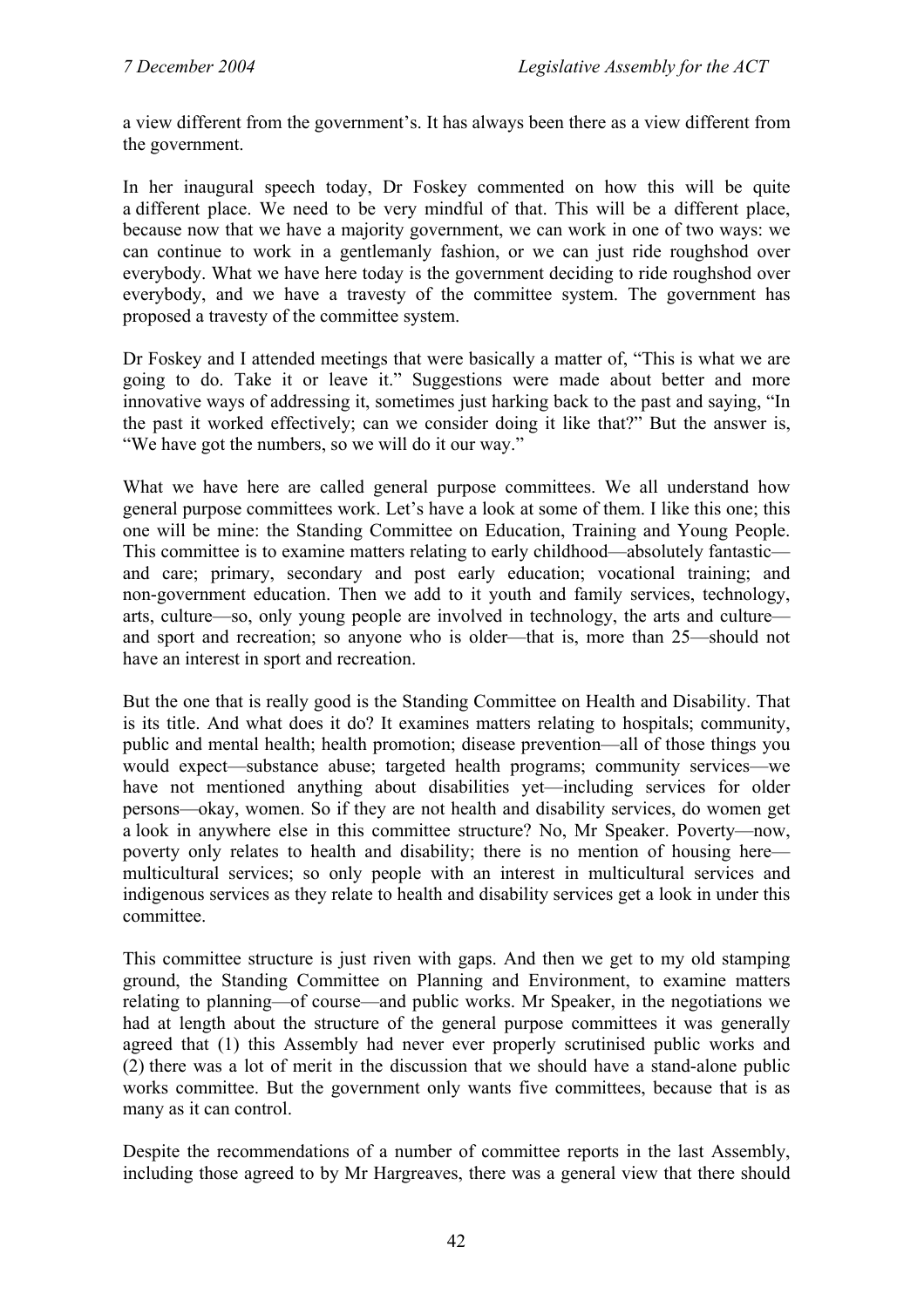be a stand-alone public works committee separate from the Planning and Environment Committee, simply because the work of the planning and environment committee was sufficiently large that it was impossible for them to do the work of a public works scrutiny committee. In the course of these negotiations, there was, in fact, some discussion that at the very least that work would be directed to the public accounts committee.

The interesting thing is that we have the public accounts committee responsible for sustainability while we have the planning and environment committee responsible for ecological sustainability. So, for the second Assembly in a row, there is a break-up of a nexus between sustainability and ecological sustainability, which means that although, as Dr Foskey has said, the government says it has a commitment to sustainability, it does not understand the first instance. In the first item about sustainability, it just has not got it.

The most improbable aspect of this whole general purpose committee structure is paragraph 4. This is where we get to the guts of it. This is where you see just how paranoid this government is. When it really comes to the crunch, not only have they put together a dog's breakfast of a committee system; they have put together a situation where they will have control of all the vital committees.

The Standing Committee on Education, Training and Young People, the Standing Committee on Health and Disability and the Standing Committee on Planning and Environment will have two government members, and these committees will not work in the way that they did in previous assemblies. This will be a rubber stamp for the government, and we have another situation here—

**Mr Quinlan**: It's got to be constructive instead of political.

**MRS DUNNE**: Yes, it is about politics, but it is not about doing exactly what the Labor Party wants. I do not recall that you got 100 per cent of the votes in this place; I do not recall you even got 50 per cent of the votes in this place. You do not vote for—

**Mr Quinlan**: Dr Foskey said we'd have 17 seats in any other parliament.

**MRS DUNNE**: Yes, by putting together a committee system like this, you run only the agenda of the ascendant party to the disadvantage of the roughly 60 per cent of people in the ACT who did not vote for you. If we pass this motion today there will be no scope for a non-Labor view being expressed, or even investigated—

**Mr Quinlan**: Or dominated.

**MRS DUNNE**: especially in the Standing Committee on Education, Training and Young People, the Standing Committee on Health and Disability and the Standing Committee on Planning and Environment. If members of this place come in here with a recommendation for a reference to the committee, if the government does not want it, it will vote it down. If members of the committee want to discuss self-reference, if the government does not want it, the government's people will be told to oppose it. As a result we will only be discussing business which is important to the Labor Party. If this motion is passed today, it is the beginning of "Abandon hope all ye who enter here",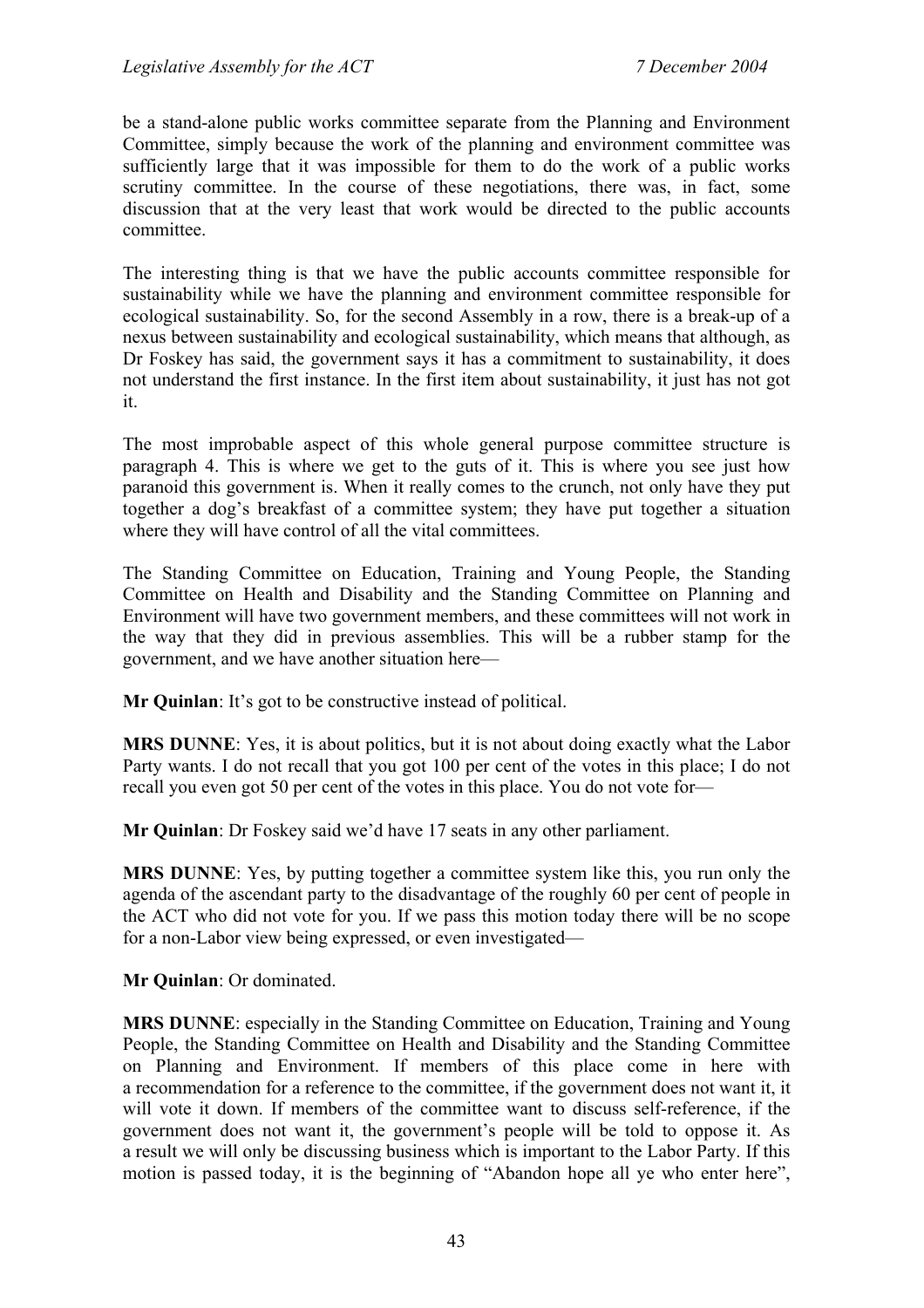unless you are a card-carrying member of the Labor Party. As a result of this motion, this government will set itself up in a way to make everybody else apart from the Labor Party in this territory absolutely and utterly irrelevant.

It will continue to happen unless we of the opposition, with the help of Dr Foskey on the depleted crossbench, continue to make the noise and point out to the community that they are being sold down the river by their majority government. The people in the disability community, the people in public housing and the people interested in planning and the environment have been sold down the river by the establishment of these committees, which are a travesty of the committee system. This committee system will be doing the bidding of the majority Labor government, and it is happening, Mr Speaker, just because they can. And they will continue to say, "We are a majority government. We can do what we like, and the devil can take the hindmost."

The Liberal opposition will oppose this motion today, and we will continue to oppose the flagrant abuse of power that we are starting to see from the majority Labor government. You may smirk, Mr Speaker, but we are seeing today a departure from what has been happening in what could be called a gentlemanly parliament. It ceases to be a gentlemanly parliament. There is no consensus here today; before committees were brought about by consensus.

Yes, we did not win the election, and you have the spoils of victory. But the government needs to be careful that, in coveting the spoils of victory, it does not do so to the detriment of the community. The community will be made voiceless because of these committees and, as a result, government in this territory will be worse. There will be no scrutiny, there will be no means of holding this government to account or of bringing forward the views of the community because, every time a community member says that they have got a matter of concern, and members of this place think that the matter of concern is worth being investigated, what will happen, Mr Speaker? The government members on a committee will say, "No, we don't want that to happen. You know, our mate Jon has got us in a half-Nelson and, even if we think it's a good idea, caucus has told us we can't do it."

As a result, there will be no inquiry or collection of evidence. As a result, much of what was brought out in the previous Assembly will be left hidden—for instance, issues relating to the reporting of child abuse in the territory. If the committee system had not worked the way it did in the previous Assembly, those issues may not have been brought to light. We might not now be spending millions of dollars that need to be spent on child abuse reporting and family services in the ACT. Of course, that would save the government a lot of money, but the children would still be at risk—to a much greater extent than they are today. This is why the Liberal opposition will be opposing this motion and this travesty of a committee system.

**MR CORBELL** (Molonglo—Minister for Health and Minister for Planning) (11.56): Mr Speaker, the search for relevance begins for those on the other side of the chamber. Over the next four years we are going to hear the mantra "abuse of power", "abuse of majority government", et cetera.

Mr Speaker, we have before the Assembly a very reasonable and straightforward proposition. It is reasonable because it outlines very clearly the way in which the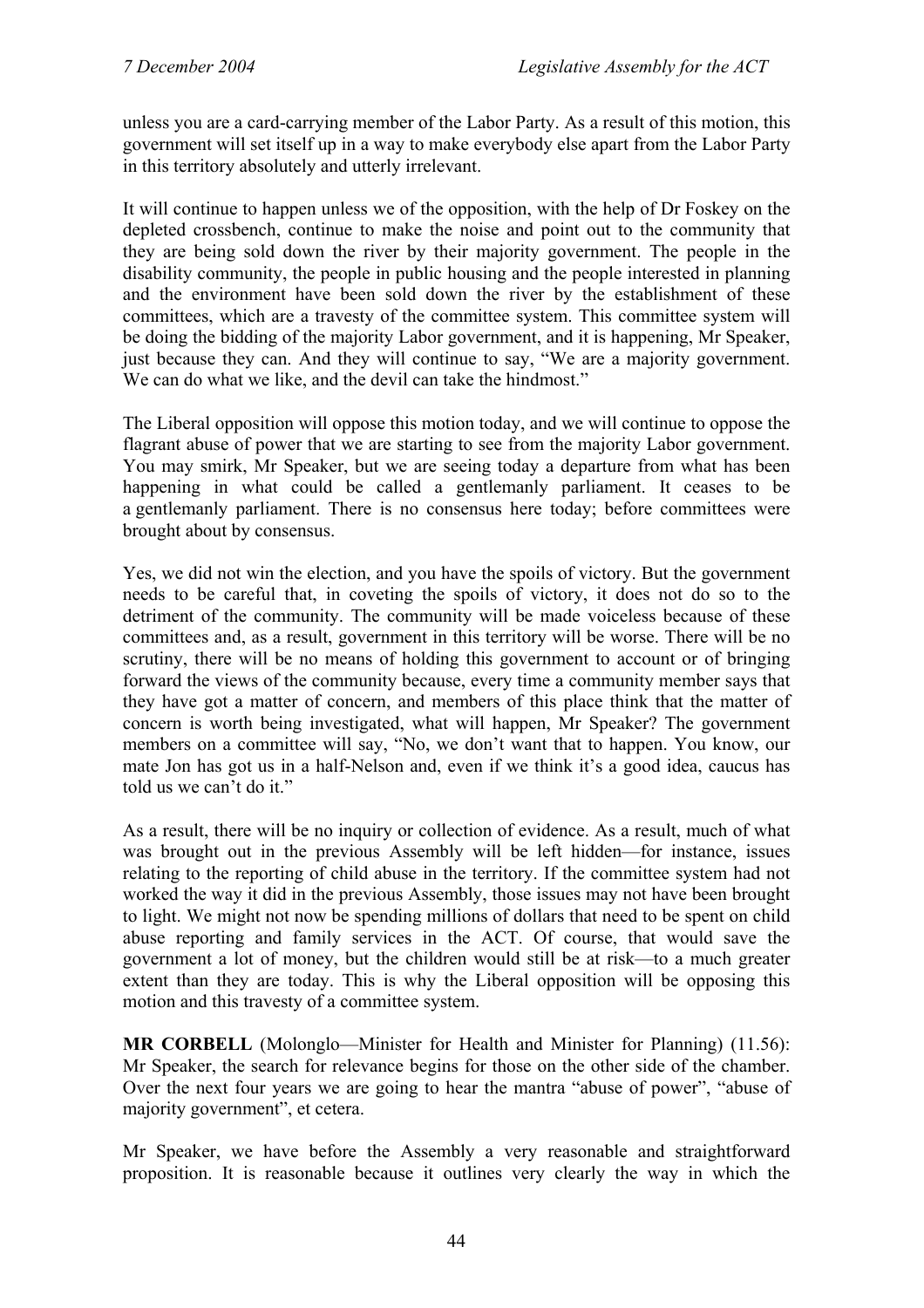Assembly can use its committee system to scrutinise all of the important elements of government activity, executive activity, in the territory. I think it is worth taking a bit of a reality check for members who are opposed to this proposition, a bit of a reality check on what happens in every other state and territory parliament around the country.

In every other state and territory parliament around the country—indeed, Mrs Dunne's colleagues up on Capital Hill—very clear decisions are made about who goes on what committees, what committees are established—

**Mr Hargreaves**: and who chairs them.

**MR CORBELL**: and who chairs them and who has a majority on them. And let me tell you, Mr Speaker, if we had followed the precedent that every other state and territory parliament and the federal parliament had followed, there would not be a single committee in this place that was not chaired by a government member and had a majority of government members on it. That is the reality, and that is not the course that this government has chosen to follow.

Before we hear all the rhetoric about abuse of power and taking advantage of majority, just reflect on what your own colleagues do federally and what every other state and territory government does, regardless of its political persuasion, around the country. They do not even contemplate giving the opposition the chair of even one committee. They do not even contemplate giving the opposition an opportunity to have a majority on the committee. They control every single one of them. So let's take that reality check first and foremost.

These committees establish a very reasonable framework for oversight and scrutiny. I heard the absurd argument from Mrs Dunne that, because housing was mentioned in health and disability, it only had to do with those people who were sick or had a disability and their housing needs. Well, Mrs Dunne is being deliberately obtuse and making an argument that is simply wrong.

The Standing Committee on Health and Disability deals with all the matters that are the responsibility of the health and disability portfolios. That is what it deals with. What is so complex and difficult about that? You know, what is so difficult about that that Mrs Dunne fails to get the point? The same again, of course, with the legal affairs committee, which has all of the responsibilities of the justice portfolio. There they are in that committee. The planning and environment committee has all the matters of responsibility of the planning and environment portfolios. It is not a difficult proposition to understand at all. The Standing Committee on Education, Training and Young People has the responsibilities of the education portfolio as well as the responsibilities of the sport portfolio. That is a reasonable approach to take.

Mr Speaker, the government has retained in the motion before the Assembly today the opportunity for members of committees to self-refer. If committees wish to instigate their own inquiries, they can continue to do that. Equally, we have indicated in discussions with the Liberal Party and the Greens member, Dr Foskey, that we will always be willing to consider select committees if particular matters arise that warrant a dedicated look seen to be too difficult to manage within the standing committee framework. That was the same in previous assemblies; it is the same in this Assembly.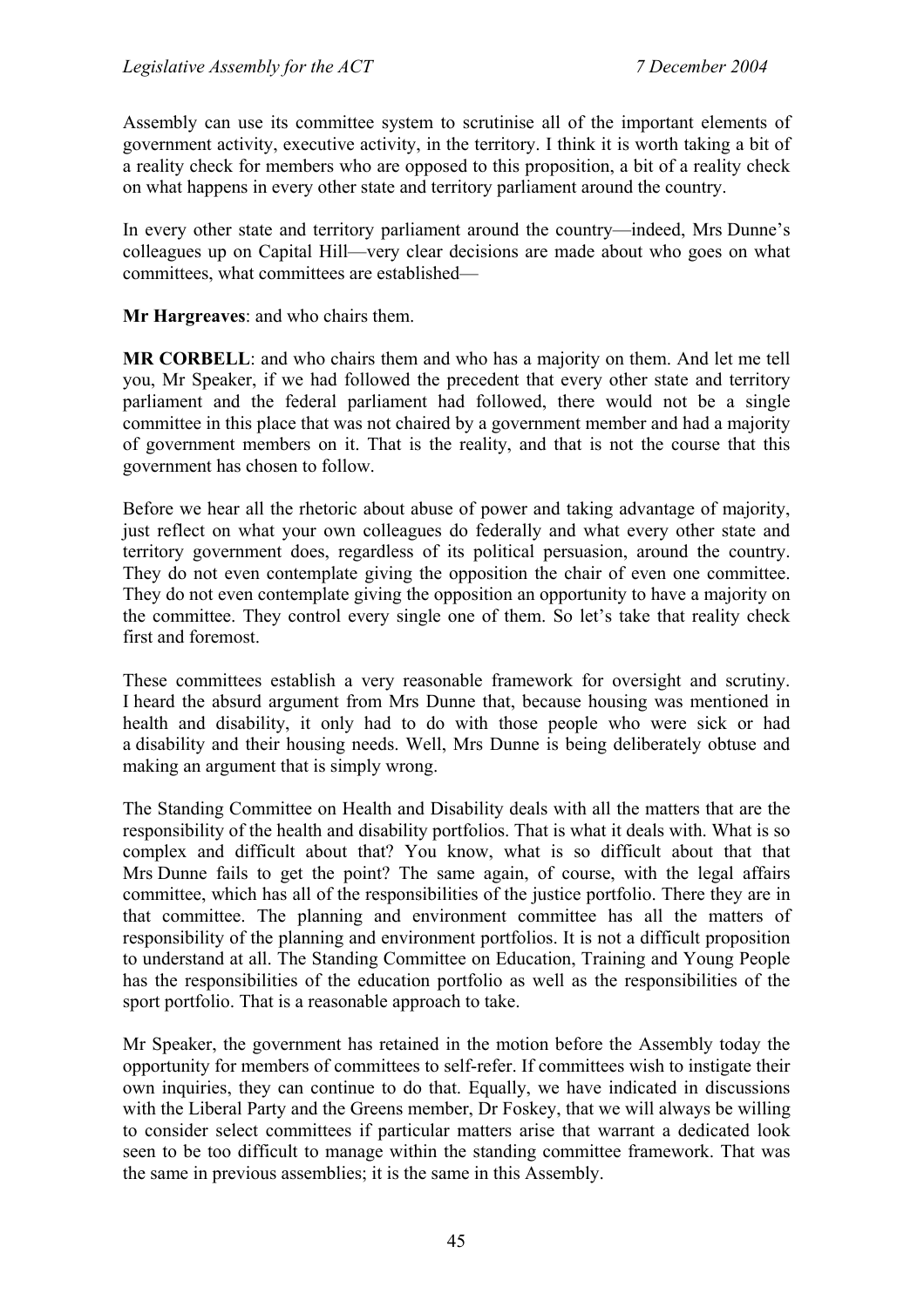Finally, I will foreshadow that the government will not be supporting the amendments that Dr Foskey has circulated and which I presume she intends to move. I discussed the reason for that earlier with her. The proposal by Dr Foskey to establish a standing committee on community services and social equity, in our view, does not add anything to the process. In fact, the relevant terms of reference, as Dr Foskey acknowledges in her circulated amendment, are already included in the terms of reference of the five standing committees we propose to establish through this motion. It seems to me that Dr Foskey is really just looking for a committee that she can be a member of and perhaps chair. So we do not think that is an appropriate course forward. The resolution before the Assembly is comprehensive, encompassing all the areas that are the responsibility of the executive and allowing those committees to self-refer.

In conclusion, I think it is important that the Assembly acknowledge that the government has been elected through the Hare-Clark proportional system and has achieved a majority. Now the government is entitled to assert its views in the Assembly on these matters, and to do so responsibly, articulately and in the spirit of discussion with other members.

It is interesting how Mrs Dunne asserts that there is some lack of legitimacy in this government's vote and its representation on the floor of this chamber. It is the first time I have heard the Liberal Party claim that the Hare-Clark system does not deliver a fair result. It is interesting that the only time she asserts that is when the Labor Party gains majority. Well, we have gained majority through a very fair and proportional electoral system, one which all parties in this place endorse, and we have a responsibility to articulate our view in this place for those people who chose to vote Labor at the last election. That is what we are going to do, and I urge members to support this motion.

**MRS DUNNE** (Ginninderra): Mr Speaker, I seek leave to speak under standing order 47 because I have been misquoted.

Leave granted.

**MRS DUNNE**: Mr Speaker, in his closing remarks, the minister said that I had suddenly changed my tune on supporting Hare-Clark. That is not the case. I have never been anything but an advocate of Hare-Clark and continue to be so, and I did not say that the vote of the Labor Party presented them with an overly disproportionate amount of the seats. I said that still the majority of people did not vote for them.

**DR FOSKEY** (Molonglo) (12.04): I seek leave to move the amendment circulated in my name.

Leave granted.

#### **DR FOSKEY**: I move:

- (1) Subparagraph (1)(b), omit "Young People" and "youth and family services;
- (2) Subparagraph (1)(c), omit "and Disability", "disability matters," and "and community services, including services for older persons and women, housing, poverty, and multicultural and indigenous affairs";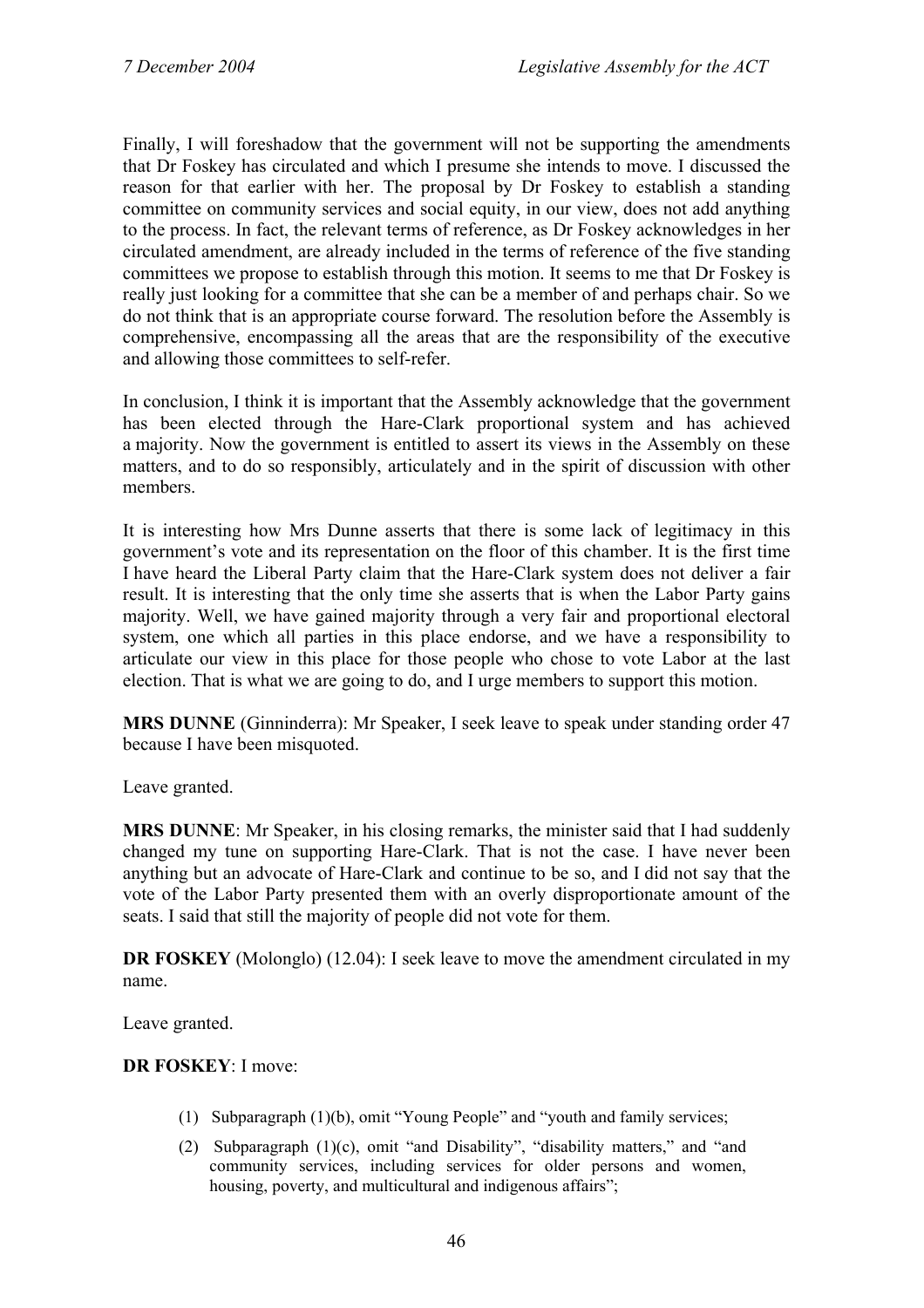- (3) Insert new subparagraph:
	- "(1)(e) a Standing Committee on Community Services and Social Equity to examine matters relating to the needs of family, youth, children, older persons and people with a disability; housing, poverty, children at risk, multicultural and indigenous affairs;"; and
- (4) Insert new subparagraph:
	- "(4)(f) Standing Committee on Community Services and Social Equity—
		- (i) one member to be nominated by the Government;
		- (ii) one member to be nominated by the Opposition; and
		- (iii) one member to be nominated by the Crossbench.".

I will speak in response to the motion and in support of my amendment. I am seeking to amend the committees motion to provide for the re-establishment of the community services and social equity committee because this committee carried out important work in the last Assembly and, I believe, has an important role to play in the new Assembly.

Community services play a vital role for the people of the ACT. They support people at critical times in their lives, when specialised assistance is required or when natural support, such as family and friends, are unable to assist. They step in to give vulnerable people a helping hand and to ensure that everyone, regardless of age, income, race or ability, has a reasonable standard of living and access to the necessities of life.

The significance of these services and the synergies to be gained from considering them together have increasingly been realised by this government. As a result it established, only two years ago, the Department of Disability, Housing and Community Services, which recently added children, youth and family services to its list of responsibilities. The creation of this department arose largely from the recognition that community service provision requires a very different skill set and knowledge base to the provision of services like health and education.

Community services are largely about responding to the individual needs of people to assist them in living everyday lives in the community, while education and health are institutionalised and systematised models of service delivery. Community services are also about responding to social inequity and poverty and are mostly directed towards filling gaps in people's support structures, whereas health and education services are designed to be universally provided.

The framework and principles that guide the delivery of community services are therefore very different from those used to direct other areas of government service provision. We need a committee, as we had in the last Assembly, which is in a position to properly address the complexity and diversity of community service and social equity issues.

I note that our concerns about the lack of this committee have led to the overburdening of two of the committees proposed by Ms MacDonald. What we have, in fact, are two committees that are going to be able to do only a tiny proportion of the work that is set out for them in the list of responsibilities. Ms MacDonald herself referred to the fact that in earlier assemblies committees were not able to attend to all their work. To me, this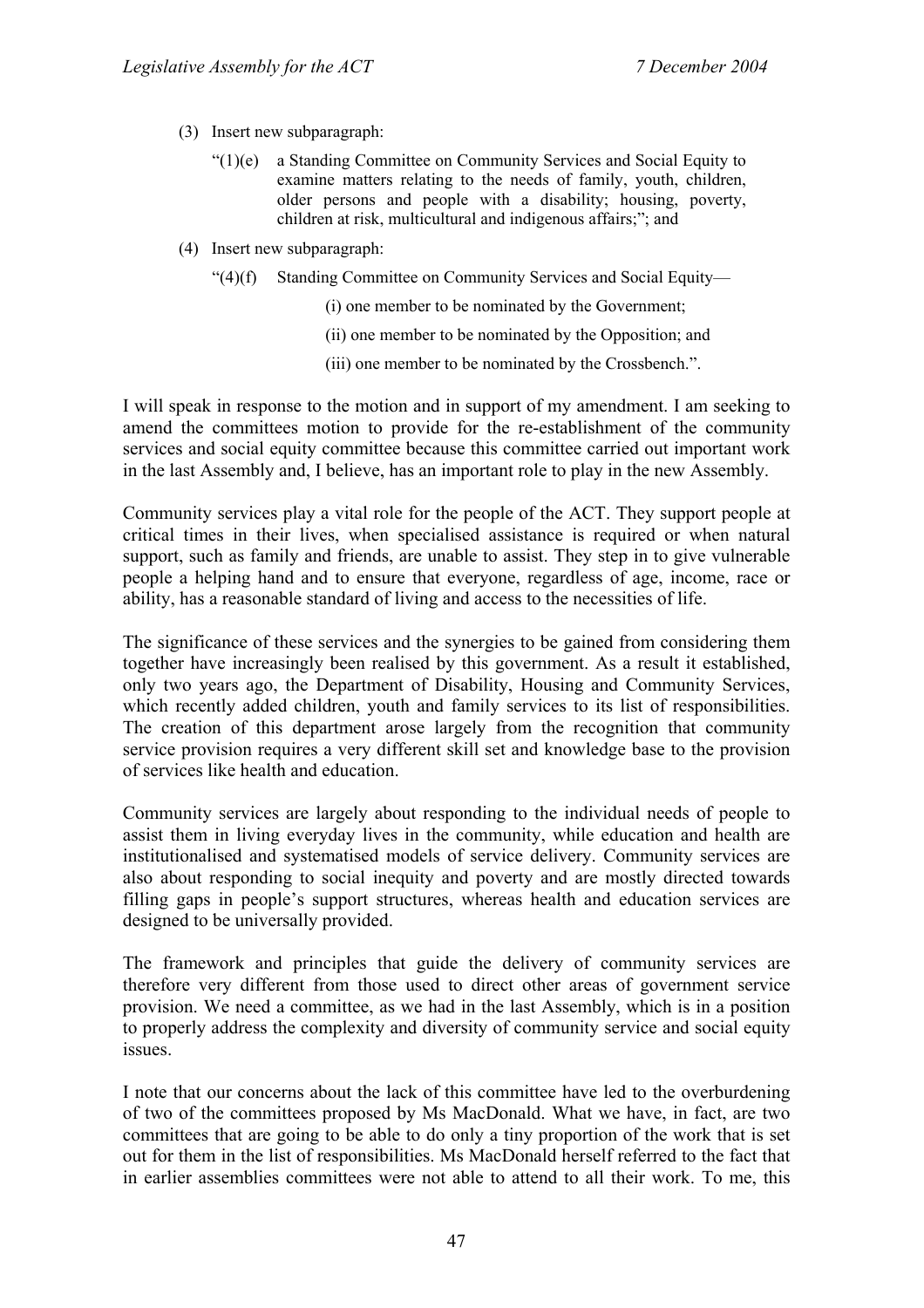indicates the need for a further committee and not the overburdening of already overstretched committees.

We need a committee that is not so taken up with dealing with other important service system issues that it rarely has time to properly consider community service and social equity issues. We know that in the Fourth Assembly, when issues relating to children and young people were considered by the education committee and disability issues were considered, if at all, under the auspices of the health committee, very few matters relating to these areas ever got to committee.

Of the nine reports produced by the education committee in that Assembly, for example, all were directed to a school or preschool related issue, except for the examination of annual and financial reports. The current government in its last term did a great deal of important planning work in the area of community services and social equity. It has, among other things, developed a social plan, a children's plan, a future directions plan for the delivery of disability services and a plan to address the issues related to carers. It has undertaken major studies on the disadvantaged and on homelessness in the ACT and has identified indigenous and multicultural affairs as areas requiring integrated support.

This is clearly only the beginning. After the planning phase must come the implementation, and in the area of social equity and community services we know that this usually proves to be far more difficult. Governments are too often far better at developing and writing papers than they are at delivering quality outcomes on the ground for individuals. An Assembly social and community services committee must be available to consider those matters where planning and implementation do not gel, where gaps are discovered in the plans and where new matters come to light.

Standing committees of the Assembly have continuously made strong, positive contributions to the development of government policy. They have also, very constructively, held government to account and acted as a bridge between community and parliament. It is hard to understand what the government really hopes to achieve by abolishing the community service and social equity committee this term. It will serve only to overburden the remaining committees, as I pointed out, and to ensure that many important issues will not get the detailed Assembly consideration they deserve.

Furthermore, Mr Corbell's point that select committees can be set up to deal with issues that are not covered by standing committees fails to reflect the fact that a majority government can choose not to address certain issues, even when these are of great concern to other members of the Assembly and to the community itself.

Finally, in response to Mr Corbell implying that I am only seeking a committee that I can be a member of, and perhaps chair, I think that in that implication there is an acknowledgment that there has been a process of exclusion in the setting up of these committees. Also, there is a personal sort of remark there which I will not engage with, simply because we have raised this as a matter of community concern. I certainly would like to be a member of that committee. I do not necessarily need to be the chair. I think that committee needs to exist and I have stated the reasons why.

**MR QUINLAN** (Molonglo—Treasurer and Minister for Economic Development) (12.12): Thank you, Mr Speaker; I will be rather brief. I rise, first of all, in relation to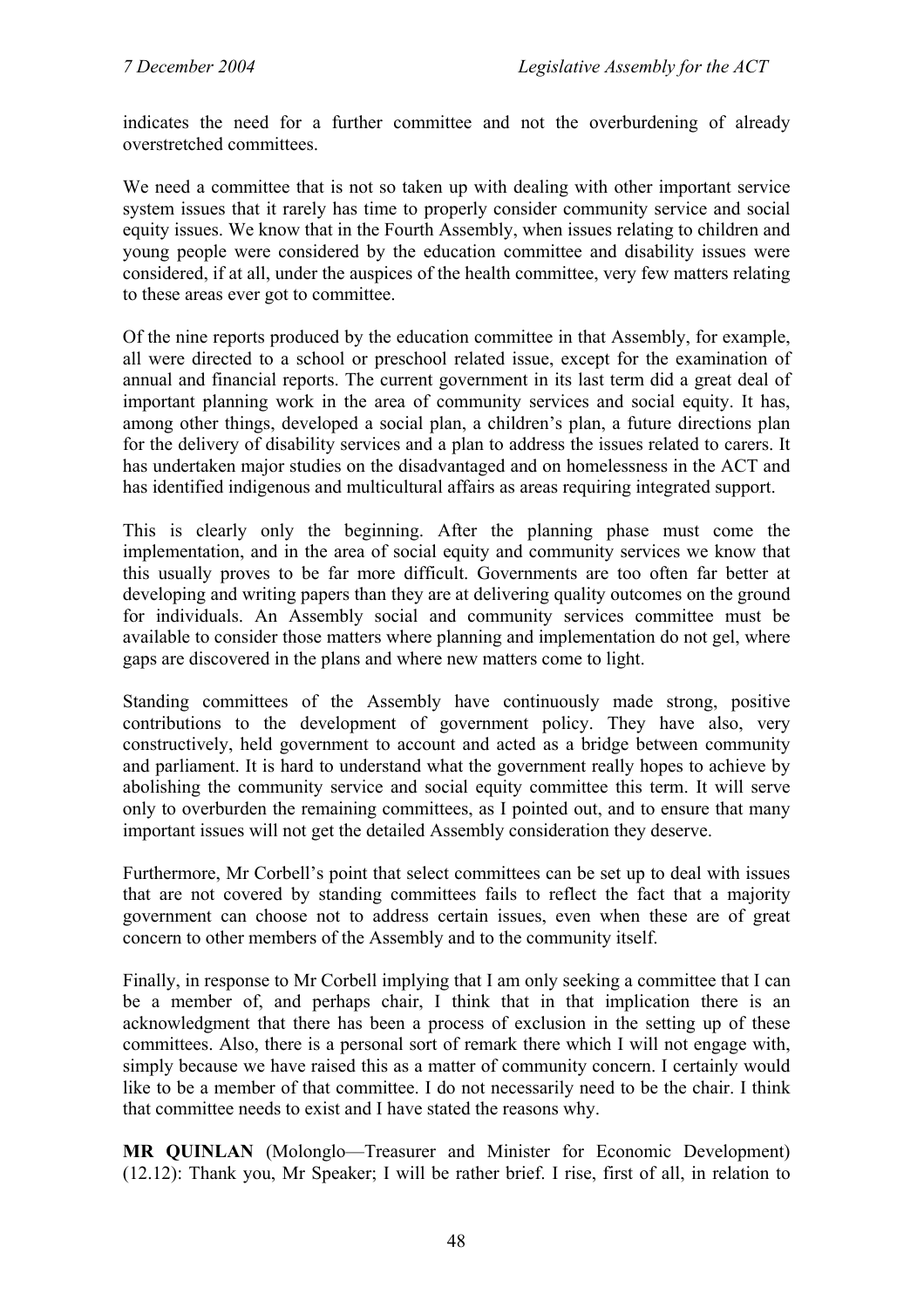what was supposedly a travesty and just to support Mr Corbell. In so doing I would like to quote Dr Foskey, who observed earlier today that, had we been elected under a system that prevails in most states and territories, there would have been 17 ALP members in this place.

**Dr Foskey**: Mr Hull's observation, not mine.

**MR QUINLAN**: Well, you chose to introduce it. Can I just put myself on the record as being not a total fan of the Hare-Clark system? In discussing Canberra's political system, I have said a number of times, and I will repeat it today, that I believe that Canberra has no lower house—only an upper house. A lot of our members used to operate as if they were in an upper house. We do actually need to have a government with a mandate, and we now have one.

In the past, committees have been constructive—but not always. In fact, I would say that in the majority of cases, the committees have tended to be hostile. Let's be practical. In the last Assembly you could observe that the Democrat who was a member of this house generally set herself up in opposition to the government, So, virtually, committees were hostile, and then unfortunately became more political, even to the point of abuse of position when we had a chair of one committee having to stand down for breach of privilege. I think that was a commentary on some of the activity within the committee system.

So Mr Speaker, we will not be supporting the tailoring of individual committees to suit members and their personal agendas. Therefore, I can give notice that we will not be supporting Mr Mulcahy's motion, when that is moved.

**MR STEFANIAK** (Ginninderra) (12.14): Mr Speaker, the opposition will be supporting Dr Foskey's amendment to Ms MacDonald's motion and my colleague Mr Mulcahy will be moving a very sensible, almost procedural, motion, which adds to the government's motion and is not in any way dependent on Dr Foskey's motion.

In relation to committees, I have been around this place a long time, as you have, Mr Speaker. With interest I heard Mr Corbell say that what the government has proposed is very reasonable, and he prattled on about what occurs in other states and in the federal parliament. We have developed a fair bit of history here ourselves. The committee system has served us well, and I think it is something we will discard at our peril. Whilst the government's motion is very clever—because it probably does ensure that nearly all the time they will end up with a majority report favourable to them—it is not terribly reasonable. In the past, the committee system of this Assembly has been very strong and, yes, this is the first time we have had a majority government, but that is no reason to weaken the committee system.

Mr Quinlan, contrary to what you have said, I think you will find that in the case of a lot of committees in the last Assembly there are quite a few unanimous reports. I can think of a few from my own committee, particularly the fireworks report. Mr Hargreaves will remember that well. Each member took certain ideas to that committee, and as a result of the hearings things changed. A lot of evidence was taken. We came down with a unanimous report, and that is something that has been a history in this place. A lot of good work has been done in all committees over the years. There have been quite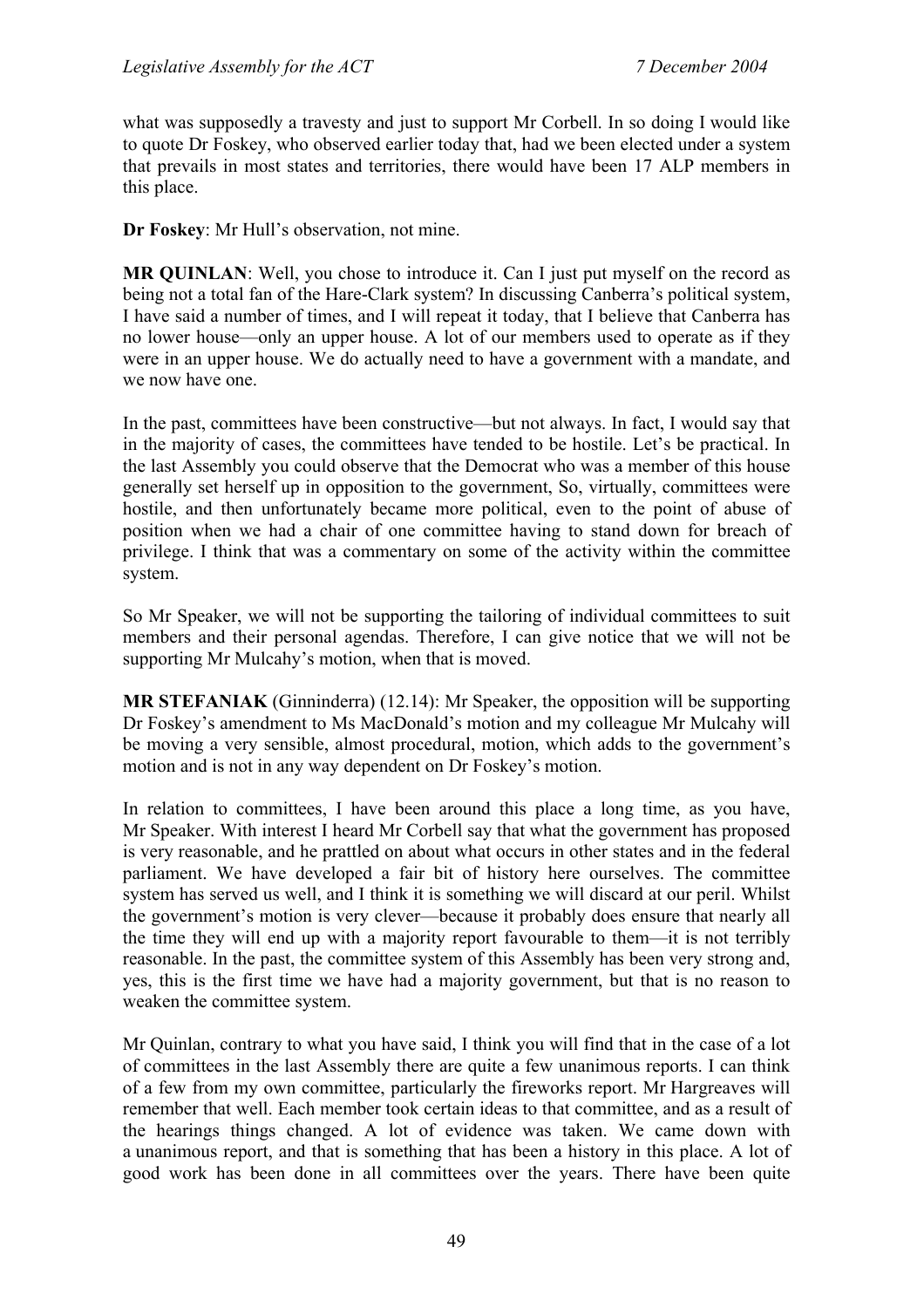a number of unanimous reports, regardless of the make-up of the committee, and that has served this place well.

Governments do not often like what committees come up with. I remember that, as education minister, I often did not like some of the comments made by Ms Tucker's education committee, but there was usually a lot of good sense in most of the recommendations. Most of the recommendations of that committee were accepted by government. When you go through the history, most of the recommendations of all committees have been accepted by government. Because committees have taken evidence, they adopt largely a reasonably bipartisan stance.

That is not always the way, and it will never always be the way. But certainly in the history of this place, a lot of good work has been done in committees and effectively a more bipartisan stance has been taken and I think that has been for the better good of the people of the ACT and the good governance of the ACT. Just because we have a majority government now does not mean we need to throw all of that out and discard a system that has served us well.

The current government was in a pretty strong position in the last Assembly. It had eight members, and it had a Green member who was ideologically committed to a number of things the government was doing. It was in a fairly strong position. Mr Hargreaves was then the government whip, as I was the opposition whip to start with. Indeed we came up with six committees. And if Ms Foskey's motion were accepted, I suggest it would be pretty well the six committees that served the Fifth Assembly and the community of Canberra very well. That included a CSSE committee, as it was called, which is exactly what Dr Foskey is proposing here.

That would simply reinstate the very good system we had in the last Assembly. For a body this size and, given the composition of members of this place, that is not unreasonable. That would not put an unreasonable strain on government members, opposition members, or indeed the crossbench. It is not the situation we had when we had smaller governments, when people like Robyn Nolan, Harold Hird and Bill Wood were on every single committee and run absolutely ragged. That would not be the situation at all.

But it would give a good spread right across the spectrum of things we need to do. And the CSSE committee, as proposed by Ms Foskey, would pick up those areas that are probably not going to get the same attention under this proposed new structure by the government. I can count: it is going to get through. But what Dr Foskey is proposing is a much better approach because it dovetails with what we had before and gives sufficient emphasis to those areas this government says a lot about—probably paying lip service but when it comes to the crunch does not necessarily deliver.

Well, here is your chance. If you accept what Dr Foskey has done, you will be able at least to establish a committee to look at these important areas that are not currently being looked at. I foreshadow Mr Mulcahy's motion. It is a sensible one, ensuring that public works is in the Standing Committee on Public Accounts. It is a very important area of government and needs to be properly examined. Mr Mulcahy will explain more about that. It is certainly something the opposition also urges on this Assembly. I make these points in this debate, and I will be supporting Dr Foskey's amendment.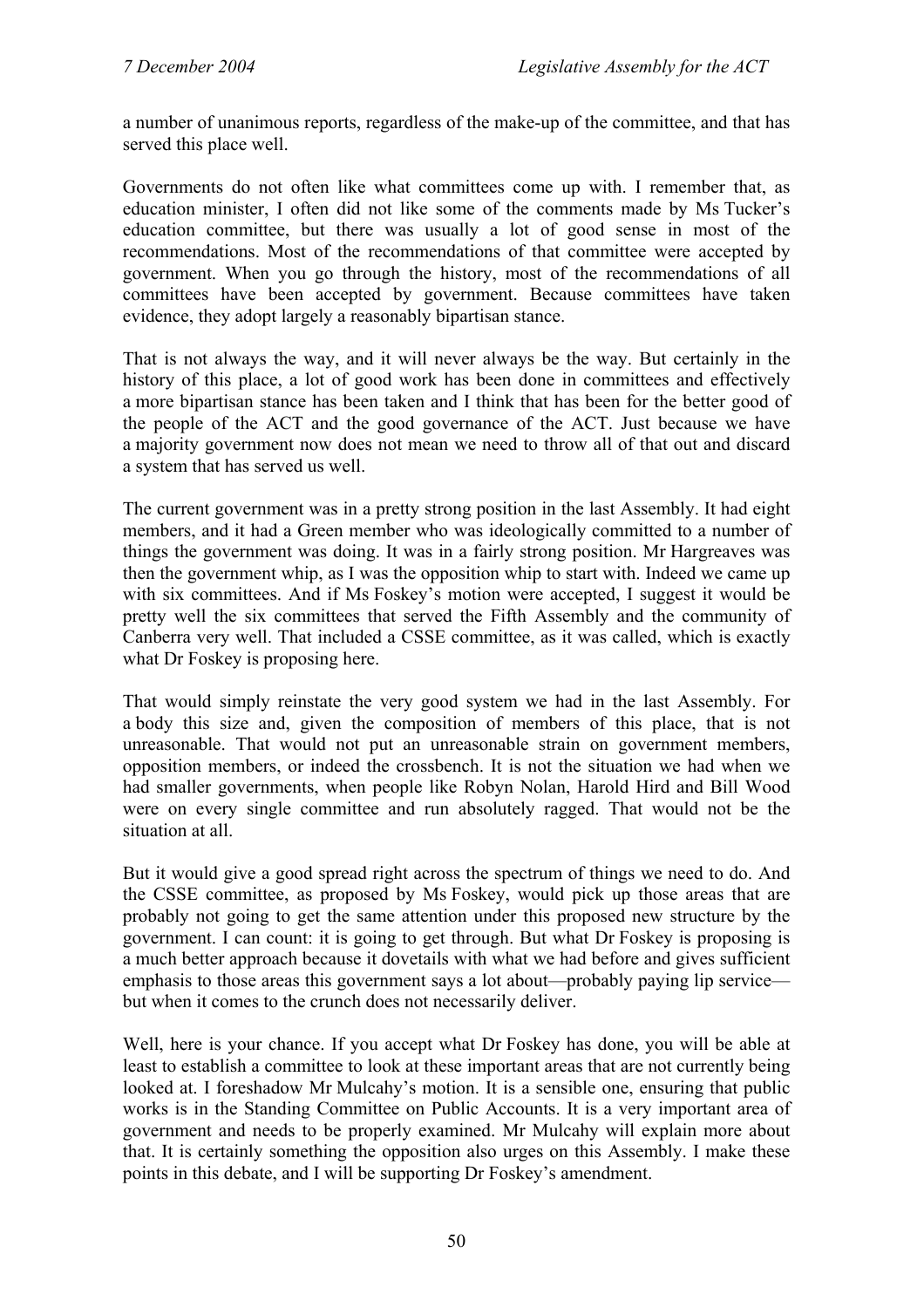**MRS BURKE** (Molonglo) (12.20): I will be brief, due to the constraints of time. Mr Speaker, I hold before me here the 25th anniversary edition of *Contact*, which, as members will know, is Canberra's community information handbook. The concern I have—and I certainly commend Dr Foskey for her amendments to the motion before us today—is that there are 2,700 organisations in and around the ACT that provide community-oriented services. *Contact* does not include most for-profit organisations, which are readily available through the telephone directory, but it includes those 2,700 organisations.

I take Ms MacDonald's point. Having been on the health committee with Ms MacDonald, we knew there were many issues that we wanted to pursue but could not. She said it herself. She picked herself up by saying there were things that we wanted to do throughout all of the committees in the last Assembly but which, because of the constraints of time and the enormous workload, we were unable to do. How on earth does axing a committee give us more opportunity to do that? Surely, there is a real point here in having that sixth committee. Mr Corbell said we can establish select committees, as we have the right to in this place. Why get rid of that sixth committee to put even more work pressure on the others?

I don't really care about the make-up of the committee. Mostly, committees work well in this place—let's have that said. Most committees work really well. But I am concerned about the inordinate amount of work now being placed on a compacted committee system that will not allow for the process, as Dr Foskey is foreshadowing in her motion. We are not going to be able to hear from all the community, and it is of grave concern. I will leave it there, but I understand that we have a motion on the notice paper later in the day, and I will make a comment at a later hour. Thank you.

**Dr Foskey**: I seek leave to speak again. It will be extremely brief.

Leave not granted.

Amendment negatived.

**MR MULCAHY** (Molonglo) (12.22): Mr Speaker, I seek leave to move an amendment.

Leave granted.

**MR MULCAHY**: I move the following amendment:

- (1) Subparagraph (1)(f), omit "public works and"; and
- (2) Subparagraph 1(a), insert new subparagraph:
	- "(v) examine matters relating to public works;".

In relation to the amendment circulated in my name, there is a typographical error in Ms MacDonald's name, which I draw to your attention. I will briefly outline my amendment. One of my early observations, both in the campaign and having subsequently been elected, has been the absence of a special committee on public works, which has existed in other parliaments in this country for some time. In the recent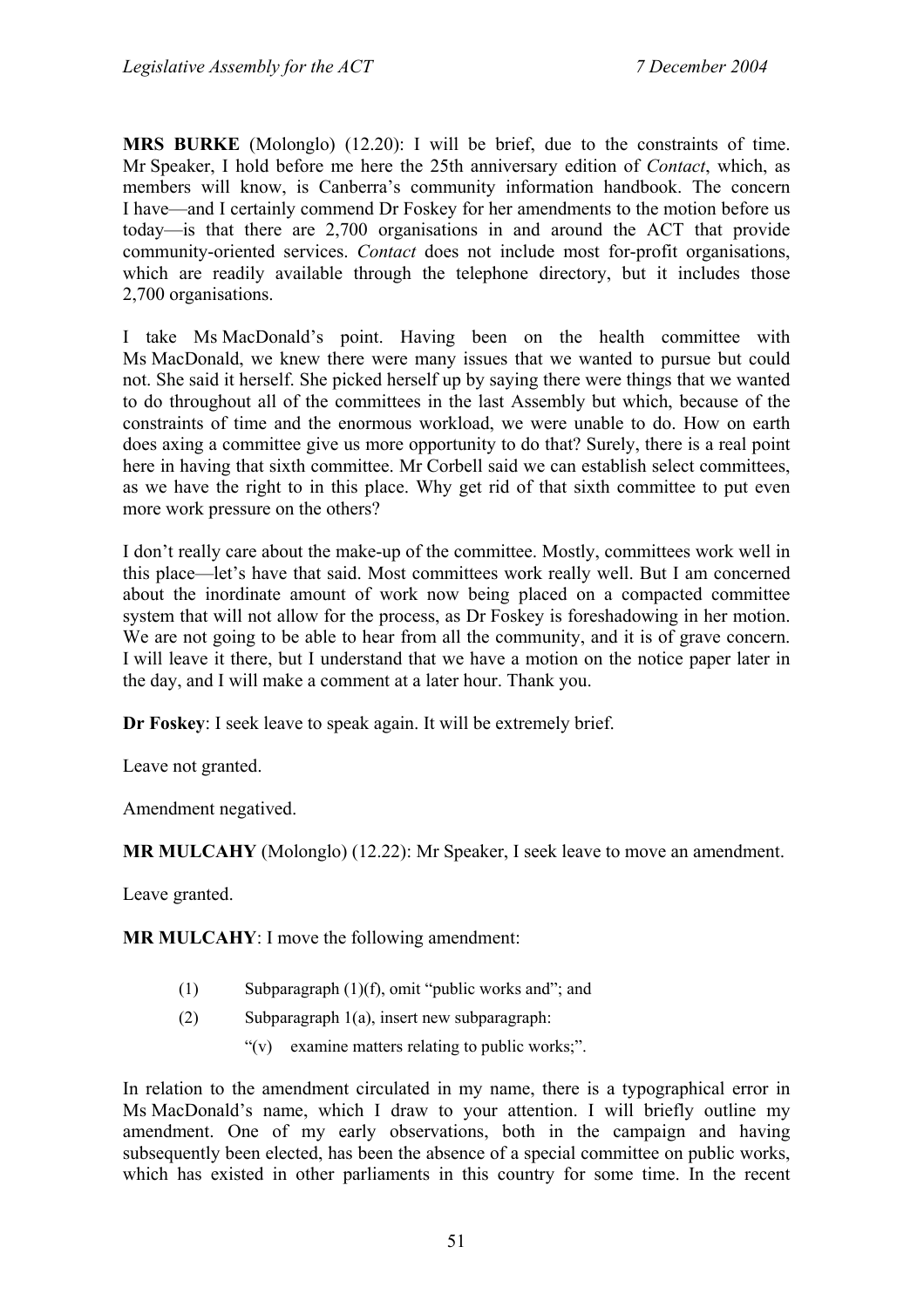campaign, there was no matter, beyond the hospital system, that drew more attention or concern than the matter of planning, and for that reason I would imagine that the Standing Committee on Planning and Environment will be busy.

I imagine Mr Seselja, as our opposition spokesman on these matters, will have a range of issues to pursue, and I am concerned that public works matters, which amount, according to the budget papers, to approximately \$329.9 million in terms of capital works provision, will not warrant the scrutiny and attention that they deserve. Accordingly, I am suggesting that these matters be more appropriately addressed by the public accounts committee.

I welcome the Treasurer's suggestion, which he made by way of interjection to my colleague, that we should make a constructive amendment and, indeed, I believe this is in the spirit of that constructive amendment. I understand that the public accounts committee has some scope within the budgetary process to review these matters, but I am not of the understanding that there is adequate scope to look at, in thorough detail, major capital works activities and specific projects. I commend this amendment to the house.

Question put:

That **Mr Mulcahy's** amendment be agreed to.

The Assembly voted—

Ayes 7 Noes 8

| Mrs Burke  | Mr Seselja   | Mr Berry     | Mr Hargreaves |
|------------|--------------|--------------|---------------|
| Mrs Dunne  | Mr Smyth     | Mr Corbell   | Ms MacDonald  |
| Dr Foskey  | Mr Stefaniak | Ms Gallagher | Mrs Porter    |
| Mr Mulcahy |              | Mr Gentleman | Mr Quinlan    |

Question so resolved in the negative.

**DR FOSKEY** (Molonglo) (12.29): I seek leave to move another amendment to Ms MacDonald's motion.

Leave granted.

**DR FOSKEY**: Given that the amendment could not be circulated earlier because it relied on the vote for my previous amendment, I want to emphasise my—

**Ms MacDonald**: On a point of order. Mr Speaker, in order to assist the Assembly, could Dr Foskey please read out what the amendment says so that the rest of the Assembly knows what she is talking about.

**MR SPEAKER**: I am sure she will come to that.

**DR FOSKEY**: I move the following amendment: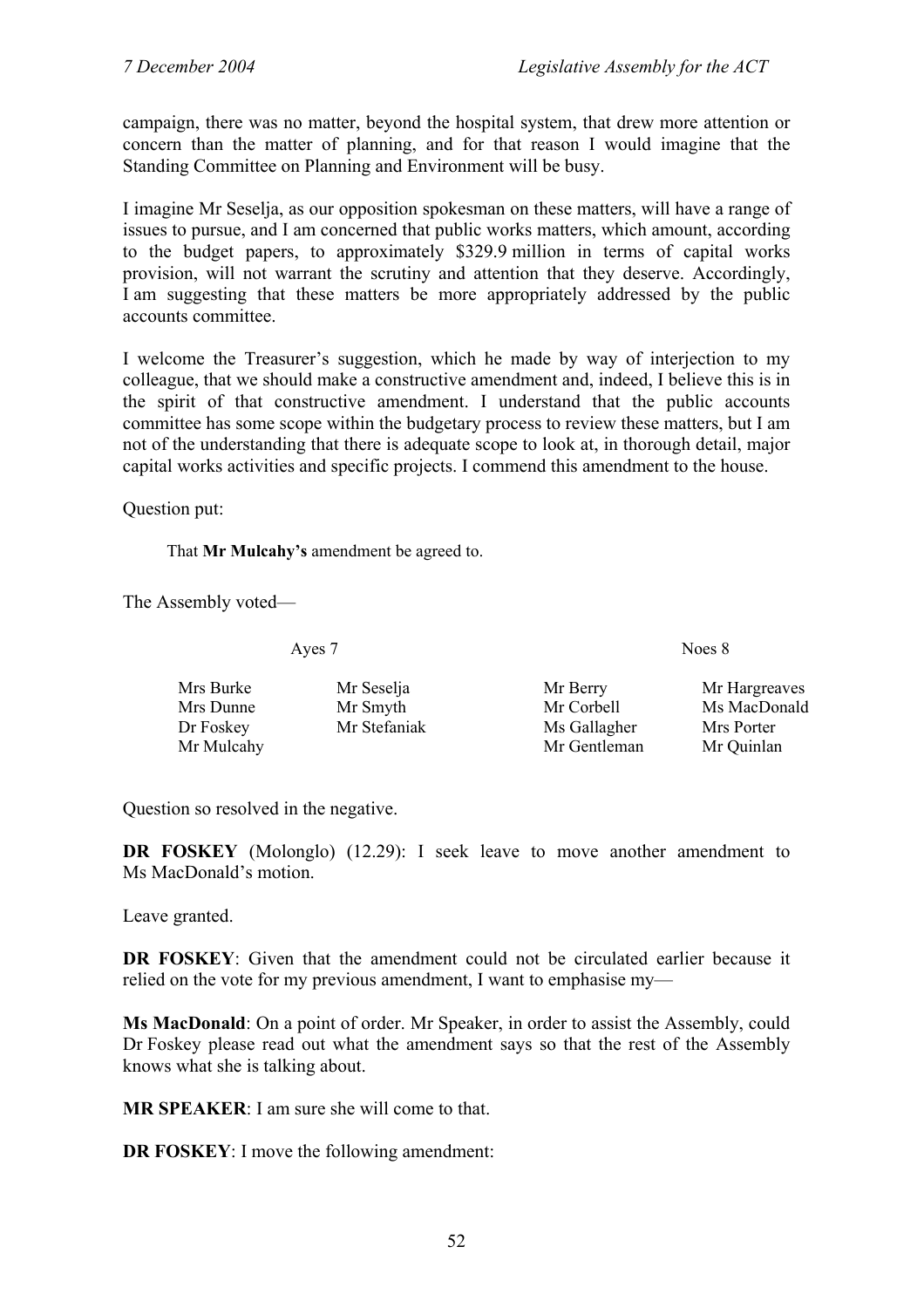Omit paragraph (4) and substitute:

"(4) Each committee shall consist of three members, except for the Standing Committee on Planning and Environment, the Standing Committee on Education Training and Young People and the Standing Committee on Health and Disability, which may have four members.".

The reason I am moving this amendment to expand the size of these committees is the government's expressed intention to have two members on each of these three policy-based committees just established. I know that the community, in electing a Green to the Assembly, expected that we would be given the opportunity to contribute to the detailed development of recommendations by committees, in the same way as the Greens have in the past. In particular, the community would expect me to make my services available to those committees where I can contribute the most.

As the government has conceived the committees to this point, they have neglected to leave room for both Green and Liberal points of view on the three policy-based committees. Clearly, with only one Green representative in the Assembly we cannot join all the committees, but we can lend our knowledge and expertise to three. The three committees to which I believe I can contribute most are the planning and environment committee, the education, training and young people committee and the Committee on Health and Disability.

You will know that I have been involved in education for much of my life—as a student, as a teacher and as the executive officer of the country education project, which worked in both the community and the schools in East Gippsland. You will also know that I have had a long involvement in the environment and that two of my theses involved deep research—one into environment, planning and community consultation in Canberra and the other one into more global issues, but related to such things that the Canberra community is vitally concerned about, such as the impact of population and our ecological footprint.

I feel that I should have the opportunity to contribute this expertise, as I have been elected to this Assembly by many people on the basis of it, no doubt. I urge the government to support this amendment to allow a Greens perspective to be added to those committees where I believe I can contribute the most.

**MR SPEAKER**: Just in case there is a misunderstanding about the circulation of material and amendments, it is open to you, Dr Foskey, to circulate matters at any time. I would not want you to think there is any restriction on your doing that.

**MR CORBELL** (Molonglo—Minister for Health and Minister for Planning) (12.33): The government will not be supporting this amendment. The argument is basically one of proportionality. Dr Foskey as a Greens member is one-seventeenth of this Assembly, but she wishes the Greens to be represented on three of the five committees. In fact, she wants to represent the Greens on all five of the committees that exist in this place.

I do not know how that stacks up in proportionality terms, but Dr Foskey is one member. We have sought to accommodate Dr Foskey as a crossbench member in the make-up of committees, which is the motion Ms MacDonald has put forward, but we think it is very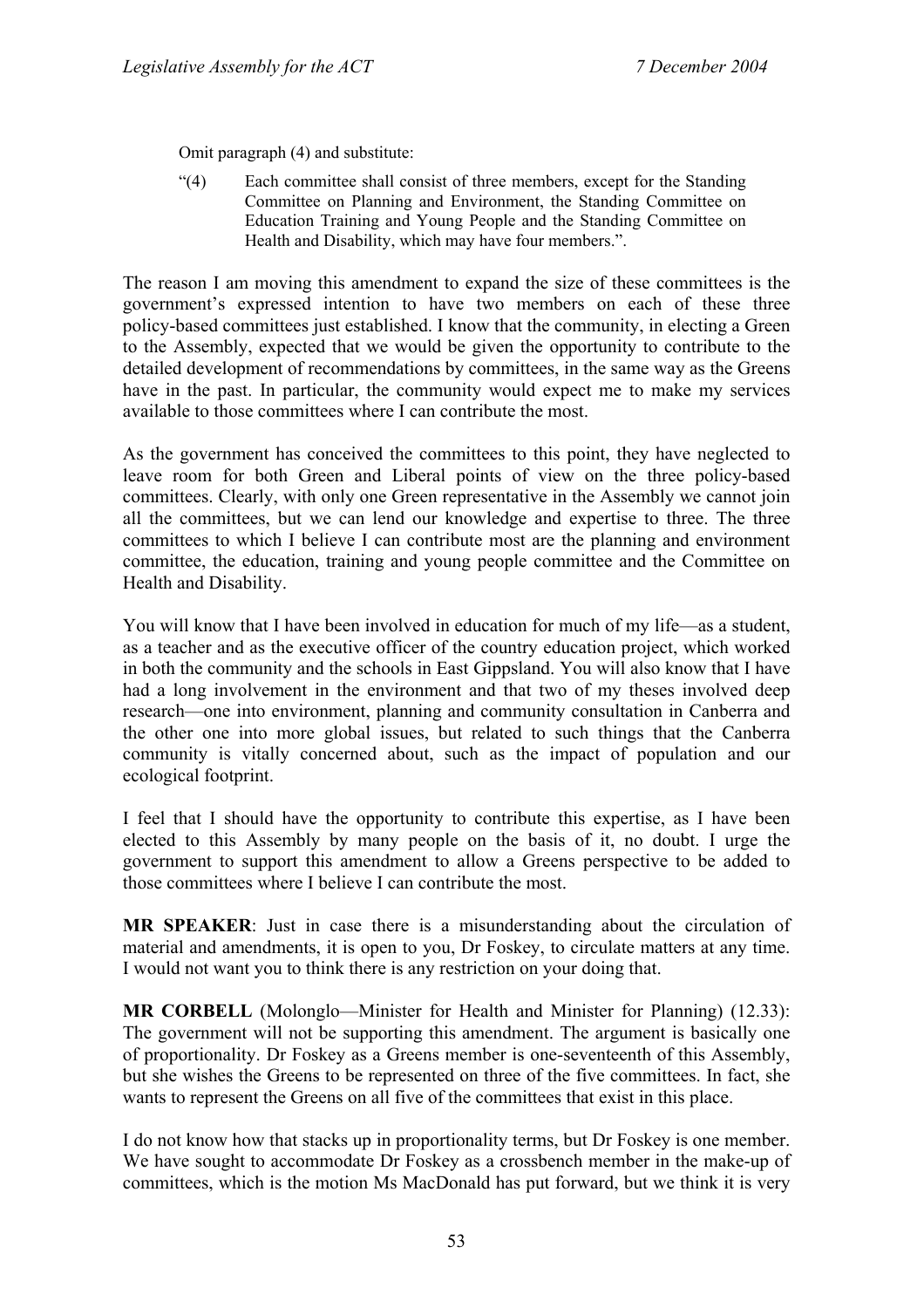difficult to justify that a party with only one member in this place should be represented on each and every standing committee. We do not believe that it is consistent in any way with the spirit of the approach that has been adopted in every Assembly, including this one, where some level of proportionality has been attempted. The government simply cannot support the proposition.

**MRS DUNNE** (Ginninderra) (12.35): Mr Speaker, the Liberal opposition will support Dr Foskey's motion because, although Dr Foskey, Mr Corbell, Ms McDonald and I participated in some discussion and it was raised at the time that, yes, there was some accommodation for allowing the Greens to be on some committees, there were particular areas where Dr Foskey, as the Greens representative, having expressed a desire to participate, because of the structure—"We have got to have a majority and the chairmanship of committees so that we can control the agenda,"—was unable to participate in committees like the planning and environment committee.

Although the suggestion was made to extend the membership of some of the committees, principally the planning and environment committee, the government went away and, we presume, talked about it at caucus, came back and said "No, we are not going to do it." I think that, without the perspective of the whole community in committees, particularly the planning and environment committee, the community will not be well served. For that I think reason the Liberal Party should support this amendment.

**MR SPEAKER**: Thank you, members. There has been a bit of an oversight. I usually draw attention to the time at 12.30 in respect of the luncheon break, and I will continue with that practice. But the government has already indicated that it wishes to continue with this motion. The question is that the amendment be agreed to.

Amendment negatived.

**MS MacDONALD** (Brindabella) (12.37): A couple of comments have been made in the course of the debate, specifically in relation to my comment that in the last Assembly, when we had six standing committees plus the administration and procedure committee—so seven standing committees all up—we could not actually get through everything. That is certainly true and, while this could be considered to be a flaw in my argument, I would point out that either the First or the Second Assembly—you would know, Mr Speaker, much better than I because you were here—had seven standing committees plus the admin and procedures committee. I would also point out that much larger parliaments have far greater numbers of committees. I would bet my bottom dollar that they also do not get through every item of business that they would like to because of time constraints and other matters pressing upon members.

I think it is interesting as well that Dr Foskey made the point that she wanted to go onto three of the committees, but she did not actually attempt to take herself off the other two committees. Apart from anything, the workload that that would have created for her would have been quite monumental. Something that she will come to find in this place is that being on committees does require a large amount of time.

The intention is that I will be on three standing committees, plus admin and procedure. In the last Assembly I was on three standing committees and not admin and procedure, and that took up a lot of time. Dr Foskey has put forward that she wants to go on five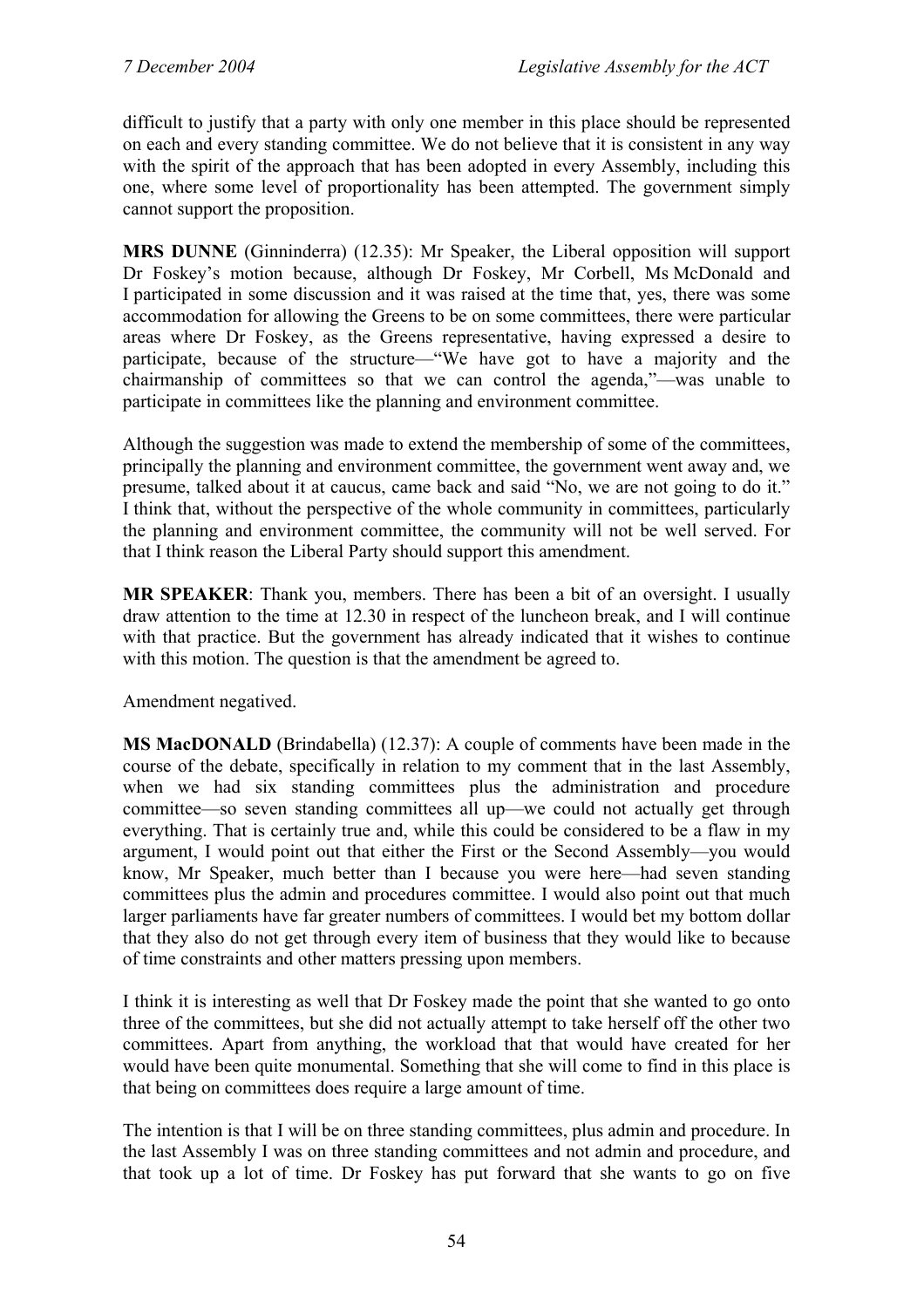committees. As the minister pointed out, she is one-seventeenth of this place. Even if you take into account that she got about 12 per cent of the vote in her electorate, that would not entitle her to representation on every committee in this place. Mr Speaker, I commend the motion.

Question put:

#### That **Ms MacDonald's** motion be agreed to.

The Assembly voted—

| Ayes 8                                                                    |                                     |                                        |
|---------------------------------------------------------------------------|-------------------------------------|----------------------------------------|
| Mr Hargreaves<br>Mr Corbell<br>Ms MacDonald<br>Ms Gallagher<br>Mrs Porter | Mrs Burke<br>Mrs Dunne<br>Dr Foskey | Mr Seselja<br>Mr Smyth<br>Mr Stefaniak |
|                                                                           | Mr Quinlan<br>Mr Gentleman          | Mr Mulcahy                             |

Question so resolved in the affirmative.

#### **Sitting suspended from 12.41 to 2.30 pm.**

#### **Questions without notice Hospital waiting lists**

**MR SMYTH**: My question is directed to the Minister for Health. I refer to the Auditor-General's performance audit of waiting lists, which found that there has been a general decline in performance in the less urgent categories.

The average delay in category 2 has risen over the last three-year period to June 2004 from just below the clinically indicated 90 days to well above it—that is, 167 days for Calvary and 135 days for the Canberra Hospital. In category 3, performance has fluctuated, but has generally declined over the three-year period to June 2004, with the average wait increasing from 226 days to 383 days for Canberra Hospital, and from 144 days to 243 days for Calvary.

Why has the waiting time for elective surgery in categories 2 and 3 increased so badly under this government, when you have stated that it was one of your highest priorities to reduce waiting times in these categories?

**MR CORBELL**: I thank Mr Smyth for the question. The government continues to work hard to address the issue of demand for elective surgery through our public hospitals. It is true that there has been an increase in waiting times in a number of areas. It is worth making the point that, at the same time, there has been a very significant increase in the number of people receiving their elective surgery.

That shows that at the same time as we are increasing capacity, we are also seeing increased demand. It has been difficult for the government to keep up with that demand. That said, it is worth making the point that in the most recent budget an additional \$1 million was provided to improve access to elective surgery, particularly for people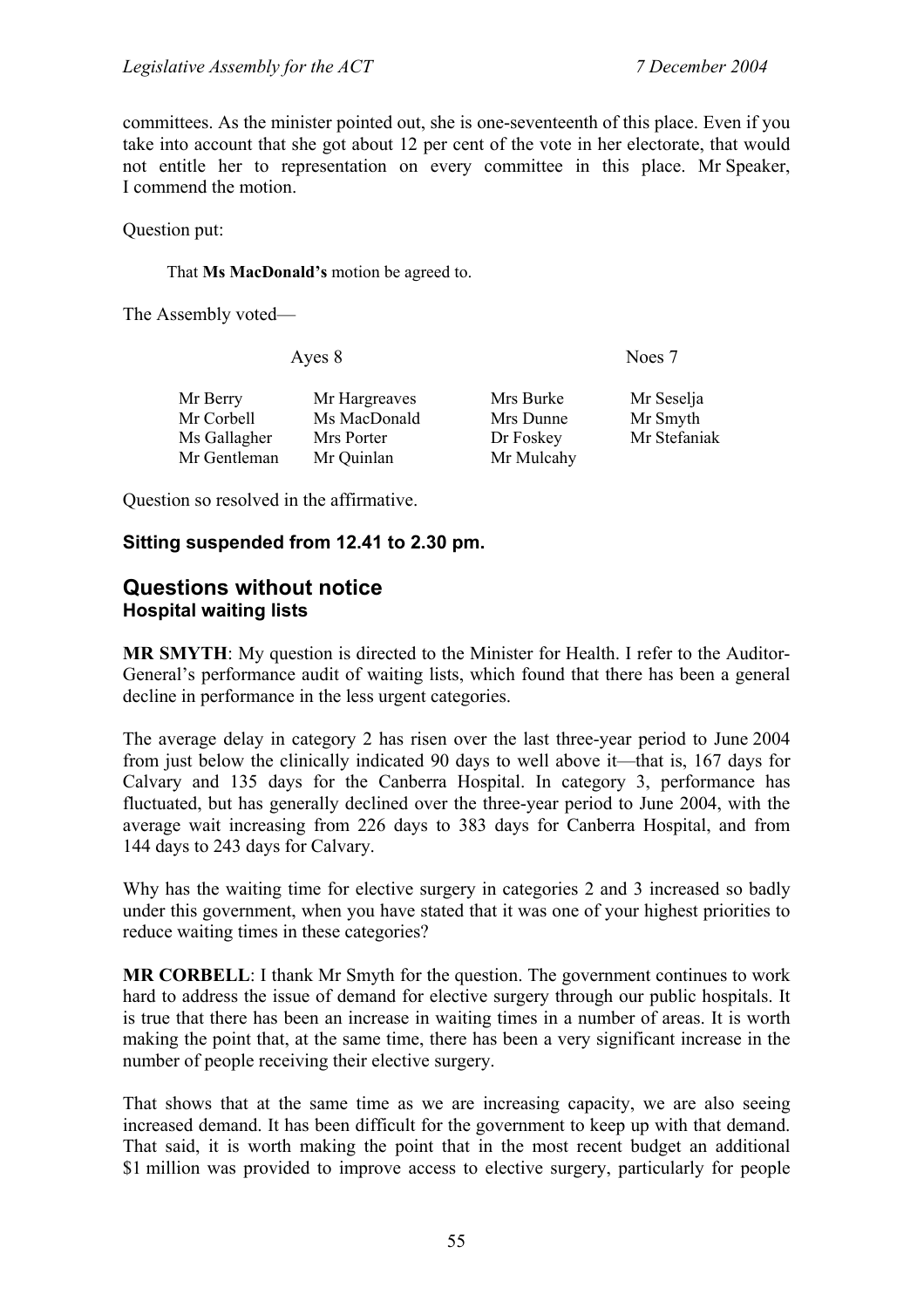receiving joint and cataract surgery. Quality of life can be immeasurably improved with these procedures and as a result of elective surgery being undertaken. We anticipate that this financial year an additional 200 people will get access to joint and cataract surgery.

In addition, the Auditor-General's report has highlighted the need for a waiting list management policy. I am very pleased to advise members that the government now has such a policy in place. Interestingly, the Auditor-General at this point—

**Mrs Dunne**: Mr Speaker, I rise on a point of order. Under standing order 118A I ask that the minister be concise. The question was: why has the waiting time for elective surgery for categories 1 and 2 increased so badly? So far, the minister has not mentioned categories 1 and 2, and he has been speaking for almost two minutes.

**MR SPEAKER**: I think the minister is staying in context; he is sticking to the subject matter and the question. I am sure he will come to those issues in due course.

**MR CORBELL**: Mr Smyth couched his question in the context of the Auditor-General's report. I want to provide some further context in that regard. It is interesting that the previous Auditor-General made a recommendation to the then government for the need to develop an elective surgery waiting list management policy. The previous government singularly failed to implement this in any way.

We now have an elective surgery waiting list management policy, which will ensure that people get access to surgery in an equitable and timely way. Yes, there has been an increase: there has been an increase in demand; there has also been an increase in the level of throughput. In fact, the level of throughput is at its highest ever. The government will continue to work hard to address those areas where there is still need for further improvement.

### **Amaroo school**

**MR GENTLEMAN**: Mr Speaker, my question is to the Minister for Education and Training, Katy Gallagher. Minister, the Amaroo school recently won a national award from Master Builders Australia, the national environment and energy efficiency award. Minister, what were the design features that led to the school receiving this prestigious award?

**MS GALLAGHER**: I thank Mr Gentleman for the question. For the benefit of members of this chamber, the new Amaroo school is a leading new facility in Gungahlin that delivers exceptional educational resources to the young people who attend it and delivers a model for future school developments in terms of environmental standards. In recognition of these excellent features, Amaroo stage 2, primary school, was nominated for an award in the Master Builders Australia national environment and energy building efficiency award—commercial, under \$10 million category—in October. The nomination was successful and the award was presented at a ceremony in the Great Hall at Parliament House on 19 November.

The awards are presented to members of the MBA for excellence in various categories of construction. Manteena, which is a member of the MBA, managed the Amaroo building project on behalf of the Department of Education and Training.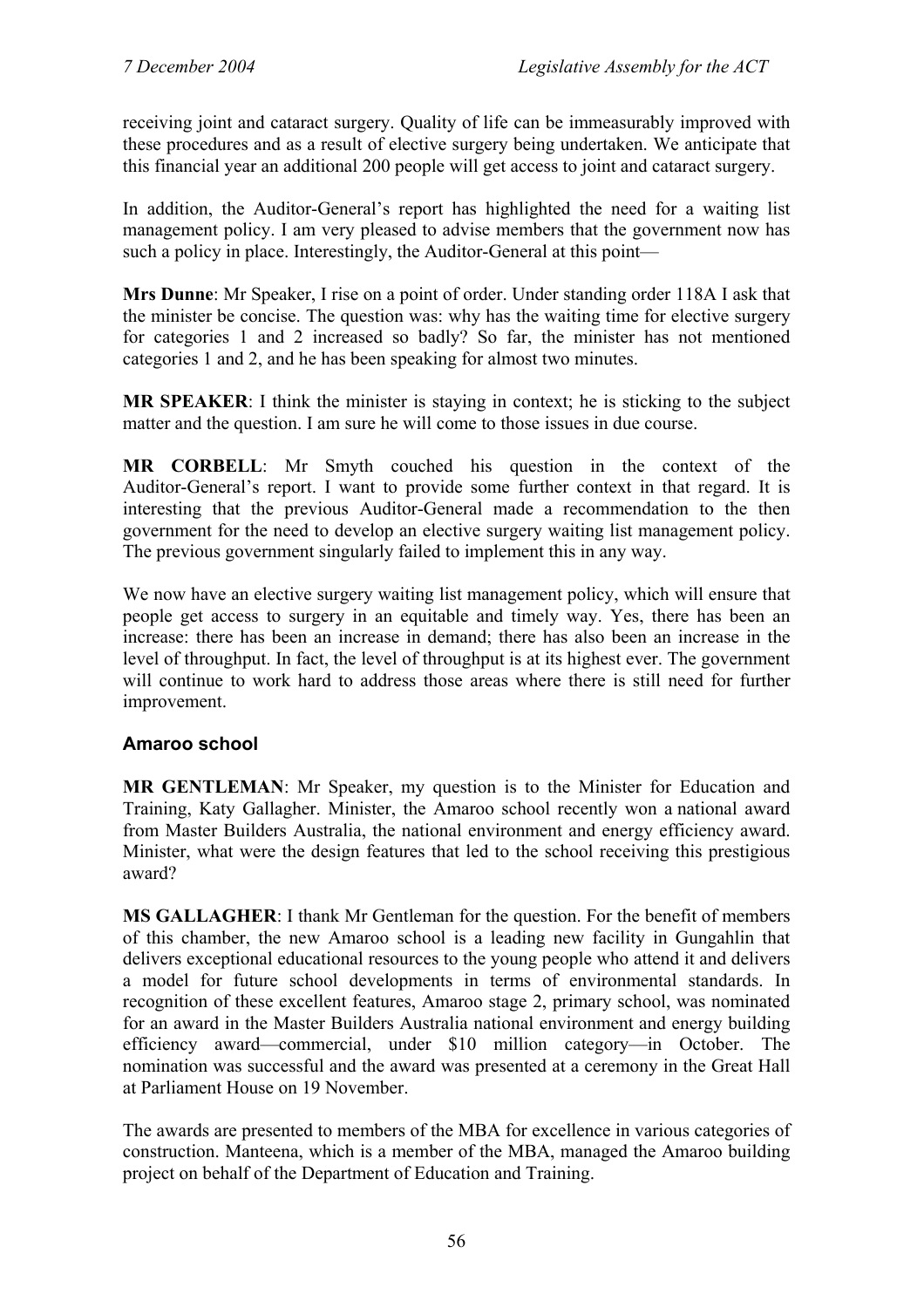Amaroo continues to be a great community facility for the people of Gungahlin and a great example of a public school leading the education sector in design, construction and well-resourced classrooms and teaching spaces.

Stage 2 of the Amaroo school was opened in February 2004 and is designed to cater for 400 students from kindergarten to year 5. Amaroo was designed to provide flexible learning spaces to meet the educational needs of students while nurturing the development of a sense of community. The design was developed with sustainable energy systems and safety in mind. It has also been recognised in occupational health and safety awards. The school was designed to make the most use of the warmth of the sun, with specially designed ventilation and high ceilings to ensure classrooms remain cool in summer.

Some of the other innovative design features that were noted in the award included passive solar design; underground water tanks for the recycling of rainwater; use of natural ventilation and lighting; walls constructed for thermal mass performance; extensive shading; and use of environmentally friendly materials.

The Amaroo school has received this award in recognition of its great features. It is a demonstration of the government's commitment to sustainability as outlined in the Canberra plan. As the chamber may be aware, the Amaroo school consists of three stages: stage 1, the preschool, opened at the beginning of 2003; stage 2, the primary school, commenced operating at the beginning of the 2004 school year; and stage 3, the high school, commenced construction in September 2003 and is ready to be opened at the beginning of the 2005 school year.

When the senior school opens at Amaroo next year, I hope that many of its innovative features will also attract public comment and support. New features at this school will include many other features to promote sustainability, including solar hot water power, photovoltaic cells, a wind turbine and storm water storage tanks.

Amaroo is a great example of innovative design but is also a welcome addition to the educational resources of the ACT community. At a time when many are prepared to take a swipe at public education, Amaroo remains an example of public education leading the way in the ACT.

### **Alcohol and drug program**

**DR FOSKEY**: Thank you, Mr Speaker. My question is to the Minister for Health and is in regard to ongoing reviews of the ACT's alcohol and drug program. The minister would be aware that concerns have been raised about some operations and practices within the alcohol and drug program. The first occasion was through the health department in 2002 and 2003; then through the union, also in 2002 and 2003; next through Kerrie Tucker to the Chief Minister in June this year; and, in July, through the media. The ACT government response to these allegations and concerns consists of three reviews. The first one, on probity, was conducted by Acumen Alliance and was tabled in the Assembly on August 24. The third review, of clinical governance, is now under way and is due for completion early in the New Year.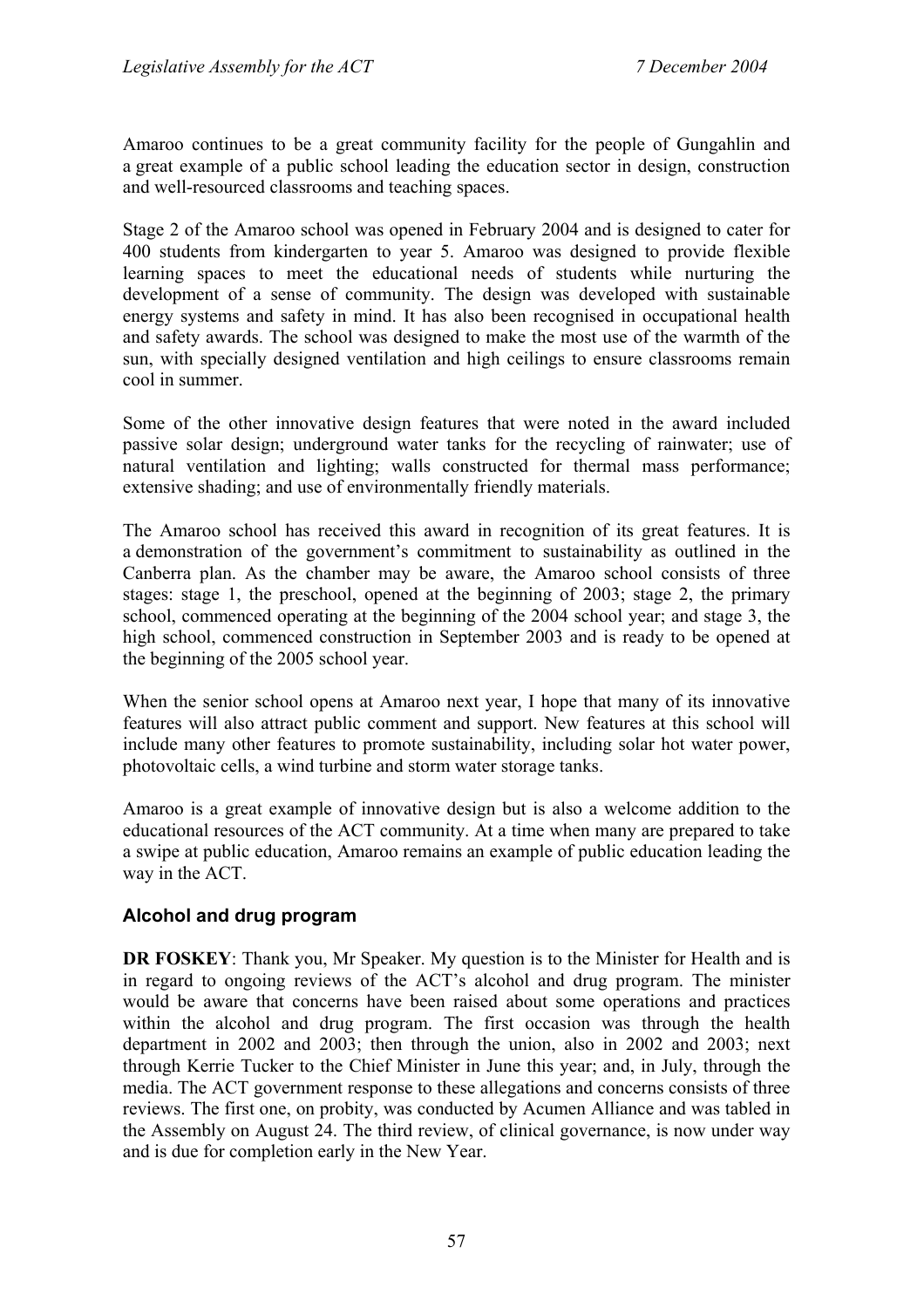**MR SPEAKER**: Order, Dr Foskey. Could you come to the point of the question.

**DR FOSKEY**: Can the minister scotch the rumour that the health department will not release the workplace environment review—now that the Labor Party has majority government—and assure the Assembly that the full review, including all recommendations, of which there are 30, will be publicly released; that the government will respond to it in full; and that the recommendations, where accepted, will be implemented as soon as possible in a comprehensive and transparent manner?

**MR CORBELL:** I thank Dr Foskey for the question. The government does not intend— I did not intend—to release that report. The reason, on clear advice, is that to do so would result in some fairly serious breaches of privacy for the individuals involved. It comments in a very detailed way on issues that affect individual staff members, who are identified by name. For that reason, I do not intend to make the report public. However, I am prepared to offer a detailed briefing to any member who is interested in this particular issue and at the same time I can assure Assembly members that the government is implementing all of the outcomes of that workplace environment review to ensure that the issues are appropriately and comprehensively addressed.

**MR SPEAKER**: Does the member have a supplementary question?

**DR FOSKEY**: Yes, thanks very much, Mr Speaker. I understand that the recruitment of a new director for the Alcohol and Drug Program has commenced nationally–

**MR SPEAKER**: Dr Foskey, there is a rule–

**DR FOSKEY**: Can the minister reassure the Assembly—

**MR SPEAKER**: You just picked up on that ruling.

**DR FOSKEY**: I am learning fast! Can the minister reassure the Assembly that the successful candidate will lead any necessary culture change and advise us of arrangements that will be put in place to oversee such change?

**MR CORBELL:** Again, I thank Dr Foskey for the question. The government, through ACT Health, has commenced a nationwide recruitment process for a new manager of the program. I understand that that has attracted a good level of interest and I am confident we will be able to recruit a quality candidate. Obviously, the need to reform the culture of the program is paramount in my mind and in the mind of the Chief Executive of ACT Health. The Chief Executive of ACT Health is keeping me closely informed of the process: he is taking a very close interest and personal oversight of the process for recruitment for that new position.

**MR SPEAKER**: On the issue of supplementary questions: it has been my consistent position that I do not allow preambles to supplementary questions. I will be continuing that practice.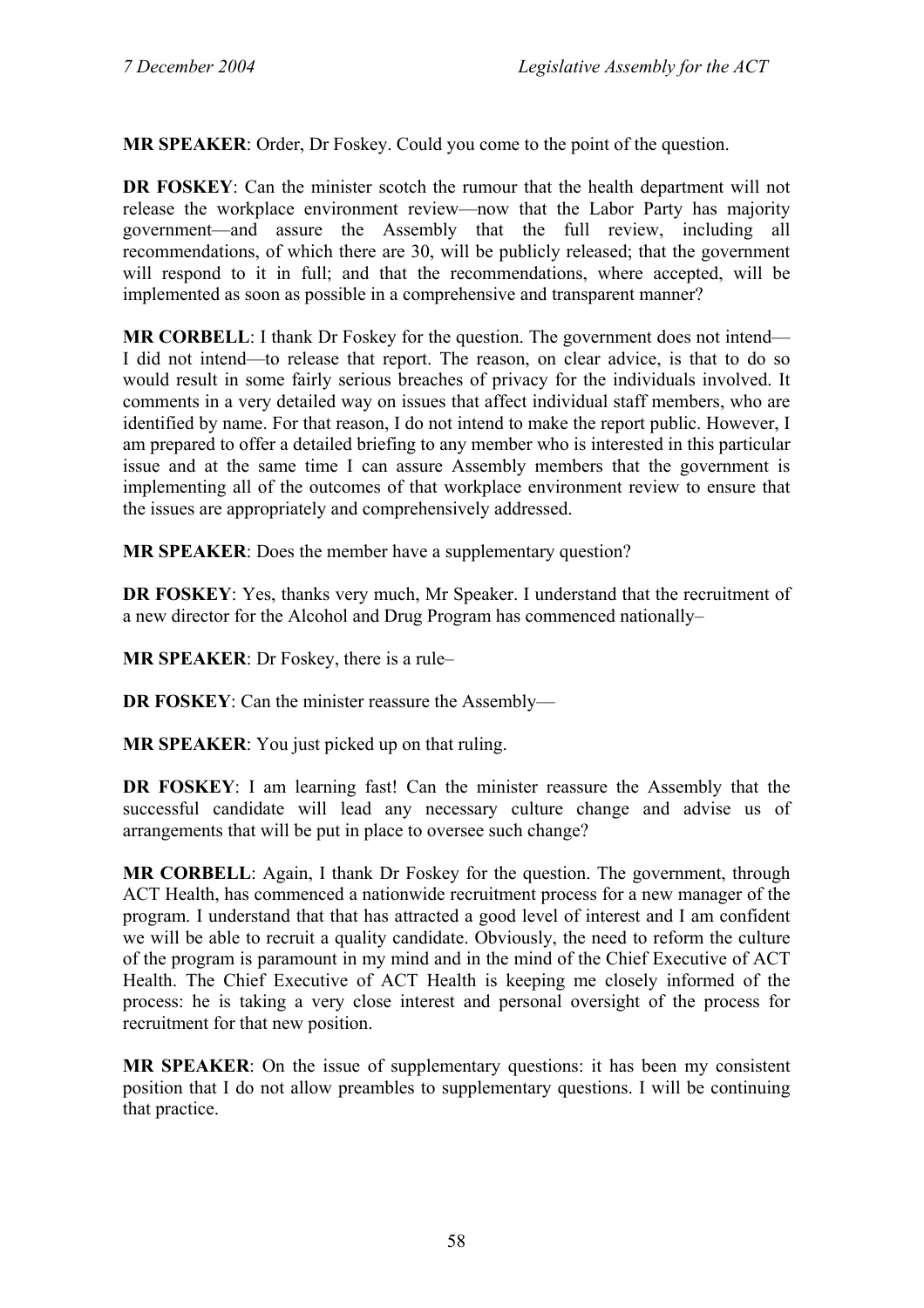#### **Hospital waiting lists**

**MRS BURKE**: Mr Speaker, my question through you is to the Minister for Health. Minister, I refer to the Auditor-General's performance audit on waiting lists. Ideally, patients should wait no more than a year for category 3 elective surgery. However, the Auditor-General revealed that, as of 30 June 2004, one patient had been waiting 1,785 days, or nearly five years. Why had this person been waiting nearly five years for elective surgery?

**MR CORBELL**: I thank Mrs Burke for the question. I will have to check the details of that individual's case, but I think it is worth, in general terms, putting on the record that there can be a range of reasons why someone is waiting for surgery. Not only can they involve, obviously, the very high demand for a particular type of surgery and/or the availability of the necessary specialists but also other factors that are beyond the government's control, for example, whether or not the patient is ready for care; whether they are physically well enough, even with their illness, to undergo surgery; whether they have, themselves, chosen to decline surgery on a number of occasions; or whether they are seeking surgery only by a particular surgeon and are not prepared to contemplate surgery by other surgeons.

I do not know whether or not that is the case in this circumstance and I am happy to provide further information to Mrs Burke in that regard. But there is a range of reasons why someone will wait longer than necessary for their surgery—some of them within the control of the territory and others outside it.

We have in place an effective waiting list management policy which makes it very clear how someone is categorised and counted in respect of the length of time they have waited, depending on their individual circumstances—whether they have initiated postponement or whether the postponement has been system initiated. For those reasons, the government has taken steps to establish a waiting list management policy. That is entirely what is needed to help make sure we measure waiting times accurately and in a consistent way. I will provide further details to Mrs Burke on the particular instance she cites from the Auditor-General's report.

**MRS BURKE**: Mr Speaker, I have a supplementary question. I thank the minister for that answer. In his advice, will the minister please advise whether the patient has now received elective surgery or if indeed they are still waiting. If he could clear that up, that would be good.

**MR CORBELL**: Subject to privacy issues around the individual patient, I am extremely happy to provide that information.

#### **Bushfires—coronial inquest**

**MR STEFANIAK**: Mr Speaker, my question is to the Attorney-General. Attorney, on 6 May 1999 you made the following statement in this place:

When making decisions about whether the laws of parliament are properly observed, whether people should be prosecuted and a range of other issues going to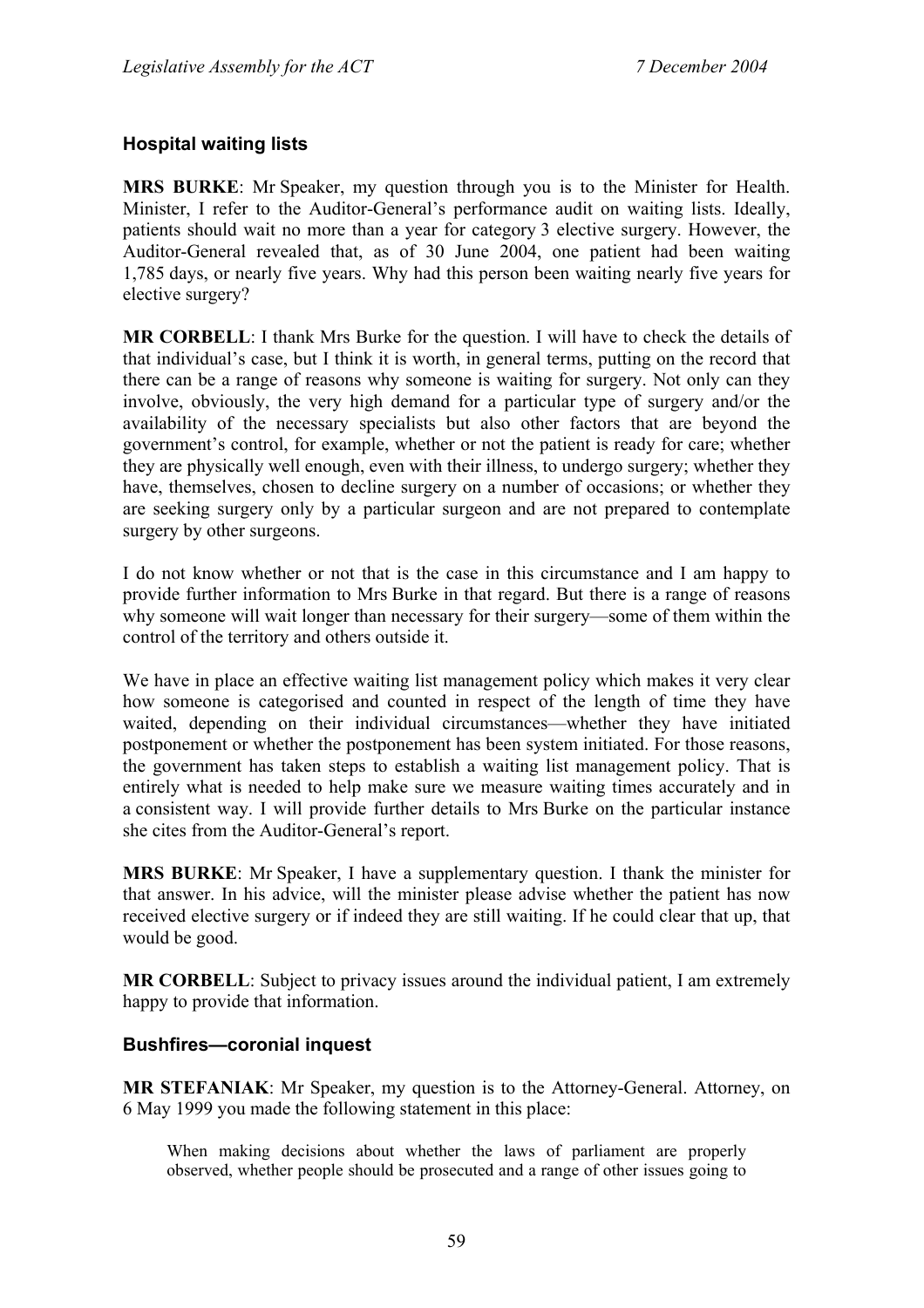the legal system, it is the Attorney-General, as the first law officer, who has a principal role to play. The Attorney-General is a minister of the government, but as a minister he does have an identity separate to that which other ministers have in our systems of government. The Attorney-General must on occasions separate himself, in terms of his responsibilities to the law, from his role as a politician. It is a vital and accepted part of his role as Attorney-General.

Attorney, do you stand by your statement in this place on 6 May 1999?

**MR STANHOPE**: I most certainly do, Mr Speaker.

**MR STEFANIAK**: Mr Speaker, I ask a supplementary question. Attorney, why have you failed to follow this generally accepted part of your role in relation to the coronial inquest into the bushfires?

#### **MR STANHOPE**: I haven't, Mr Speaker.

#### **Innovation grants program**

**MS PORTER**: My question is to the Minister for Disability, Housing and Community Services, Mr Hargreaves. Can the minister please advise the Assembly of the outcomes of the 2004 Disability ACT community-governed innovation grants program?

**MR HARGREAVES**: I thank Ms Porter for the question. Mr Speaker, I was expecting something really mean and tricky from those folk; I will wait for that. Disability ACT is committed to developing innovative support arrangements for people with a disability in the ACT. The innovation fund was established in the 2002-03 budget following recommendation 49 of the board of inquiry into disability services in 2001. The main aim of the grants is to minimise the impact of disabilities on people and maximise the opportunities for people with a disability to participate as full members of their communities.

Disability ACT decided to be innovative in its approach to the 2004 innovation grants selection process by enlisting the assistance of SHOUT Inc, which has been given a grant to facilitate the employment of two parent advocates to undertake this work. These project coordinators were responsible for the development of a grants process, the drafting of appropriate documentation, and the gathering of a reference group and separate selection panel from expert community representatives.

Projects funded under these grants were intended to directly address the needs of people who have a disability, their families and their primary carers; that is, projects that encourage or act as a catalyst for long-term change in community attitudes and cultural perceptions of people who have a disability, create partnerships and support families in new ways, and redesign conventional practices to better address people's needs.

Thirty-eight applications were received, with 11 of them being short listed for interview. Six proposals were approved. The first was the get out and play project of VISACT, concerning sport for the visually impaired, which received \$19,000. The focus of this project is on coaching and sports development. The aim is to enable people with visual impairment to have access to mainstream sport. VISACT will offer regular coaching and come-and-try options and will work with sporting bodies to increase awareness.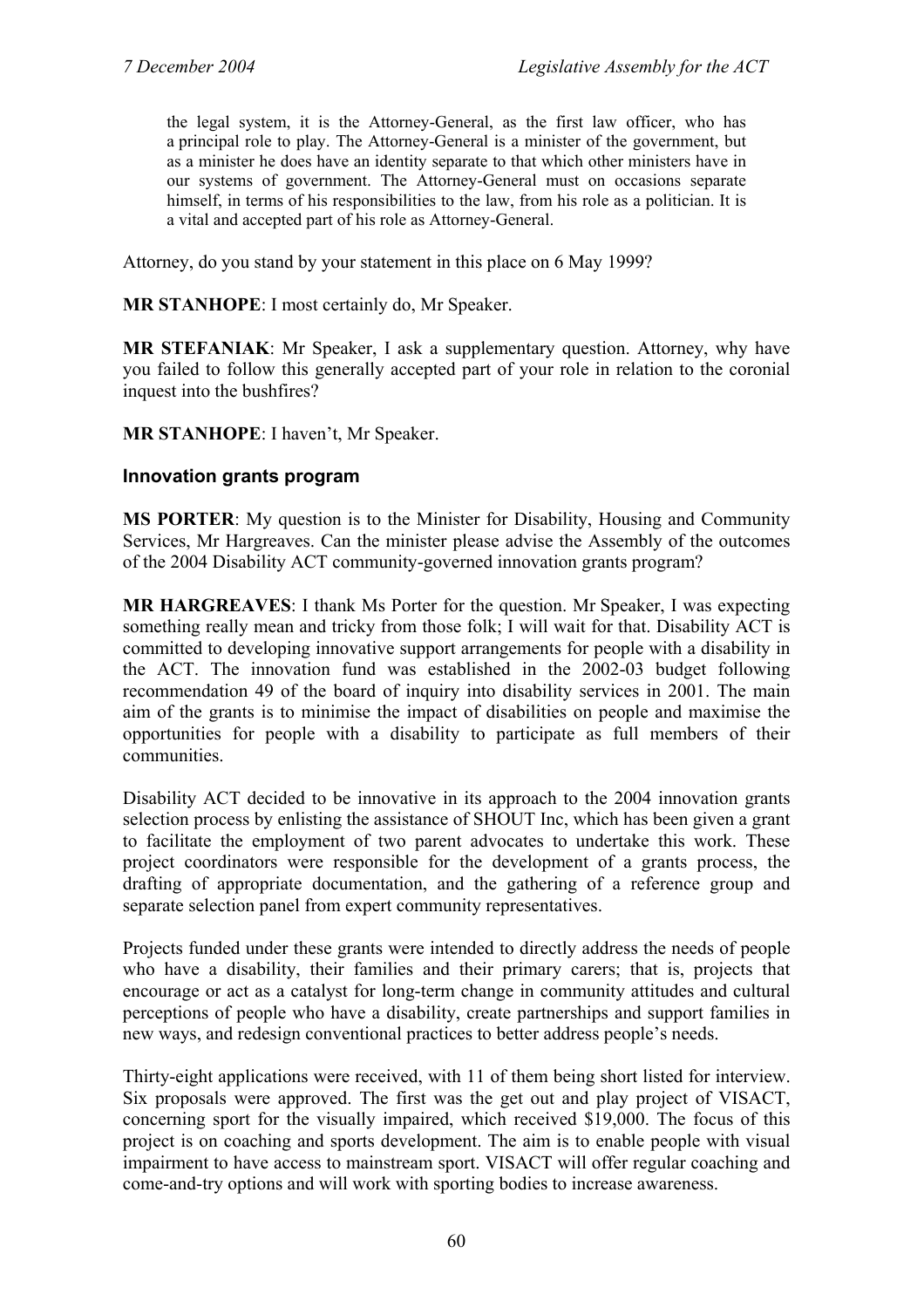The belly dancing performance group proposal of Morgan Jai-Morincome with CAPS Access received \$17,860. This proposal is about an integrated group of women who will learn and then perform belly dancing. There will be some initial segregated lessons for women to learn the basic moves, followed by several classes for all women regardless of their ability. The lessons will culminate in some public performances. I look forward to Mrs Burke engaging in that process.

The strength-based mapping and asset-based community development project of Northside Community Services received \$25,000. This project uses a combination of strength-based mapping and asset-based community development to mobilise existing capacity in the community to achieve increased inclusion, choice and engagement for a person with a disability in their own neighbourhood.

The Woden accommodation service training room at the Woden school received \$8,100. This project is about the development of an accredited course in accommodation services, with identified units of competency. The room will be furnished as a replica of a hotel/motel room for students to learn the competencies. Existing partnerships with hotels will be further developed.

The mentors in leadership and innovation project of Baptist Community Services received \$25,000. This project is about supporting people with a disability to plan a project of their choice and link them to a mentor in the community. It will provide individuals with a disability with opportunities to lead, develop skills in their area of choice, and contribute to their community. Potential leaders will form a partnership with a person who will support, encourage and inspire them. The project aims to promote inclusion, independence, initiative and the individual strengths of the participants.

Finally, the exercise for women with mobility aids project of the Women's Centre for Health Matters, Women With Disabilities ACT and the YMCA of Canberra received \$24,778. This project is about developing a safe fun activity/exercise program for women with physical disabilities, with the long-term goal of social inclusion in mainstream fitness programs. It includes weekly classes over 28 weeks, informal talks and presentations on health matters, and visits to the AIS and the Southern Cross Club's health and fitness centre. The latter has expressed an interest in partnering longer term with the women with mobility aids project.

That is the way in which this government tries to normalise the issues for people with a disability. It tries to get them out and do with them the things that they know and the things that they are good at. I hope that this grants program will achieve all of its aims.

### **Bushfires—coronial inquest**

**MR SESELJA**: My question is to the Attorney-General. Why has the ACT government joined the action against Coroner Doogan to try to force her to stand down from heading the coronial inquest into the 2003 bushfires?

**MR SPEAKER**: I have an issue in relation to our interference with the courts, and I think that that question attempts to elicit an answer. I think I will disallow the question.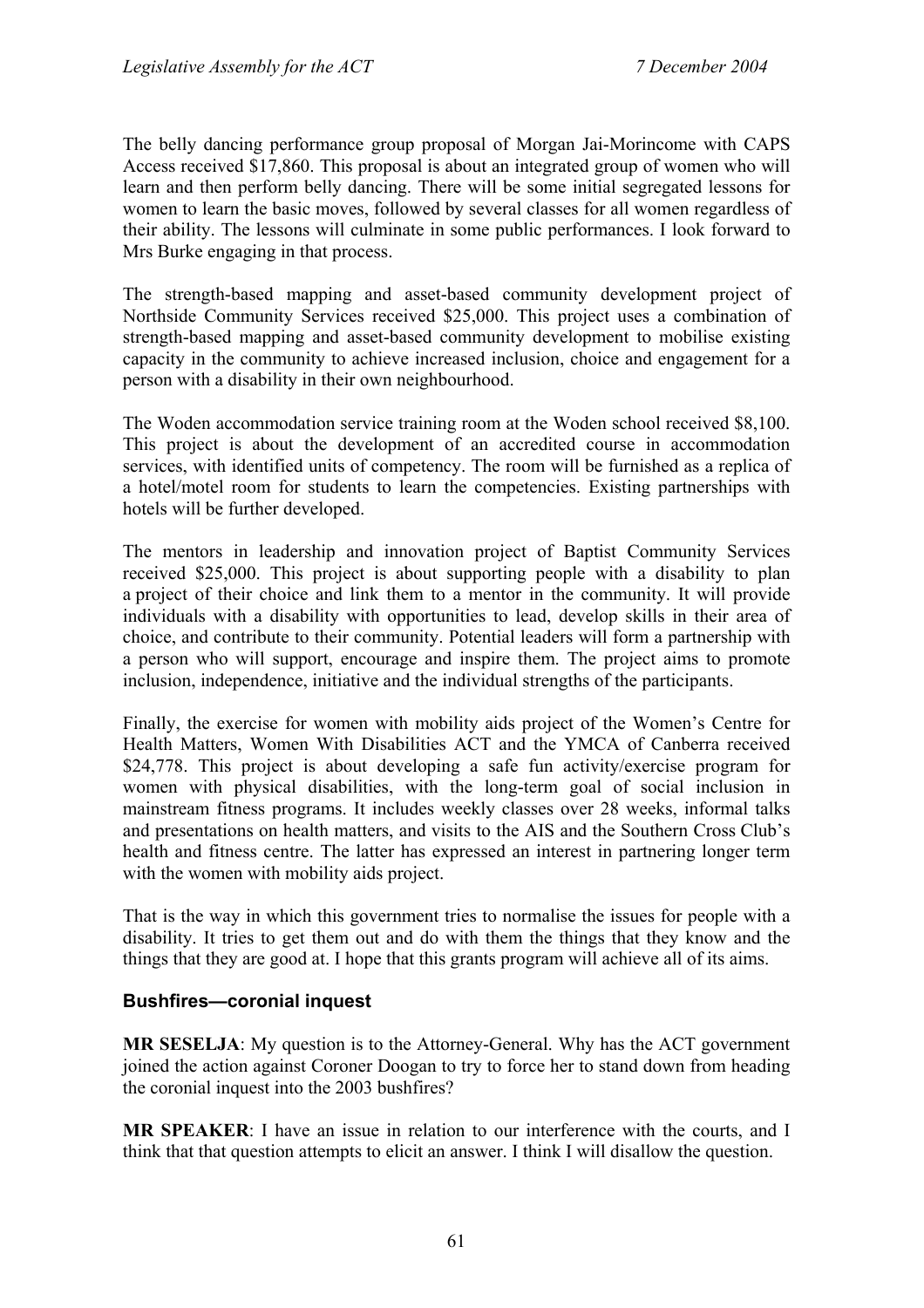**Mrs Dunne**: Mr Speaker, before you rule it out, I would make the point that this is not seeking the Chief Minister's view on the merit of the action at large, or the outcome of the action at large; it asks why the ACT government joined the existing action.

**MR SPEAKER:** Could you repeat the question, Mr Seselia?

**MR SESELJA**: Why has the ACT government joined the action against Coroner Doogan to try to force her to stand down from heading the coronial inquest into the 2003 bushfires?

**MR SPEAKER**: I will allow the question, but the minister should steer very clear of anything that could be construed to be sub judice. Otherwise, I will intervene.

**MR STANHOPE**: Thank you, Mr Speaker. I agree with you that the sub judice rule is very important and should be respected. In any question that goes to an issue before the courts there is a real issue about the extent to which it respects the separation of powers.

In relation to the decision the government took, I think members are aware that the coronial inquest has been sitting for a long time. It is a very important inquest, important to a lot of people within the ACT. A lot of emotional energy has been invested by a lot of people, and the government is very aware of the importance of the outcomes of the inquest and, indeed, the conduct of the inquest itself for many Canberrans, especially those Canberrans so directly affected by the fire.

As I say, the inquest has been conducted over a period of time. It has heard evidence from a significant number of witnesses; it has compiled significant amounts of information. It is the case that, during the conduct of the inquest, information has come to hand. It came to the attention of those represented at the inquest, specifically through the advice of learned counsel to the territory's legal advisers in relation to a concern as a result of some of that information, that the coroner may have created a perception of bias in those circumstances.

It was open to individuals represented before the inquiry—indeed, open to the territory representative for the inquiry—to consider whether, as a result of an apprehension of bias, it would be appropriate, in the interests of justice, to ensure that that issue was raised. Indeed, it was raised before the coroner. The issue was raised before the coroner as to whether, as a result of certain incidents and certain information, it could be rightly presumed that there was an apprehension of bias.

**MR SPEAKER**: Mr Stanhope, I think we are going to the issue that is now going to be a matter that the courts will consider.

**MR STANHOPE**: Well, they certainly are, Mr Speaker.

**MR SPEAKER**: And I am very mindful of the sub judice convention and quite cautious about allowing any debate that might impinge on matters that come before the courts. I repeat my anxiety about going too close to issues that may have in fact been considered by the court, including a discussion about the issue of advice in the context of the matter which is being brought back to the courts.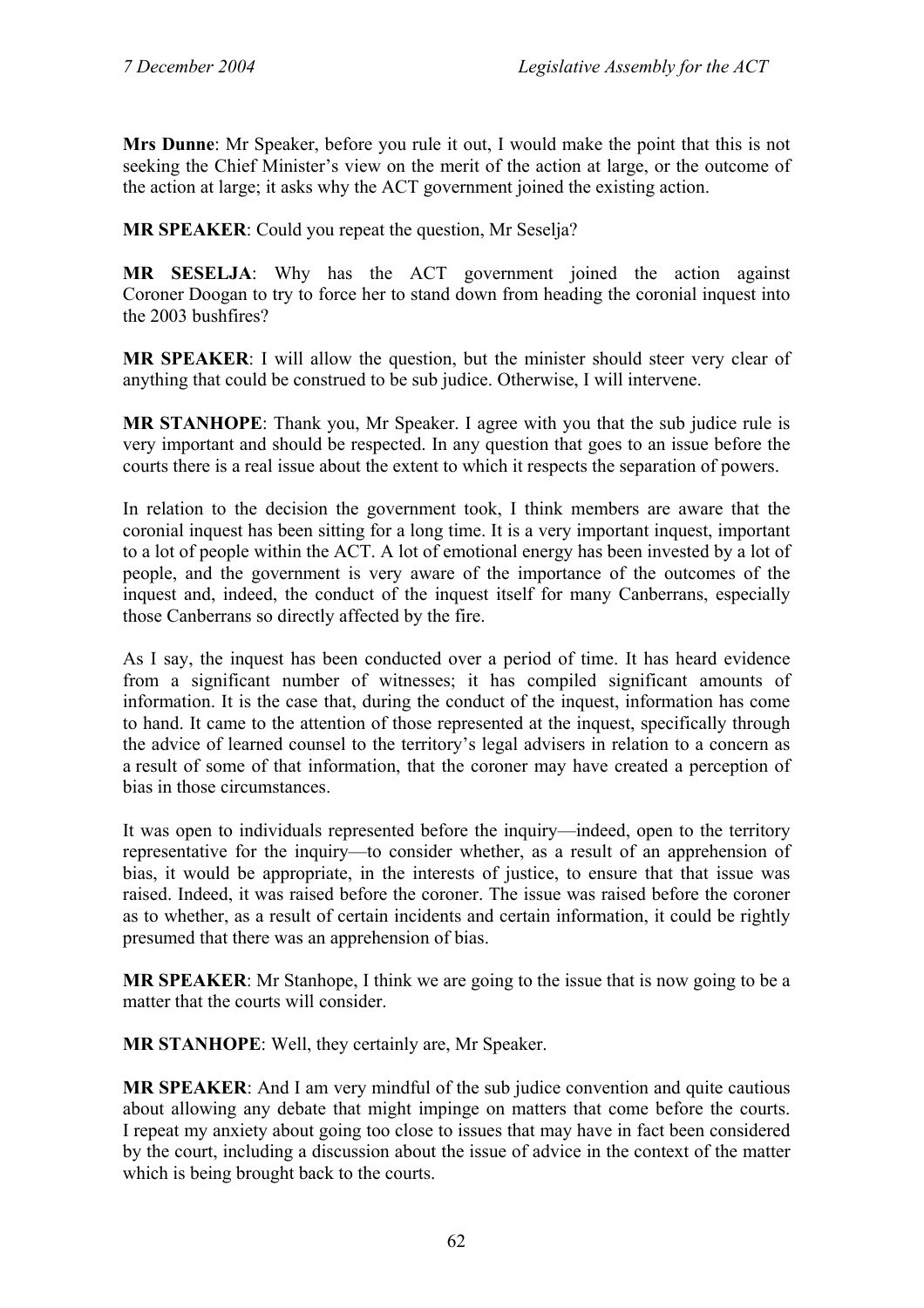**MR STANHOPE**: I understand that, and I take it that it is not a tack for the purposes of providing some additional information to members.

**Mrs Dunne**: Mr Speaker, under standing order 118 (a), an answer is to pertain to the subject matter. The question is: why did the ACT government join the legal proceedings? And that question has been answered, at least to some extent, by the Attorney on radio and in this place.

**MR SPEAKER**: What Mr Stanhope says on radio is a matter for him. But what is said in this place is a matter for me to determine in the context of the standing orders. Mr Stanhope, who is dealing with the point of the question, is very cautious about the sub judice rule.

**MR STANHOPE**: Thank you, Mr Speaker. It is important that we respect the sub judice rule—the separation of powers in the courts. In light of your cautionary remarks, let me go to the point of the role and responsibilities of the Attorney-General in the administration of justice. I presume that this was the point that the shadow attorney was seeking to address in his question, in a very ham-fisted way.

The Attorney-General, as the first law officer, has essentially a dual responsibility. The Attorney-General is also a politician. I am a politician; I am a first law officer. There is a first law officer act that seeks to make explicit some of those issues and the dual role and responsibilities of a first law officer. I am the Attorney-General, I am a politician and I act in the interests of the government in relation to the administration of justice and issues with a legal focus.

I can initiate legal action on behalf of the territory. I am also the first law officer, and I have a responsibility for the courts. I have a responsibility for the administration of justice, and the matter now before the Supreme Court is a matter that goes to the heart of the administration of justice—namely, that justice not only be done but that it be seen to be done and that it be seen to be done according to some very strict principles and protocols. That is what we are doing.

**MR SPEAKER**: The minister's time has expired.

**MR SESELJA**: I have a supplementary question. Chief Minister, who provided the advice suggesting that the government act in this unprecedented way?

**MR STANHOPE**: The government's legal advisers.

### **Bushfires—coronial inquest**

**MRS DUNNE**: Mr Speaker, my question is to the Attorney-General. Attorney, prior to your unprecedented action to join in legal action against the coroner, you sought advice from the head of your department. Like you, he may be the subject of an adverse finding or criticism if the coroner is able to deliver her report next year. Attorney, why did you ask for advice from the head of your department, rather than an impartial source on this issue, given that he, like yourself, has an obvious conflict of interest?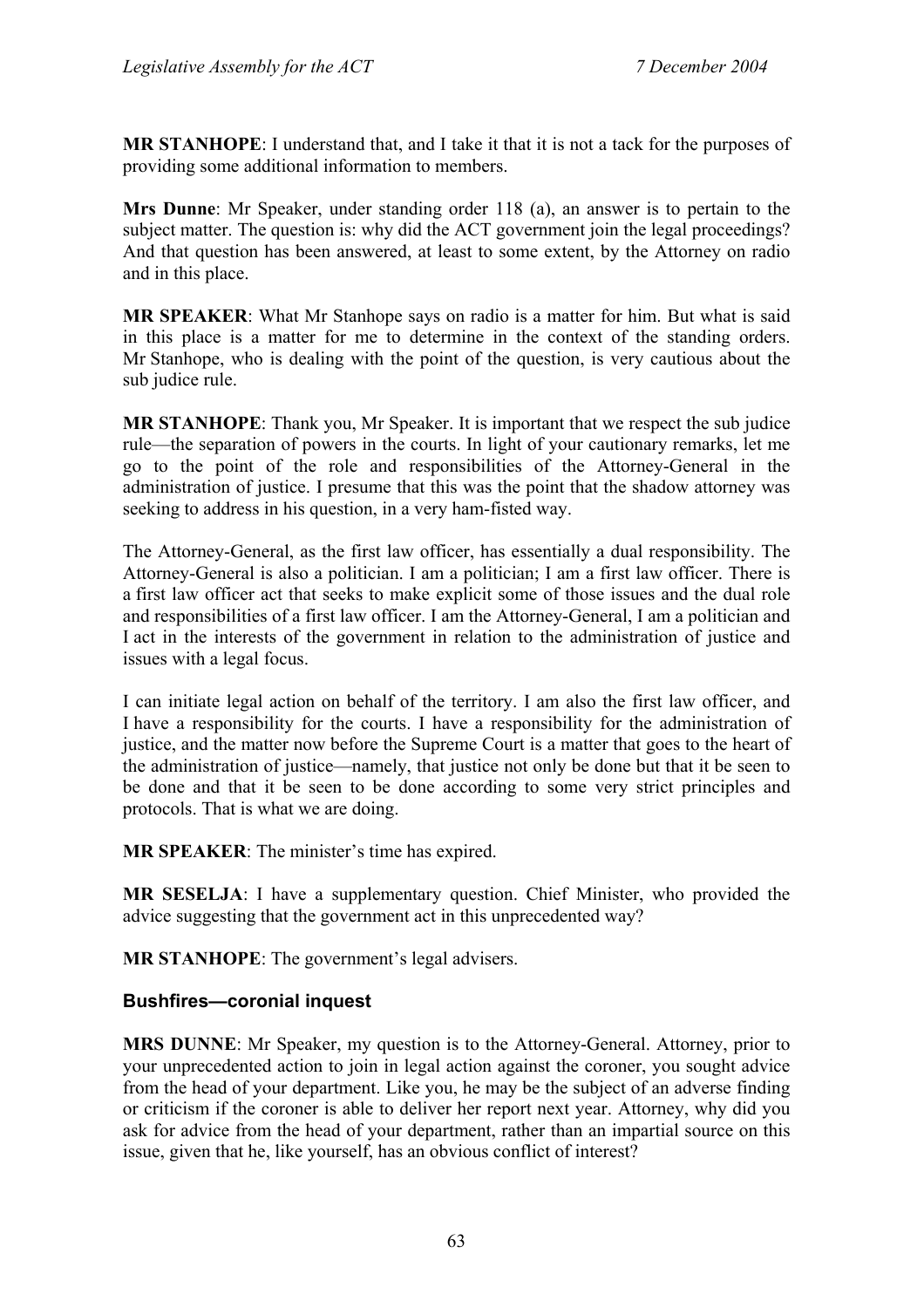**MR STANHOPE**: The advice that the government received in relation to this matter was advice that was prepared by independent counsel. It was advice that was arranged and facilitated by the head of the department of justice or his officers, as one would expect. But the government has independent legal counsel representing it in relation to this matter and advice in relation to this matter was prepared by independent legal counsel.

**MRS DUNNE**: Mr Speaker, I ask a supplementary question. In light of that answer, who was the independent legal counsel and how was that seeking advice facilitated by the head of your department?

**MR STANHOPE**: The advice in relation to this matter from independent counsel was sought in precisely the way that independent advice is sought by the government in relation to all the issues in which we are involved. The territory, through the department of justice or through the ACT solicitor or through me, is involved in the courts on a daily basis. It is fair to say that on almost every day a court sits in the territory, the territory in one guise or another is represented, and in relation to many of those matters I give advice, or my advice is sought and I give direction or instructions. It happens daily.

In the context of the question you asked, I received a request just this week for advice in relation to a matter before the court going to the defamation action between Ms Szuty and Mr Smyth. In fact, yesterday I received a brief from the department of justice in relation to a matter before the Supreme Court now, namely the finalisation of costs by Ms Helen Szuty against Mr Brendan Smyth. My advice as Attorney-General has been sought.

**Mrs Dunne**: Point of order, Mr Speaker. Under both paragraphs (a) and (b) of standing order 118, the answer is not to the point, it is not concise and it is debating another issue.

**MR SPEAKER**: Come to the point of the question.

**MR STANHOPE**: Mr Speaker, I was coming to the point that I think it is important to put this in context. This is not unusual. The department constantly seeks my advice as Attorney-General in relation to matters affecting the territory that have been dealt with in the courts.

Just yesterday—and this is quite pertinent—the department of justice referred a brief to me in relation to a matter that I believe is in the courts this week, namely an issue of costs. Bear in mind that the territory met the costs of Mr Smyth in the defamation action against him by Ms Szuty for his outrageous defamation of her.

**Mr Stefaniak**: Point of order, Mr Speaker. I think he personally needs to withdraw the word "outrageous".

**Mr Smyth**: I won.

**Mr Stefaniak**: Exactly. Firstly, it is contrary to a court decision; and, secondly, again the Chief Minister is not confining his remarks to the subject matter. He is again being repetitious so he is breaching paragraphs (a) and (b) of standing order 118.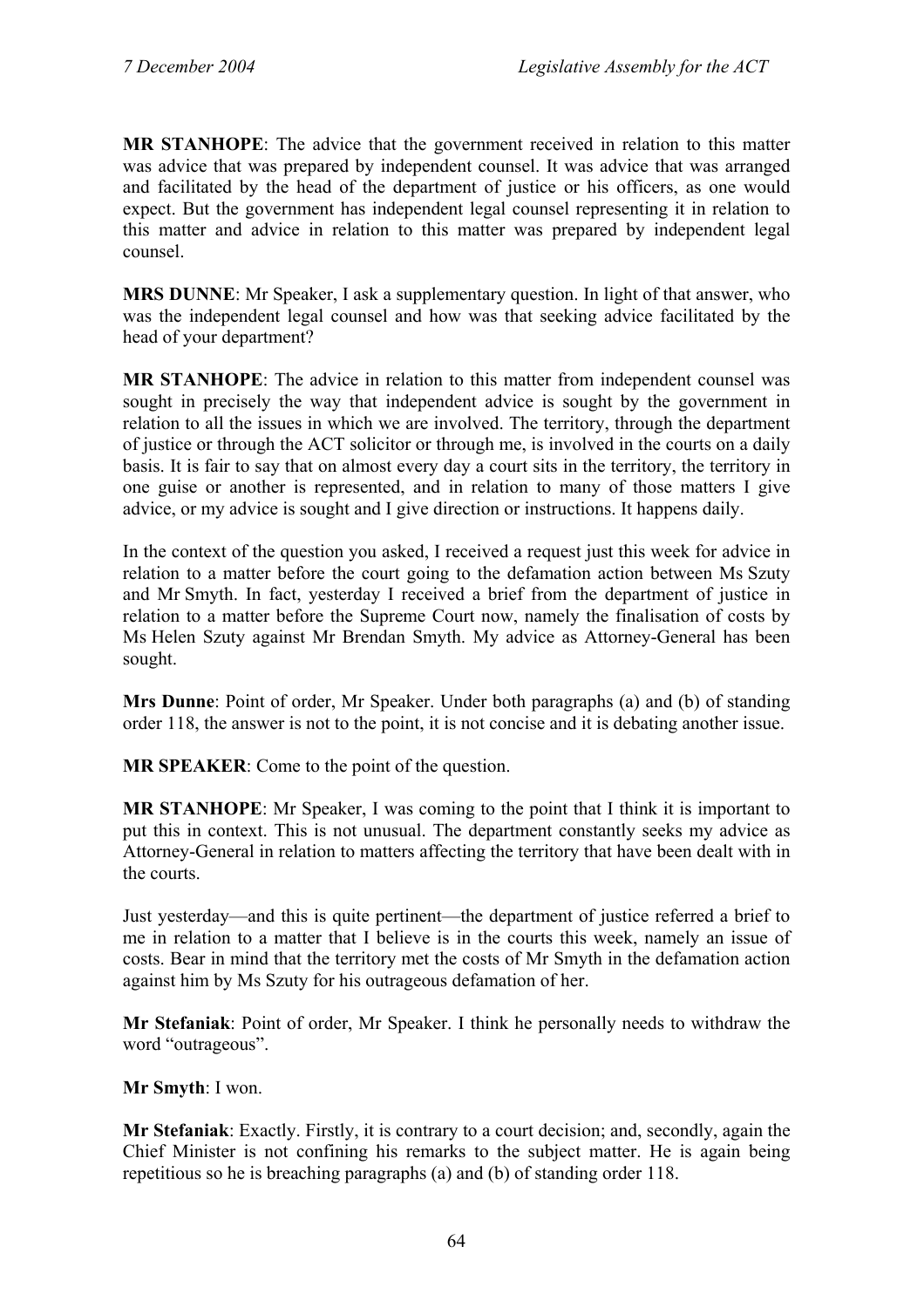**MR SPEAKER**: If the word "outrageous" was used in the context of a court decision, I would ask Mr Stanhope to withdraw that. But I think Mr Stanhope is entitled to refer to matters upon which he has received advice.

**MR STANHOPE**: They are quite relevant. I have used the word "outrageous" in relation to the defamation and it certainly was—

**Mr Smyth**: Because there was no defamation.

**MR STANHOPE**: Oh, no.

**Mr Smyth**: Point of order, Mr Speaker. There was no defamation. The court found against Ms Szuty.

**MR SPEAKER**: Order! I cannot deliberate on what the court has or has not found. I do not think you have a point of order in that context, Mr Smyth.

**Mrs Dunne**: Mr Speaker, I would again ask the Chief Minister to withdraw the word "outrageous" in relation to defamation. I have already asked him to withdraw it and he has used this as an opportunity to repeat it.

**MR SPEAKER**: I said to the Chief Minister that he should withdraw the word if he said it in the context of the court's decision.

**MR STANHOPE**: I will not mention the issue of what exactly it was that the court found in relation to Mr Smyth's conduct. I will table the judgement after question time; it makes very interesting reading.

But I make the point—and I do not wish to digress—that as Attorney-General I am asked to deal with a full range of issues that affect the territory in the courts. One such matter at the moment is the extent of the costs that the territory will have to pay as a result—

**Mrs Dunne**: A point of order, Mr Speaker. I refer to paragraph (a) of standing order 118. I asked a question about who provided independent advice and how that was facilitated by the head of JACS, and that has not been answered in the 4½ minutes that the Chief Minister has taken.

**MR SPEAKER**: The Chief Minister has five minutes to answer the question and if he is prevented from doing so by continuous points of order along the same lines it is hard to see how he will ever get the chance to do so.

**MR STANHOPE**: Mr Speaker, the advice, amongst a range of advice which the government received and on which it ultimately acted, was received from respectively leading members of the Sydney and Melbourne bars, which is what happens constantly. I would have answered the question more quickly if you had not kept interrupting me.

### **Bushfires—coronial inquest**

**MR MULCAHY**: Mr Speaker, my question is to the attorney. I refer to the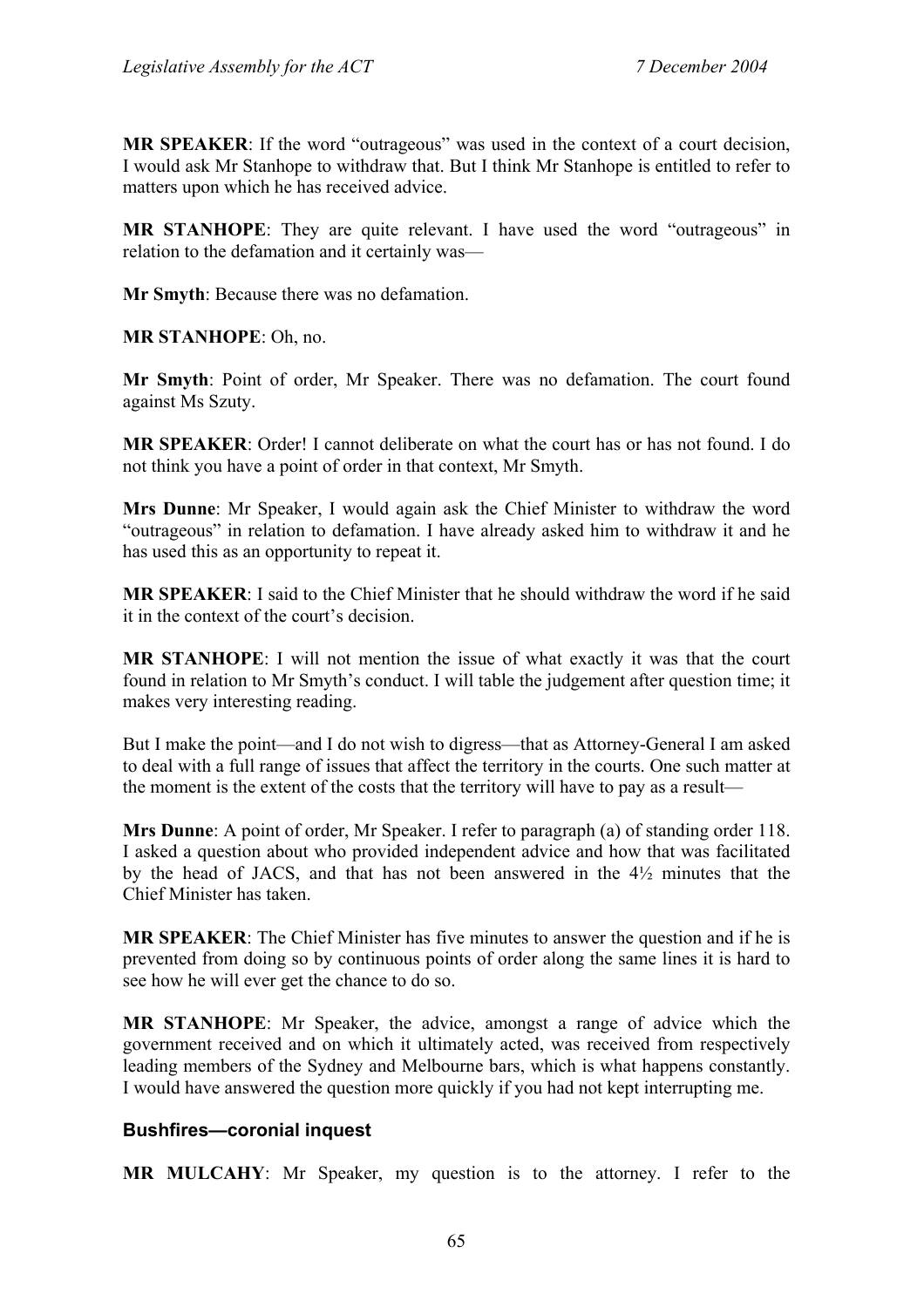unprecedented step in taking legal action to force Coroner Doogan to stand aside as coroner. As the entire legal bill for this court case will be paid for by the ACT taxpayer, can the attorney advise how much it is estimated the taxpayer will pay to cover the costs of this legal action—legal representation of the government, the costs of the other parties to the action and the coroner?

**MR STANHOPE**: I am more than happy to seek what advice I can in relation to those particular questions but, of course, I do not have it here with me or at my fingertips. Certainly there is a cost. The inquest to date has cost some millions of dollars. I cannot quite remember the figure but I think it may be of the order of  $$5\frac{1}{2}$  million to \$6 million to date. It will, of course, cost more. The point I made before, I think, is well made: every legal action, of course, results in significant costs.

I am dealing just this week with the cost of a defamation action against the Leader of the Opposition in which I am being asked to resolve an issue in relation to the extent of the costs that the ACT taxpayer will have to meet. Just as attorney, I am aware and conscious of the costs that the ACT taxpayer has had to meet in relation to a range of actions taken by staff of members of the opposition over the last three years in relation to a range of things such as wrongful dismissal and other sorts of allegations that are made. Of course the territory represents members of the Assembly in relation to each of those matters and of course there is a significant cost in relation to each of those matters—the mess that each of you have had your offices in over the last three years and the cost the taxpayer has had to bear as a result of a range of wrongful dismissal actions and a range of other actions that staff have taken against you as a result of defamation actions taken against the Leader of the Opposition. The operation of the law is an expensive business.

**Mr Smyth**: On a point of order, Mr Speaker: standing order 118 (b) says expressly that the Chief Minister cannot argue the point; he must contain himself and contain his answer to the question, which was about his costs and the costs of his government in regard to the coronial inquiry.

**MR SPEAKER**: How can I ask him to contain himself to such a bold question like that!

**MR STANHOPE**: I will take it on notice.

**MR MULCAHY**: May I ask a supplementary question, Mr Speaker?

**MR SPEAKER**: You may.

**MR MULCAHY**: In relation to the provision of information regarding estimates of costs, could the attorney also indicate the specific costs associated with the ACT government's participation in this action as distinct from the other costs incurred by those parties?

**MR STANHOPE**: I will seek to achieve that, Mr Speaker. Certainly I will have to take advice. I am not entirely sure about the extent to which we will be able to disaggregate, but I am certainly more than happy to provide all of the costs, disaggregated, as best I can. I didn't quite hear the conclusion. Would you also like me to provide the costs of the defamation action involved? I will do it any way.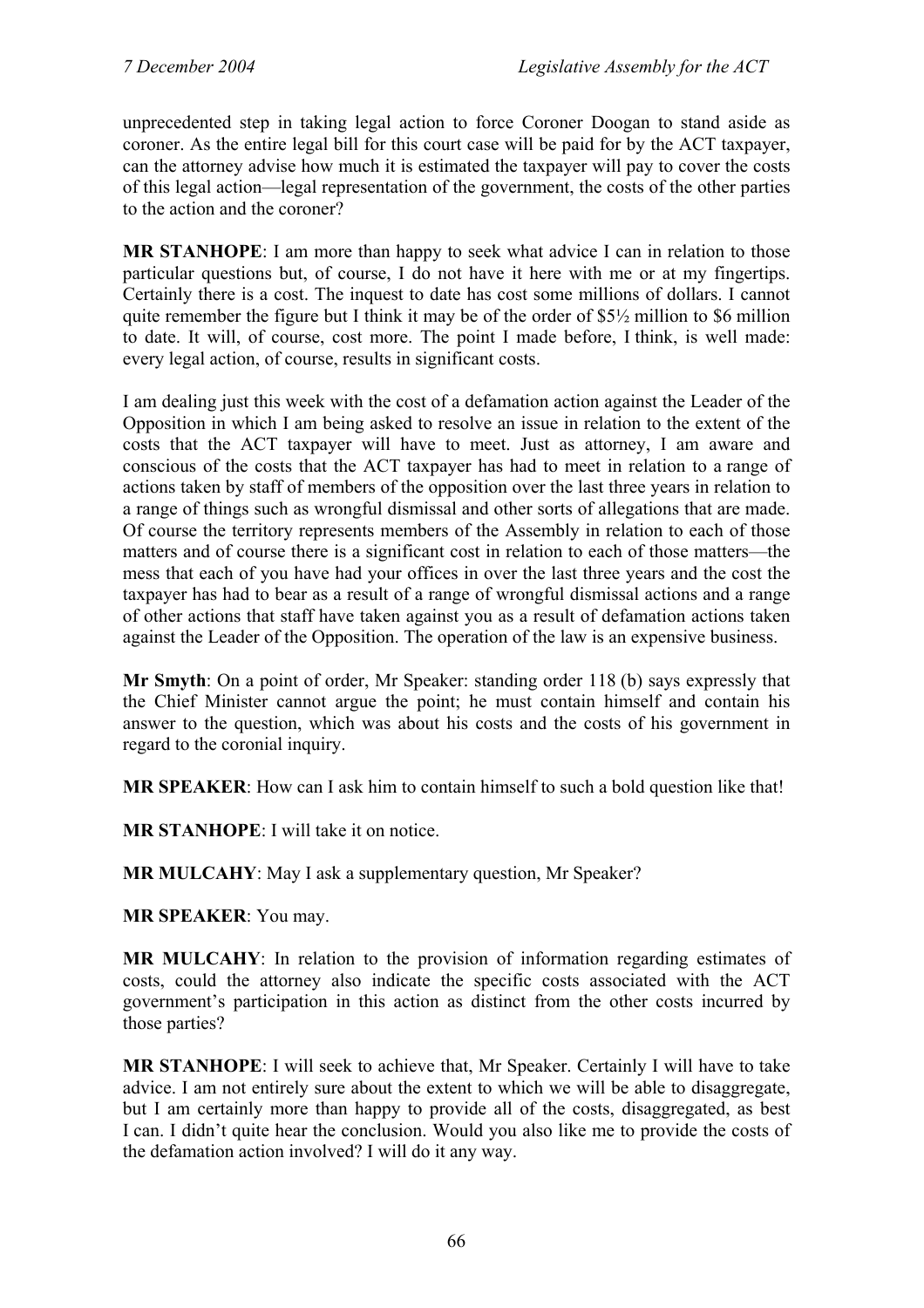#### **Business confidence**

**MS MacDONALD**: Mr Speaker, my question through you is to Mr Quinlan in his capacity as Minister for Economic Development. I ask if the minister can inform the Assembly of the results of recent business surveys, in particular with regard to surveys on business confidence and export activity in the ACT.

**MR QUINLAN**: Good news! To commence this Assembly, good news. The latest Sensis Business Index of November 2004 to January 2005 for ACT small and medium enterprises reports that 80 per cent are positive about business prospects for the next 12 months and only five per cent are negative. This is eight percentage points higher than the August survey and, of course, it is higher than the national average.

The Sensis Business Index also shows that ACT small and medium enterprises have the strongest export performance nationally, with 17 per cent of survey respondents exporting last quarter. That is up to four percentage points higher than the last survey and compares favourably with the national figure of 13 per cent. Interestingly, we understand that Austrade's recent Australian FTA government procedures opportunities seminar had the highest proportional attendance by local businesses in the ACT of any state or territory in Australia. The latest Hudson hiring expectations report, from October to December 2004, shows that 44 per cent of ACT employers are expecting to increase staff, with only about six per cent anticipating a reduction. Again, those figures compare very favourably with the national figure; we lie second only to Queensland in respect of employment prospects. The optimistic outlook by Hudson clients is also supported by the ANZ jobs index, where we remain at historically high levels.

I do expect that from time to time there will be variations in these figures and that, particularly when figures have shown confidence as high as 80 per cent, there will be declines. But, over the last three years, the trend line has been very strong and business confidence and employment expectations within business have been high. That is the important line to look at.

**Mr Stanhope**: I ask that further questions be placed on the notice paper, Mr Speaker.

### **Leave of absence**

Motion (by **Mrs Dunne**) agreed to:

That leave of absence be given to Mr Pratt for today, 7 December 2004.

# **Auditor-General's reports Nos 8, 9 and 10 of 2004**

**Mr Speaker** presented the following papers:

Auditor-General Act, pursuant to subsection 17 (5)—Auditor-General's Reports— No 8 2004—Waiting lists for elective surgery and medical treatment, dated 1 December 2004.

No 9 2004—Administration and monitoring of youth service contracts, dated 6 December 2004.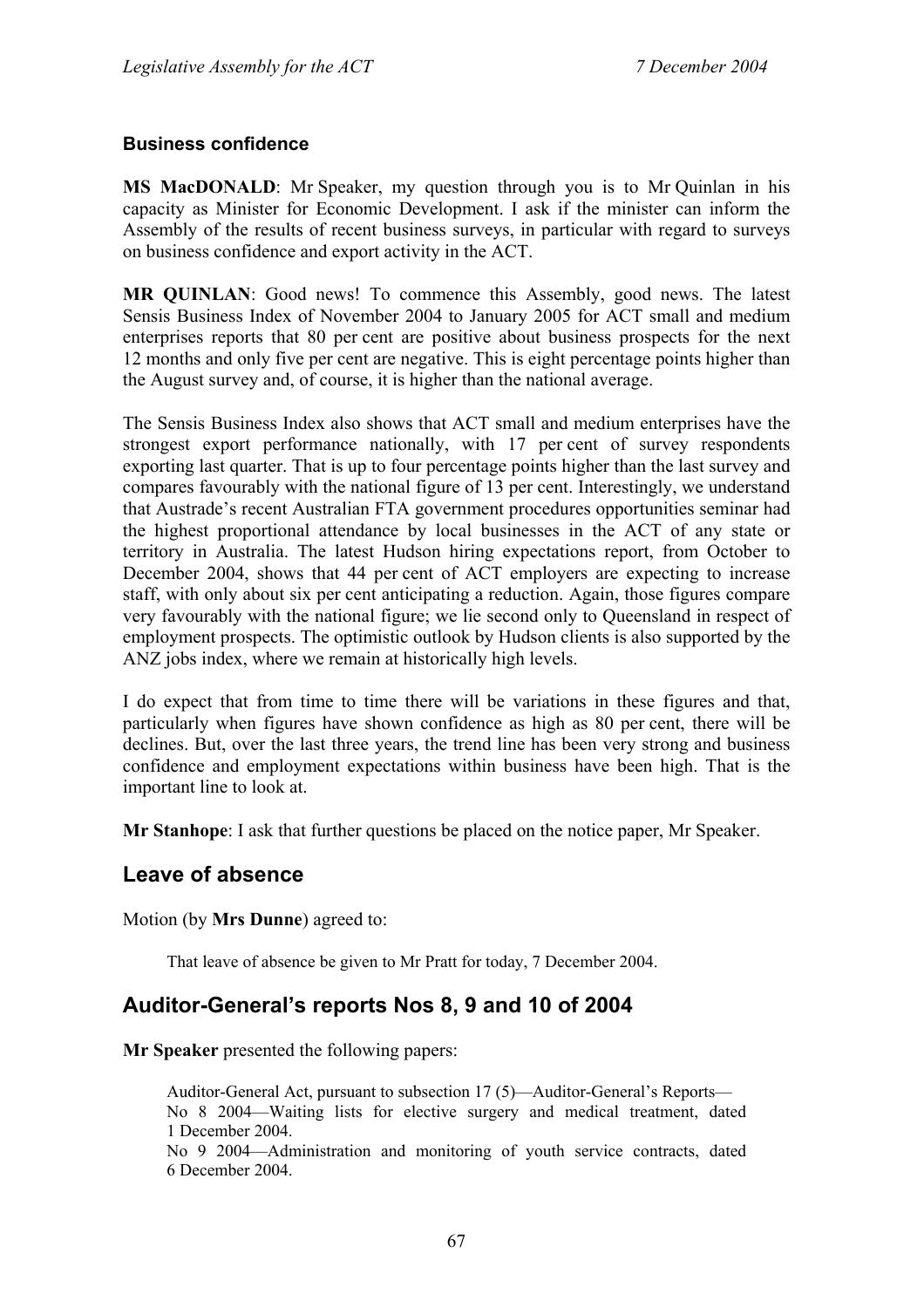No 10 2004—2003-2004 Financial Audits, dated 6 December 2004.

Motion (by **Mr Corbell**, by leave) agreed to:

That the Assembly authorises the publication of the Auditor-General's reports Nos 9 2004 and 10 2004.

# **Resignation of member**

**Mr Speaker** presented the following papers:

Ms Kerrie Tucker—Resignation of office as Member— Copy of a letter of resignation in accordance with section 13 of the Australian Capital Territory (Self-Government) Act 1988 (Commonwealth), dated 14 September 2004 (circulated to members when the Assembly was not sitting). Copy of a letter from the Speaker to the Electoral Commissioner, ACT Electoral Commission, dated 14 September 2004.

# **Papers**

**Mr Speaker** presented the following papers:

ACT Legislative Assembly Secretariat—Report and financial statements, including the Auditor-General's report, for 2003-2004. Quarterly Travel Report—Non-Executive MLAs—1 July to 30 September 2004.

### **Executive contracts Papers and statement by minister**

**MR STANHOPE** (Ginninderra—Chief Minister, Attorney-General, Minister for Environment and Minister for Arts, Heritage and Indigenous Affairs): I present the following papers:

Public Sector Management Act, pursuant to sections 31A and 79—Copies of executive contracts or instruments—

Long-term contracts:

David Prince, dated 24 August 2004. George Tomlins, dated 17 November 2004. Gordon Davidson, dated 11 October 2004. Hamish McNulty, dated 9 November 2004. Helen Strauch, dated 8 November 2004. John Woolard, dated 9 August 2004. Lucy Bitmead, dated 2 November 2004. Steve Ayling, dated 7 September 2004. William Stone, dated 23 September 2004.

Short-term contracts:

Andrew Rice, dated 27 September 2004. Angel Marina, dated 25 August 2004.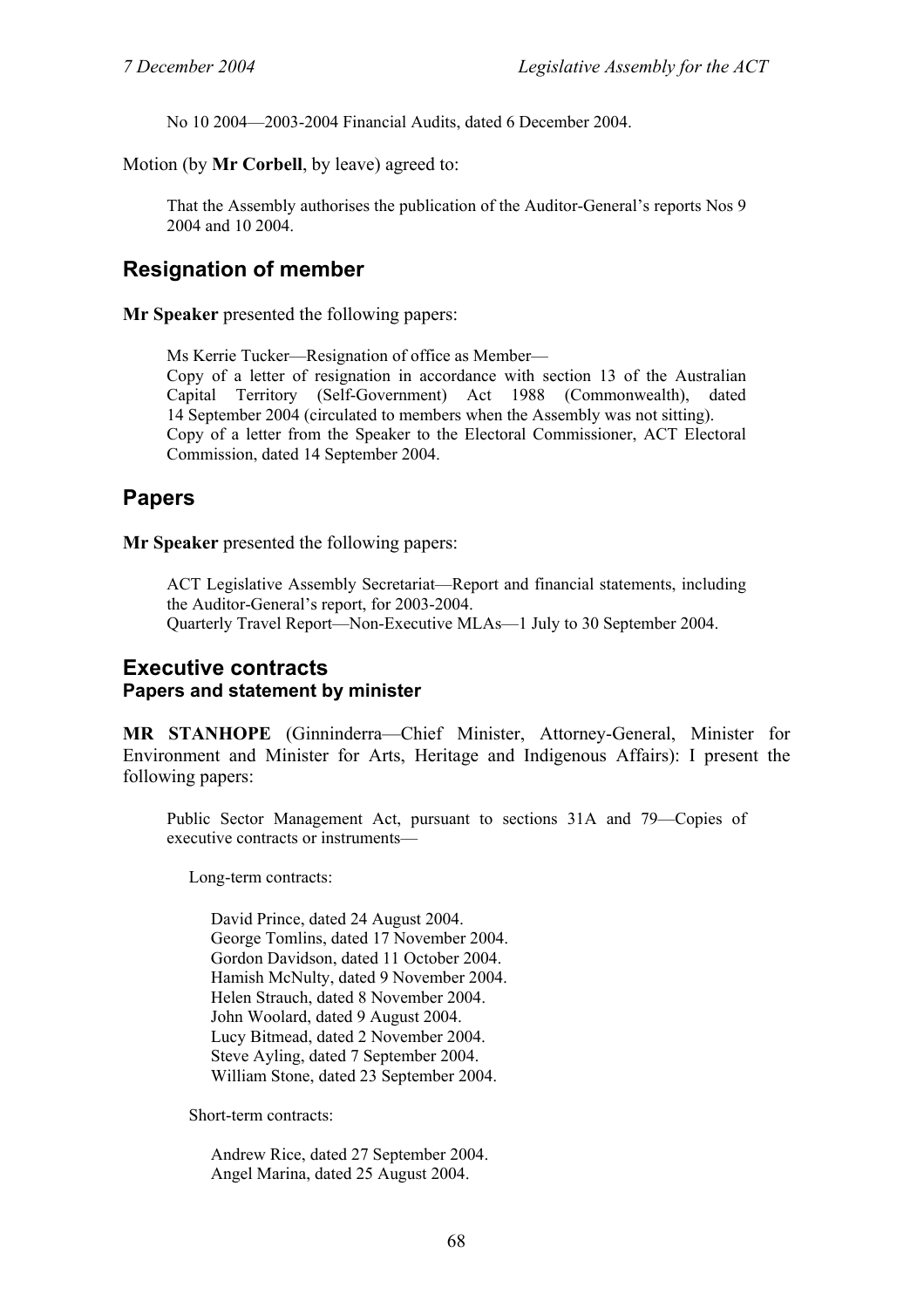Anne McGrath, dated 27 September 2004. Anthony Polinelli, dated 3 November 2004. Clare Wall, dated 25 August 2004. David Butt, dated 1 October 2004. David Collett, dated 19 November 2004. Floyd Kennedy, dated 16 August 2004. Frank Duggan, dated 20 October 2004. Gordon Davidson, dated 2 November 2004. Hamish McNulty, dated 19 October 2004. Julie McKinnon, dated 16 August 2004. Kevin Shore, dated 27 September 2004. Khalid Ahmed (3), dated 19 November 2004. Lucy Bitmead, dated 2 November 2004. Michael Zissler, dated 7 September 2004. Neil Bulless, dated 31 August 2004. Pam Davoren, dated 26 August 2004. Philip Hextell, dated 5 October 2004. Phillip Tardif, dated 2 August 2004. Rhys Ollerenshaw, dated 9 August 2004. Roslyn Hayes, dated 16 August 2004. Sue Ash, dated 27 September 2004. Sue Ash, dated 20 October 2004. Sue Ross, dated 28 October 2004.

Schedule C variations:

Alan Phillips, dated 1 and 19 September 2004. Allan Eggins, dated 18 and 19 October 2004. Anna Lennon, dated 11 and 15 October 2004. Elizabeth Fowler, dated 6 September and 19 October 2004. Fran Hinton, dated 14 and 31 July 2004. Mandy Hillson, dated 19 October 2004. Maxine Cooper, dated 19 October 2004. Sue Ross, dated 26 October 2004. Tom Elliott, dated 20 September and 19 October 2004. Tony Bartlett, dated 2 September 2004. Tony Gill, dated 25 September and 19 October 2004.

Schedule D variations:

Ademola Bojuwoye, dated 6 September 2004. Anne McGrath, dated 19 October 2004. Anne Thomas, dated 22 September 2004. Catherine Hudson, dated 17 and 20 September 2004. Christine Healy, dated 30 September 2004. Floyd Kennedy, dated 31 August and 5 September 2004. Frank Duggan, dated 19 and 25 October 2004. Glen Gaskill, dated 28 June 2004. Glen Gaskill, dated 21 and 30 September 2004. Hamish McNulty, dated 20 September 2004. Helen Strauch, dated 20 September 2004. Lucy Bitmead, dated 26 and 27 March 2004. Michael Bateman, dated 26 October 2004. Michael Harris, dated 6 and 11 October 2004. Michael Harris, dated 16 and 18 August 2004.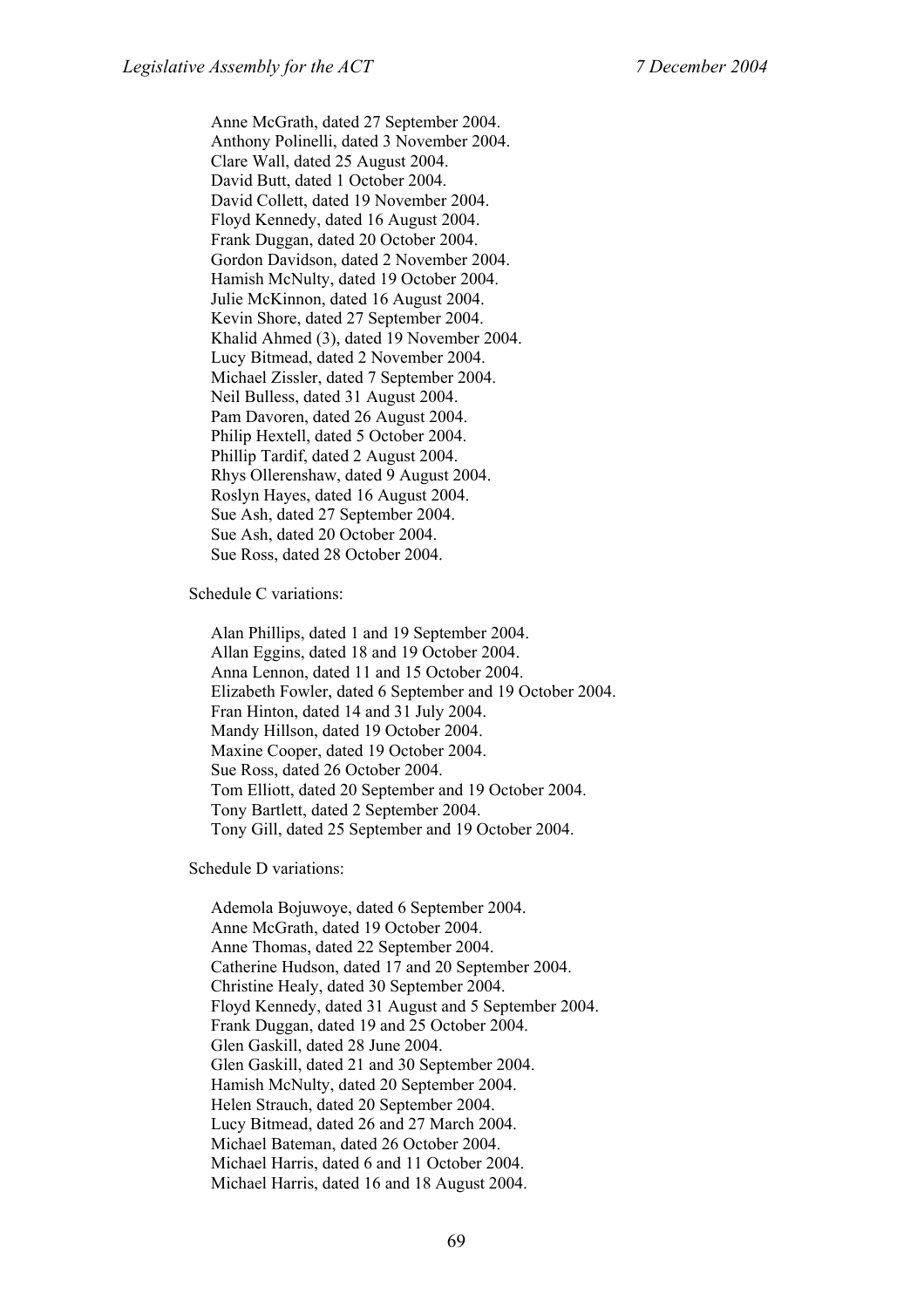Michael Harris, dated 17 November 2004. Peter Gordon, dated 26 July and 3 August 2004. Phillip Tardif, dated 17 September 2004. Phillip Tardif, dated 19 October 2004. Phillip Tardif, dated 4 and 11 November 2004. Stephen Ryan, dated 24 September and 1 November 2004. Sue Birtles, dated 31 July and 15 August 2004. Sue Birtles, dated 16 and 24 August 2004. Sue Ross, dated 24 September 2004. Susan Killion. Tony Gill, dated 11 October 2004.

I seek leave to make a statement.

Leave granted.

**MR STANHOPE**: Mr Speaker, I have presented another set of executive contracts. These documents were tabled in accordance with sections 31A and 79 of the Public Sector Management Act 1994, which require the tabling of all executive contracts and contract variations. Contracts were previously tabled on 24 August 2004. Today, I have presented nine long-term contracts, 27 short-term contracts and 36 contract variations. The details of the contracts will be circulated to members.

# **Papers**

**Mr Stanhope** presented the following papers:

Remuneration Tribunal Act, pursuant to section 12―Determinations, together with statements for:

Chief Executive and Executive Remuneration—Determination No 157, dated 7 September 2004.

Commissioner for Public Administration—Working Hours—Determination No 152, dated 7 September 2004.

Full-time Holder of Public Office—Commissioner, Emergency Services Authority—Determination No 153, dated 7 September 2004.

Full-time Holders of Public Office—Remuneration and Leave Entitlements— Determination No 158, dated 7 September 2004.

Part-time Holders of Public Office—

Community Inclusion Board—Determination No 154, dated 7 September 2004.

Disability Advisory Council—Determination No 155, dated 7 September 2004.

Special Magistrate—Appointment of Northern Territory Magistrate— Determination No 156, dated 7 September 2004.

## **Administrative arrangements Papers and statement by minister**

**MR STANHOPE** (Ginninderra—Chief Minister, Attorney-General, Minister for Environment and Minister for Arts, Heritage and Indigenous Affairs): I present the following papers: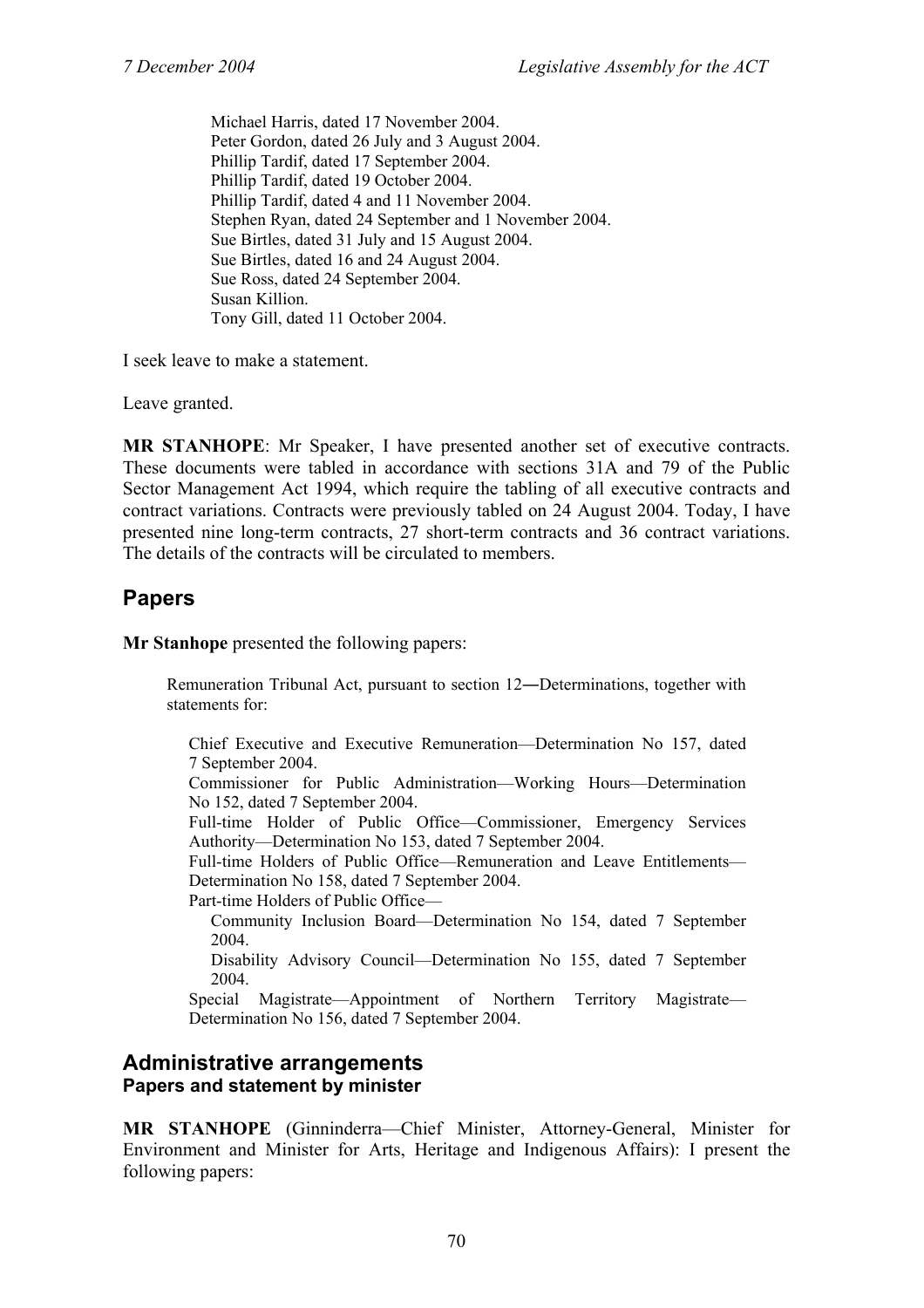Administrative Arrangements— Australian Capital Territory (Self-Government) Ministerial Appointments Notice 2004 (No 2)—Notifiable Instrument NI2004-418 (S6, dated Friday, 5 November 2004). Administrative Arrangements 2004 (No 5)—Notifiable Instrument NI2004-419 (S6, dated Friday, 5 November 2004).

I seek leave to make a statement in relation to the administrative arrangements.

Leave granted.

**MR STANHOPE**: Mr Speaker, I am pleased today to table the new administrative arrangements following the government's re-election to the Sixth Assembly. The revised administrative arrangements orders and the new ministerial arrangements were notified on 4 November 2004 and gazetted on 5 November 2004.

As everyone is aware, ministerial responsibility remains largely unaltered, except for the allocation of a new ministry to Mr John Hargreaves in place of Mr Bill Wood, who, as we know, did not seek re-election. The arrangements have also updated legislation by adding nine new acts passed by the Assembly at the end of the Fifth Assembly and the deletion of 18 repealed acts.

# **Papers**

**Mr Quinlan** presented the following papers:

Financial Management Act—

Pursuant to section 25—Consolidated and annual financial statements, including audit opinion—2003-2004 financial year, dated 30 September 2004.

Consolidated annual financial statements—Management discussion and analysis— Financial year ending 30 June 2004.

Pursuant to section 26—Consolidated financial management report for the financial quarter and year-to-date ending 30 September 2004.

2003-04 Capital Works Program—Progress report—June quarter (circulated to members when the Assembly was not sitting).

Territory Owned Corporations Act—Pursuant to subsection 19 (3)—Statement of Corporate Intent—ACTTAB—1 July 2004-30 June 2005.

### **Gaming Machine Act Paper**

**MR QUINLAN** (Molonglo—Treasurer and Minister for Economic Development): I present the following paper:

Gaming Machine Act, pursuant to section 60F—Community contributions made by gaming machine licensees—Seventh report by the ACT Gambling and Racing Commission—1 July 2003 to 30 June 2004.

I move:

That the Assembly takes note of the paper.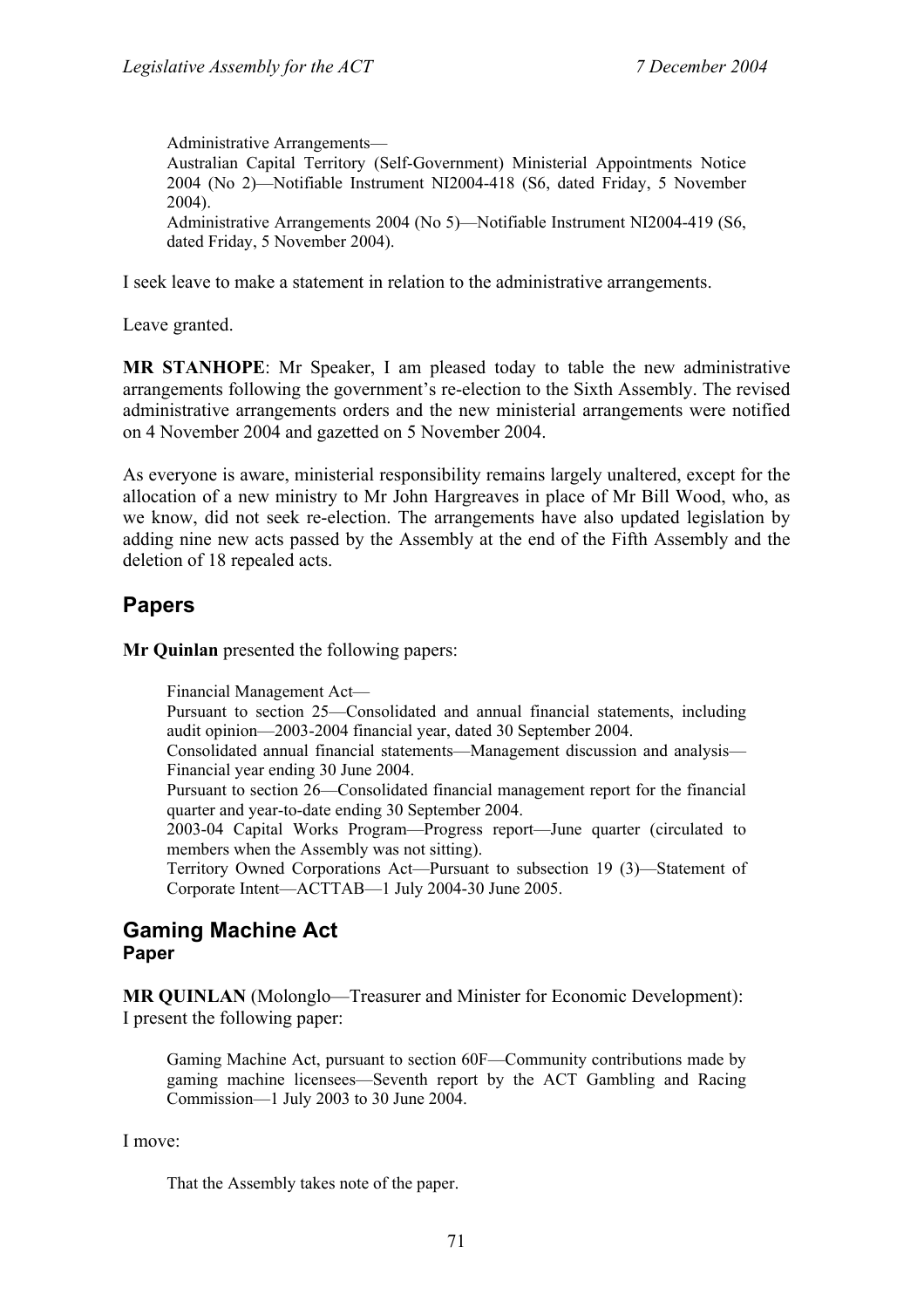Debate (on motion by **Mr Stefaniak**) adjourned to the next sitting.

# **Financial Management Act Papers and statement by minister**

**MR QUINLAN** (Molonglo—Treasurer and Minister for Economic Development): I present the following papers:

Financial Management Act— Pursuant to section 14—Instrument directing a transfer of appropriations from the Office for Children, Youth and Family Support to the Department of Education and Training, including a statement of reasons, dated 8 September 2004. Pursuant to section 16—Instrument directing a transfer of funds as a result of the Administrative Arrangements Order of 4 November 2004, including a statement of reasons, dated 4 November 2004. Pursuant to section 19F— Instruments amending budgets— Department of Education and Training, including a statement of reasons, dated 8 September 2004. Office for Children, Youth and Family Support, including a statement of reasons, dated 8 September 2004.

I ask for leave to make a statement in relation to the papers.

Leave granted.

**MR QUINLAN**: Mr Speaker, as required by the Financial Management Act 1996 of tabled instruments issued under sections 14, 16 and 19F of the act, the direction and the statement of reasons for the above instruments must be tabled in the Assembly within three sitting days of being given. These instruments for the 2004-05 financial year were signed in the period from September to November 2004. Copies of the instruments and statements of reasons of all variations tabled have been issued to members of the Assembly and, as such, I draw members' attention to those explanations. I commend the papers to the Assembly.

# **Public Accounts―Standing Committee Report 14―government response**

**MR QUINLAN** (Molonglo—Treasurer and Minister for Economic Development) (3.21): I present the following paper:

Public Accounts—Standing Committee—Report 14—Review of Auditor-General's Report No 10 of 2003: Financial audits with years ending to 30 June 2003— Government response.

I move:

That the Assembly takes note of the paper.

Question resolved in the affirmative.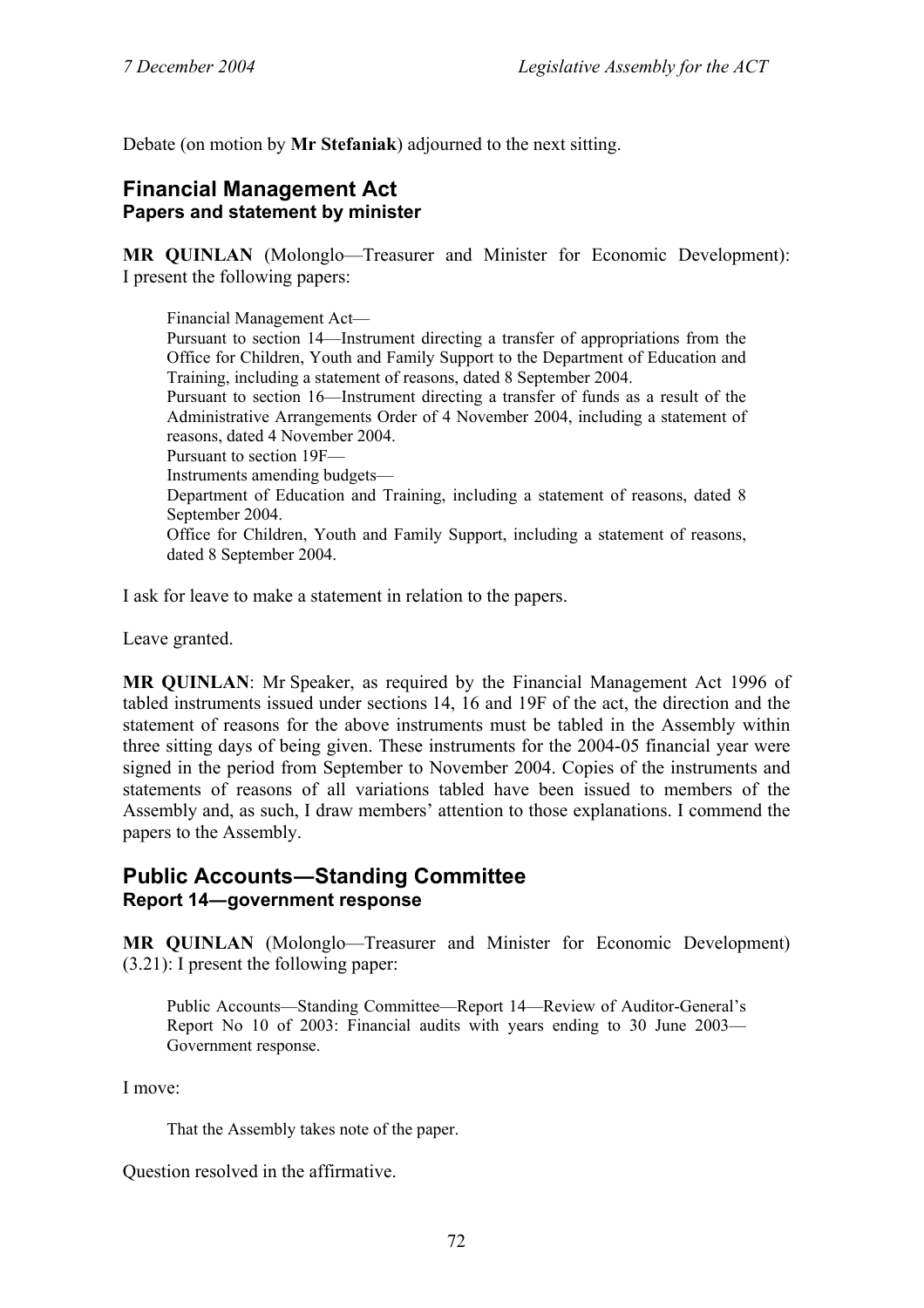# **Papers**

**Mr Quinlan** presented the following paper:

Australian Capital Tourism Corporation Act, pursuant to subsection 28 (3)— Australian Capital Tourism—1<sup>st</sup> Quarterly report—July to September 2004.

**Mr Corbell** presented the following papers:

Calvary Public Hospital—Information Bulletin—Patient Activity Data—External Distribution— August 2004. September 2004. October 2004.

The Canberra Hospital—Information Bulletin—Patient Activity Data— August 2004. September 2004. October 2004.

## **Planning and land directions Paper and statement by minister**

**MR CORBELL** (Molonglo—Minister for Health and Minister for Planning): I present the following paper:

Planning and Land Act, pursuant to section 12—Planning and Land Direction to Authority 2004 (No 1)—Notifiable Instrument NI2004-370, dated 9 September 2004.

I ask for leave to make a brief statement in relation to the paper.

Leave granted.

**MR CORBELL**: Mr Speaker, on 9 September this year I gave a ministerial direction to the ACT Planning and Land Authority in relation to the neighbourhood plans for Griffith, Narrabundah, Forrest, Red Hill, Yarralumla, Hughes, Garran, Hackett and Watson. In approving the neighbourhood plans, I directed the authority under section 12 of the Planning and Land Act 2002 to apply a policy of sympathetic and complementary design, the type of development permitted to occur within the A10 land use policy areas for the suburbs of inner north and inner south Canberra.

I also directed the authority to prepare a companion guideline document to the good design guideline series, outlining what is complementary and sympathetic design. This document will assist developers and the community to understand and meet this general policy direction in regard to the previously mentioned A10 areas.

Mr Speaker, this ministerial direction is a notifiable instrument and, as appropriate, has been notified in the ACT legislation register. In accordance with the Planning and Land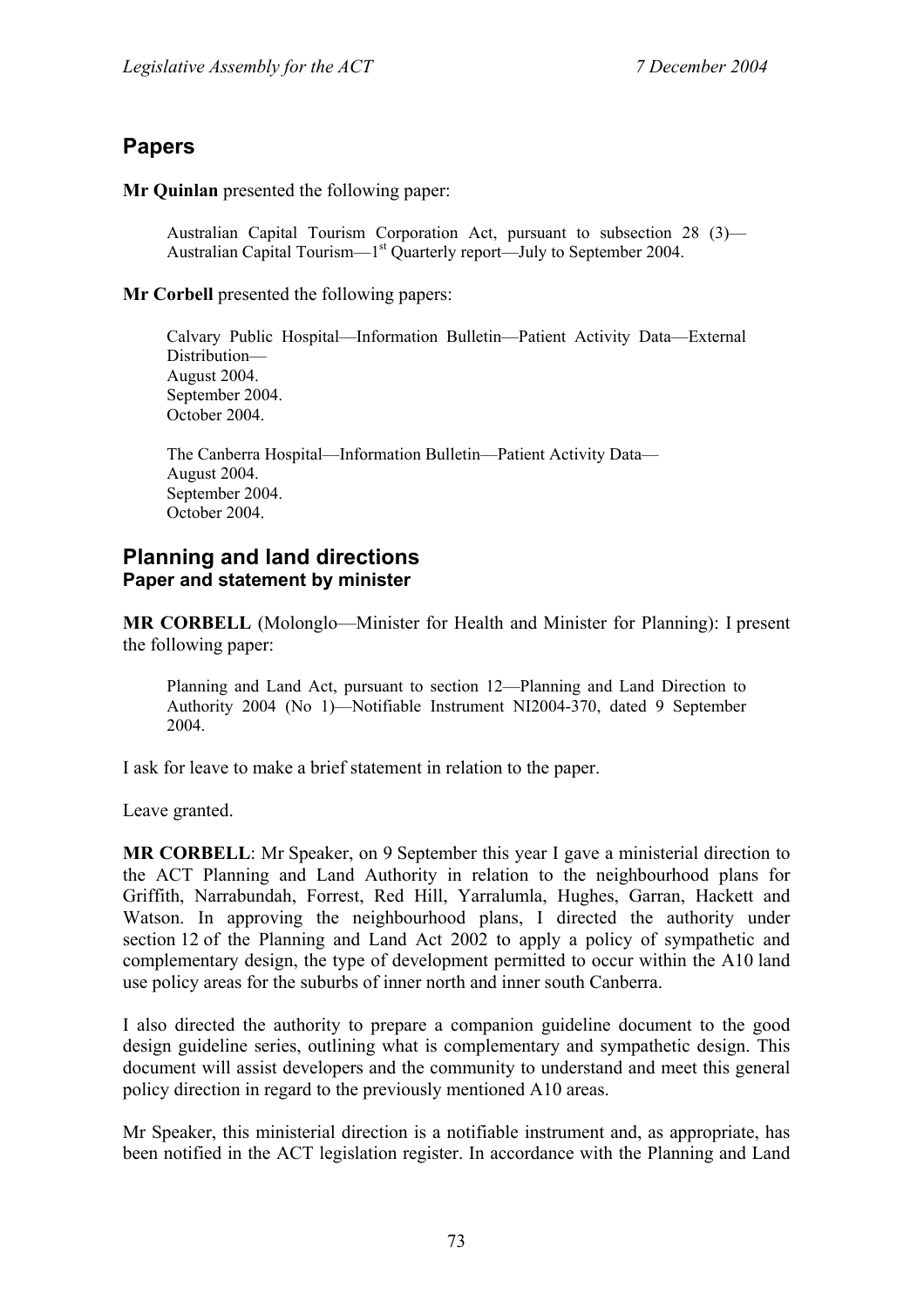Act 2002, a copy of my direction was provided to members of the previous Legislative Assembly out of session.

## **Lease variations Papers and statement by minister**

**MR CORBELL** (Molonglo—Minister for Health and Minister for Planning) I present the following papers:

Land (Planning and Environment) Act, pursuant to section 216A—Schedules— Leases granted, together with lease variations and change of use charges for the period 1 July to 30 September 2004.

I ask for leave to make a statement in relation to the schedules.

Leave granted.

**MR CORBELL**: Mr Speaker, section 216A of the Land (Planning and Environment) Act 1991 specifies that a statement be tabled in the Legislative Assembly outlining details of leases granted by direct grant, leases granted to community organisations, leases granted for less than market value, and leases granted over public land.

The schedules I have tabled cover leases granted for the period 1 July to 30 September 2004. During the quarter, eight leases were issued by direct grant. I have also tabled for the information of members two other schedules relating to approved lease variations and change of use charge payments received for the same period.

# **Papers**

**Ms Gallagher** presented the following paper:

Occupational Health and Safety Act, pursuant to section 228—Operation of the Occupational Health and Safety Act 1989 and its associated law—First quarterly report for the period 1 July 2003 to 30 September 2004.

#### **Mr Corbell** presented the following papers:

Petitions—Out of order— Petitions which do not conform with the standing and temporary orders – Dragway—Request for support—Mr Stefaniak (331 citizens). Nicholls—Traffic conditions—Mr Stefaniak (51 citizens). Calvary Hospital—Proposed psychogeriatric/rehabilitation facility—Mr Stanhope (74 citizens). Annual Reports 2003-2004— Annual Reports (Government Agencies) Act, pursuant to section 13— ACT Audit Office, dated 28 September 2004. ACT Building and Construction Industry Training Fund Board, dated 10 September 2004. ACT Cleaning Industry Long Service Leave Board, dated 3 September 2004. ACT Construction Industry Long Service Leave Board, dated 3 September 2004. ACT Electoral Commission, dated 23 August 2004. ACT Gambling and Racing Commission, dated 5 August 2004.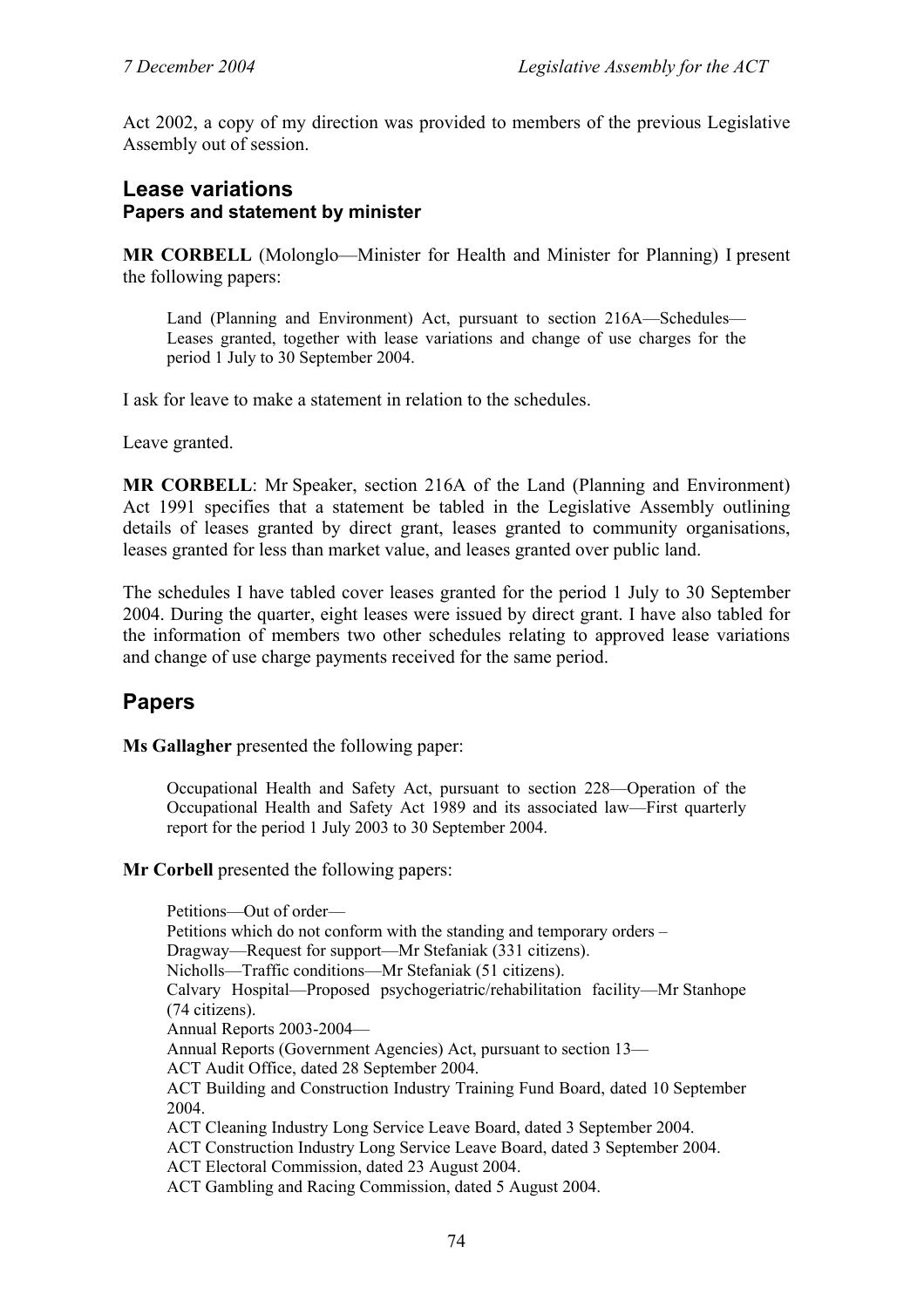ACT Government Procurement Board, dated September 2004.

ACT Health, dated 23 September 2004.

ACT Human Rights Office, dated 24 September 2004.

ACT Insurance Authority, dated 10 September 2004.

ACT Ombudsman, dated 2 September 2004.

ACT Planning and Land Authority, dated 20 September 2004.

ACT Policing, dated 24 September 2004.

ACTEW Corporation.

ACTION Authority, dated 7 September 2004.

ACTTAB, dated 17 August 2004.

Australian Capital Tourism Corporation, dated 5 August 2004.

Australian International Hotel School, dated 24 September 2004.

Canberra Public Cemeteries Trust, dated 22 September 2004.

Chief Minister's Department (2 volumes), dated 21 September 2004.

Commissioner for Public Administration, dated 24 September 2004.

Commissioner for the Environment, dated 24 September 2004.

Community and Health Services Complaints Commissioner, dated 24 September 2004.

Cultural Facilities Corporation, dated 13 September 2004.

Department of Disability, Housing and Community Services, dated 23 September 2004.

Department of Education and Training, dated 16 September 2004.

Department of Justice and Community Safety (2 volumes), dated 24 September 2004.

Department of Treasury (2 volumes), dated 23 September 2004.

Department of Urban Services (2 volumes), dated 22 September 2004.

Exhibition Park in Canberra, dated 28 July 2004.

Healthpact.

Independent Competition and Regulatory Commission.

Land Development Agency, dated 20 September 2004.

Legal Aid Commission, dated 27 September 2004.

Office for Children, Youth and Family Support, dated 24 September 2004.

Office of the Community Advocate, dated 24 September 2004.

Office of the Director of Public Prosecutions, dated 10 September 2004.

Office of the Occupational Health and Safety Commissioner (including ACT WorkCover), dated 14 September 2004.

Public Trustee for the ACT.

Stadiums Authority.

State of the Service Report (incorporating the Commissioner for Public Administration's Annual Report).

Totalcare Industries Limited.

Victims of Crime Support Program, including the Victims of Crime (Financial Assistance) Act 1983 Annual Report, dated 6 September 2004.

Subordinate legislation (including explanatory statements unless otherwise stated)— Legislation Act, pursuant to section 64—

Financial Management Act—Financial Management Amendment Guidelines 2004 (No 4)—Disallowable Instrument DI2004-252 (LR, 4 November 2004).

Long Service Leave (Contract Cleaning Industry) Act—Long Service Leave (Contract Cleaning Industry) Board Appointment 2004 (No 6)—Disallowable Instrument DI2004-253 (LR, 9 November 2004).

Partnership Act—Attorney General (Fees) Amendment Determination 2004 (No 3)—Disallowable Instrument DI2004-257 (without explanatory statement) (LR, 19 November 2004).

Public Place Names Act—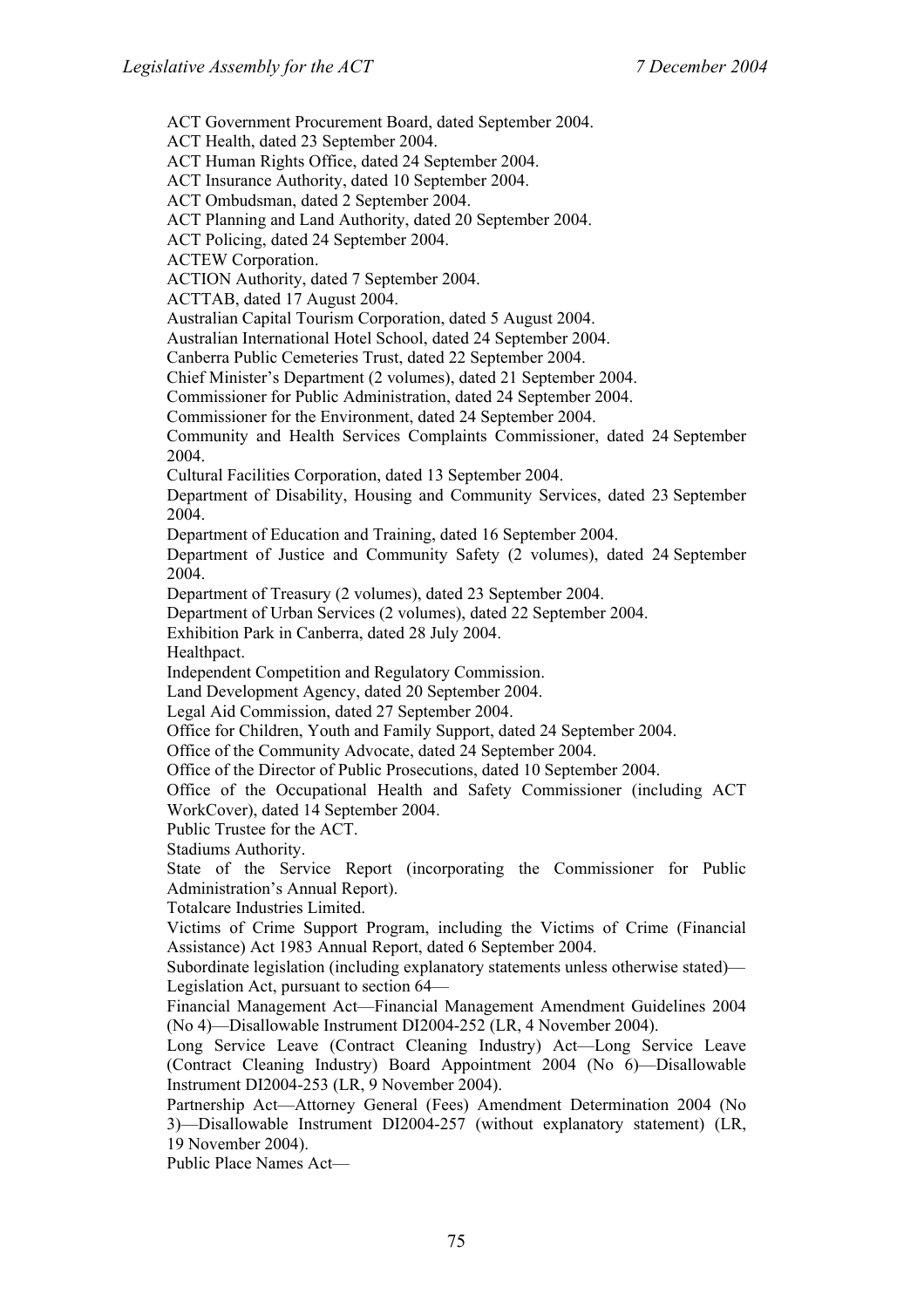Public Place Names (City) Determination 2004 (No 2)—Disallowable Instrument DI2004-254 (LR, 11 November 2004).

Public Place Names (Dunlop) Determination 2004 (No 2)—Disallowable Instrument DI2004-256 (LR, 19 November 2004).

Public Place Names (Gungahlin) Determination 2004 (No 3)—Disallowable Instrument DI2004-255 (LR, 11 November 2004).

Road Transport (General) Act—Road Transport (General) (Application of Road Transport Legislation) Declaration 2004 (No 12)—Disallowable Instrument DI2004-251 (LR, 1 November 2004).

Road Transport (Offences) Regulation—Road Transport (Offences) (Declaration of Holiday Period) Determination 2004 (No 1)—Disallowable Instrument DI2004-258 (LR, 22 November 2004).

#### **Committees—standing Membership**

**MR SPEAKER**: I have been notified in writing of the following nominations for membership of committees:

Administration and Procedure Mrs Dunne Dr Foskey Ms MacDonald Education, Training and Young People Mr Gentleman Ms Porter Mrs Dunne Health and Disability Mrs Burke Ms MacDonald Ms Porter Legal Affairs Dr Foskey Ms MacDonald Mr Stefaniak Planning and Environment Mr Gentleman Ms Porter Mr Seselja Public Accounts Dr Foskey Mr Mulcahy Ms MacDonald.

Motion (by **Mr Corbell**) agreed to:

That the members so nominated be appointed as members of the relevant standing committees.

### **Chief Minister—portfolio responsibilities Ministerial statement**

**MR STANHOPE** (Ginninderra—Chief Minister, Attorney-General, Minister for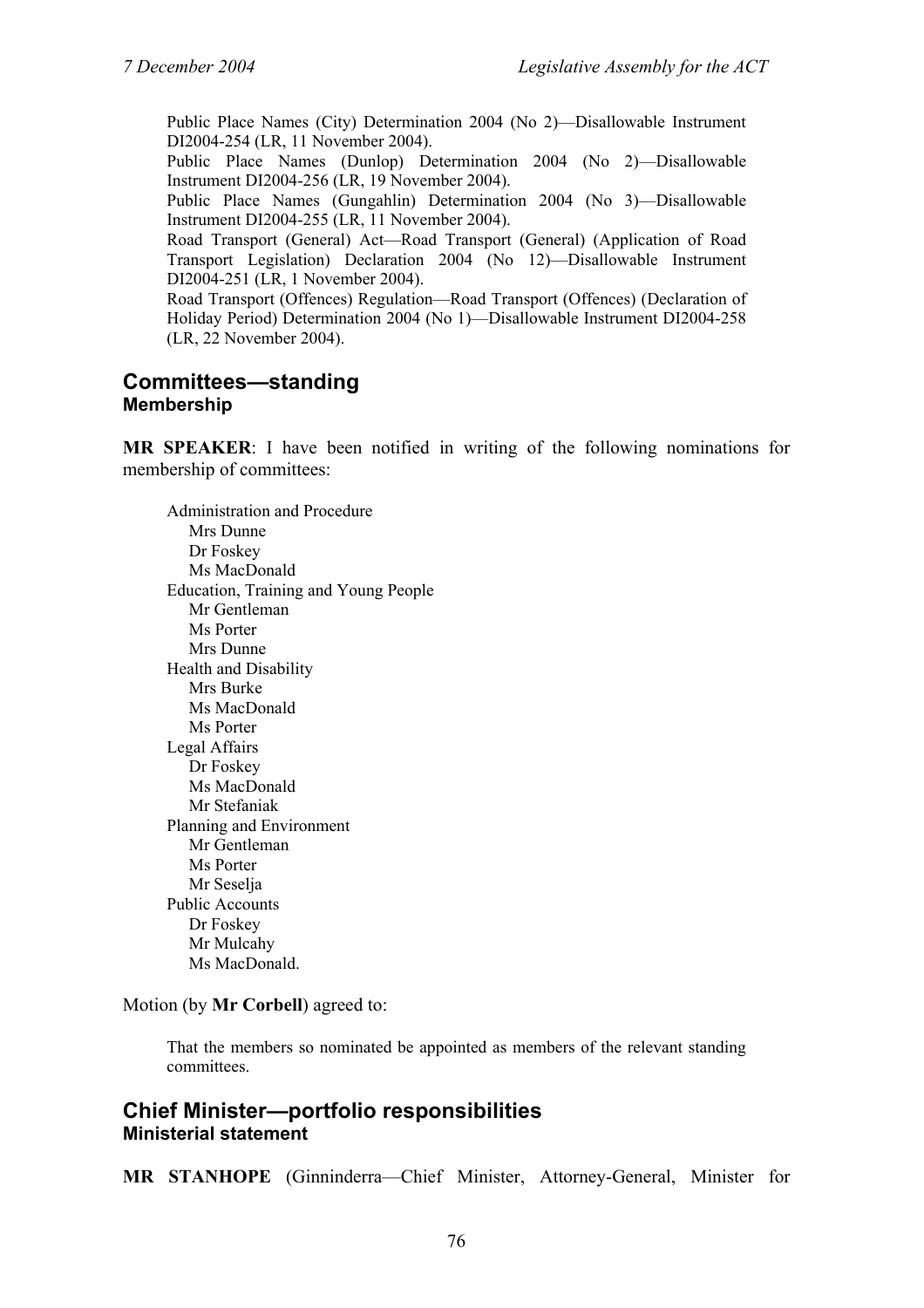Environment and Minister for Arts, Heritage and Indigenous Affairs): I ask for leave of the Assembly to make a ministerial statement concerning my portfolio responsibilities.

Leave granted.

**MR STANHOPE**: When the people of Canberra went to the election on 16 October, they gave my government a very strong and a very clear endorsement. It was an endorsement the like of which has not been seen in the history of self-government in the ACT. As a result, I now have the privilege of leading the territory's first majority government, and it is a privilege.

My colleagues and I take this endorsement very seriously. I am proud of my government's achievements over the past three years. Those achievements are well known and I do not intend to rehash them here today. I would much rather focus on the future.

The next four years will be an important time for our city and our community. Together, we have agreed upon a vision: the Australian Capital Territory will be a place which encapsulates the very best in Australian creativity, the very best in community living, and the very best in sustainable development. We have already begun turning that vision into a reality; but, of course, there is much more work to be done. The next four years will be an exciting time for Canberra.

As I outline the major work that will be taking place in my portfolios, I will begin with indigenous affairs, a portfolio that is particularly important to me personally. Twelve years ago, almost to the day, Paul Keating eloquently put reconciliation on the national agenda while addressing a rally in Redfern Park. It was a profoundly touching speech that started a movement that had its zenith when a quarter of a million Australians walked across Sydney Harbour Bridge in support of reconciliation. Thousands more marched in other cities, including Canberra.

The lack of vision of Paul Keating's successor has now brought that movement to a grinding halt. One day not long from now, history will judge our counterparts across the lake poorly for their lack of compassion. They will also be judged poorly for abolishing ATSIC without creating a new and democratically elected body in its place. Very few would deny that ATSIC was flawed. But the end of self-determination for indigenous Australians is a monumental setback for this country. It has set us back not years but decades.

I am determined, however, that here in the ACT we will maintain an unremitting effort to address the results of the last two centuries of indigenous disadvantage and dispossession. We will work to narrow the gap in health and education—in the chances we have in life—between indigenous and non-indigenous Canberrans. We will address the overrepresentation of indigenous people in the justice system and their under-representation in the workplace. We will get on with the job of implementing the \$7.7 million in new initiatives that we have funded in this year's budget and address the ongoing issues that leave indigenous people among the most disadvantaged members of our community.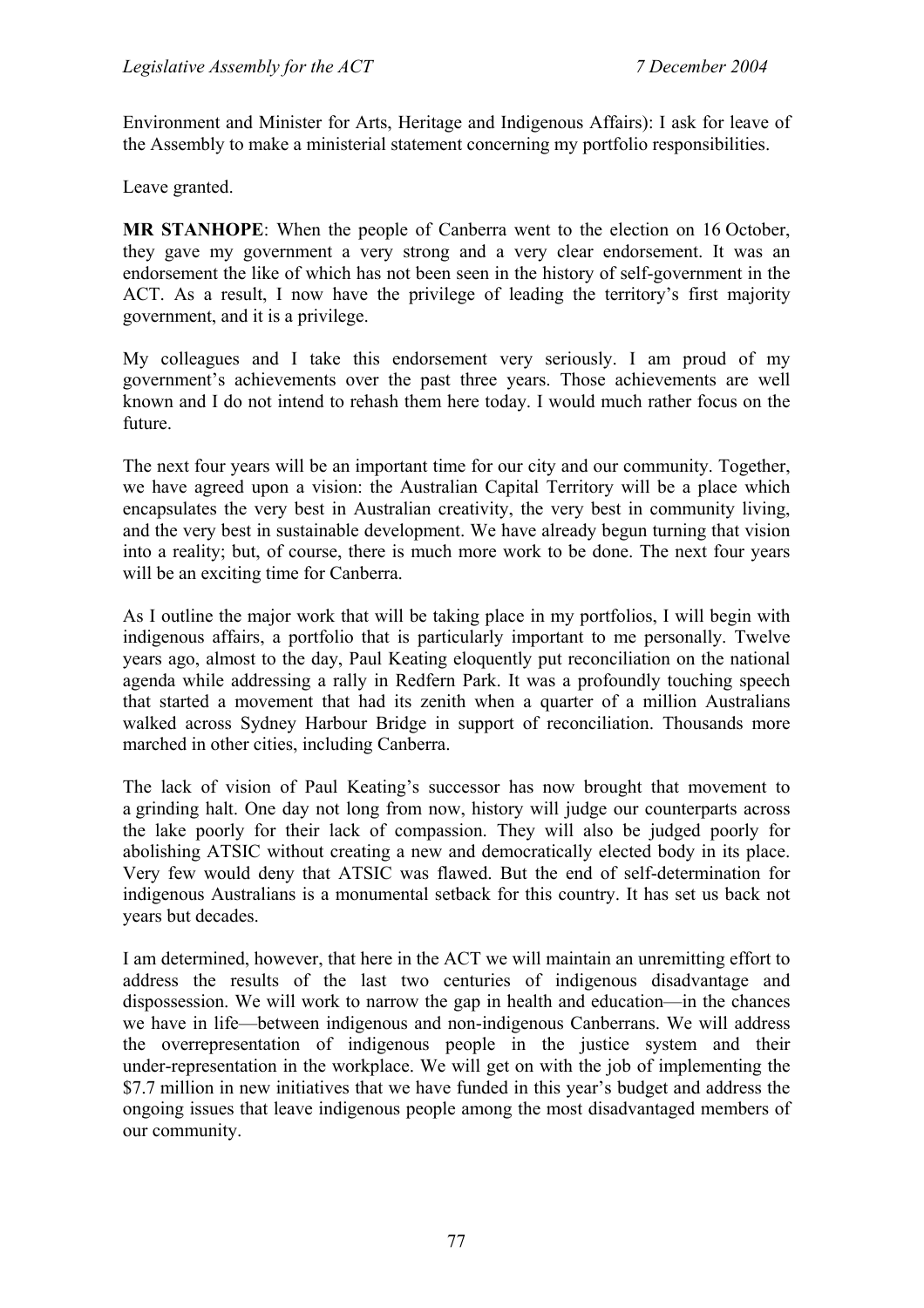The goal of tackling disadvantage, of making sure that no-one in our community is left behind, is also the essence of the Canberra social plan. The plan itself is much more than just a list of important initiatives. It is a concerted attack on the causes of disadvantage. We have already funded many of its initiatives, and this work will continue in our second term.

In February next year, my government and the Community Inclusion Board, chaired by Hugh Mackay, will start an innovative new program to help people who have been trapped by spiralling debt. Last week it was reported that ACT householders are the most indebted in the country, with the average householder owing almost \$95,000. In Canberra in 2002, almost two out of every three adults had some sort of debt. One in five had a mortgage, one in two had consumer debt and one in four had both.

This level of debt puts people under a great deal of stress, particularly those with lower incomes, and those people suffering from financial stress find it harder to take part fully in community life. In February, the Community Inclusion Board and my government will begin a new program called the household debt pilot project. We will ask community organisations to nominate a small group of low income people who are caught in the cycle of debt. We will assess their needs, find appropriate courses and provide individual case management.

The project will better equip people to manage and reduce their debt. They will better understand the crippling nature of high levels of debt, gain qualifications for employment and be able to participate more fully in the Canberra community. This project has the potential to make a real and positive difference in the lives of Canberrans trapped by serious debt, and I am very much looking forward to seeing it get under way.

I am also looking forward to the commencement of the first projects to be funded under the community inclusion fund. We allocated \$1 million to the fund this financial year and the response from the community has been tremendous. We received more than 120 applications, with the total amount of funding requested just in the first year exceeding \$8 million.

The contrast between our commitment to the people of Canberra became clear at lunchtime today when I announced the names of the first two recipients of these grants. We will be awarding \$330,000 over three years to a program called Birrigai boys, which will provide indigenous students at primary school level with opportunities to learn and develop self-identity. It is a flexible and alternative approach to education that will support vulnerable and underperforming indigenous students—those students who are most at risk of becoming excluded from the community.

The other successful program targets young Aborigines and Torres Strait Islanders who have left the school system early, or those who are at risk of dropping out of school. With a grant of \$105,000 over three years, the Gugan Gulwan education support program will employ a qualified teacher to deliver an education program that is innovative and culturally appropriate.

Mr Speaker, the Canberra social plan is a huge body of work that will guide the government's work over its second term. Most of the initiatives are well known, but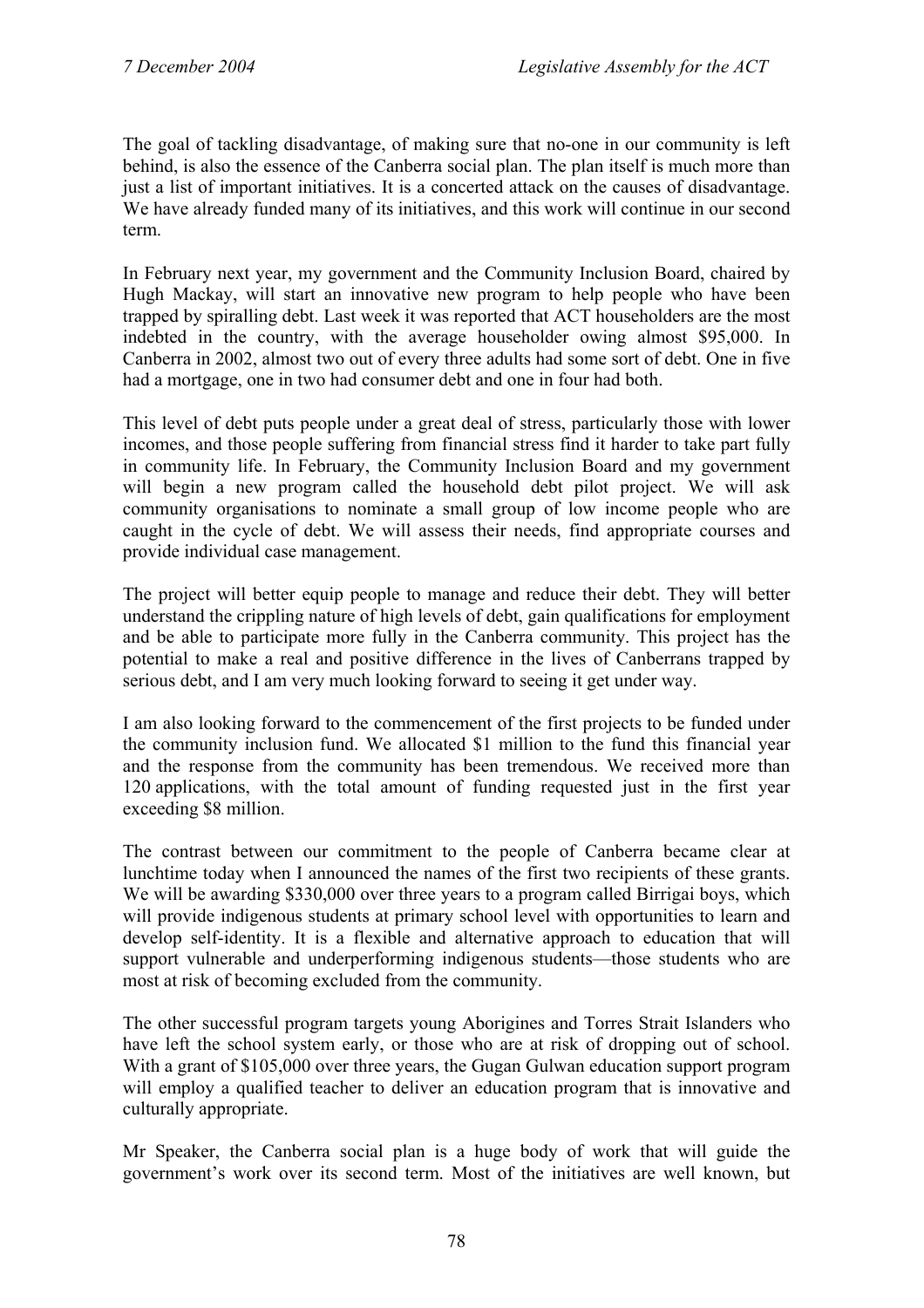I would like to mention one that is now in full swing. This morning—indeed, over the last week—members would have noticed a huge Christmas tree in Civic Square. We held a great event on Saturday night to light it up, and there will be a whole string of events taking place at the tree in the lead-up to Christmas. Saturday's event, which was called "Christmas in the City", was the first in an enhanced program of community events planned by the government.

Once the Christmas festivities are over, there will be fireworks, a free concert and a dance party on New Year's Eve, a huge two-day program of events for Australia Day, and bigger and better celebrations are planned for Canberra Day. We will continue to support the other significant events taking place throughout the year, such as the National Multicultural Festival and Floriade.

This program of events recognises the importance of celebrating together as a community—that celebrating our city, people and culture is an important part of building a stronger community. Those who claim that Canberra is bland clearly need a reality check, because in reality my government is delivering a great program of community events.

The strength of our community has never been more obvious than in the days, weeks and months that followed 18 January last year. Next year, on the second anniversary of the fires, my government will launch the successful design for a memorial to be located in Stromlo Forest Park, and by the third anniversary in 2006 the memorial will be in place. It will be the kind of memorial the community has asked for—a place for reflection to commemorate those who lost their lives and a lasting testimony to the kindness and generosity of others in our time of need. We all know what a great tragedy the bushfires were. But out of that tragedy came opportunity—opportunity not just to restore what was lost but also to improve on what we had.

A major competition is already under way to find the best design for an international arboretum and gardens to be established at the western end of Lake Burley Griffin. It will be a major tourist attraction of international standing and a venue for a wide range of recreational activities—a place of outstanding beauty. The arboretum will be a showcase, a living example of what can be achieved while respecting the natural environment, and the gardens will be world class. The same will apply to the renewed Stromlo Forest Park, Cotter and Tidbinbilla.

We are close to getting final approval from the National Capital Authority for our plans for a sustainable village of 100 homes at Uriarra. This is great news for the territory and the residents of Uriarra who were forced out by the bushfires. We are working hard to come to an agreement with the NCA on the other rural villages at Stromlo and Pierces Creek.

Our approach in restoring the bushfire damaged areas of the ACT and the rural villages has at all times been guided by the principles of sustainability. These are principles that the government takes very seriously. From the outset, we have taken the lead in our move towards sustainability. We have not shirked our responsibilities or shied away from the task. In its second term, the government will build on that leadership.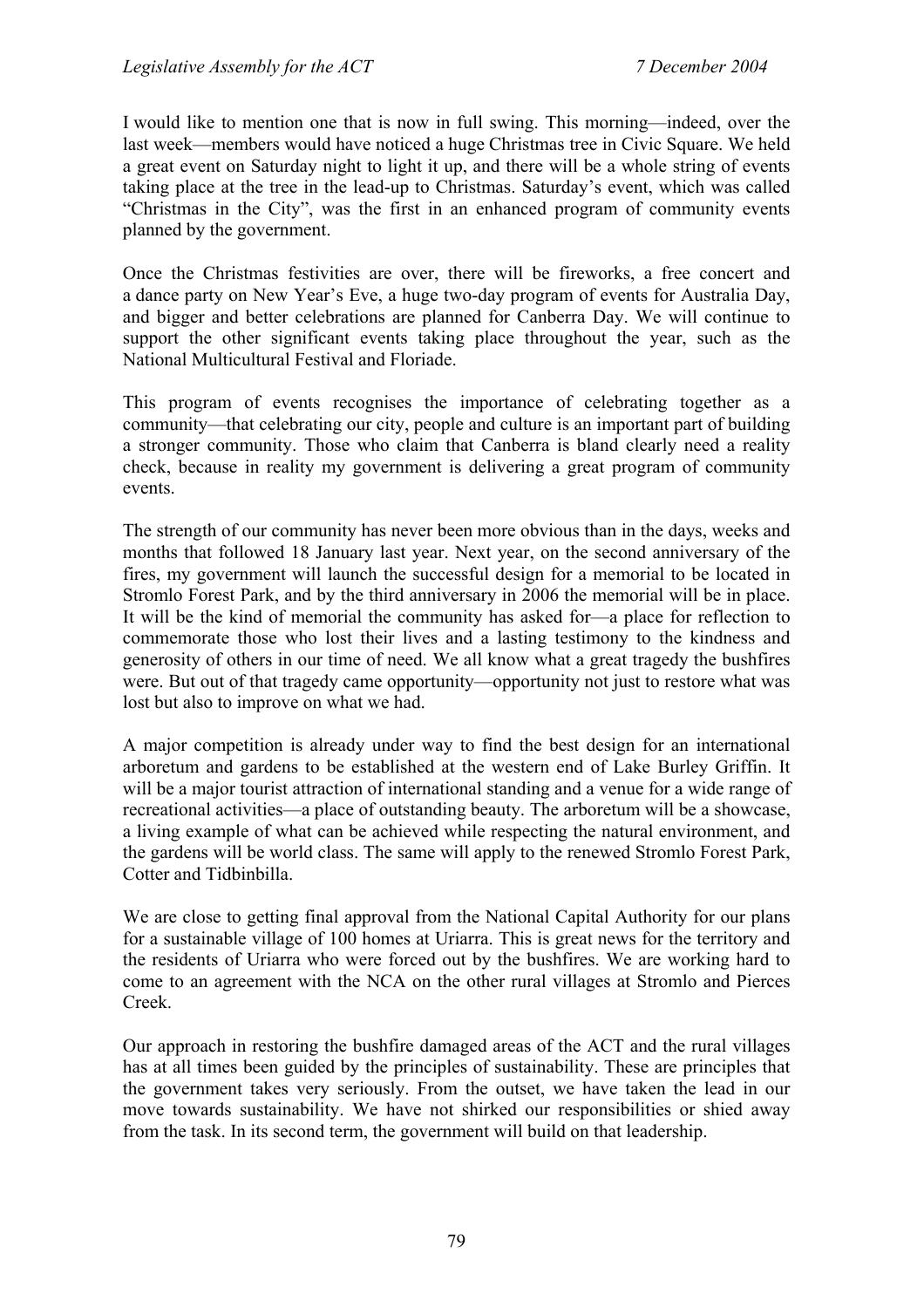I have already increased the profile and responsibilities of the Office of Sustainability in my department. In addition to its existing roles and responsibilities, it now has responsibility for energy, greenhouse and water policy. This is more than just shuffling deck chairs. It will give these issues a whole-of-government focus.

The office will play a leading role in the development of a sustainability act to ensure that the principles of sustainability are incorporated into the everyday work of government agencies. The legislation will have a profound effect on the way the government carries out its work. It will establish a sustainability code of practice to guide the decisions, actions and operations of government agencies. It will introduce sustainability procurement guidelines that will help government agencies move the ACT towards sustainability and, at the same time, provide a market for sustainable goods and services.

It will provide financial management guidelines for evaluating the sustainability of government activities and programs, and establish a framework for sustainability reporting. This will be a critical piece of legislation. Given the scope of the ACT government's activities, it will be a great step towards sustainability.

Another step will be the development of an energy policy. Like water, energy is fundamental to business and community life. We will develop an energy policy to ensure that the ACT will have reliable, cost-effective and environmentally sustainable energy into the future. We will encourage the use of more sustainable transport. Where cars are essential, we will promote the use of more efficient vehicles, and the government is again leading the way. We have set ourselves a target for our second term to ensure that 10 per cent of the government fleet will be fuel efficient, low emission vehicles by 2008.

Over the next four years, the government will take up the challenge of reducing greenhouse emissions. We will ensure that innovative measures are in place to address this important challenge—innovative measures like the trial greenhouse gas reduction project in schools that I committed to during the election campaign. Ten ACT schools, six government and four Catholic, will be selected to take part in the trial, which aims to cut energy consumption by 25 per cent a year, and it will aim to cut greenhouse gas emissions each year by 30 tonnes. We will achieve these targets through a range of measures, including the use of photovoltaic technology and by installing timers on light switches and insulation. Again, the government is not shirking its responsibilities in leading the way to sustainability.

Water is also critical for the long-term future of the ACT and the surrounding region. We are moving quickly, firmly and responsibly. I have taken responsibility for water issues and the administration of that is now being undertaken in the Chief Minister's Department. Because of the drought and bushfire damage to our catchments, we have introduced restrictions on use to ration our supply, and we have spent \$54 million on upgrading water treatment facilities so that we can continue to provide water to the people of Canberra.

We have introduced water efficiency measures, spelt out in the "Think water, act water" strategy, that encourage and support more efficient use of water in houses, gardens and parks. We have recognised that we need to plan for the growth of the ACT and the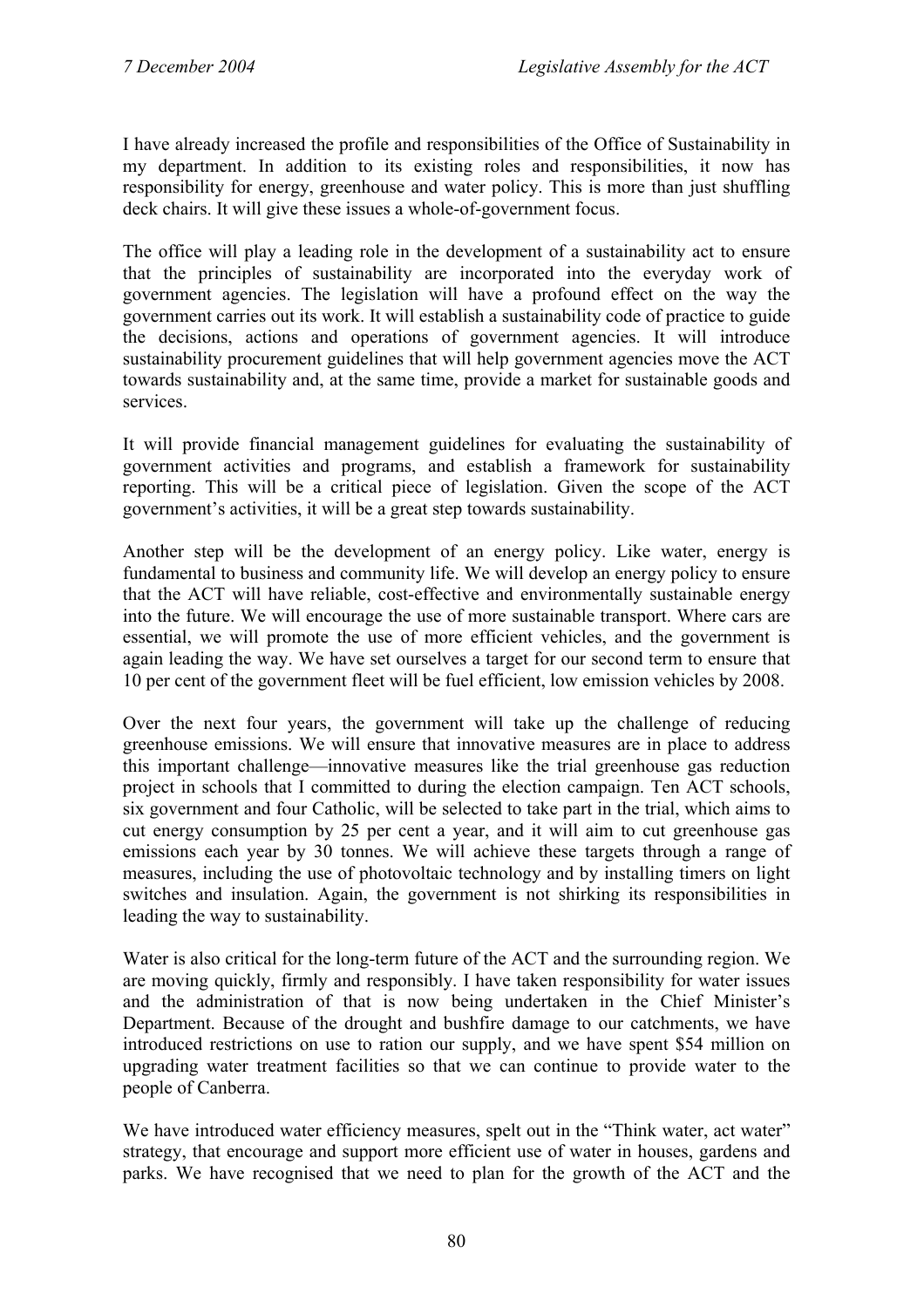impact of climate change on water supply. The ACT community has responded magnificently to the restrictions, but they are not a long-term solution. As members know, I have asked Actew to provide advice on whether a new water supply option is necessary and, if so, what the optimal solution might be.

We have recognised that we are part of a bigger region. We will play our part as a member of the Murray Darling Basin and, subject to a satisfactory outcome of discussions between the commonwealth and states and territories, we will be supporting national water reforms contained within the national water initiative.

Those principles are at the very core of the government's approach to our natural environment, and they will guide our actions on the environment. I am very proud of our first term record on environmental issues. Our approach has been characterised by a strong sense of responsibility and the willingness to back it up with the necessary funds. In our second term, we will build on that record.

We will increase the 1,460 hectares of native bushland we added to the Canberra nature park by adding another 900. We will protect our native woodlands and grasslands, including 400 hectares in Jerrabomberra. We will protect yellow box/red gum woodland at Kinlyside, 100 hectares at Lawson grasslands and 130 hectares at west Majura. We will protect the lowland woodland at Naas Valley, and we will carry out detailed studies of the Newline quarry and south Aranda woodlands.

In its second term, the government will trial alternative fuels such as biodiesel in the ACTION fleet. We will spend \$4 million on upgrading our public housing stock to make it more energy efficient. We will strengthen the role of the Conservator of Flora and Fauna by reviewing the Nature Conservation Act. We will introduce new legislation to deal with pest plants and animals.

I am looking forward very much to continuing the government's strong first term record in the arts and heritage. The Canberra community has been recognised repeatedly as among the most creative in Australia. A flourishing and well-supported arts community will continue to be a great asset as we work to diversify our economy and improve the beauty and liveliness of our city.

In its second term, the government will continue its strong financial support for the festival and arts grants programs. We will double the amount of funding provided to the poetry award and we will provide \$5.9 million to develop the powerhouse glass centre at Kingston as Australia's pre-eminent centre for glass art.

One of the biggest projects to be undertaken in our second term will be the construction of a new Belconnen arts centre on the shores of Lake Ginninderra. We will also introduce a public art scheme for major capital works projects, and we will work to better support the growth and live performance of contemporary music in Canberra.

In heritage, we will ensure that the ACT's heritage sites, including Aboriginal sites, are maintained, protected and developed. We will promote the tourism potential of these sites, further develop a series of heritage trails, and develop the Duntroon dairy precinct as a site of major heritage significance.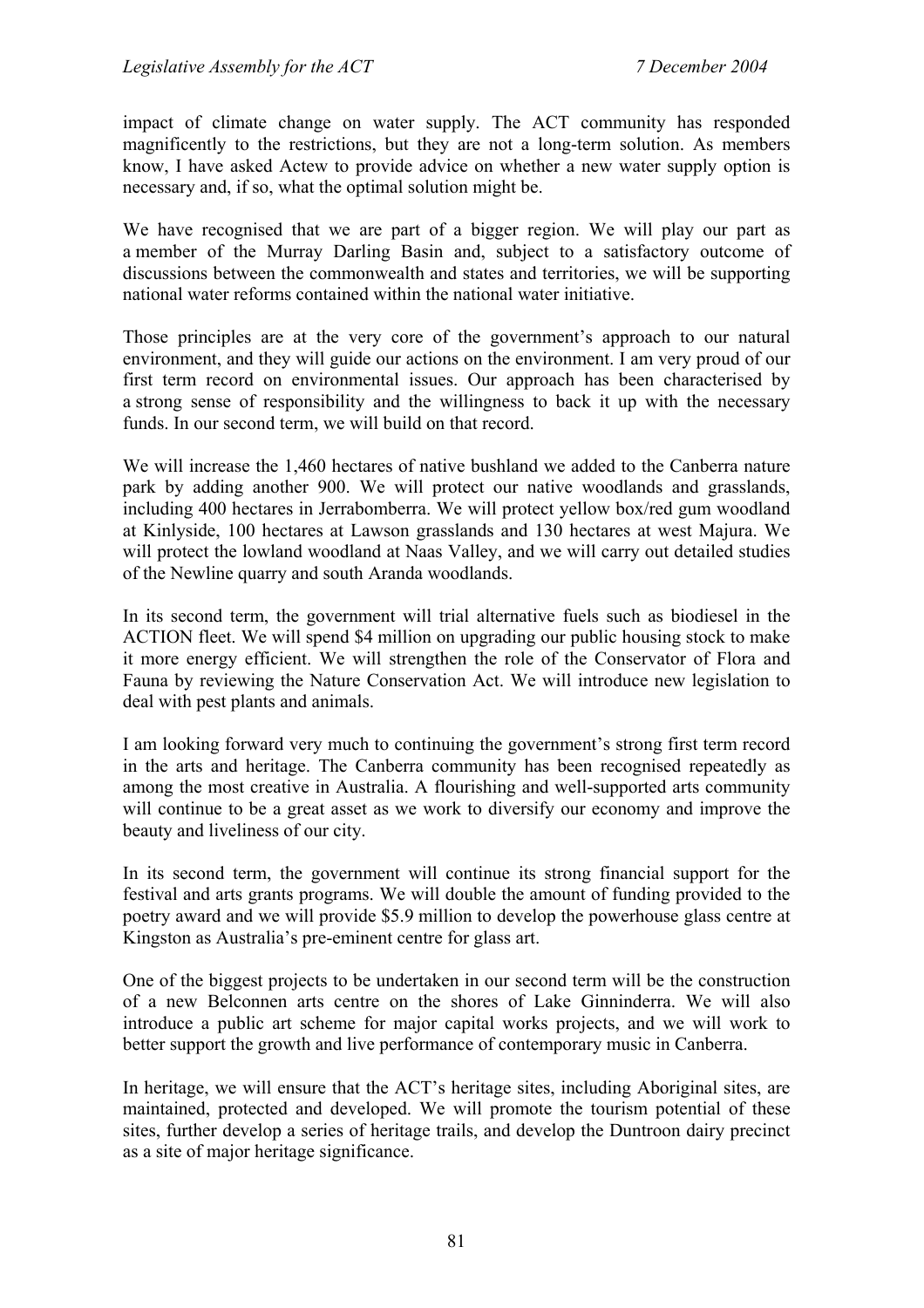The government will also maintain its very active program of law reform. These reforms will support the work we are doing in implementing the Canberra social plan by focusing strongly on social and legal equity. They will help build a culture in the ACT that understands, values and respects human rights.

In our second term, I will work with the commonwealth government to reform the self-government act. The ACT has come a long way in the 15 years of self-government, and it is time our achievements were recognised and our experience put to proper use. I have already put on record my belief that control of Lake Burley Griffin should be handed to the territory. We will also work to ensure that the community receives the very best legal services the territory has to offer.

We will work with the law society and the bar association to implement nationwide reforms to the legal profession which include incorporated legal practices, new registration processes and independent disciplinary procedures. We will continue to modernise the criminal law to ensure that it remains relevant. Part of this process will be the use of common English in legislation as much as possible.

We will continue to streamline and improve the ACT civil law. As part of our commitment to making the civil system more accessible, we will undertake a public review of the fees charged by the legal profession. We will bring downward pressure on legal fees to protect the community and consumers. This will also benefit firms by ensuring that small to medium sized legal firms are able to compete equitably for government work.

In our second term, we will work to ensure that the ACT courts regain their former status as national leaders in innovative procedures and jurisprudence. We will examine the recommendations of the Auditor-General following a performance audit of the ACT courts that will take place next year and we will examine the avenues available for overhauling our tribunal system. The ACT currently has six tribunals administered by the Magistrates Court, as well as a number of tribunals located outside the court. We will consider establishing a single administration that will service all of these tribunals, and we will ensure that tribunals remain accessible to the community.

In its second term, the government will continue the highly promising restorative justice approach for victims, and it will extend this program to schools. The government is strongly committed to a fair and just criminal system. In our second term, we will introduce reforms in the process of assessing whether a person is fit to plead. In the future the court, rather than the Mental Health Tribunal, will answer this question. We will examine the feasibility of incorporating into our Human Rights Act aspects of the International Covenant on Economic, Social and Cultural Rights. Again, I am proud of the government's achievements during its first term, and we will build on that success over the coming years.

I will conclude, Mr Speaker, with a brief mention of some of the major capital works projects that will take place over the next four years and beyond. In our second term, we will resolve some of the issues that have confronted successive governments, issues that have not been resolved. We will build a dragway. We will carry out the much needed refurbishments to the National Convention Centre. We will build a new Belconnen arts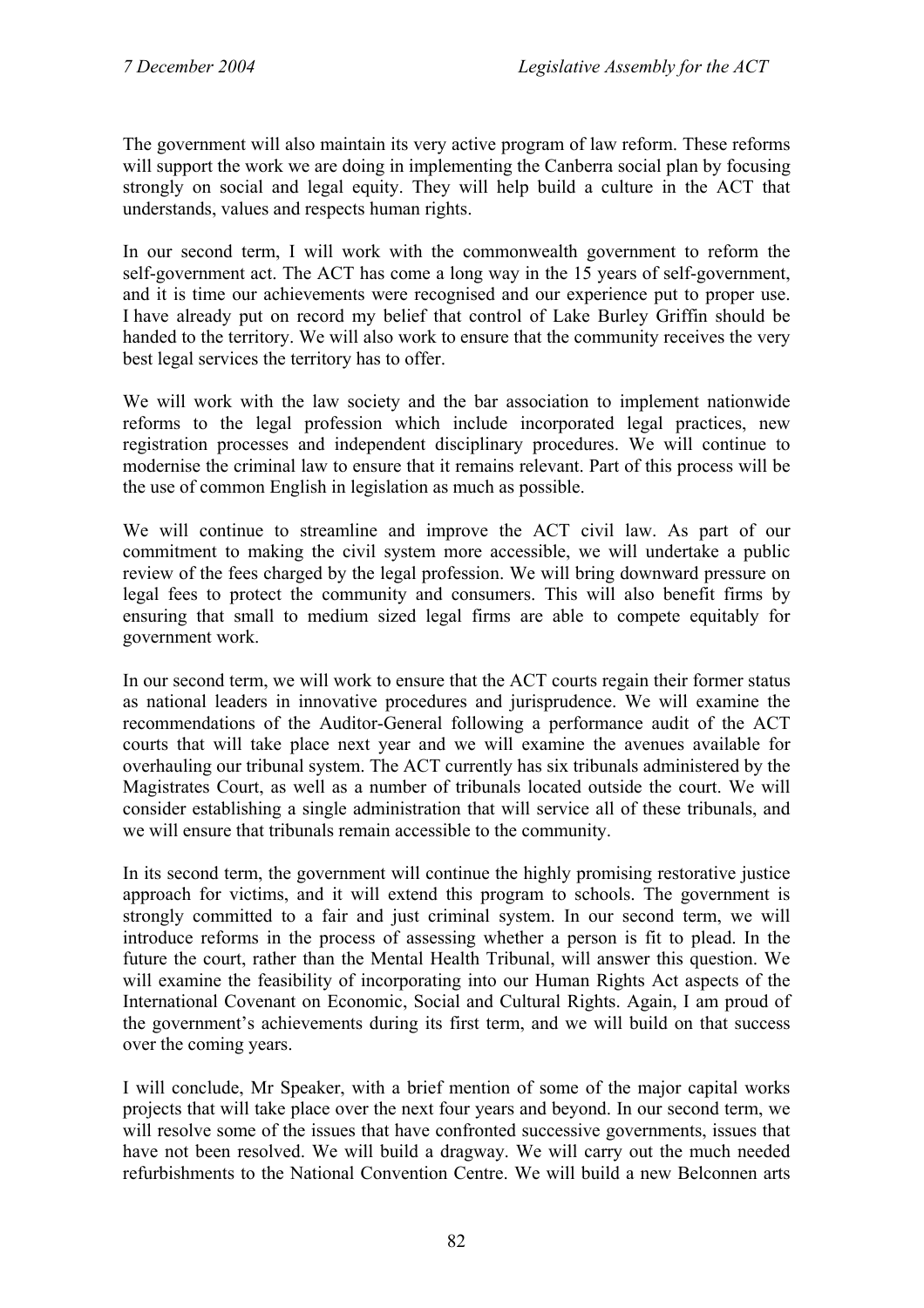and cultural centre. We will look towards Canberra's centenary in 2013. Even now, work is under way in planning the design of a new Supreme Court.

I am also of the opinion that a new Legislative Assembly would be a fitting 100<sup>th</sup> birthday present for Canberra, and a new building for this purpose will be designed. We will also build a prison at Hume.

Clearly mine is a government with vision. We are not afraid to look beyond the next election cycle and do what needs to be done to build a stronger community and a stronger economy. That was reflected in the recent Sensis business index, of which my colleague Mr Quinlan spoke earlier today, and it does show that the ACT leads the nation in business confidence.

In its second term, just as in its first, my government will carry out the everyday business of government. We will carry it out always with an eye to the future. We will govern at all times for all Canberrans.

## **Treasurer and Minister for Economic Development—portfolio responsibilities Ministerial statement**

**MR QUINLAN** (Molonglo—Treasurer and Minister for Economic Development) (3.46): I ask leave of the Assembly to make a ministerial statement concerning my portfolio responsibilities.

Leave granted.

**MR QUINLAN**: As this government begins its second term in office, I would like to record my personal gratitude to the people of Canberra for the endorsement that the 2004 election result represents. I owe the electors an apology for harbouring some doubts that some would not sort the wheat from the chaff during the course of the election campaign—and there was chaff in abundance. My fears turned out to be unfounded.

The territory is healthy and has the potential to grow, but its future is not devoid of risk. I will touch upon that later. Nevertheless, our economy remains strong. It is the government's intention to keep it that way. We are unapologetic regarding the level of analysis and planning that we have carried out.

Contemplate the alternative. If you find it difficult to visualise that alternative, I suggest you think back to the Carnell days of hipshot decisions and the consequent stream of business fiascos. It may be time to commit the Liberals' past disasters to the dustbin of history. However, there were some eerie parallels in the utterances of the opposition leading up to the 2004 election.

It is instructive to reflect upon the 'magic pudding' mentality of the opposition's major election commitments. Perhaps they might consider overlaying the cheap shot, upbeat one liners with a little analysis and planning of their own, as they now have four years to mount a challenge for the government benches.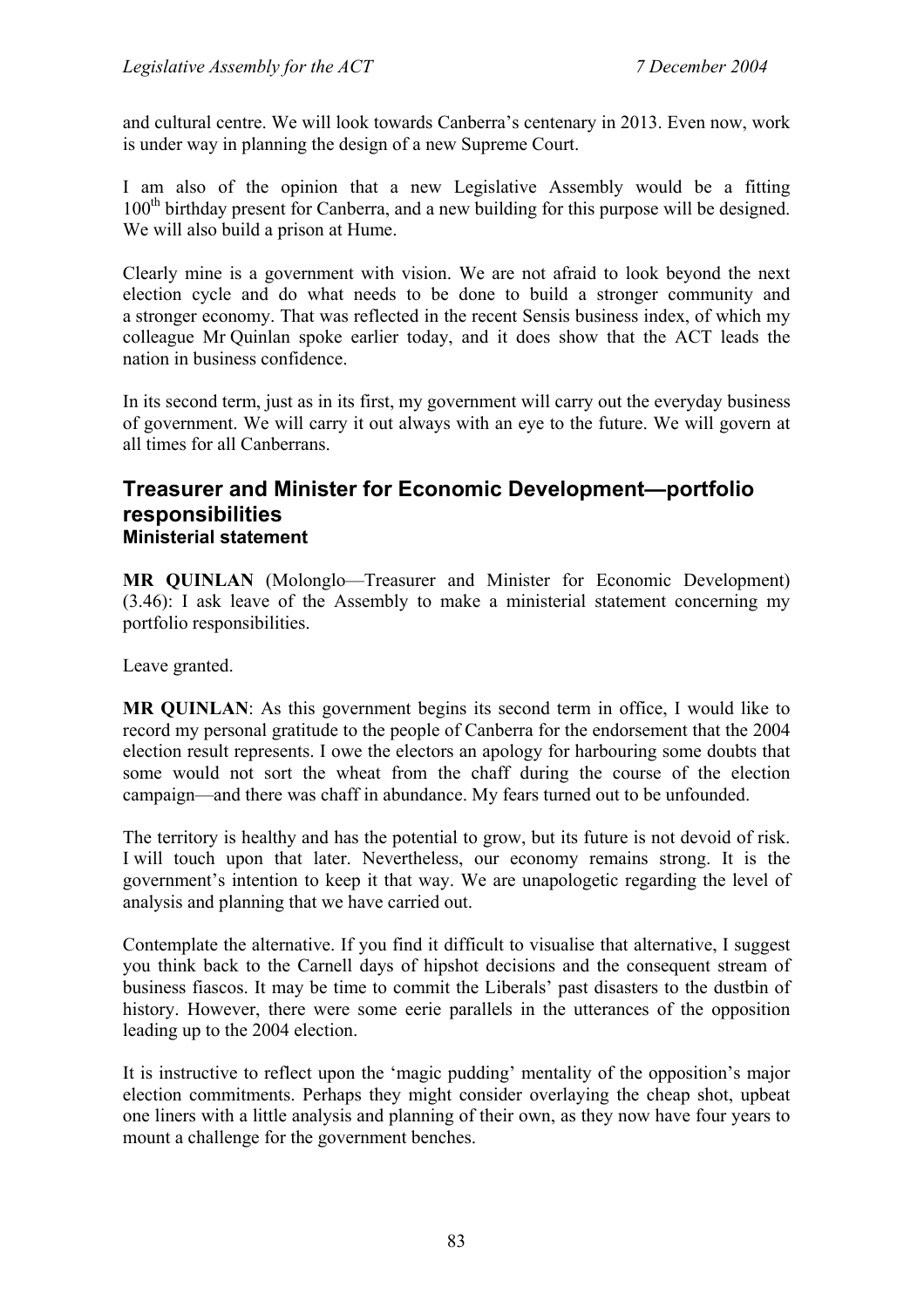Our planning has been associated with action. I want to take a little time to reflect on what has been done as an indicator of what will follow during the term of the Sixth Legislative Assembly. On 24 August this year I tabled a statement on the implementation of the commitments made under our economic white paper. That report is recommended reading, and it puts a lie to bogus claims of inaction on our part.

Speaking of action, first permit me to list initiatives in my other portfolio areas before returning to economic development. In racing and gaming, we see the Thoroughbred Park redevelopment made possible through government backing. We see a decent legislative framework in place for the regulation of clubs and poker machines. We now see a well entrenched, decent code of practice in relation to gambling machines.

In sport and recreation, women's sport has deservedly received greater recognition and support. Canberra Stadium is operating well, with a fantastic giant replay screen that represents a business enterprise in itself. For anybody that watched any of the Melbourne Spring Carnival and saw the big screen down there—that is ours, hired out at a profit.

Manuka Oval is being improved with increased undercover seating and upgraded external presentation. The hockey centre is undergoing significant improvement and will be capable of hosting the women's champion trophy next year.

Draft plans for significant development of Southwell Park are now out for discussion. There have been a number of sensible and popular programs to encourage wider participation such as actively ageing, kids-at-play and good sports territory. All of those have been embraced by the sporting and recreation fraternity.

There have been significant improvements in tourism. We now have a commission with credibility and a strategic approach. In large part, the industry is working together. Some elements will continue to pressure government for more promotions and more events. We understand their motivation and we will take it into account. When promoting business, we also expect a contribution from those who would directly benefit.

In a wider context the government will continue to build on our strengths and pursue diversity within the economy. The business community is not the natural constituency of a Labor government. Within that sector there are articulate advocates who will no doubt continue to make calls for taxation concessions and who will feel duty-bound to call for move favourable treatment for business, regardless of what is done.

We appreciate where they are coming from. However, I have to say that from time to time I am amazed at the serious treatment afforded in the public forum calls on government blatantly inspired by naked self-interest.

We will continue to build solid relationships with the business sector. But we will also feel free to introduce balance and perspective into debates on what governments might do for business and what governments might do in relation to industrial relations and working conditions.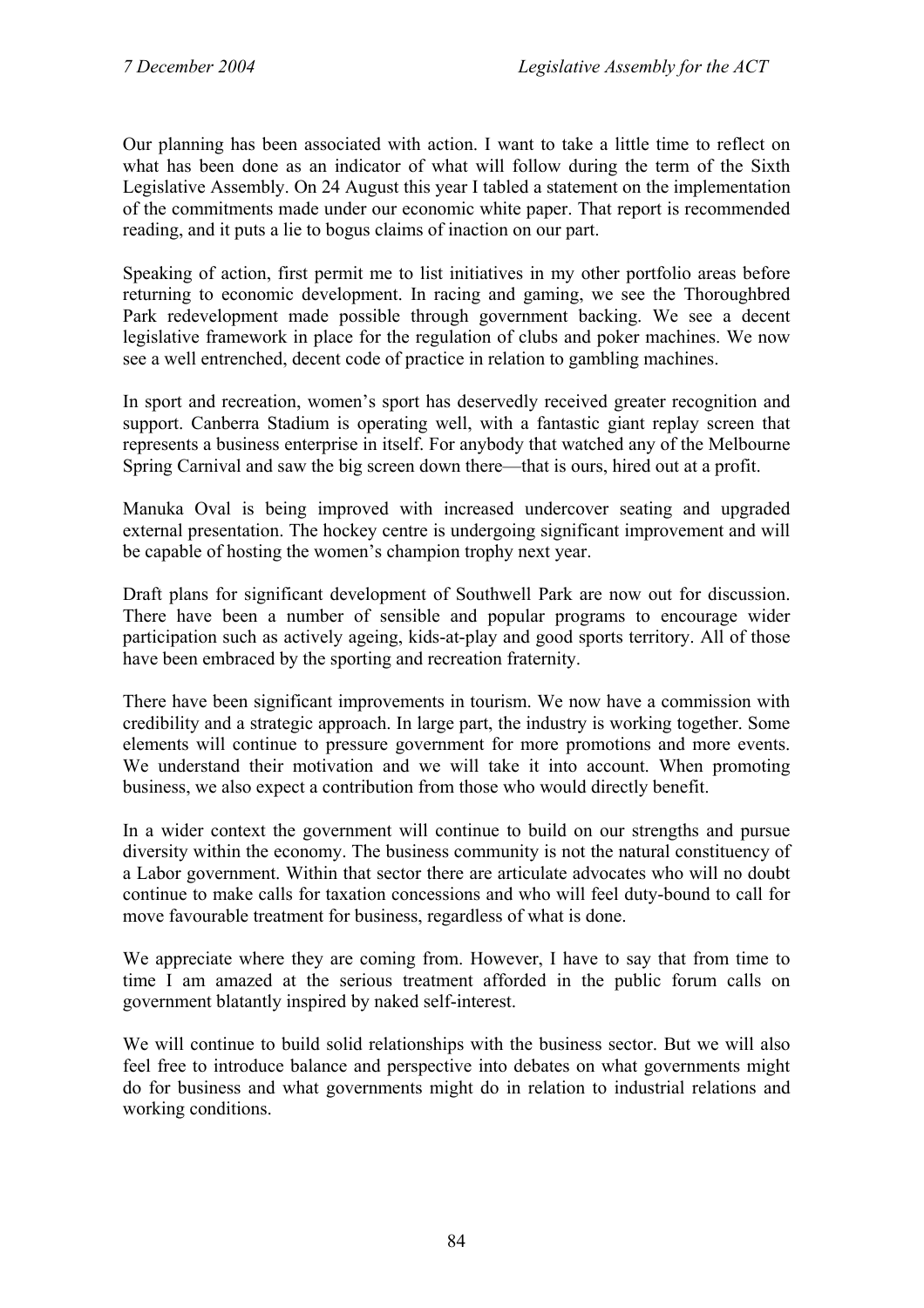The single biggest challenge facing the government and the community is the need to further diversify the ACT economy. Much progress has been made, but there is still too high a proportion of every dollar spent that at source relies on government.

The point needs to be made that we do not want simply to replace public with private; rather we want to grow private without seeking to reduce the very important role government plays in the economy. We must remember that the public sector often provides a buffer for Canberra when the private sector struggles or hunkers down in the face of adverse conditions.

I firmly believe that this government's record in business, and economic development more generally, is one of strategic success. This contrasts with some events in previous years. For the first time in Canberra's history, the city has a coherent, integrated plan for the future. It is a plan that is bearing fruit right now.

I can report to the Assembly that we have implemented much of what is in the white paper. We have earmarked \$130 million expenditure to support that report. The key philosophy underlying the white paper has been to focus effort within. Our priority is to work with the companies, institutions and business people that have committed to the territory. This government is of the view that Canberra is better off developing its own enterprises rather than buying business from elsewhere. We will continue to foster and grow locally.

It is clear that we have been on the right path for three years. We now have more businesses strutting their stuff on the national and international stages than before, and more are emerging as I speak. The ingenuity, innovation, entrepreneurship and enterprise resident in this city and region are simply mind-boggling.

It is also important to know that companies that do not live at the high tech end of town are also making great strides. Companies such as Bottles of Australia, Inland Trading Co, Air Sine, Emax Engineering—to name a few—are also evidence of the success Canberra companies are experiencing.

The figures bear this out. According to Austrade, the territory gave birth to more new exporting companies in 2003-04 than did South Australia and Tasmania. The last Sensis small business survey showed a significant increase in the number of ACT based exporters compared to a national decline. We, as Canberrans, have always known that our city is smart and entrepreneurial, with a strong and outwardly focused private sector. It is clear that the rest of the country and the world are starting to discover that also.

I believe that we are heading towards that point of critical mass beyond which sustainable long-term economic development will feed upon itself. That does not of course mean that we can sit back and take it easy; there is still a great deal more to do.

The economic white paper provides a framework for our activity and efforts. The document will be as relevant in 10 years time as it is now. The document has four key strategies that will guide us in the decades to come. The first is supporting business through direct means, such as enterprise development assistance, and through general business and economic policy making that is pro-business.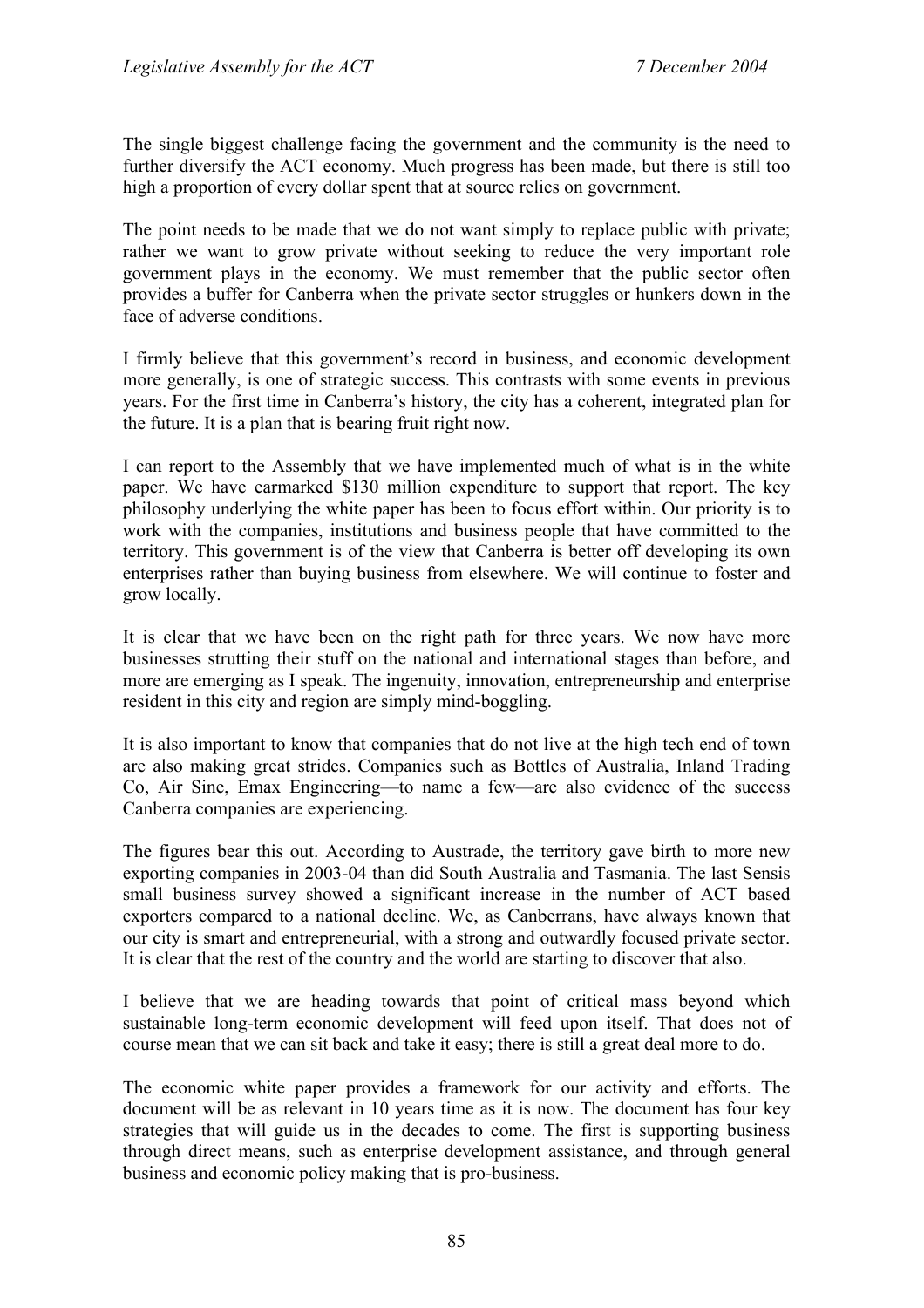The next is capitalising on competitive advantage—this means playing to our strengths, directing government resources where the sustainable returns will be the greatest, and understanding where future possibilities might lie and acting promptly. Then there is leveraging intellectual assets. The territory has a remarkable and unique stock of human capital and world-class institutions, including public sector organisations. Building on these assets presents our greatest development opportunity.

The next is providing supportive planning and competitive government infrastructure. This means not only providing efficient and reliable infrastructure and services to the business community but also being much more focused on urban planning and, indeed, other government services infrastructure, so that we are supporting our economic objectives.

Supporting business does not mean giving existing business all sorts of concessions and adding a profit; it means being involved in those things that will grow business and business activity.

While our strategies mark the way for the medium to long term, there is also activity in the short term. In the next few months we will see the creation of the territory's first small business commissioner, despite the misplaced negativity from the opposition. The "open for business" sign will go up in the territory's first large venture capital investment fund.

There will be the addition of New South Wales government resources to the ACT Office of Film, Television and Digital Media—ScreenACTion—to broaden its work across the capital region. There are the continued successful efforts of the Australian Capital Tourism Commission to brand Canberra under the "See yourself in Canberra" banner.

There is the establishment of a one-stop shop for business services at 220 Northbourne Avenue, which will house Business ACT, the Canberra Business Advisory Service, ScreenACTion and the Small Business Commissioner. And we are host to the ACT office of Austrade, as we work hand in glove with them. New and existing businesses will be able to easily access all the information they need at one location.

There will be a commencement of a new expert panel mentoring program known as building innovative business. Changes to the knowledge fund to provide greater support for equity funding and collaborative activities between small firms and local research institutions will be implemented. Further effort will be made to deepen the export relationships for ACT businesses that the government has established with organisations such as the Greater Washington Initiative, USCD and CONNECT in Santiago, Larta in Los Angeles and the London Development Authority, and there will be the establishment of the ACT's first business angel network.

My office has recently convened a symposium on population and prosperity in order to look beyond the simplistic notions and the even more simplistic solutions that have been hitting the airwaves in recent days.

One of the challenges facing my department and government as a whole is the skill shortage facing Canberra. It is a very complex issue but we are responding. We will be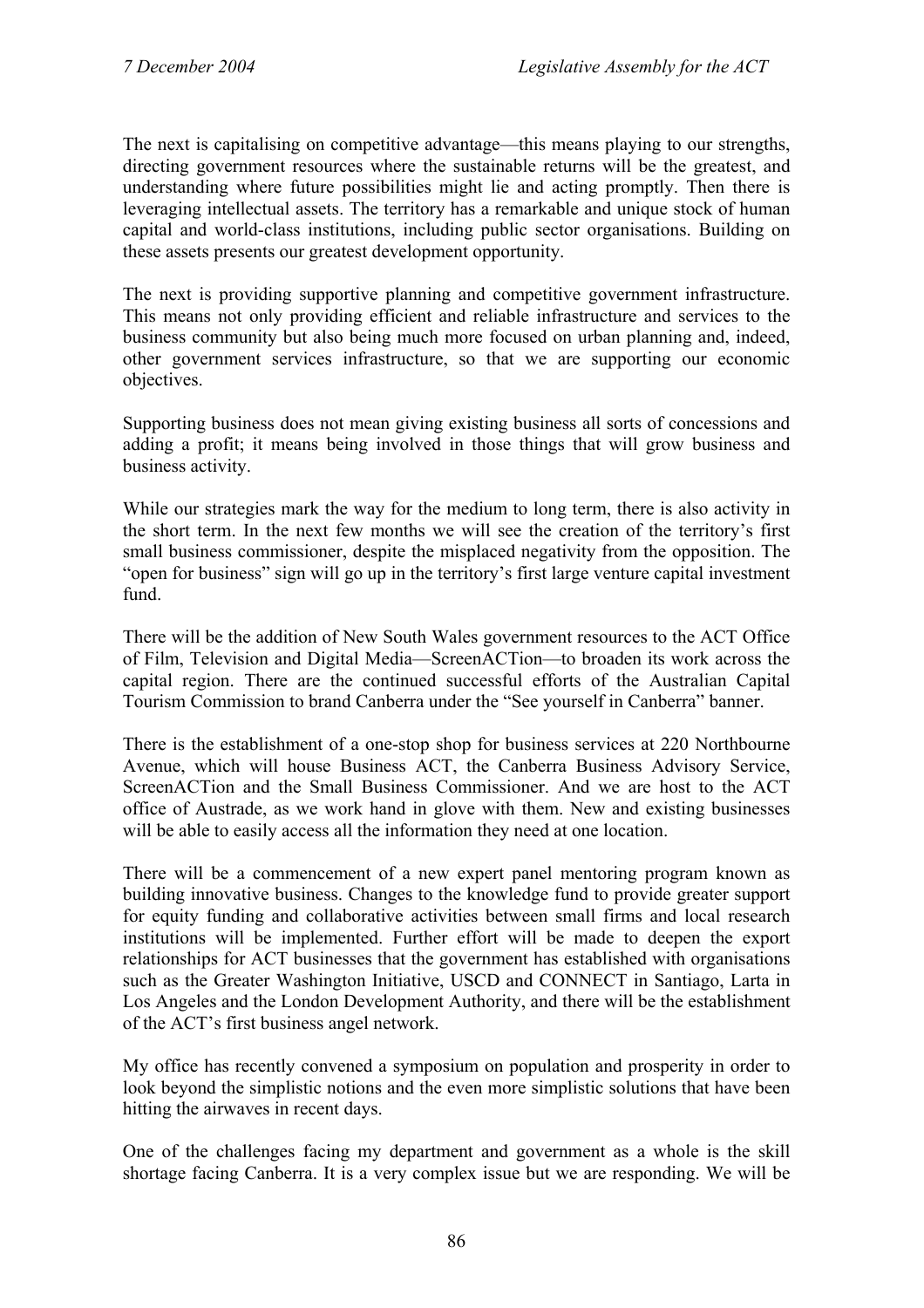introducing a range of measures designed to address the issue and assist businesses in meeting the challenge. It is important to outline to the Assembly what those measures are.

We will create the young entrepreneurs' scholarship, which will give our business leaders of tomorrow the opportunity to take advantage of our international partnerships. We will provide targeted financial support through the 'See yourself in Canberra' incentive program, which will provide \$1,500 in stamp duty reductions or bond relief for new residents who wish to undertake employment in sectors needing skilled personnel.

We will create and maintain the Canberra mature worker register, a free service to help older Canberrans find work and assist Canberra businesses interested in employing mature experienced workers. We will introduce a retraining voucher for long-term unemployed, which will provide \$1,200 of support for training at the Canberra Institute of Technology in industries that are suffering from skills shortages such as construction, hospitality and financial services.

We will work closely with the local business community to develop solutions to properly address skill shortages in affected industries. We will fund a study to look at the skills needed in emerging industries and how the VET system—the vocation education system—can respond quickly to skills demand and how the additional funds that we have provided for VET can be put to the greatest effect.

As members can see, a lot has been done and a lot is being achieved. This is not an idle government and our efforts are targeted, measured and, importantly, effective.

Earlier I mentioned risk. We must recognise that there are threats and risks to our economic welfare. They include the clawing back of federal funding through the elimination of competition payments, already announced by the Prime Minister; the elimination of special revenue assistance, which is a misnomer—that is, money that the ACT is legitimately and morally entitled to; and cost shifting on many fronts.

Members will have witnessed the conga line of federal ministers saying, "With the GST and the rivers of gold that states are now receiving, they ought to be paying for this, they ought to be paying." That list is growing. At question time on Capital Hill today, Peter Costello announced that he will be going to the March Council of Treasurers with a list of taxes that he expects the states to eliminate from business because we have all this GST.

Mr Costello is in the process of reinventing the inter-governmental agreement that supports the GST. Watch this space for that. There will be some fun. There will be an ongoing battle with the commonwealth as minister after minister refers to the GST revenues as a rationalisation for cost shifting to the states and territories.

Our economic strength is capable of meeting the various threats, but we need to be aware that tuning our budgets to the conditions prevailing at the peak of the economic cycle would be foolhardy to say the least. Our budget is supported by strong economic data, with decent growth anticipated and historically low levels of unemployment. Business confidence remains high and various indicators within the economy are still strong. The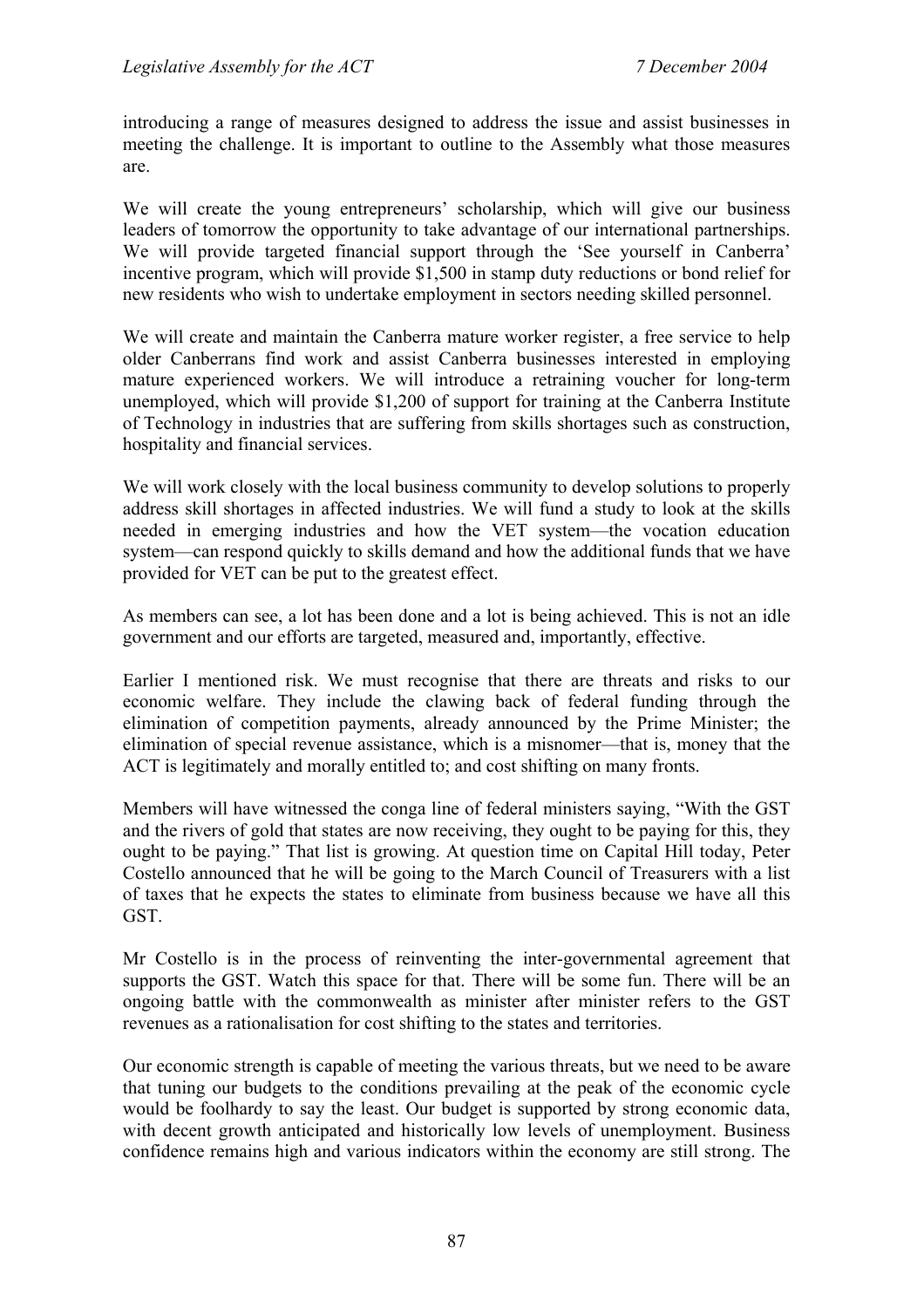government will maintain the same fiscal policy that has led to the endorsement of the economy by grading agencies and by informed commentators.

The government strategies and objectives are articulated for the entire community to see and to scrutinise. The Canberra plan has been supported by genuine, ongoing and successful activities for the past three years. This record has received due recognition at the ballot box. The next four years will see the further realisation of what we have presented to the people of the ACT in our plan.

## **Vulnerable people Discussion of matter of public importance**

**MR SPEAKER**: I have received a letter from Dr Foskey proposing that a matter of public importance be submitted to the Assembly for discussion, namely:

The importance of comprehensive and effective statutory oversight of services and support for Canberra's vulnerable people.

**DR FOSKEY** (Molonglo) (4.04): Today I address the response of the government to the Review of Statutory Oversight and Community Advocacy Agencies conducted by the Foundation for Effective Marketing and Governance, hereinafter in my speech called FEMAG. In particular, I comment upon the new human rights and service review commission that will be created.

The plan is to incorporate into the commission the offices of the existing Human Rights Commissioner, ACT Discrimination Commissioner and health services commissioner together with a newly created disability services commissioner and community services commissioner.

The importance of this commission to the most vulnerable people in our community cannot be underestimated. The role of these commissioners and others who may be appointed later is to ensure that the services and supports that our community provides for people in need are adequate and appropriate to the task; that they are of a high quality and provided in such a way as to empower and support individuals to live valued and contributing lives.

These commissioners in effect give such people a voice and an opportunity to have their issues taken seriously and addressed. Systems, bureaucracy and service providers are notorious for becoming inward looking and failing to pay sufficient attention to responding to the needs of the people they were set up to serve.

The role of the commissioners, in part, is to aid the recognition that this might be occurring and to suggest ways in which the necessary refocusing can take place. To do this well, it is vital that the commissioners not be inhibited from dealing with the true picture and circumstances of the lives of people concerned, and that they have the necessary power and jurisdiction to look at the totality of what is happening and to make recommendations that are likely to result in changes to people's lives.

In other jurisdictions, commissioners have played an important role in identifying and investigating systemic failure, in addition to failure to perform by particular service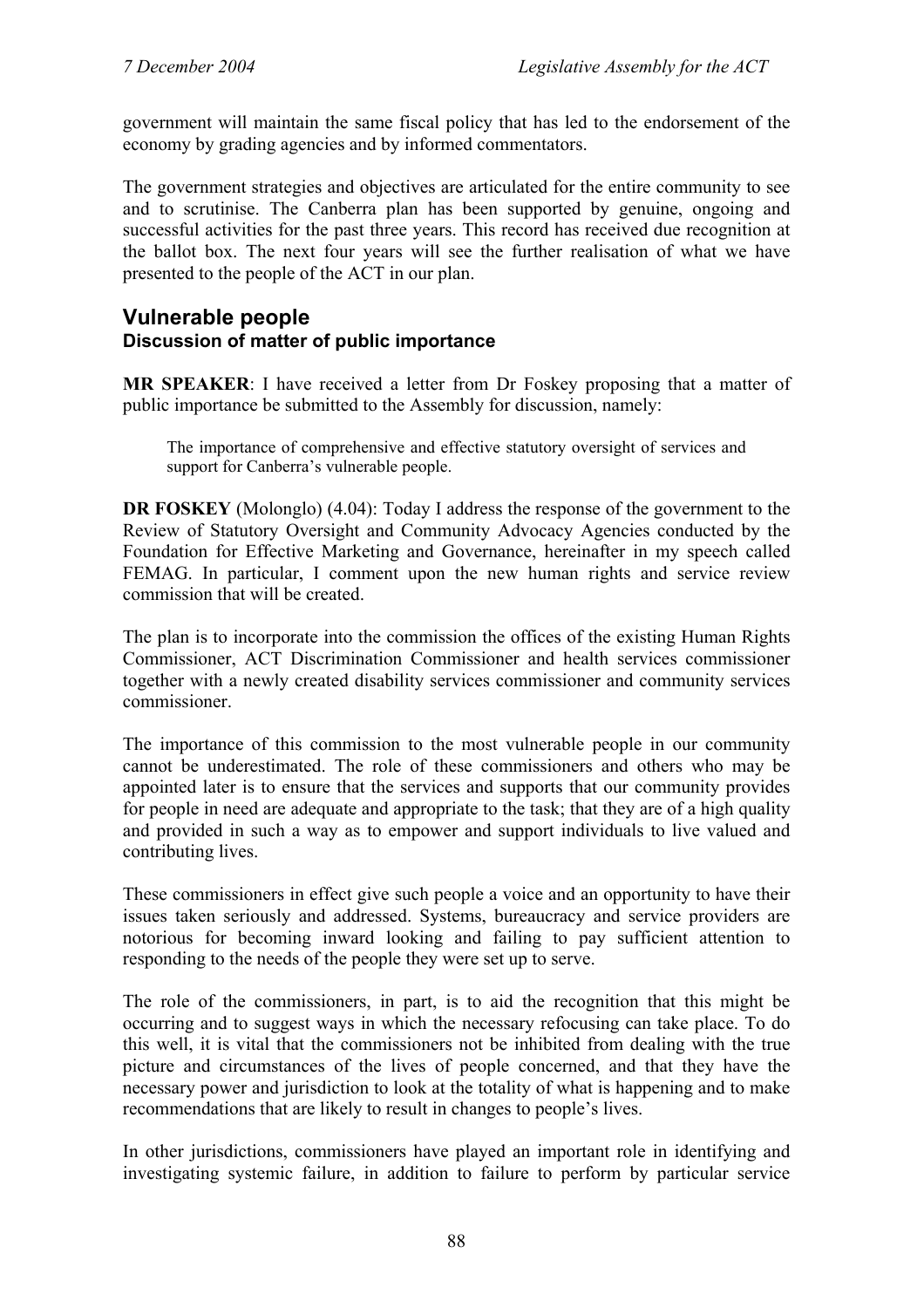providers. This role has been vital to ensure that people with a disability and other vulnerable people do not fall through the cracks of service provision.

People die, Mr Speaker, through a failure to recognise simple needs such as how to balance their diet and how to get enough appropriate exercise. It requires a commissioner to have the power to link seemingly unrelated events and information to identify the system failure and to bring pressure to bear to ensure that this is remedied. Often systems failure will reflect badly on a minister or a department, making them reluctant to facilitate the necessary all encompassing investigations.

The government's plans for the role and functions of the new ACT disability services commissioner are outlined in its response. They indicate that the commissioner will be limited to consideration of disability services issues. This would seem to prevent the commissioner from inquiring more broadly into system-wide issues of importance to people with a disability, if those issues are not directly connected to existing disability services. It would also seem to prevent the commissioner looking at all the circumstances in the life of an individual or lives of groups of individuals to be assured that they are appropriately supported and their needs are being met.

In other jurisdictions, the capacity of the commissioner to inquire into a pattern of complaints has proved particularly effective in identifying serious systemic issues in need of attention. Such a pattern of complaints may also fall outside the ambit of the commissioner's powers as currently envisaged.

In deciding upon the functions of the disability commissioner, the government received advice from the Disability Legislative Reform Working Group, which it established for the purpose. This group consisted of representatives from Disability ACT, the Human Rights Office, advocacy and service provider organisations, together with people with a disability and one father of a child with a disability.

The group, in its recommendations, which were put out for consultation in the sector, said that the functions of the disability commissioner should include, among other things, first, to inquire on his or her initiative into matters relating to any service that is provided in whole or in part because of a person's disability; secondly, to review the causes and patterns of complaints and identify ways in which those causes could be removed or minimised; thirdly, to review the situation of a person or persons with a disability; and, fourthly, to consider patterns in relation to the causes of deaths of people with a disability and to identify ways in which those deaths could be prevented or reduced.

Many of these functions are similar to those currently undertaken by the New South Wales Community Services Commissioner and were considered by the working group to be necessary for the commissioner to be a truly effective protector of the rights of people with a disability.

It is surprising then that the government has, as part of its response to the FEMAG review, chosen to reproduce and respond to most of the recommendations of the legislative reform working group, but has chosen not to reproduce or respond directly to the recommendations of the group in relation to the functions of the disability commissioner.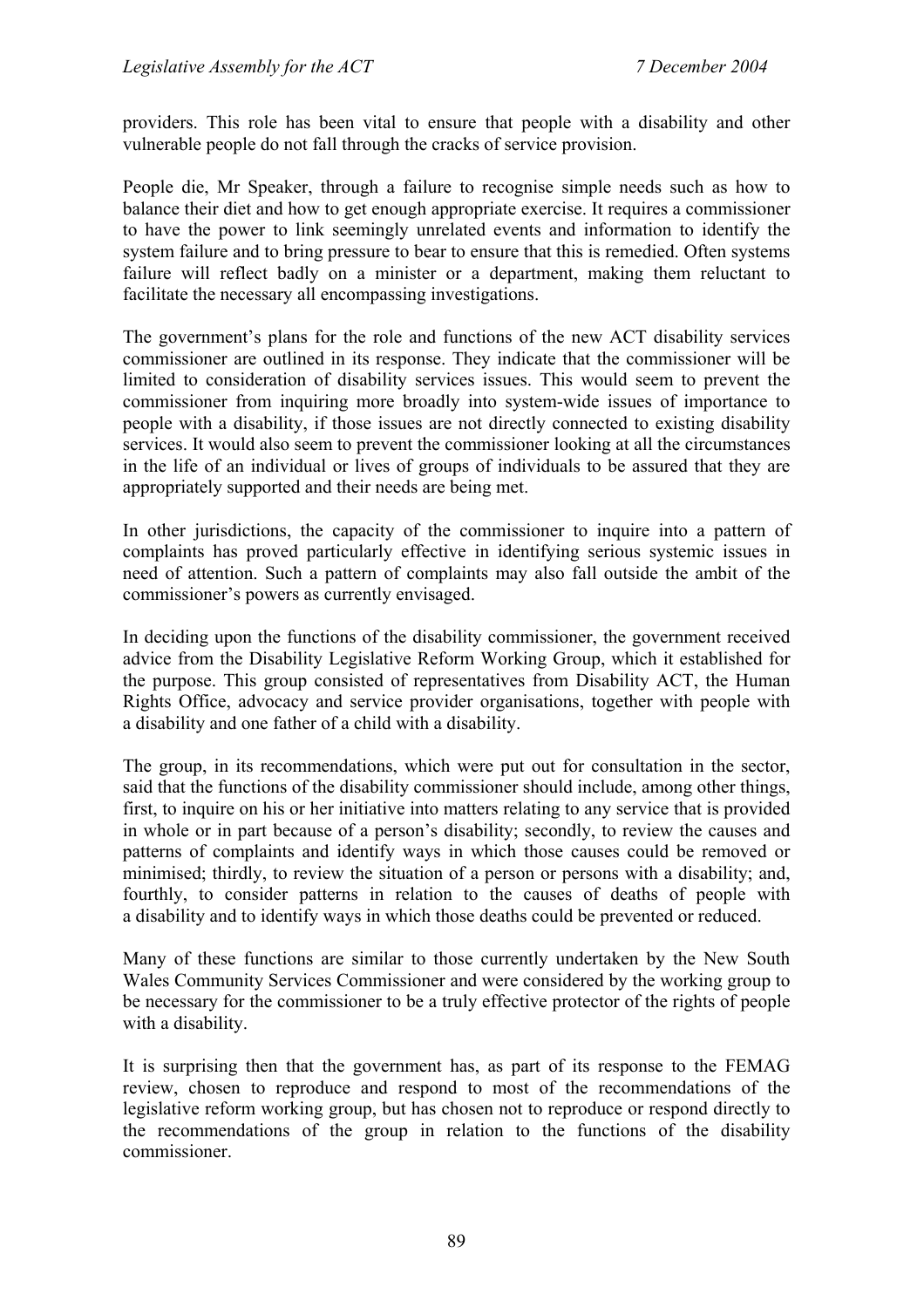I can only assume that this is because it does not wish to answer questions about why these functions were not considered acceptable. The working group recommended broad reaching functions for the commissioner in the knowledge that the system for supporting people with a disability would likely be very different in the future from the traditional service provision model of the past.

The future directions document released by the government in July of this year confirms this. It is an inspirational document, which seeks to create a society in which people with a disability can live a life of their choosing in a city that is truly inclusive.

It makes clear that in the future the focus for supporting people will be on assisting them to develop networks and engage with community services in a similar way to other Canberra people, so that the use of specialised disability service provision will be the exception rather than the norm. These plans, while laudable, will require significant change both on a cultural and a practical level. They must involve those that they will impact: people with a disability, their families and friends, government departments, services, and the community.

The Greens are happy and proud to support the work necessary to achieve this change. At the same time, we recognise that change of this dimension is not easy. It will take direct and indirect action on a range of levels within and outside government. There will be many hiccups and faltering along the way. Those who dislike or do not understand the changes will resist, regardless of the merits.

We would like to avoid this. This means that, for the foreseeable future, while the changes are taking place, it is imperative that the oversighting mechanisms we establish are robust and comprehensive. In particular, we need a commissioner who can look at the totality of services and supports provided to individuals with a disability and make recommendations in areas where problems are found.

If the commissioner is limited to inquiring into disability services under the new schema, his or her role may become largely irrelevant, because the majority of supports and services being provided to people with a disability will not be disability services.

We also need a commissioner who will remind us when we are not progressing and who is not reliant upon the whim of government in deciding priority areas for investigation. The government has been courageous enough to accept the challenge laid out in the future directions document. I now urge you to be equally courageous in accepting the necessity of a strong, independent oversighting mechanism in the form of a powerful disability commissioner.

The natural tendency of bureaucrats and services is to fear such appointments. Instead, we should be welcoming the opportunity that they provide to better respond to the needs and desires of people with a disability.

I my speech I have focused on the disability services commissioner, because this is the first new commissioner to be appointed with a specific mandate to examine the community end of our service system. In the near future there are likely to be other similar commissioners for community services, and for children and young people. Let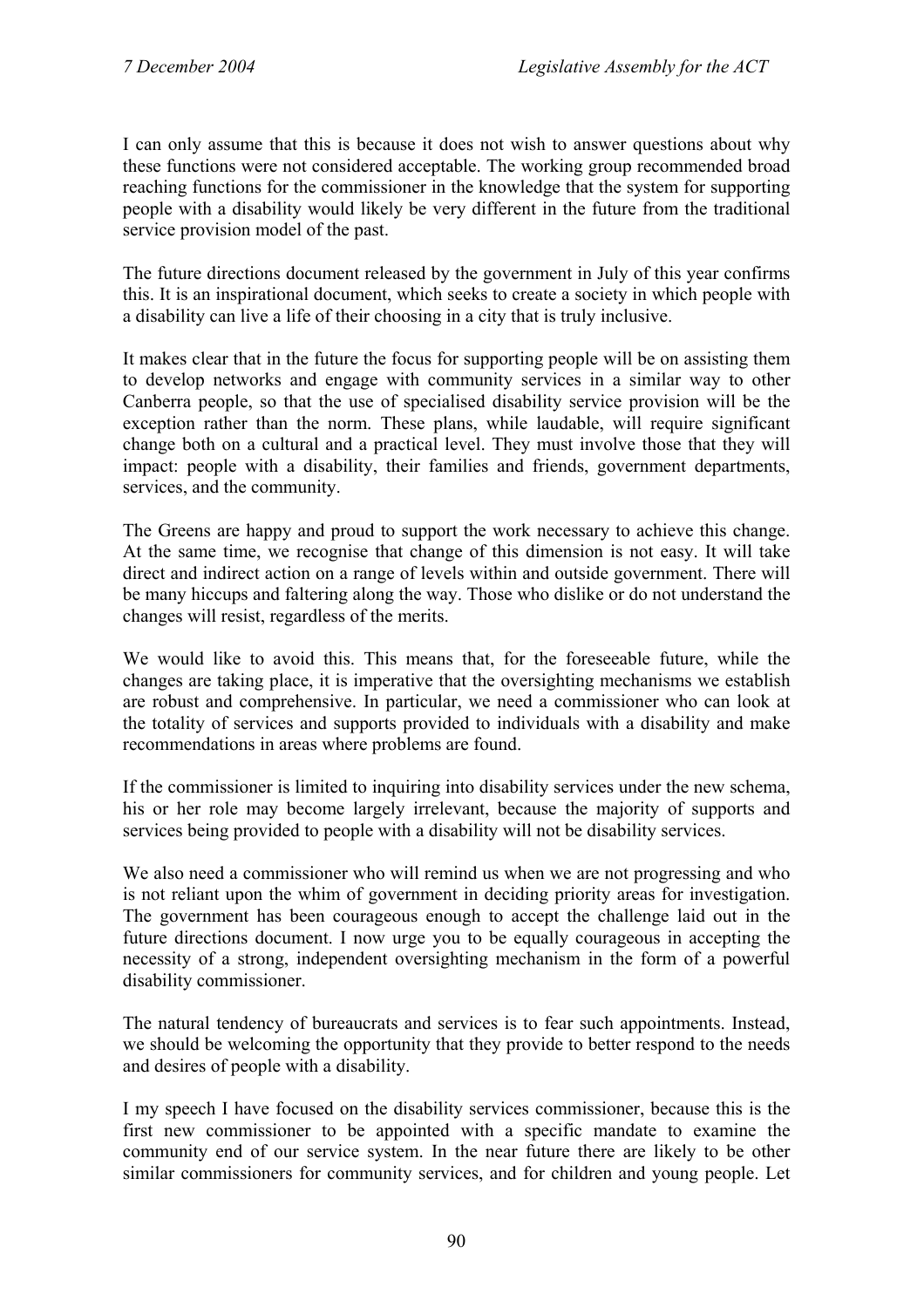us begin as we mean to proceed, and establish a legislative scheme that will make a difference in the lives of people with a disability.

There are two other aspects of the government's response to the FEMAG review that are cause for concern. The first of these is the rejection by the government of a FEMAG recommendation that a commissioner's recommendation be enforceable by an appropriate tribunal if not implemented within a reasonable period.

The legislative reform working group of Disability ACT also advised the government of the need for a tribunal enforcement mechanism. The government's response is to offer a shaming mechanism, whereby the Human Rights and Service Review Commission is given the power to publish the names of non-compliant organisations.

We accept that a commissioner should not be in the position of making determinations in the first instance. Organisations should have the opportunity to respond appropriately or perhaps even to find a better solution. But there are occasions when something stronger will be required to make an agency take action. The possibility of enforcement by a tribunal in itself has the effect of making it more likely that organisations will comply, without needing the intervention of that tribunal.

If the government is serious about establishing commissioners with the power to ensure that the most vulnerable people in our community have their needs met, then it should ensure that the work they do has some effect.

The other area of the government response to the FEMAG recommendations that gives cause for concern relates to the FEMAG recommendation that a process be instituted to develop principles and standards applicable to advocacy.

The government contends that this could be covered by the community engagement code of practice, which is currently under development. While this code of practice may deal with the issues relating to advocacy on a systemic level, it is unlikely, as I understand it, to make any useful comment on advocacy for individuals.

Individual advocacy requires quite different skills and expertise to those required for systemic advocacy. The principles and standards that should apply are also likely to be qualitatively different because individual advocacy occurs in relation to the issues and desires of a single person. It is important that these differences are not lost and that the expertise on advocacy developed at the national level is used as a starting point for a community discussion on these matters, as recommended by FEMAG.

In a time of majority government and a time where significant changes are occurring in the way vulnerable people in this territory are being supported, it is vital that the mechanisms for review and statutory oversight are robust and comprehensive. I urge the government to recognise that good governance requires the determined approach to accountability at all levels of government that strong independent statutory oversight agencies and well-conducted advocacy can provide.

**MR HARGREAVES** (Brindabella—Minister for Disability, Housing and Community Services, Minister for Urban Services and Minister for Police and Emergency Services)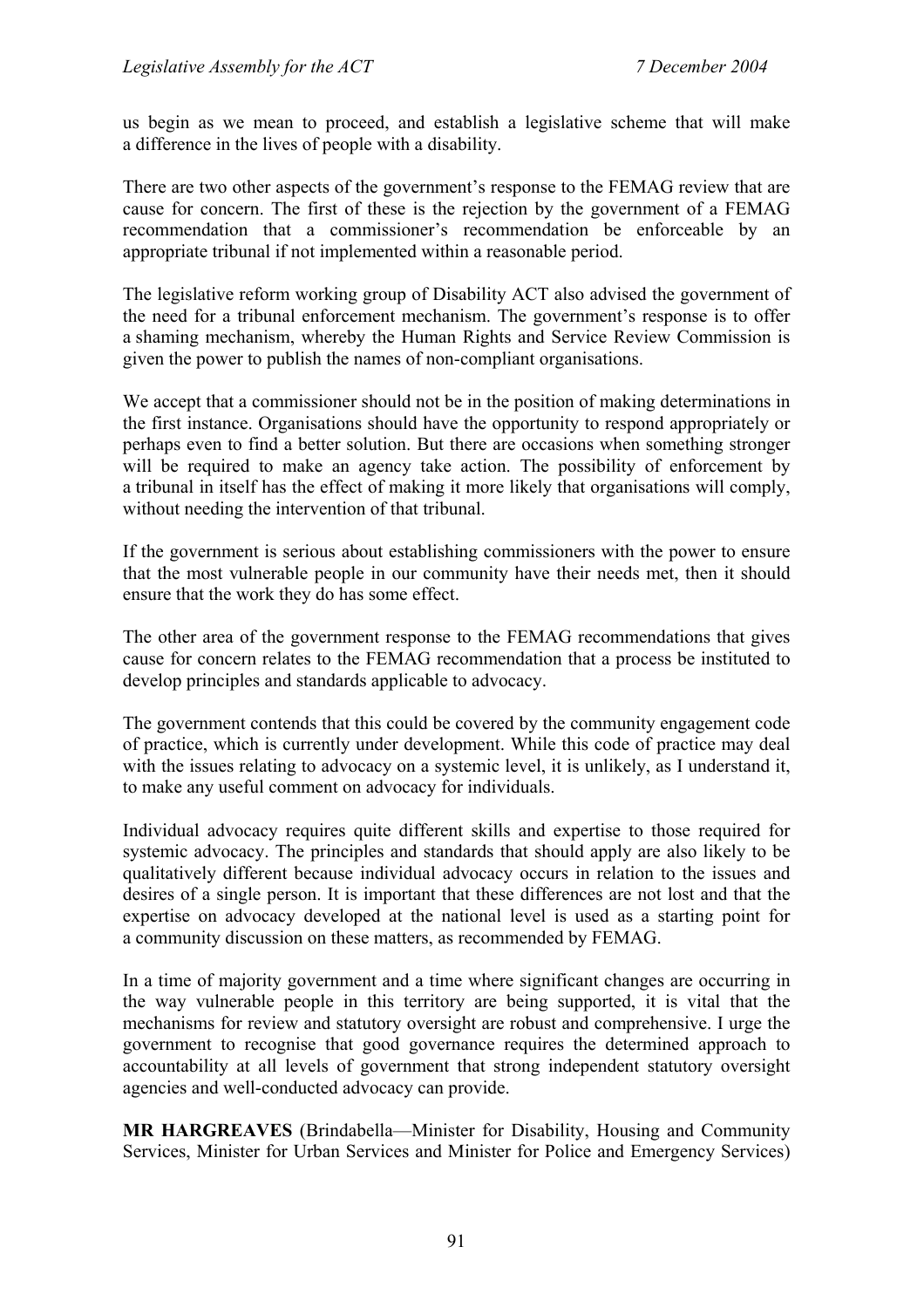(4.17): I thank very much Dr Foskey for her support for the initiative to create a commissioner for people with disabilities.

Mr Speaker, in August this year, the Chief Minister tabled a government position paper on the system of statutory oversight in the ACT entitled *The right system for rights protection*. That paper responded to the report of the review of statutory oversight and community advocacy agencies conducted by the Foundation for Effective Markets and Governance, known as the FEMAG report. *The right system for rights protection* also takes account of the board of inquiry into disability services report, the ACT Health review, the disability reform legislative working group's submission to government on the disability commissioner and the review of the safety of children in care in the ACT and of ACT child protection management.

When the government commissioned FEMAG to conduct a review of statutory oversight and community advocacy agencies, it was looking for a broad-ranging review of the statutory oversight system. Terms of reference for the review were subject to community consultation conducted by ACTCOSS. In response to consultation comments, the terms of reference were refined to ensure a balanced approach in which the reviewer examined statutory oversight functions and powers to determine whether there were overlaps between agencies or gaps in the system and how the system as a whole operated to provide an efficient and effective method of improving services and protecting rights of consumers. The terms of reference allowed community members to have input into the review process in a variety of ways.

During the review, the reviewer, FEMAG, held discussions with over 200 people, including meeting with representatives of over 50 organisations and participating in a forum organised for the disability sector.

To ensure the government position set out in *The right system for rights protection* is based on extensive review of community consultation processes carried out over several years, after taking on board all that we have been told, the government proposes to establish a new structure for statutory oversight in the ACT that is more streamlined and accessible to the public. The new structure will be efficient and flexible and will have the objective of both protecting vulnerable community members and improving service delivery.

Both the report from FEMAG on the review of statutory oversight and community advocacy agencies and the ACT Health review report comment on the need to consolidate statutory oversight agencies to improve efficiency, flexibility and the efficient use of resources. In the context of the small size of the ACT, this makes sense. The new structure proposed by the government will provide a strength that a series of small, stand-alone agencies does not have.

The legislation currently being developed for a new human rights and service review commission will enable specialist commissioners to work together to deal with individual complaints as well as looking for solutions to systemic problems. The new commission will initially include the human rights and service review commissioner, the health services commissioner and the disability services commissioner. The new role of president of the commission will take on the day-to-day administration tasks, leaving specialist commissioners free to investigate issues brought to the attention of the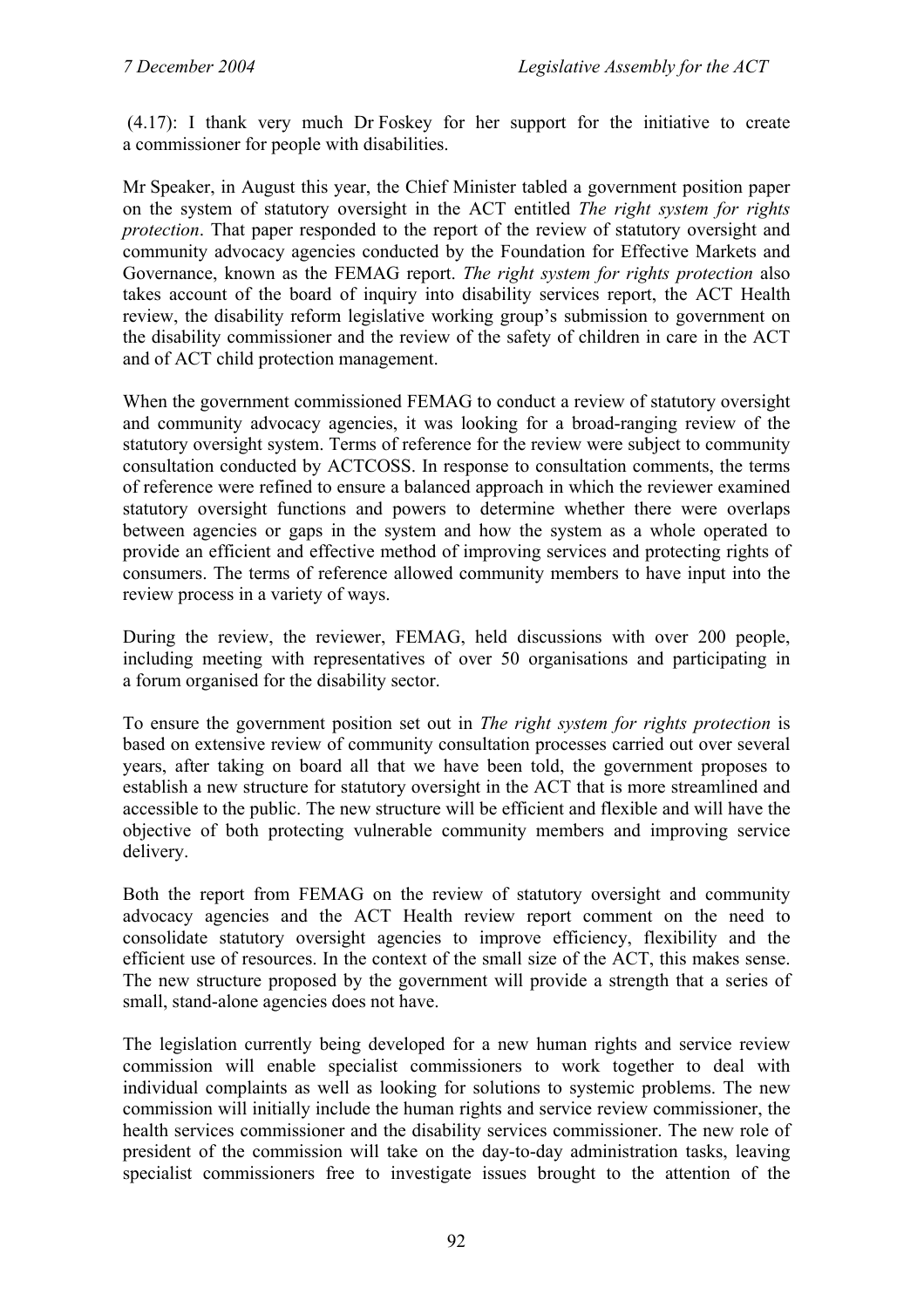commission through complaints or by other means. Working together as part of an overarching commission, commissioners will be able to investigate matters jointly where there are overlapping issues, which partially, I would hope, addresses some of the concerns Dr Foskey raised about having commissioners being restricted somewhat.

The establishment of a new overarching commission will balance the benefits of specialist commissioners with the advantages of a bigger office. Commissioners will be able to be appointed on a full-time or part-time basis, depending on the workload related to particular areas, without reducing the front office services to the public. For members of the public, the new commission will present a single office in which they can learn about rights or service standards and have complaints or concerns examined. When a person has a problem that relates to more than one issue such as, for example, discrimination and disability services, that person will not have to go from one oversight agency to another.

All matters brought to the attention of the commission will be able to be dealt with consistently. The new commission will be able to make reports and recommendations to a wide range of bodies in order to encourage service improvement. Decisions about reporting will be made on the basis of the results of the investigation process so that the recommendations can be targeted at systemic improvement and optimum service delivery. When the commission decides it should report to the government on a matter of public importance, that report will be brought to the Assembly also.

Efficiency, accountability and accessibility are all important features of an effective statutory oversight system. The changes proposed in our position paper will ensure that they are features of our system for protection and support of Canberra community members. The implementation of the government's position paper on the system of statutory oversight in the ACT presents an excellent opportunity for increased protection of disability and community services users in the territory.

I have already spoken about the government's intentions in relation to the structure of the new human rights and service review commission, so now I will address the key improvements that will impact on those consumers in the disability and community services sectors. In creating the new commission, the government has played close attention to the needs of disability consumers. Our response to the report of the board of inquiry into disability services of September 2002 indicated that we would consider the establishment of a specific commissioner to investigate complaints about disability services.

Subsequent to this announcement, we listened to the community through both the FEMAG review and the submission to government from the disability reform legislative working group. This submission, based on community consultation, informed many of the positions that the government adopted in relation to the disability services commissioner. Specifically, the disability services commissioner will monitor the quality of disability services, conduct inquiries and review issues relating to disability services, investigate complaints about disability services from people with a disability and others, encourage the resolution of complaints about disability services through internal complaints handling processes, make recommendations to disability services on the improvement of services and make recommendations to the minister and the Attorney-General in relation to the improvement of disability services or the service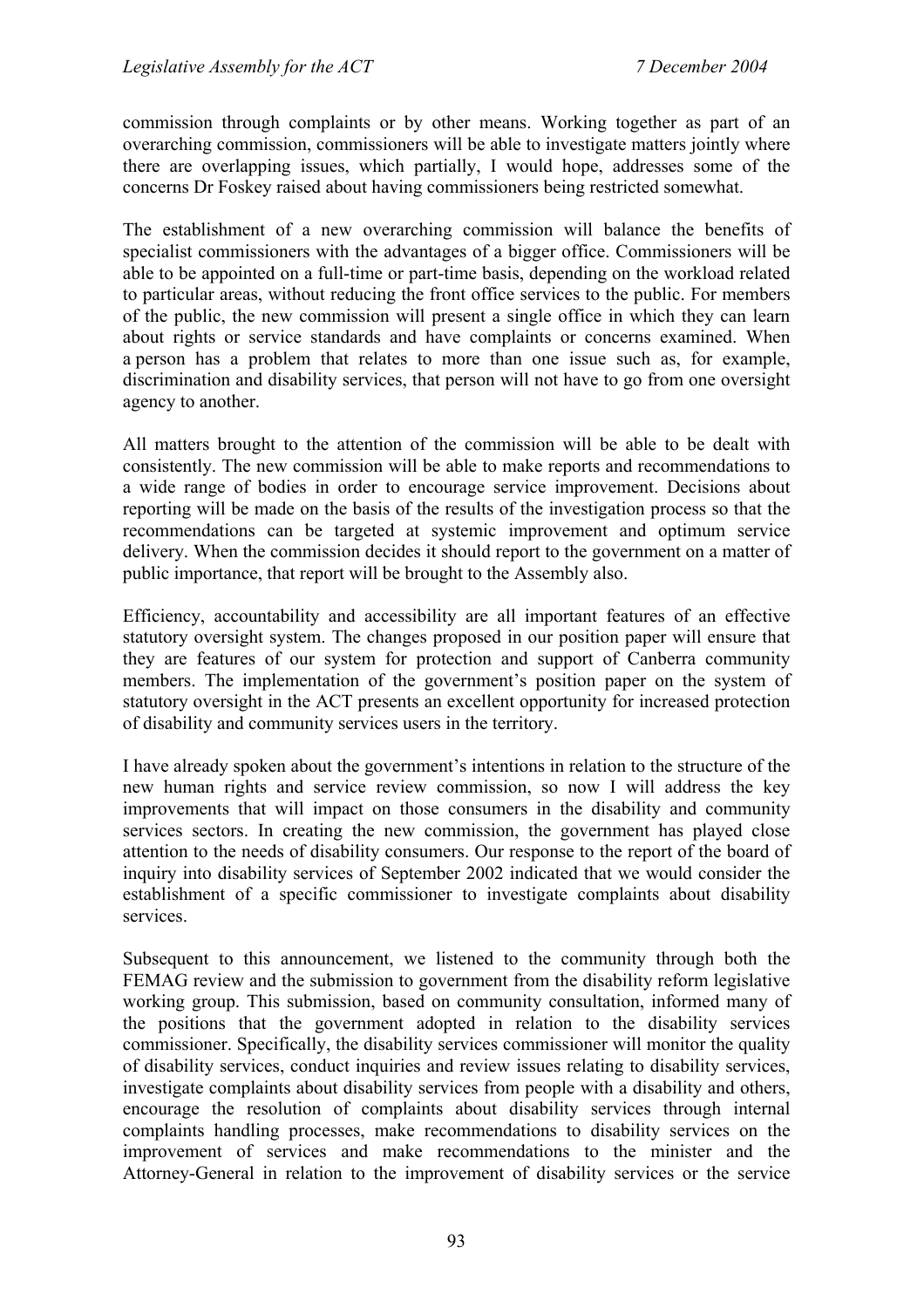system, and provide education, training and support for disability service providers in relation to the improvement of service quality. That of course will be an important part of the human rights and services review commission.

As I have indicated before, Mr Speaker, the government's position on the disability services commissioner was significantly informed by the disability reform legislative working group's submission. We have agreed with the working group that the disability services commissioner will be an independent statutory officer, established by legislation separate from the Disability Services Act 1991. The commissioner will investigate complaints and decide on how they should be handled; will promote the use of internal services complaints mechanisms; will be independent of the department responsible for disability services; and will report to the Attorney-General.

I think that it is worth noting that there has been a significant drop in the number of complaints about disability services to the current Community and Health Services Complaints Commissioner over the past couple of years. This outcome, I believe, is a positive reflection of the work that has been undertaken by Disability ACT and its community partners in the broader disability services sector. There has been a strong focus on quality improvement in services over the past few years and this is reflected in the drop in the number of complaints.

The other position that I am keen to progress is that of the community services commissioner. As part of the consultation on the FEMAG review, the ACT Council of Social Service expressed a very strong view to government that there existed a gap in the coverage of current statutory oversight agencies. The government accepted this view and committed through *The right system for rights protection* to a community consultation process on what form and what coverage a community services commissioner would have. Government's preliminary view is that the community services commissioner would take complaints about and seek to improve service quality and community services, including public and community housing, homelessness, emergency relief, youth services, generalist community services, counselling and support services.

The key question that the government will seek to resolve through community consultation—and I want to underscore that, through community consultation—is how broadly or narrowly to define community services. What exactly do we all understand to be community services? I suspect you might have 17 definitions of that if you went around this room. Drawing on the recently enacted legislation in South Australia, should we define community services as "any service which seeks to relieve poverty and social disadvantage" or should we also include those mainstream services such as mediation, advocacy and community information services? Should we broaden the scope even further and include sport and recreation services or possibly all incorporated associations? These are the sorts of questions that will be posed in the discussion paper that I will be releasing in the coming month regarding the community services commissioner.

The final form of the commissioner will also depend on the outcome of community consultation on the Commissioner for Children and Young People currently being conducted by the government. Broadly, the ACT will be only the third jurisdiction in Australia to cover community services in its statutory oversight regime and, as such, it is critical that we get the best system possible to ensure that consumers are protected.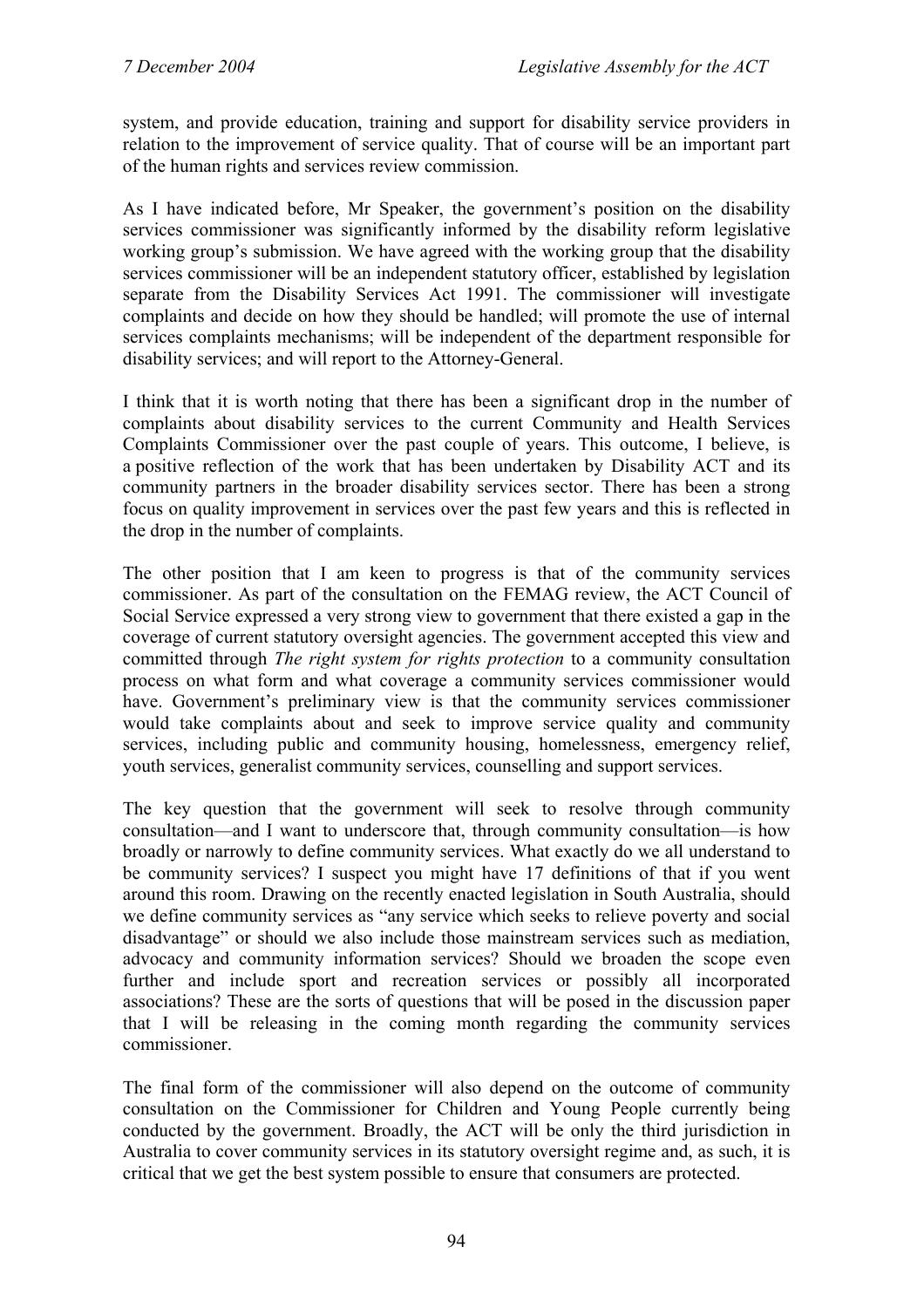I look forward to the debate on the human rights and service review commission legislation to be introduced by the Attorney-General. I hope that all Assembly members will contribute to the discussion, with the best interests of consumers in the forefront of their minds.

Mr Speaker, what we are talking about here is statutory oversight. We are not talking about parliamentary oversight; we are talking about statutory oversight. And that has to do with the independence of these commissioners to be able to report to government, to the Assembly and to the people of the ACT on what it sees as systemic failures and individual failures. But also it needs to report on the services that we provide to our community that are really good, that are really working—systemic change that actually has a positive contribution to make. All too often people in this place pounce upon the negative and forget about the positive.

There have been enormous strides forward by the Department of Disability, Housing and Community Services, I have to say, the department of education and a number of other departments in looking after those less well off in the community. We should never lose sight of the fact that it us our responsibility to extol those virtues as well as pick on the downside.

We talk often about the morale in various services. We talk about how people feel badly or how they feel well out there in the community. Just remember: people delivering those services, whether they be public servants or non-government organisation agencies, all do that work because they want to. We need to make sure that they do that in a spirit of goodwill, cooperation and the need to help somebody else. So in creating these oversight facilities—these agencies, these commissioners—let us not lose sight of the fact that it is part of their role not only to find errors and fix them but also to extol the virtues of those people working within those agencies and to highlight with government and the community those areas that we either have missed or could do a bit better at.

I welcome the opportunity afforded to us today by Dr Foskey. I am sure that she is fully supportive of a disability commissioner and is fully supportive of a kids commissioner, and I am pretty sure that, as she becomes more familiar with the model, she will become even more supportive of this approach to statutory oversight. It is something a little bit new. It is a little bit courageous. All too often there is a temptation to just create another commissioner. It costs \$120,000 to pay them and another \$200,000 for their support services, and we just roll on. But we do not need to do that; we need to do things smarter; we need to do things well; and we need to do things with genuine honesty and transparency. And that is what this review of statutory oversight has delivered for the people of the ACT.

**MRS BURKE** (Molonglo) (4.31): I would like to thank Dr Foskey for bringing forward this most important matter of public importance. I think it really goes without saying that often it is really good—and being in this place for my third stint now—to see, when new blood comes into the Assembly, how they bring with it a new perspective and a new way of thinking.

I listened with interest to what Dr Foskey was saying, and I also listened to Mr Hargreaves and what he was saying. I think Mr Hargreaves is right: sometimes our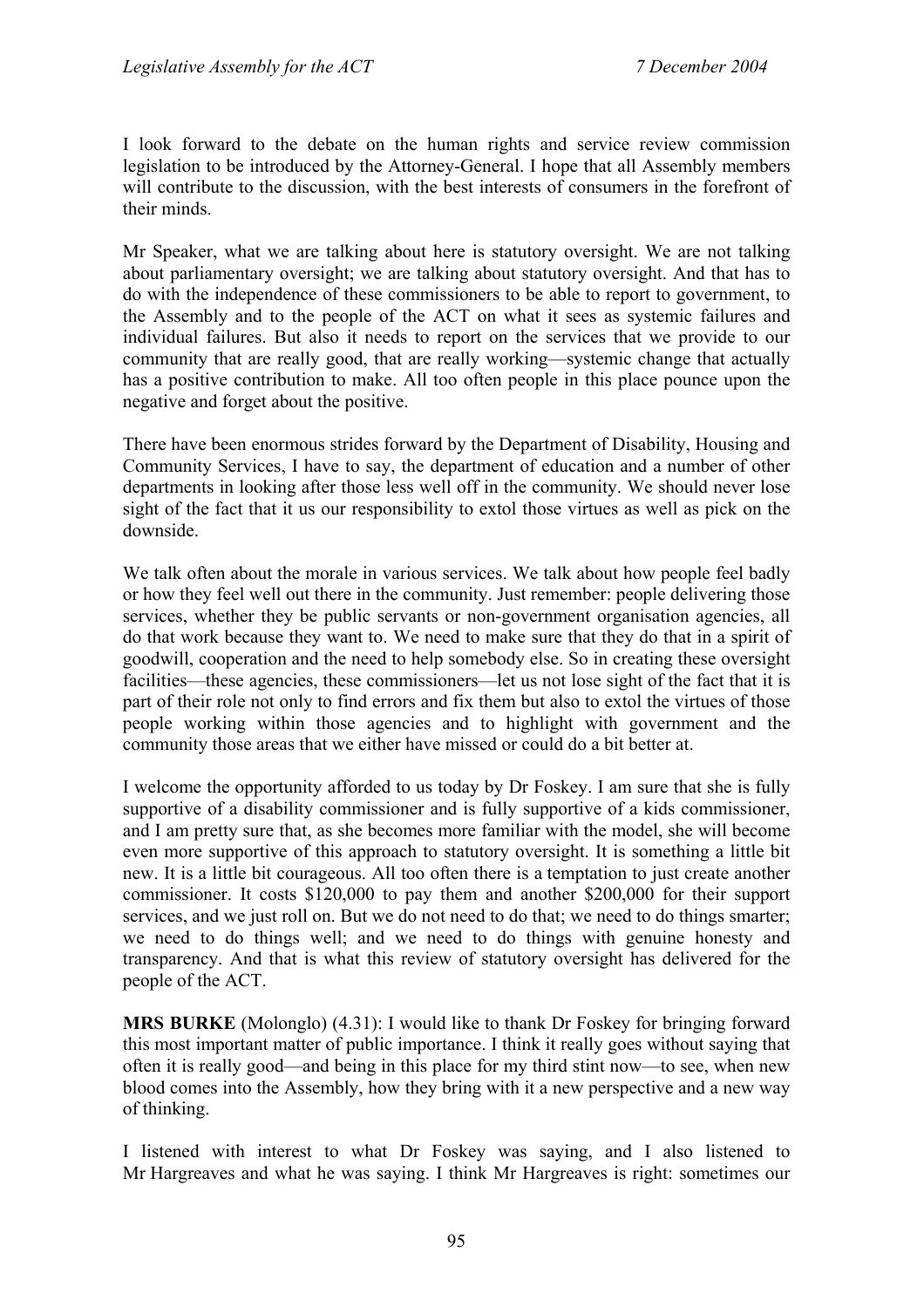positions can be accused of being negative, carping, whinging. But our job is to be that oversight of the government, if you like. I think that, as Mr Hargreaves says—and I agree with him—we are on a new track. Of course existing members will remember in this place the Gallop report. Much, thankfully, has changed since then. I commend the government on those steps forward because, of course, it is crucial that we have in place a comprehensive and effective oversight of services in our city.

There has been debate in this place today regarding the input of the community at the level where they can feel they are having effective input. If Canberra's vulnerable people feel that that has been taken away from them—with Mr Hargreaves's logic and argument being put forward—we need to make sure that the broader community is quite aware that there will be avenues and vehicles through which they can direct their fears, their challenges and their suggestions.

I am concerned that, as we look around us at the many commissioners that we have now—and we seem to have a commissioner for just about everything and anything going back to our role in this place, possibly we are now going to see those commissioners really starting to earn their keep if they do not do also already. I think that they do an excellent job out there.

I think that, whilst Dr Foskey has brought forward this matter—and the government has reassured us all as well—she obviously raises an issue for us all. We cannot become complacent and say that we believe, just because something new has started, that it is going to work and be effective. It does take others of us in this place to keep a watch on that.

I think Dr Foskey was concerned, too, about the commissioner for disability side, particularly that the role was too narrow in the ACT. I know that she made mention in her speech of the New South Wales model. I think that we cannot afford to be inward looking in the ACT. We have to think laterally; we have to act laterally. We have to make sure as well that we bring the community along with us. I think that the ACT disability services commissioner must be allowed to advocate as broadly as possible for Canberra's vulnerable people; it is crucial.

I think that the concerns that Dr Foskey has—and I would like to talk to her more and hear more from the government on that, certainly to allay any fears that she and others in this place might have, especially new members—truly need to incorporate all the concerns of people in our community. There will need to be an all-embracing, broad approach to problems that arise from time to time. So I think that we should not just discard this matter today. I do commend Dr Foskey.

Again, I suppose, listening to Mr Hargreaves and to Dr Foskey—two slightly different viewpoints—it just might be that we do not have all the bases covered. We might not have covered all those things we think we do in regard to advocacy for people with a disability.

Mr Hargreaves also talked of overlaps in the roles of various commissioners in the ACT. That is one of my concerns: that we are going to become so heavy with commissioners for just about everything that there could be the possibility of overlap. But, again, that is also one to be concerned about in regard to people dropping through the gaps.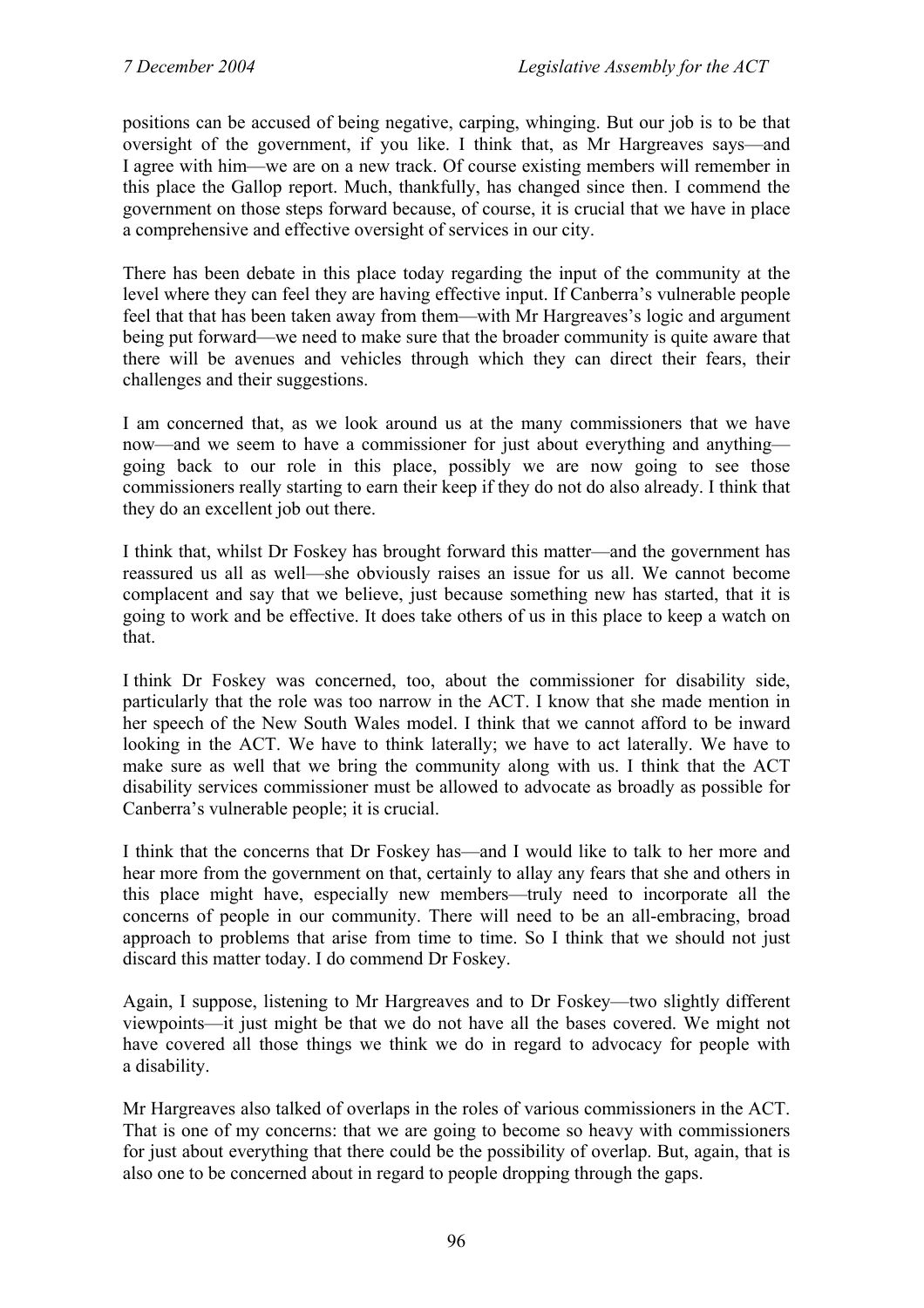Mr Temporary Deputy Speaker—welcome to the chair for the first time, Mr Gentleman, if I am allowed to say that, sir—I wanted to support Dr Foskey today in her MPI and I look forward to working with her on this to make sure that what we have in place is in fact what the government says we do have in place because we certainly do not want any more boards of inquiry into disability services such as we had in the Gallop report. I commend this and fully support the sentiment behind what you are trying to achieve here, Dr Foskey, and I have pleasure in supporting this motion today.

**MR STEFANIAK** (Ginninderra) (4.37): Mr Temporary Deputy Speaker, might I congratulate you on taking the chair only hours into the first proper sittings of the Assembly on your first real day here. It is a day of firsts. My colleague Mr Mulcahy has had trouble with his chair; he was rained on during the thunderstorm that hit this building. So it is a day of firsts. But, welcome, Mr Temporary Deputy Speaker.

**Mr Stanhope**: You're not suggesting anything there are you, Mr Stefaniak?

**MR STEFANIAK**: I don't know, Chief Minister; the place might be jinxed or something.

I rise too to speak to this particular matter in relation to the importance of a comprehensive and effective statutory oversight of services and support for Canberra's most vulnerable people. I mention another first today. I think Mr Seselja made a very valid point in his excellent maiden speech about the need for all of us to ensure that in a civilised society we need to look after our most vulnerable citizens. Indeed, it is the mark of a civilised society, as opposed to other types of societies, that they have regard for and do their best to look after our most vulnerable people. Putting politics aside, over the years that this Assembly has been going, probably all members and all governments have tried in one way or another to do that.

Mrs Burke made a very good point in relation to the number of commissioners. There probably would be a difficulty if we ended up with too many commissioners exercising statutory oversight of services. If one looks at problems in the past, people have fallen through the cracks; we have had difficulties in the governance of those issues difficulties that have caused vulnerable people perhaps to suffer needlessly. A lot has been caused perhaps because there has not been a proper holistic approach. There has not been the required amount of work between the various agencies to ensure that people do not slip through the cracks. Unless you are very careful, no matter how many commissioners you might have, that still is a very real problem and we need to keep that in mind.

There is always a temptation—I am glad that Mr Hargreaves recognised it in his speech—to say, "We'll appoint another commissioner." He is probably fairly right with the costs: \$135,000 for the commissioner and a couple of hundred thousand for some staff. It is easy enough to do—perhaps it is unnecessary expenditure—but the fundamental question to ask is: do we actually need them? Is it going to work? Is it going to assist the proper oversight, be it statutory or otherwise, of services to our most disadvantaged? In many instances that may not indeed be the case. I am starting to see in some areas where there are statutory bodies, statutory commissioners, and a tendency for things to get too bureaucratic.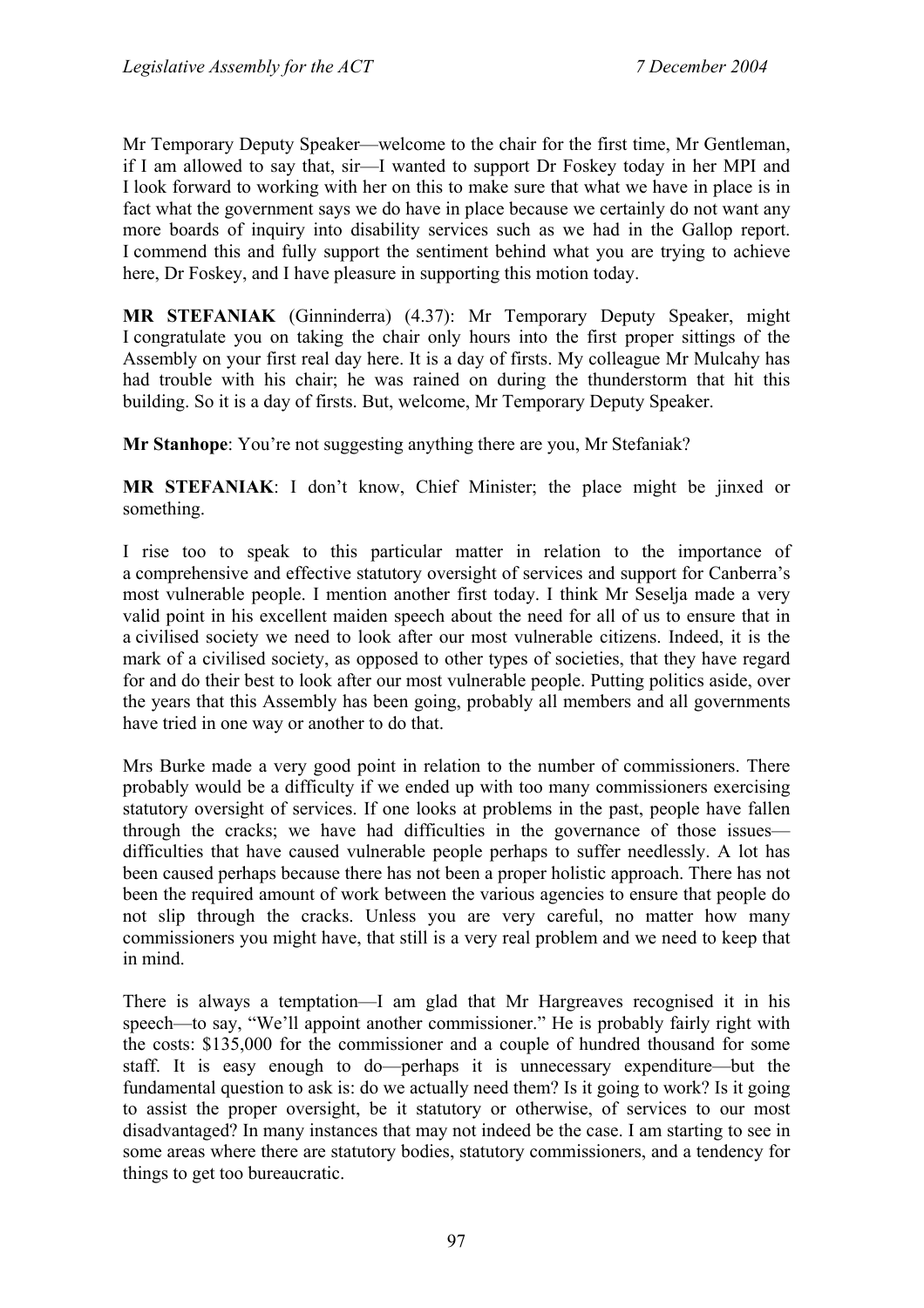Mention was made by Dr Foskey of the Human Rights Commissioner and the Human Rights Act. As members are well aware, the opposition is not in favour of that particular act. I certainly am not and I have spoken out against it. But, putting all that to one side; the government is saying: "Yes, all right, we've got a majority government; it is in favour of that act continuing; it will continue; there will be an ever-increasing role for the Human Rights Commissioner to undertake." But, looking at that already and talking to a few people in the community who have got some problems—they are certainly all battlers; one of them might have been quite vulnerable—it is still early days yet and I wonder just how that act, that particular commissioner and that particular office are actually going to provide, through statutory oversight or otherwise, what is needed to give them justice.

I do worry about too much bureaucracy there. I think that it is a danger and certainly a danger I can see happening in some areas. That is something we need to avoid. I can particularly see a real problem with the way the Human Rights Act is going to be interpreted and that it might well have an extra layer of bureaucracy; it is going to cost us a lot of money, a lot of bureaucratic expenditure, for maybe not the intended purpose of the act—actually helping someone who is a battler, who is really vulnerable, at the coalface. As I said, it is very early days yet. But I am aware of a couple of instances. There is one case going through the commission. I am not going to talk about that— I cannot—but I will be interested to see how it pans out. I think there may well be another lot of similar situations where this particular commission may not be able to do what the Chief Minister, the Labor Party and the Labor government hope it will do: noble aims, but whether it works in reality we will just have to wait and see.

It is terribly important, in looking at these areas, to ensure that there is the necessary holistic approach; that we try to ensure that it does not get too bureaucratic, because that is not going to help anyone, any sort of consumer, especially vulnerable people. We have to ensure that people do not fall through the cracks. We have to ensure that there is proper coordination between agencies. It certainly does not help having too many commissioners―far from it. But we certainly want to make sure that there is that coordination.

We are, after all, a small place. Dr Foskey talked about the effectiveness of those innovations, doing things differently and constantly moving forward. We can do that in a small place like this because Canberra is a city state. It is a lot easier coordinating within a department or between departments here—and I have seen that during my time as a minister—than it is in a big place like New South Wales, Queensland, Western Australia or even the Northern Territory, just because of the tyranny of distance and the problems that arise.

We are better placed than most to ensure that we have proper coordination and that we can, as a relatively small community, make sure that individual vulnerable people are assisted within the system, that they do not fall through the cracks and that there are agencies able to look after them. Obviously, effective statutory oversight of services can certainly assist there, but it is important that the government in particular, because it is charged with these responsibilities, ensure that that does occur.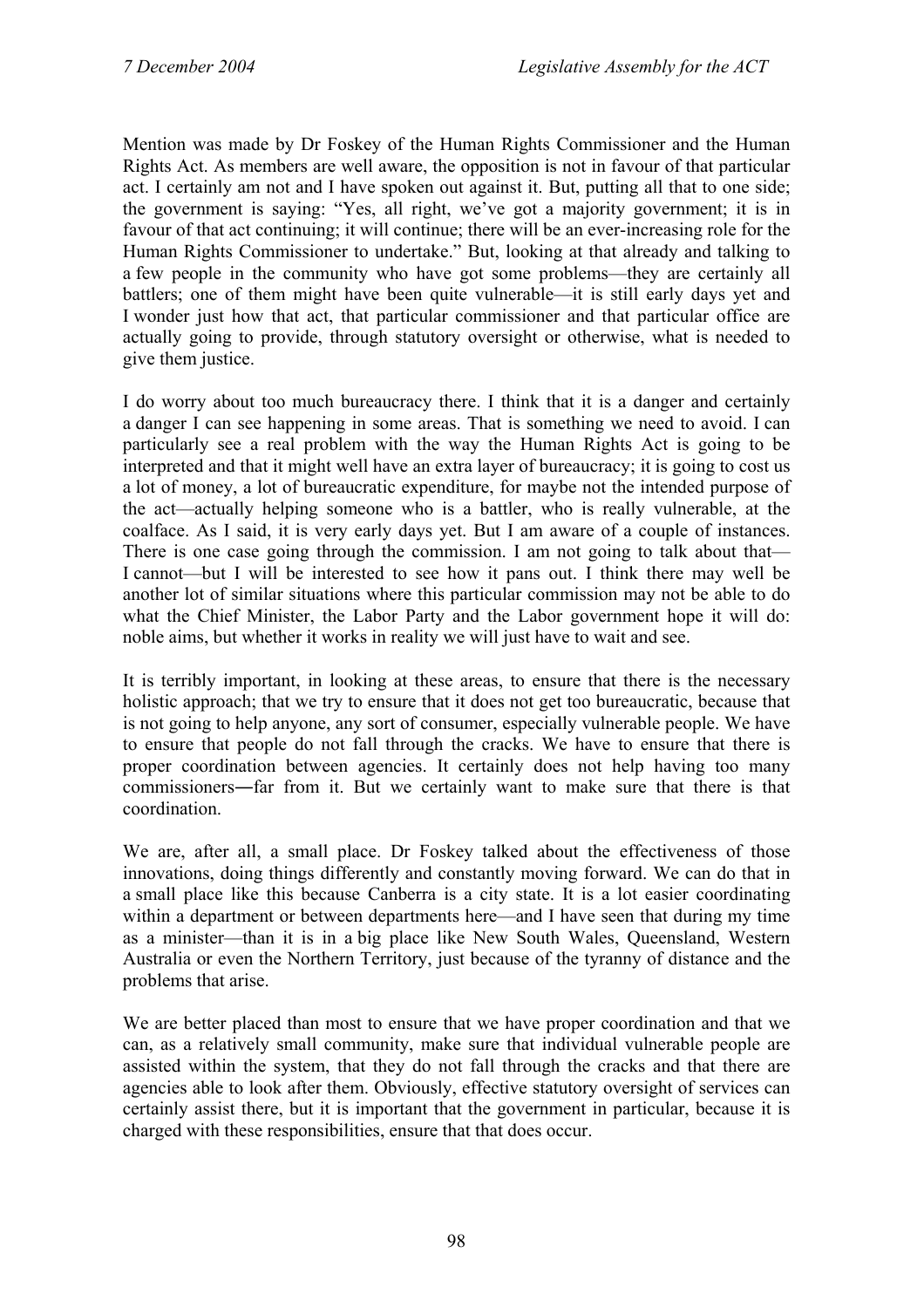I again thank Dr Foskey for bringing on this particular matter. In the last Assembly—she may not be aware of it—our former colleague Kerrie Tucker certainly made a lot of comments in relation to some of the problems we had in terms of reports not being passed on, the problems in relation to the Community Advocate, who plays a terribly important statutory role, and the problems that arose over a number of years in relation to acts not being complied with. I think it was probably a wake-up call for a lot of people that those things indeed happened over the course of the last 10 or 15 years in a number of areas. I hope that, with some of the improvements that have been made, fewer problems will now arise. It is terribly important that we are all vigilant in that regard because at the end of the day it is Canberra's most vulnerable people who will benefit from good effective governance, be it through statutory oversight, be it through commissioners or be it just through a very competent public service that talks to each other and a government that actually is on top on things and running its bureaucracy properly.

**MRS DUNNE** (Ginninderra) (4.45): Mr Speaker, I thank Dr Foskey for bringing forward this matter of public importance today because support and services to Canberra's most vulnerable people are, I hope, why we are all here. I think it is appropriate that on the first effective day of sitting of this Sixth Legislative Assembly we should spend some time and focus our attention on how we provide services and support to Canberra's most vulnerable people.

As my colleague Mr Seselja said this morning, it is the mark of a civilised society how we protect and how we give succour to the people who are most vulnerable; the people who do not have their own voice; the people who do not know their way around the system; the people who do not have, for lack of education or lack of access or just lack of heart, the capacity to advocate on their own behalf. This is our role: to ensure that those people who cannot do it for themselves have the resources and the wherewithal to find justice and to find access to services and to support.

There has been a lot said about the value of reviewing the statutory oversight bodies and the importance of efficiency and ensuring that there are no overlaps. All of that sounds very good and, I suppose, as a bit of an economic rationalist, there are a lot of arguments in favour of making sure that there is efficiency and there is no overlap.

But the other part of me that subscribes to the principle of subsidiarity is cautious about the whole approach because, by bringing everything together in a sort of super organisation, yes, there is the efficiency of having all your office support being done by people who do office support; you may be able to have some economies of scale; and there may be the opportunities for people in one area to bounce off their issues and develop a better approach by virtue of their being closely associated, perhaps co-located, so that a lot of these statutory oversight bodies can benefit from the critical mass of being together and being closely associated.

But, at the same time, we need to be careful that, in creating a new, better, more efficient structure—it may be more efficient for the government or for the bureaucrats who do not want actually to experience the statutory oversight because sometimes it is inconvenient—we do not nobble the statutory overseers, because if we sort of say, "Let's be all efficient and cut back resources in one area and there's not the scope for research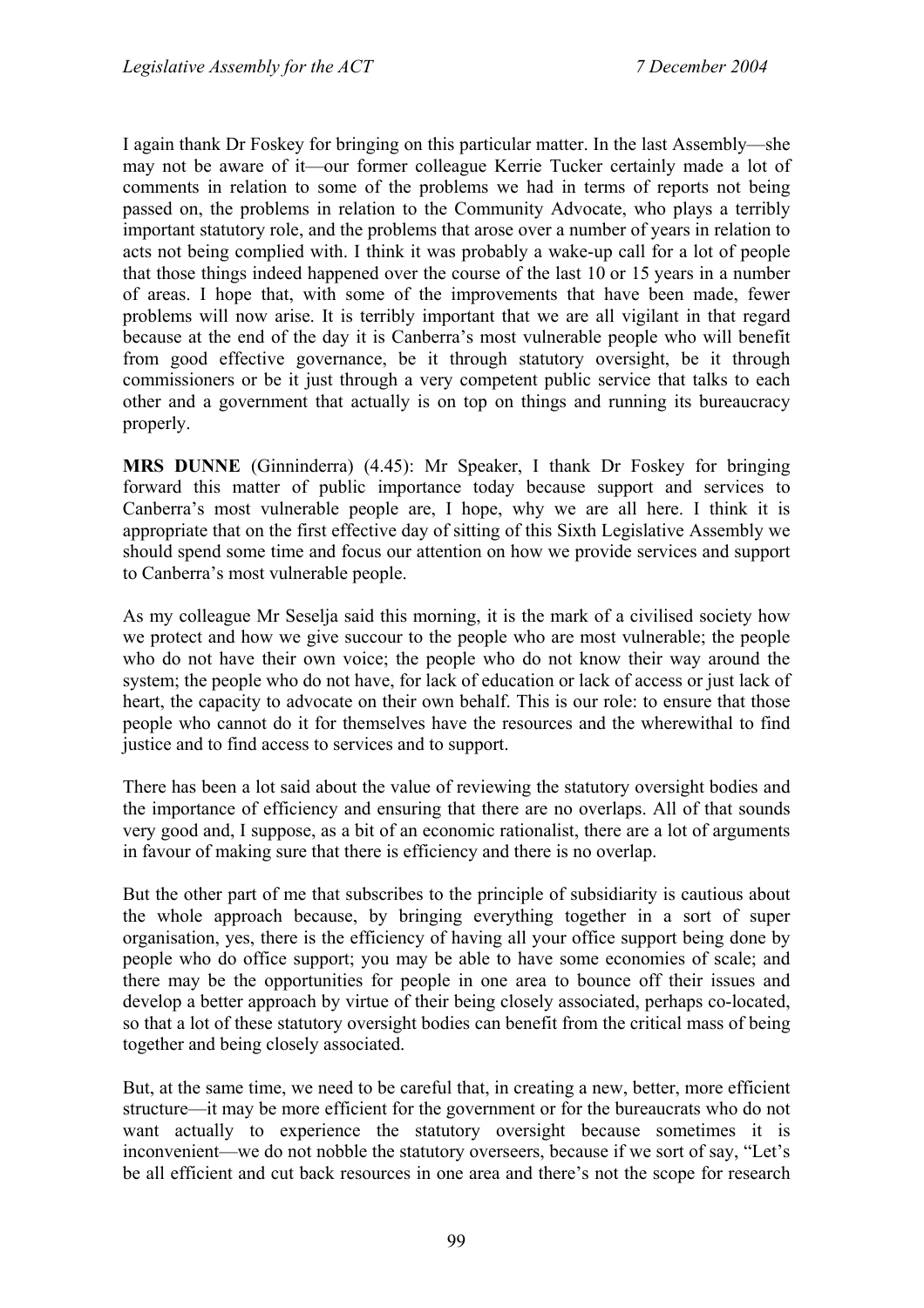and because we are all located in the one place we can be just generally more efficient," you'll find a shaving and a paring, as the Chief Minister spoke about before his election to the position of Chief Minister back in 2001. He was very keen to talk about how he would sort of make savings by shaving and paring. I hope that this is not such an occasion when there will be such shaving and paring that the people who are supposed to benefit from this will in fact be left out of the equation and will not be considered in the move towards efficiency.

As somebody who subscribes to the principle of subsidiarity, for the most part I think that there have to be really compelling arguments why this statutory oversight is not done in discrete areas that relate directly to the bodies and the legislation that they have to oversee, because there you have built up a body of expertise, you have built up a body of knowledge, you have built up a corporate knowledge which may be undermined by the establishment of some uber statutory overseer. As a result, I think that we need to progress cautiously when we move down the path of statutory oversight to ensure that we maintain our status as a civilised society and a civilised protector of the vulnerable and the disabled.

It's interesting that Dr Foskey has raised this issue today and raised the question in my mind and the minds of my colleagues about the effectiveness of statutory oversight on the same day as we have had the debate about the community being nobbled by the lack of access to a committee process that may be the outcome of the committees established in this Assembly. One of the things that we have to make sure are happening is that, as doors are closed to the community, which is almost certainly to be the case under the current committee regime, all other doors are open for the community. We have to use this review of the statutory oversight procedures to ensure that that door is propped open and that the government cannot close it on the community. We have to ensure that the voice of the community is still able to be heard in the corridors of power, if not in the corridors of the Legislative Assembly.

I think that it is very appropriate that Dr Foskey has raised this almost coincidentally with the discussion that we had this morning about the establishment of the committees because there is a very important relationship between the committees and statutory oversight. It was through the communication between a statutory overseer, the Community Advocate, and the previous CSSE committee that we first became aware of problems with reporting under section 161 of the Children and Young People Act, and I hope that that level of communication can remain open. It was also paying tribute to the work done by members of the previous Assembly. There was considerable oversight of this review process by Estimates Committees and others.

I was inquiring about and discussing the other day with officials the progress of the statutory oversight review. I heard myself asking questions that I am sure in the past Ms Dundas would have asked. I thought that perhaps I had caught something along the way and that even more of the ability of Ros Dundas had rubbed off on this community than I had hitherto thought, when I found myself asking the same questions that year in and year out she had asked about: where were we with the statutory oversight review, what was the progress, when were we going to see the outcomes, et cetera.

We need to be very careful when we are making decisions about this, especially in the climate where we have a majority government, that the community gets its say, that it is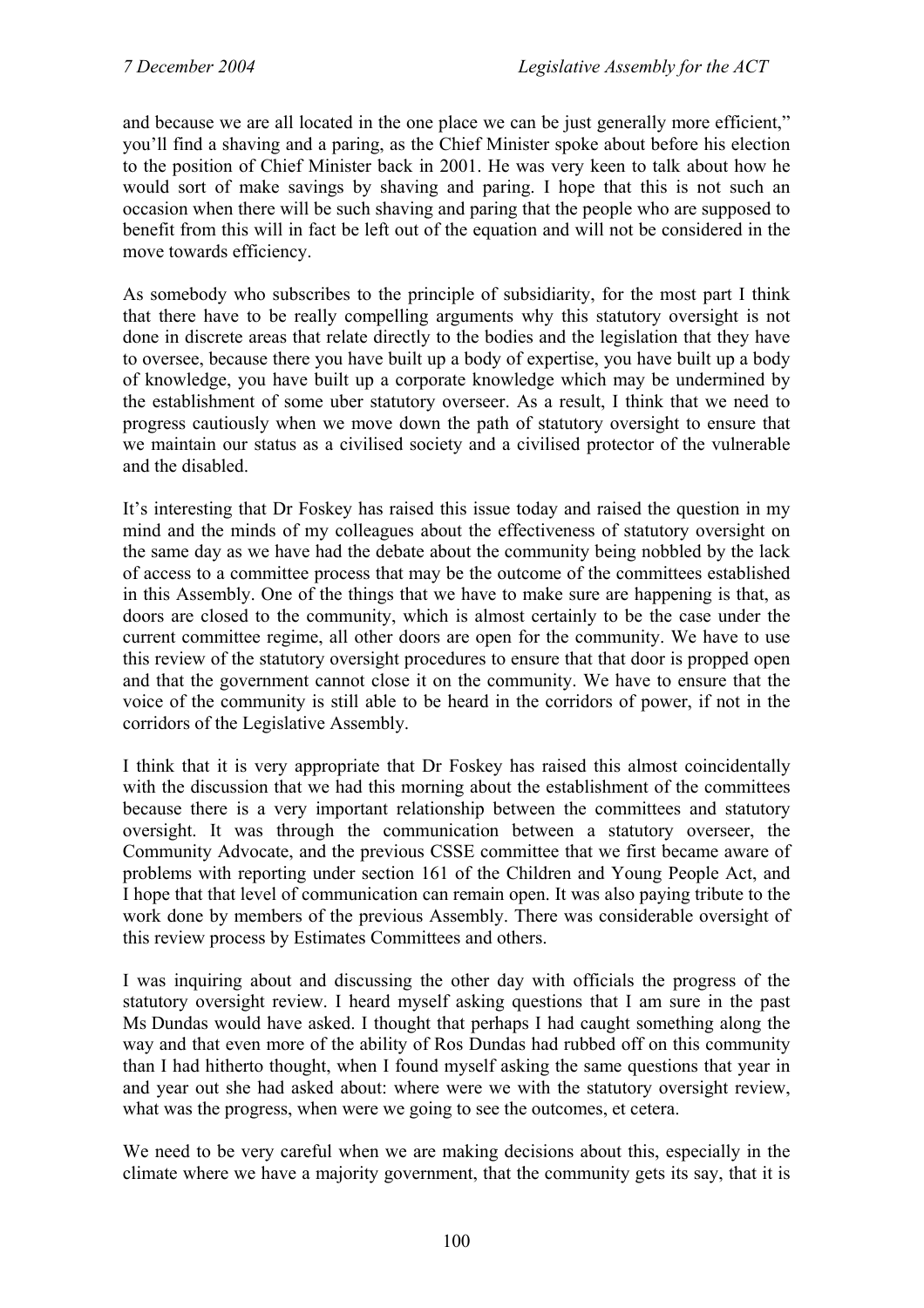actively involved in the legislative process of setting up the reformed statutory oversight process, that their voice is heard and that we in the opposition—I am sure the crossbench will join with us—ensure that the voice of the community is heard as much as possible in the somewhat strained circumstances that the community will find itself in in the next four years.

I commend Dr Foskey for bringing this matter of public importance to the attention of the opposition, the Assembly at large and the community, and I hope that this is the way that she will continue to advocate on behalf of Canberra's vulnerable people.

**MR SPEAKER**: The discussion of the matter of public importance has concluded.

# **Road Transport (General) Amendment Bill 2004**

**Mr Quinlan**, by leave, presented the bill, its explanatory statement and a Human Rights Act compatibility statement.

Title read by Clerk.

**MR QUINLAN** (Molonglo—Treasurer and Minister for Economic Development) (4.55): I move:

That this bill be agreed to in principle.

This bill amends the Road Transport (General) Act 1999 to clarify and remove doubts expressed in some quarters as to the effectiveness of ministerial declarations pursuant to section 12 of that act.

Section 12 empowers the Minister for Urban Services to declare in writing that the road transport legislation, or a provision of the road transport legislation―

- (a) applies to an area that is open to or used by the public; or
- (b) does not apply to a road or road related area.

The declaration has effect until it is revoked or, if a period is stated in the declaration, for that period. Such declarations are disallowable instruments.

The issues addressed by this bill relate to the minister's power to suspend application of the compulsory third party motor vehicle insurance scheme in relation to motor sport events, such as rallies and the upcoming Summernats. The bill addresses concerns expressed by the NRMA for a number of years that the minister's declarations were, in the past, potentially ineffective. Successive ACT governments have relied on these declarations to delineate the times and geographic areas within which the compulsory third party motor vehicle insurance scheme is either applicable or inapplicable in relation to the types of events that I have outlined. While this government accepts the view in principle that such declarations are inherently valid, it has taken the opportunity to provide clarification to all relevant parties.

While the amendments are technical in nature, their effect is to provide specific validation of declarations under sections 12 and 13 of the act. Clause 2 provides for the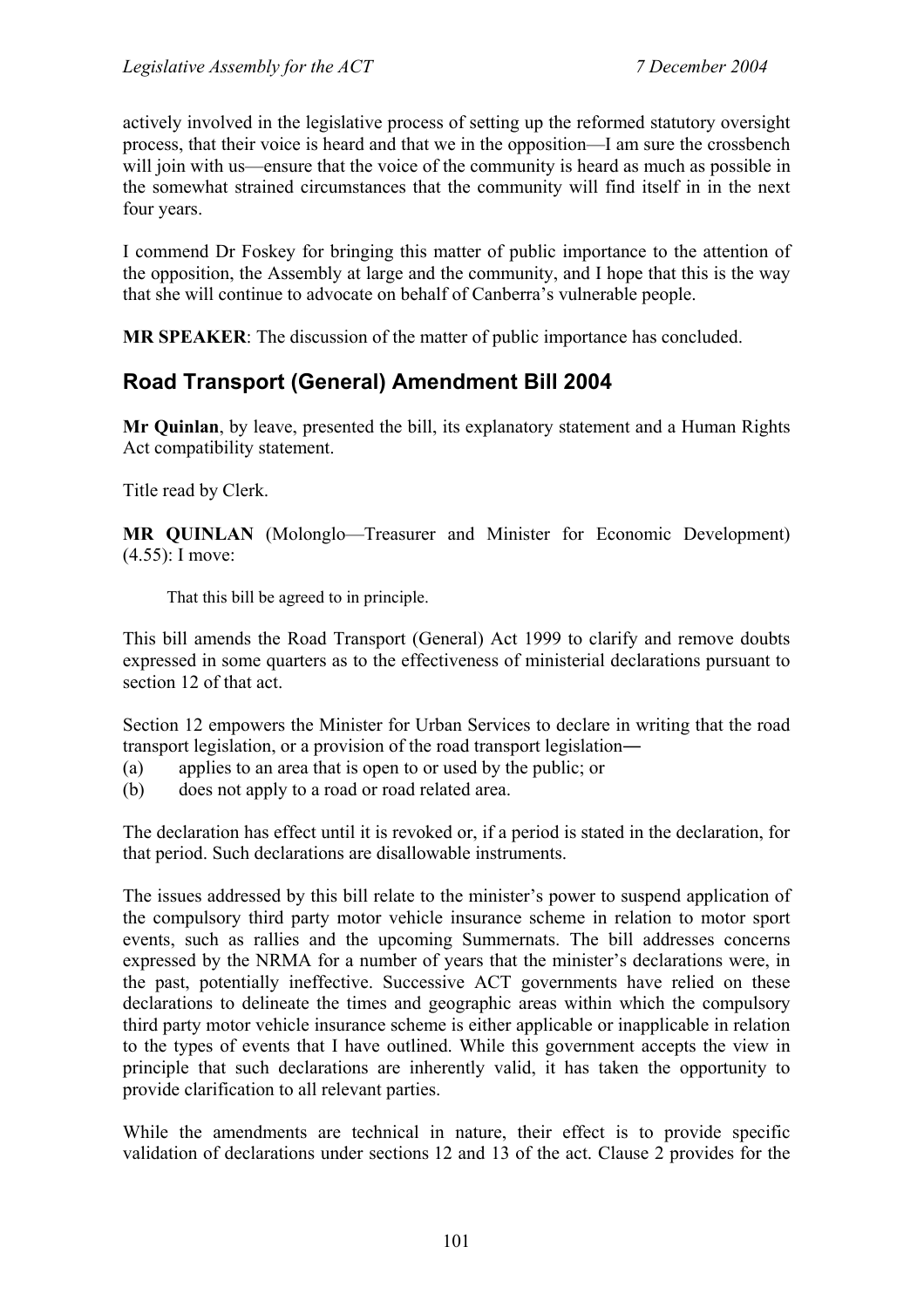bill to take effect on the day after its notification. It is intended to notify the legislation on 10 December 2004.

Clauses 4 and 5 of the bill contain the essence of the changes to the act. The new sections 171(2) and (3) expressly state that a compulsory third party motor vehicle insurance policy is inapplicable with respect to vehicles in a declared area at the relevant time. The existing provisions are silent on the issue, and while they were considered to be effective in the past, the government considers it is appropriate to clarify the position and to remove any doubt. I commend the bill to the Assembly.

Debate (on motion by **Mr Mulcahy**) adjourned to the next sitting.

# **Territory Owned Corporations Amendment Bill 2004 (No 2)**

**Mr Quinlan**, by leave, presented the bill, its explanatory statement and a Human Rights Act compatibility statement.

Title read by Clerk.

**MR QUINLAN** (Molonglo—Treasurer and Minister for Economic Development) (4.59): I move:

That this bill be agreed to in principle.

Today I am tabling the Territory Owned Corporations Amendment Bill 2004 to convert the company named as Rhodium Asset Solutions Limited into a territory owned corporation. This bill is consistent with a resolution passed in the Legislative Assembly on 5 August 2004 agreeing to the transfer of the fleet business of Totalcare Industries Ltd to a new territory owned corporation.

This government has a commitment to improving the implementation of its programs. This is reflected in the initiatives undertaken by the first Stanhope government to restructure the activities undertaken by Totalcare Industries Ltd, some of which provide essential services to the ACT community. As part of the restructuring of Totalcare, all of the business undertaking of Totalcare, with the exception of the fleet business, was successfully transferred back to the ACT government agencies by 1 April 2004.

As I previously advised the Legislative Assembly on 3 August 2004, the fleet business cannot be transferred into a government agency. This is because legal advice indicates that it is not possible for the territory to become both lessor and the employer under particular novated leasing arrangements. It is for this reason that the government has determined that the fleet business should be transferred to a new territory owned corporation. To bring this into effect it is necessary to enact some consequential changes to the Territory Owned Corporations Act.

Although Totalcare will need to continue as a legal entity after the transfer until all outstanding claims have been resolved, it will not be involved in any trading activities. The bill therefore includes the removal of Totalcare Industries from Schedule 1 of the Territory Owned Corporations Act of 1990. I present and commend the Territory Owned Corporations Amendment Bill 2004 (No 2) to the house.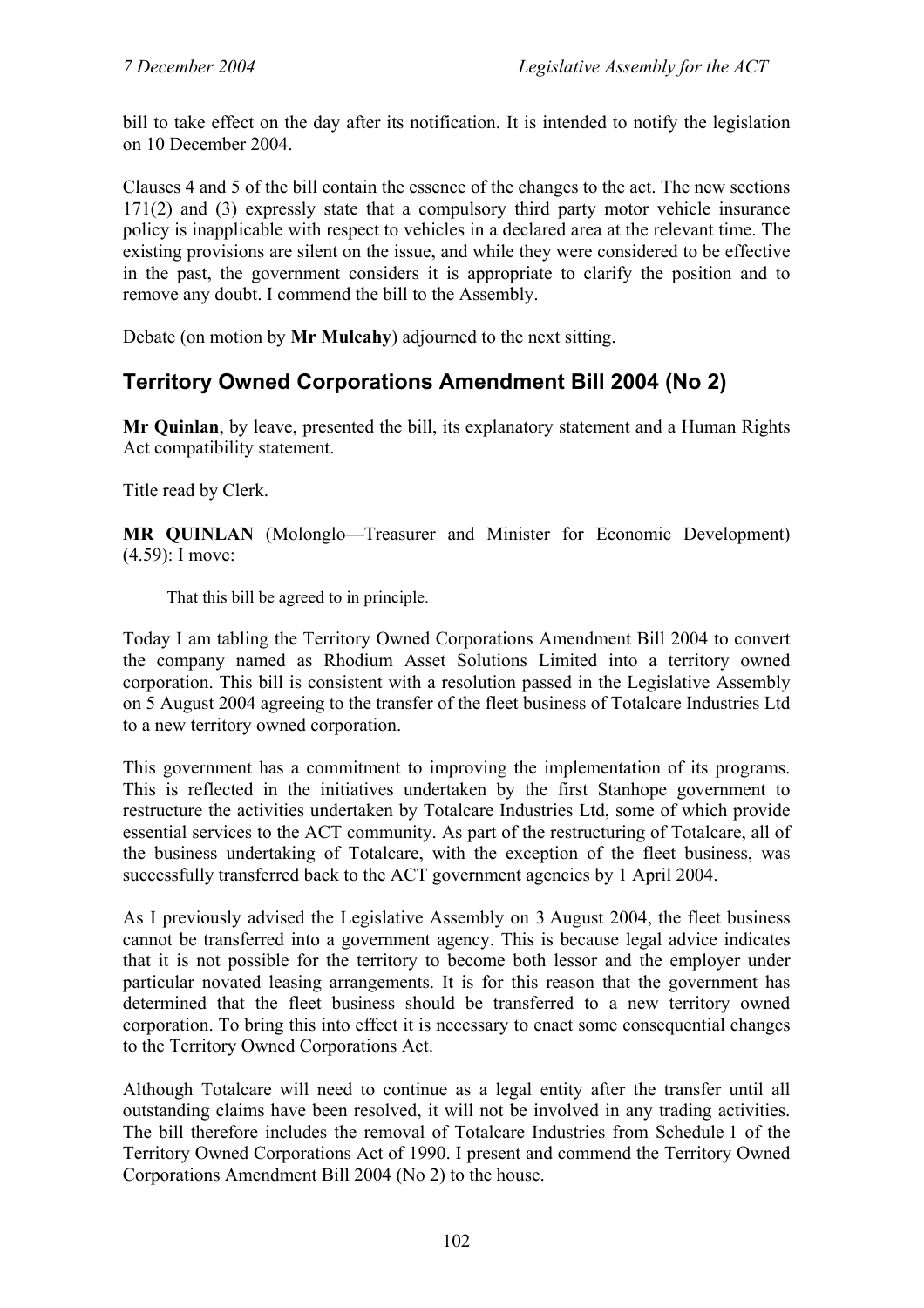Debate (on motion by **Mr Mulcahy**) adjourned to the next sitting.

## **Annual reports―2003-2004 Referral to standing committees**

**MR CORBELL** (Molonglo—Minister for Health and Minister for Planning) (5.01): I seek leave to move a motion to refer annual reports to the relevant standing committees.

Leave granted.

#### **MR CORBELL**: I move:

That, notwithstanding the resolution of the Assembly of today establishing standing committees:

- (1) the annual and financial reports for the calendar years 2003 and 2004, and the financial year 2003-2004 presented to the Assembly pursuant to the *Annual Reports (Government Agencies) Act 2004* stand referred to the standing committees, on presentation, in accordance with the schedule below:
- (2) that, notwithstanding Standing Order 229, only one standing committee may meet for the consideration of the inquiry into the calendar years 2003 and 2004 and 2003-2004 annual and financial reports at any given time; and
- (3) the foregoing provisions of this resolution have effect notwithstanding anything contained in the standing orders.

### **Referral of Annual Reports to Standing Committees**

| <b>Standing Committee</b> | <b>Annual Report</b>                           | Minister/s responsible                                |
|---------------------------|------------------------------------------------|-------------------------------------------------------|
| <b>Public Accounts</b>    | <b>ACT</b> Auditor General                     | <b>Chief Minister</b>                                 |
|                           | <b>ACT</b> Legislative Assembly<br>Secretariat | Speaker                                               |
|                           | <b>ACT Government Procurement</b><br>Board     | Treasurer                                             |
|                           | <b>ACT</b> Insurance Authority                 | Treasurer                                             |
|                           | Australian International Hotel<br>School       | Treasurer                                             |
|                           | Chief Minister's Department                    | <b>Chief Minister</b>                                 |
|                           |                                                | Minister for Economic<br>Development                  |
|                           |                                                | Minister for Arts, Heritage<br>and Indigenous Affairs |
|                           |                                                | Minister for Women                                    |

## **Calendar years 2003 and 2004 and Financial year 2003-2004**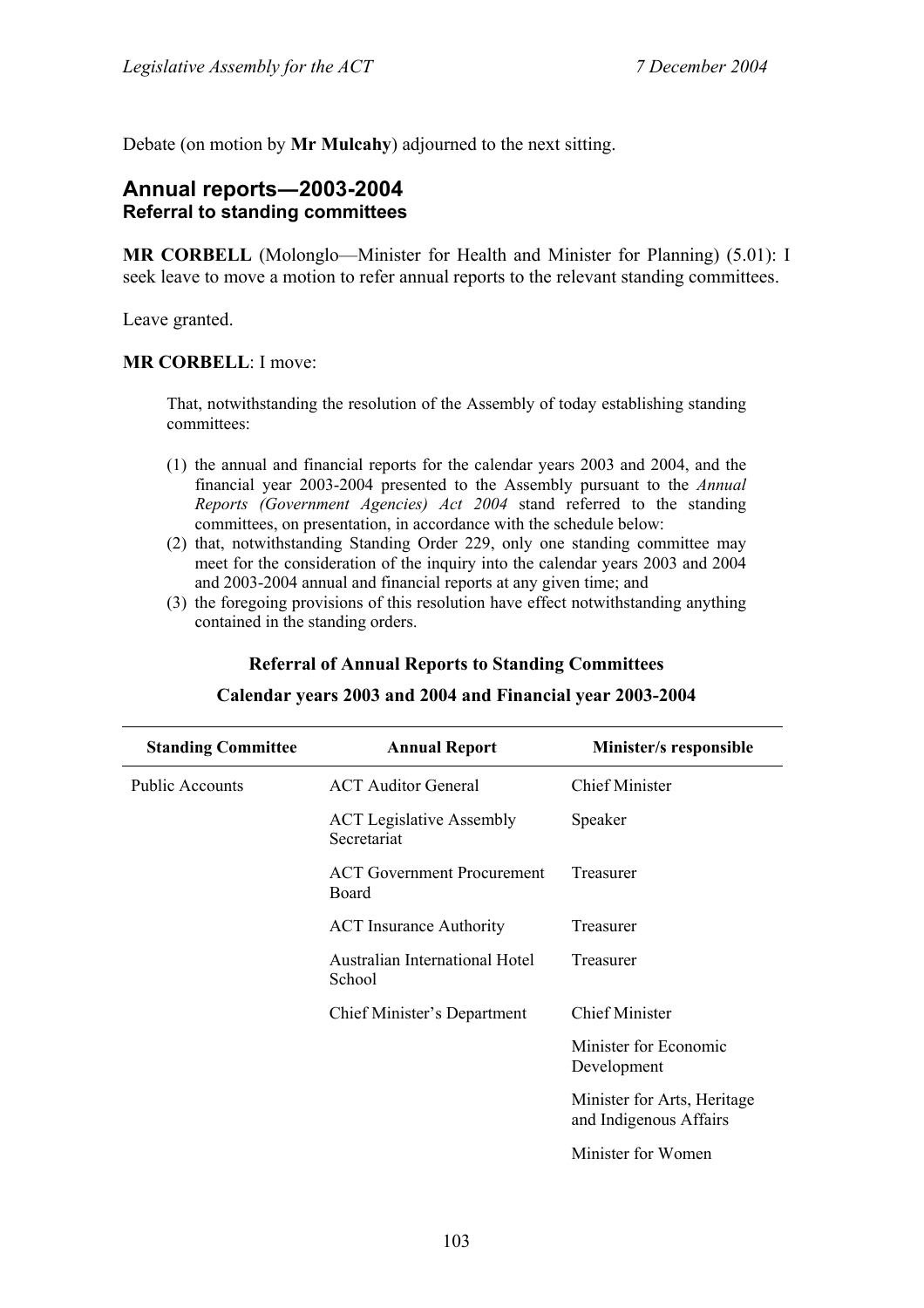|               |                                                              | Minister for Multicultural<br><b>Affairs and Community</b><br>Engagement |
|---------------|--------------------------------------------------------------|--------------------------------------------------------------------------|
|               | Australian Capital Tourism<br>Corporation                    | Minister for Economic<br>Development                                     |
|               | Commissioner for Public<br>Administration                    | <b>Chief Minister</b>                                                    |
|               | Department of Treasury                                       | Treasurer                                                                |
|               | <b>Exhibition Park in Canberra</b>                           | Treasurer                                                                |
|               | Gambling and Racing<br>Commission                            | Minister for Economic<br>Development                                     |
|               | Independent Competition and<br><b>Regulatory Commission</b>  | Treasurer                                                                |
|               | <b>Stadiums Authority</b>                                    | Minister for Economic<br>Development                                     |
|               | <b>ACTEW Corporation</b>                                     | Treasurer                                                                |
|               | <b>ACTTAB Ltd</b>                                            | Treasurer                                                                |
|               | <b>Totalcare Industries Ltd</b>                              | Treasurer                                                                |
| Legal Affairs | <b>ACT Construction Industry</b><br>Long Service Leave Board | Minister for Industrial<br>Relations                                     |
|               | <b>ACT Cleaning Industry Long</b><br>Service Leave Board     | Minister for Industrial<br>Relations                                     |
|               | <b>ACT Electoral Commission</b>                              | <b>Attorney General</b>                                                  |
|               | <b>ACT</b> Ombudsman                                         | <b>Attorney General</b>                                                  |
|               | Australian Federal Police—                                   | Minister for Police and                                                  |
|               | <b>ACT</b> Region                                            | <b>Emergency Services</b>                                                |
|               | Commissioner for Occupational<br>Health and Safety           | Minister for Industrial<br>Relations                                     |
|               | Community Advocate                                           | <b>Attorney General</b>                                                  |
|               | Department of Justice and<br><b>Community Safety</b>         | <b>Attorney General</b>                                                  |
|               | Director of Public Prosecutions                              | <b>Attorney General</b>                                                  |
|               | Discrimination Commissioner                                  | <b>Attorney General</b>                                                  |
|               | Legal Aid Commission                                         | <b>Attorney General</b>                                                  |
|               | Office of the Public Trustee                                 | <b>Attorney General</b>                                                  |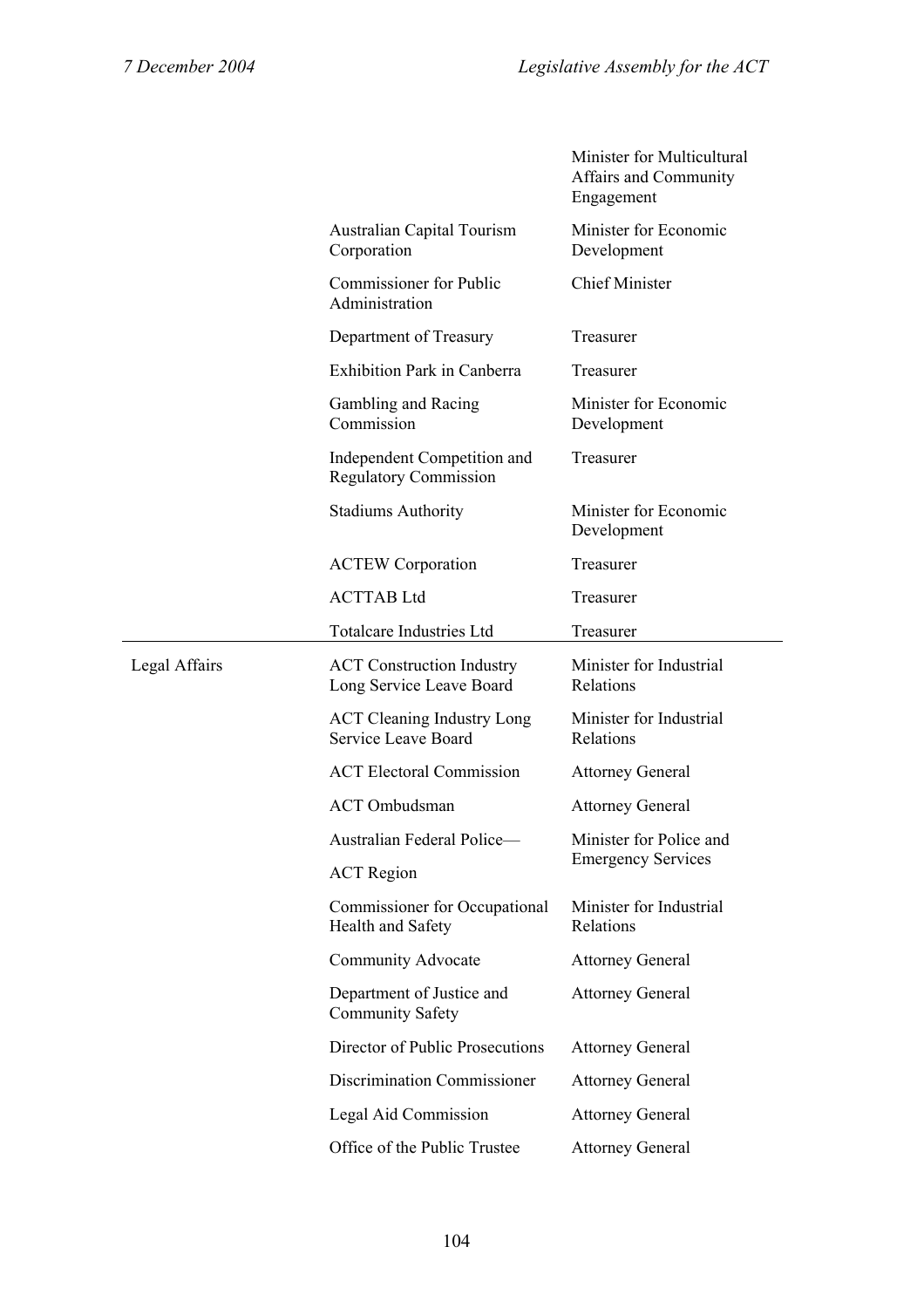|                             | Victims of Crime (Financial<br>Assistance) Act 1983                     | <b>Attorney General</b>                                       |
|-----------------------------|-------------------------------------------------------------------------|---------------------------------------------------------------|
| Health                      | <b>ACT</b> Health                                                       | Minister for Health                                           |
|                             | <b>ACT Mental Health Official</b><br><b>Visitors</b>                    | Minister for Health                                           |
|                             | Community and Health Services<br><b>Complaints Commissioner</b>         | Minister for Health                                           |
|                             | Healthpact                                                              | Minister for Health                                           |
|                             | Department of Disability,<br>Housing and Community<br>Services          | Minister for Disability,<br>Housing and Community<br>Services |
| Education                   | Canberra Institute of<br>Technology                                     | Minister for Education and<br>Training                        |
|                             | Department of Education and<br>Training                                 | Minister for Education and<br>Training                        |
|                             | Office for Children, Youth and<br><b>Family Support</b>                 | Minister for Children, Youth<br>and Family Support            |
|                             | <b>Building and Construction</b><br><b>Industry Training Fund Board</b> | Minister for Education and<br>Training                        |
|                             | <b>Cultural Facilities Corporation</b>                                  | Minister for Arts, Heritage<br>and Indigenous Affairs         |
| Planning and<br>Environment | <b>ACT Planning and Land</b><br>Authority                               | Minister for Planning                                         |
|                             | <b>ACT Land Development</b><br>Agency                                   | Minister for Planning                                         |
|                             | <b>ACTION</b> Authority                                                 | Minister for Planning                                         |
|                             | Canberra Public Cemeteries<br>Trust                                     | Minister for Urban Services                                   |
|                             | Commissioner for the<br>Environment                                     | Minister for Environment                                      |
|                             | Department of Urban Services                                            | Minister for Urban Services                                   |
|                             | Nominal Defendant                                                       | Minister for Urban Services                                   |

**MR CORBELL**: Mr Speaker, members will have in front of them a notice of motion from me outlining the referral of annual reports to the relevant standing committee of the Assembly, as dealt with by the Assembly earlier today. This will allow the committees to undertake the scrutiny of the annual reports presented to members prior to the last election. For the new members, copies of those annual reports have been provided to their offices. It is a fairly straightforward process: the motion will allow the annual reports to be referred to those committees as outlined in the attached schedule.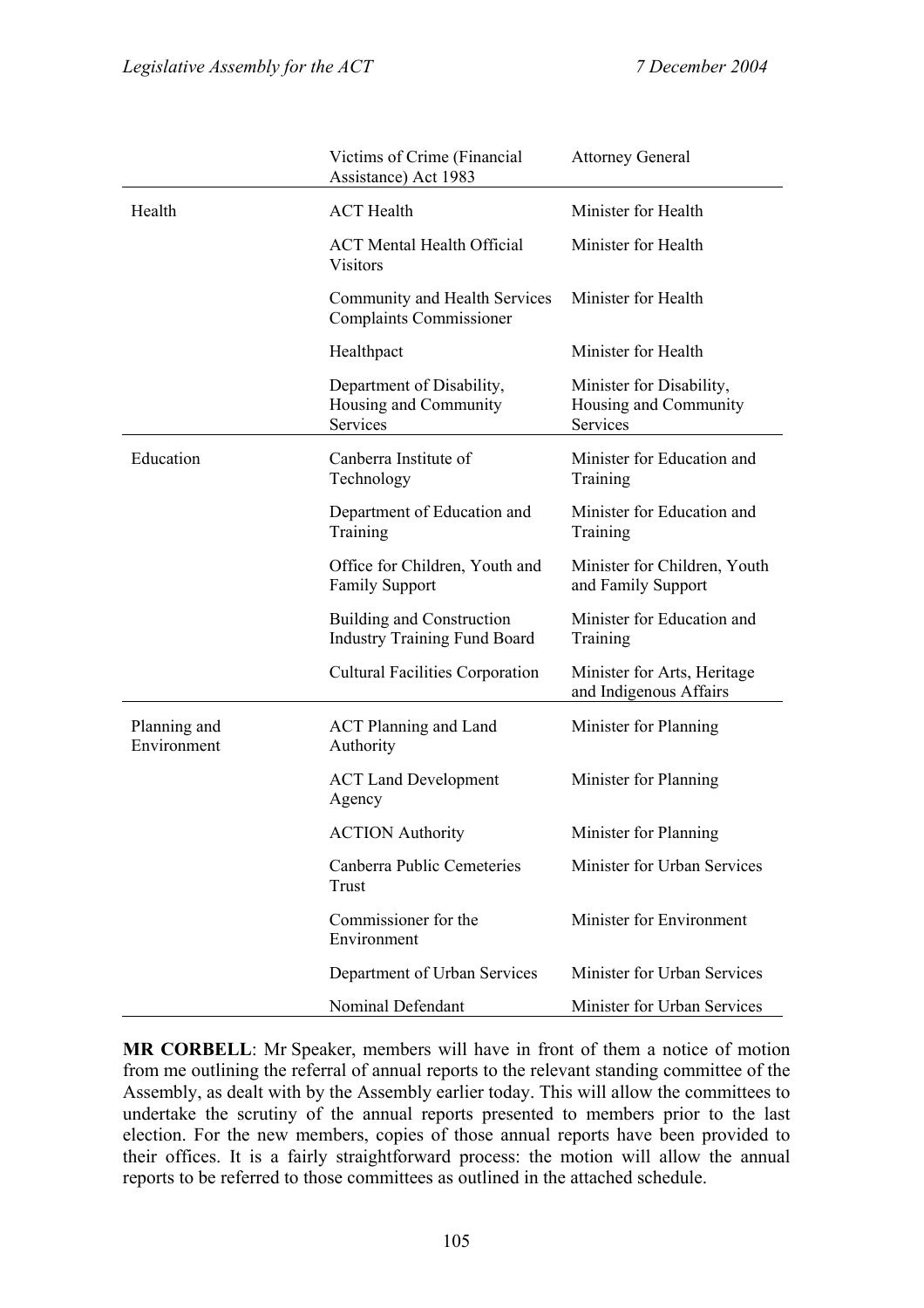Question resolved in the affirmative.

# **Standing orders—amendment**

**MR CORBELL** (Molonglo—Minister for Health and Minister for Planning) (5.03): I seek leave to move a motion to amend the standing orders.

Leave granted.

### **MR CORBELL**: I move:

That the following standing orders be amended:

(4) Standing order 34:

Omit standing order 34, substitute the following new standing order:

#### **"Adjournment of Assembly**

34. At 6.00 p.m. on each sitting Tuesday, Wednesday or Thursday, and at 12.30 p.m. on each sitting Friday, the Speaker shall propose the question—"That the Assembly do now adjourn"—which question shall be open to debate. No amendment may be moved to this question:

Provided that:

 (a) if a vote is in progress at the time for interruption, that vote, and any vote consequent upon that vote, shall be completed and the result announced;

 (b) if, on the question – That the Assembly do now adjourn- being proposed, a Minister requires the question to be put forthwith without debate, the Speaker shall forthwith put the question;

 (c) a motion for the adjournment of the Assembly may be moved by a Minister at an earlier hour;

 (d) any business under discussion and not disposed of at the time of the adjournment shall be set down on the Notice Paper for the next sitting; and

 (e) if the question – "That the Assembly do now adjourn" – is negatived – the Assembly shall resume the proceedings at the point at which they had been interrupted;

 (f) at the conclusion of the time allotted for the adjournment, the Speaker shall forthwith adjourn the Assembly until the time of its next meeting."

(5) Standing order 27:

After the words "at 10.30 a.m.

insert

", and on Fridays at 9.30 a.m."."

**MR CORBELL**: I have circulated to members a proposal to amend standing orders to deal primarily with the adjournment of the Assembly. Mr Speaker, the government has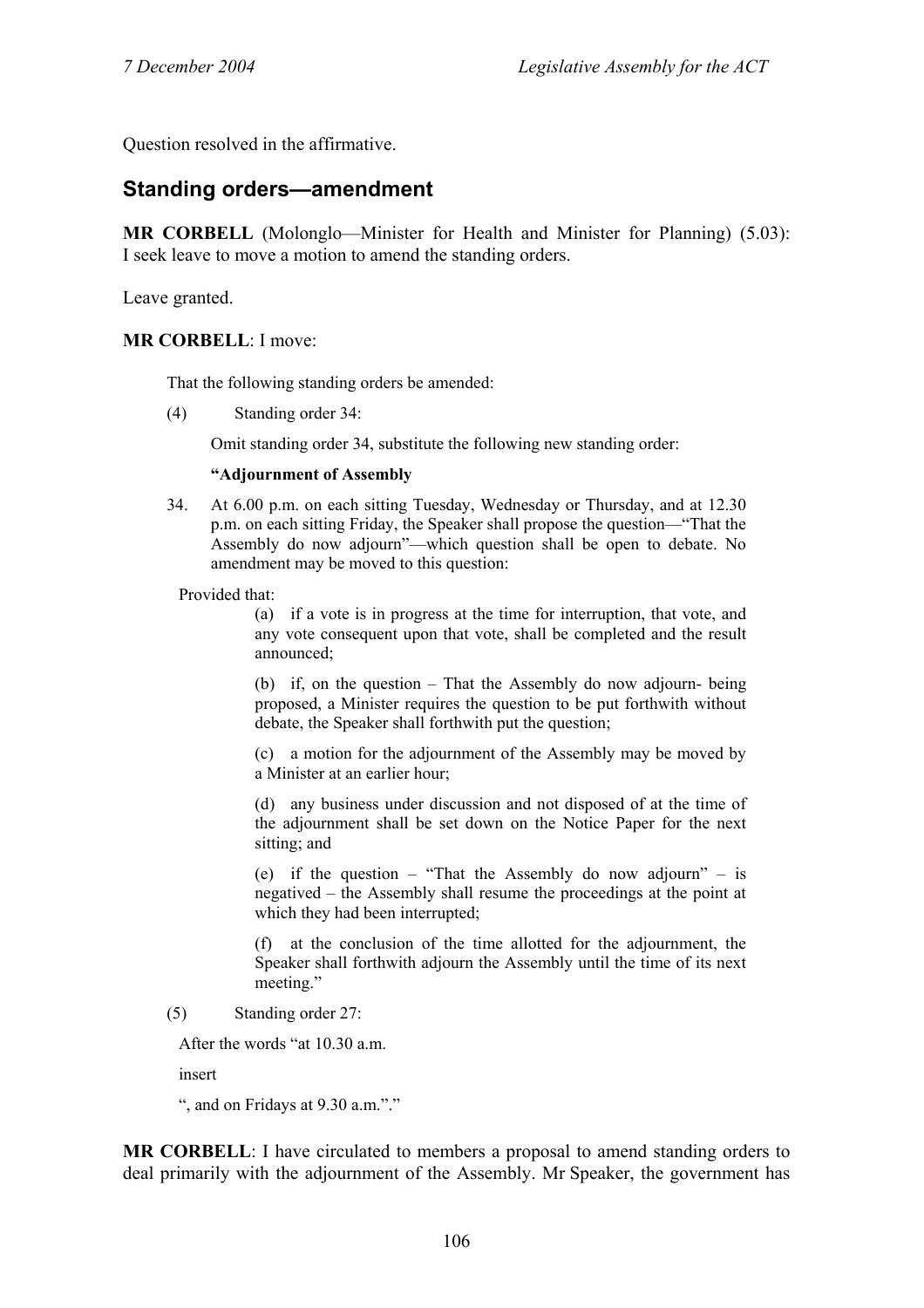taken the view that it is important that we have a clear and firm conclusion time for each sitting day. It is particularly important in the context of those members who have responsibilities for younger children and who, in the past, have had to juggle a range of childcare and other care responsibilities for what is often an extremely variable finishing time for the Assembly.

The government proposes that the adjournment of the Assembly now take place at 6.00 pm on each sitting Tuesday, Wednesday and Thursday and at 12.30 pm on each sitting Friday. This change would result in the Speaker's proposing the question that "the Assembly do now adjourn" at 6.00 pm on Tuesdays, Wednesdays and Thursdays rather than at 5.00 pm, which is currently the case. And I note, Mr Speaker, that we have not done it today.

The purpose of the change is to ensure that there is a more sensible time for the adjournment, because the adjournment at 5.00 pm, in my experience, has almost always been negatived. This change, allowing for a later adjournment, reflects, I think, a more reasonable adjournment time to be considered by the Assembly. The other change to standing orders provides for the Assembly to meet on a Friday. Currently, standing orders do not permit the Assembly to meet on Fridays.

As members will be aware, the government has proposed that every second sitting Friday the Assembly shall meet for the morning to have additional time to deal with executive business. This is to allow business to be dealt with in a more orderly and streamlined way across the sitting calendar, rather than have a significant build-up towards the end of each year, which almost invariably results in late night sessions. It also accommodates the change to the adjournment, to occur at 6.00 pm on each sitting day other than a Friday. This proposal provides for the more orderly process of business in this place. And, importantly, it also provides certainty for members planning other responsibilities into the evening.

*At 5.06 pm, in accordance with standing order 34, the debate was interrupted. The motion for the adjournment of the Assembly having been put and negatived, the debate was resumed.* 

**MR CORBELL**: In conclusion, the proposed changes to the standing orders facilitate a more conclusive and definitive finishing time for the Assembly on each sitting Tuesday, Wednesday and Thursday, as well as making allowance for the Friday sitting of every second week to deal with executive business. This increases the number of calendar days set aside for sittings, and we will be increasing the periods of time that the Assembly sits. I urge members to support the motion.

**DR FOSKEY** (Molonglo) (5.08): I wish to support the motion because the Greens' workplace and employment policies advocate family friendly work practices. Consequently, I am pleased to support a family friendly approach to the scheduling of sitting days. It is important that we here at the Assembly stick to family friendly work practices and it is also important that the government ensure that other agencies and funds can take a similar approach.

The whole idea of family friendly hours is contradicted by the working reality for the many people who are closer to the minimum wage end of our flexible work force than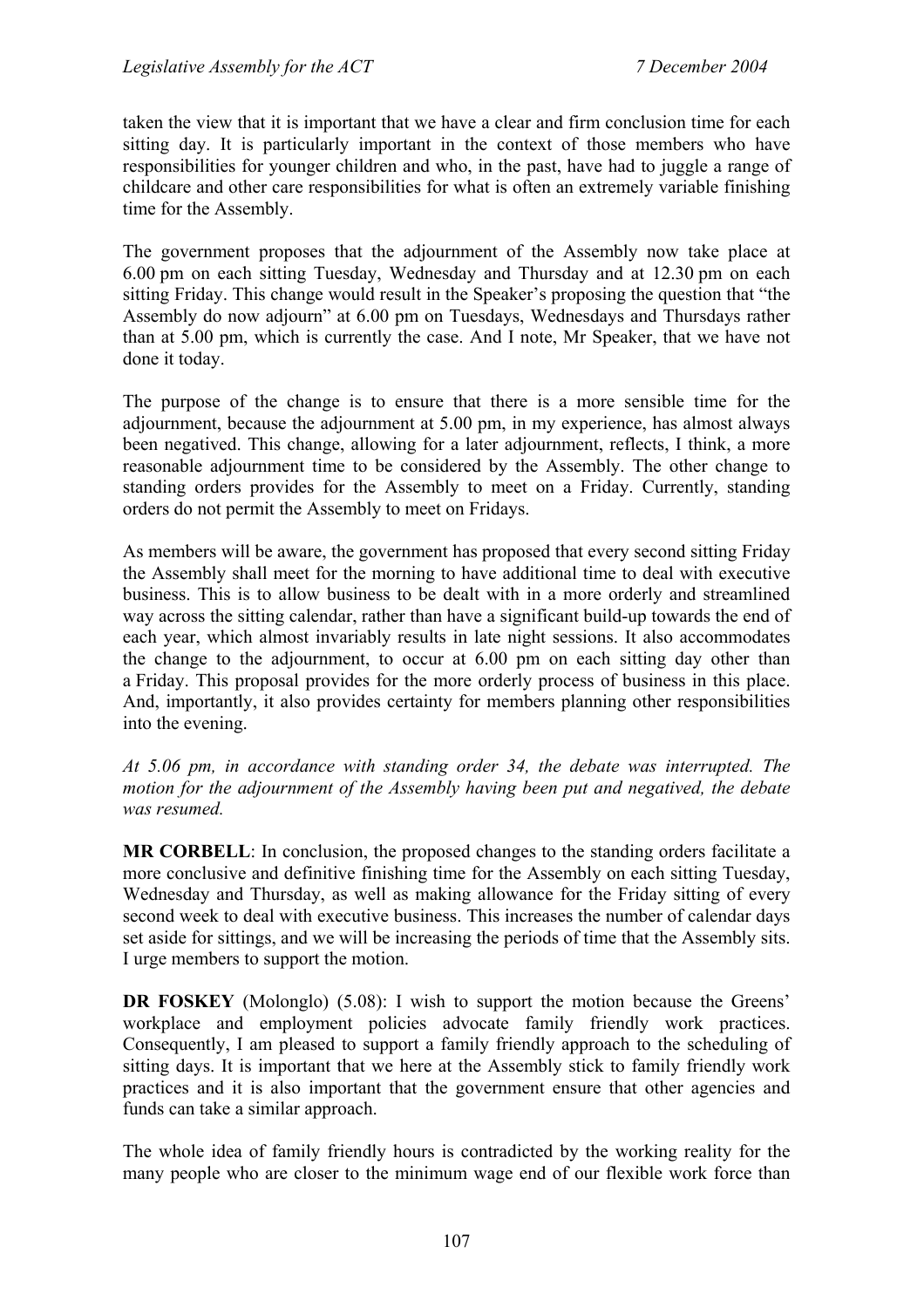members and staff in this building or people in other high demand occupations. Our retail industry, for example, seems to have moved closer to a seven-day, 24-hour service in the past few years. Similarly, community sector employees only achieve family friendly work hours by taking on what are effectively full-time jobs at fairly low rates of pay for part-time hours.

We cannot be sure that this change in hours will result in more family friendly work practices, particularly for those members and staff who need to cover a lot of the business in the Assembly. For instance, I may stop sitting here but I may have to get up early in the morning to prepare for tomorrow's Assembly. It may also result in unreasonably truncated debate and insufficient scrutiny of legislation and other business in the Assembly.

While I am happy to support this motion. I do not think we should serve out the full four-year term without considering how well the new family friendly approach has worked. I want to keep an eye on it and confirm whether the arrangements are working. Consequently, I will be asking the Administration and Procedures Committee to evaluate this change in standing orders and report to the Assembly by mid-2006—that is, June 2006.

**MR STEFANIAK** (Ginninderra) (5.01): The opposition will be opposing this motion. Before I go into a lot of substantive detail in relation to it, I point out that it is not dissimilar to a situation in another small parliament, Tasmania. My colleague, the Leader of the Opposition, was told only yesterday, I think, by a member of the Tasmanian parliament that it is not working down there.

One of the big problems with this, and I hear people talk about family friendly environments and that, is that I do not think that the Assembly, by the very nature of the job it does, can ever be a completely family friendly environment. In the past, there has been a real need to sit late—not all that often but often enough—to ensure that legislation was passed. Also in the past we have had the mad rush to finalise bills before the end of the year or before the end of an Assembly term. That just shows if we are doing our job properly there is a significant volume of work there. I think this motion would really restrict it and I think it will come home to bite the government in the not too distant future, in their simply not having enough time to get through the Assembly what they want to get through.

Let us look at the proposal. Every second Friday, and this is my understanding of it, we pick up three hours by sitting on Friday morning. All right. That is fine, as far as it goes, but we only sit—what is it? We have a 13 or 14-week sitting pattern for next year, so 42 or 45 days. In fact, I cannot think of a time that the Assembly sat more than about 45 days in any one year. So it is not a hell of a lot of days we actually sit. If we go on to this, what have we got? We have two hours in the morning on the Tuesday, Wednesday and Thursday and then, at 2.30 pm, we have question time. That, invariably, takes an hour. Then there are papers to present. Let us aggregate that to around about half an hour—I have seen it go longer, and I think today was a case in point, but let us say there was about half an hour there. That would take us to 4.00 pm.

Quite often we will have an MPI and that takes us out to 5.00 pm. On Tuesday we have one hour for additional business, on Thursday it will be government business and on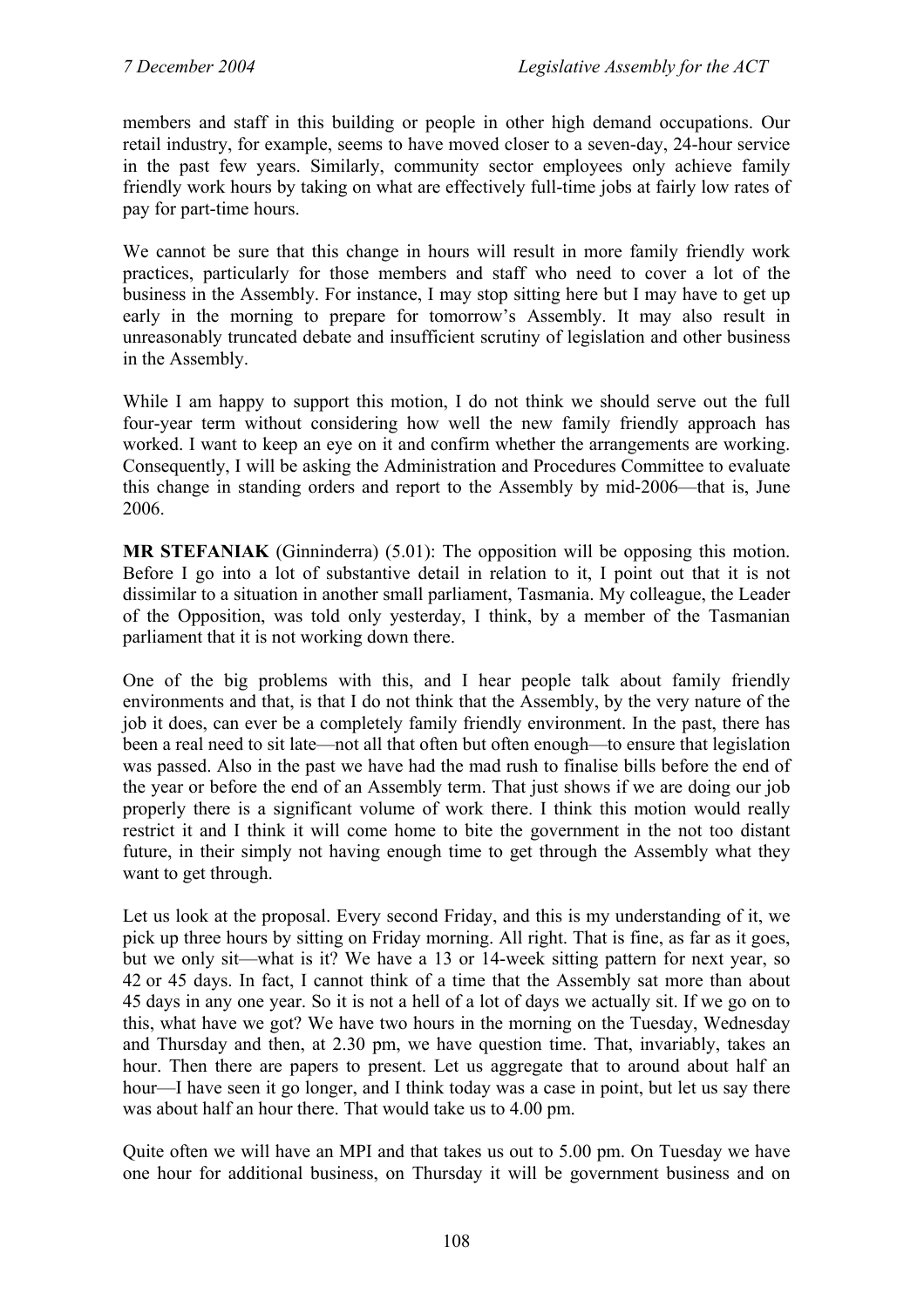private members' day some private members' business. Even if we do not have an MPI, we are looking at about two hours or so in the afternoon. Even if we do not have papers, we are looking at a maximum of about 4½ hours of actual debate on bills, on Assembly business, on private members' matters. But more often than not it is going to be less than  $4\frac{1}{2}$  hours. It will be somewhere between three and  $4\frac{1}{2}$  hours on those three days and then the three hours on Friday. I just do not think that is going to be time enough.

Dr Foskey talks about it being the right idea and that it is family friendly. The other thing about this place and about the job we do, and it is a difficult job, is that it requires us to put in very long hours. All of us, especially those of us who have been around a while, and the new members will find this, if they are doing their job properly, have to go to meetings at night.

I think we are the most approachable Assembly or parliament in the country because we are very much part of the community. We are a small city-state and we are just simply out there more. People bump into us a hell of a lot more than they do members of a bigger parliament—by the very nature of Canberra as it is. There is great demand on our time and members will still find that they are going to be out doing their job at night and on weekends. We have to go home to our families when we can.

One benefit at least—unlike in the federal parliament or parliaments like Queensland, Western Australia and New South Wales—is that we get a chance to go home to our families. If you represent the north west of Western Australia or if you are in the federal parliament, unless you are an ACT member, you are not going to get home to your family very often, similarly for those members in New South Wales and some other states where there are significant distances involved. So one benefit is at least we can get home to our families. Yes, I suppose you make adjustments, and we all do, at weekends, because we work weekends.

I do not think this will, in any way, make us more family friendly. The big problem with it though is simple, if you do your maths, and that is the lack of time to do our business—the government to put forward its legislation and the other matters it needs to put forward, and the opposition and the crossbench to put forward the matters we need to put forward and the work we need to do in terms of challenging and keeping the government accountable for what it puts forward. There is simply not enough time allocated in this motion for us to do our job properly. You only need to go back and see what has occurred in previous assemblies for that to become painfully obvious. I mention again the situation in Tasmania where they have tried a similar thing and, we are told, it is not working.

Let us say the government says, 'Look, the 5 o'clock rule is a silly one. Why don't we aim to finish at 6?' That is probably reasonable, and there are a number of days when we will. Maybe the announcement of the 5 o'clock rule is a bit of anachronism. It does not perhaps serve any great purpose and there might be merit in making it 6 o'clock. On occasions we certainly finish on or around 6 o'clock. But there are occasions, and they are necessary, when we will have to go much later than that.

No-one likes to sit to three or four or five in the morning. I remember being in this place during budget sittings when bets were taken as to what time we were going to finish. I remember one year when we finished at 4.51 am—the public service knock off time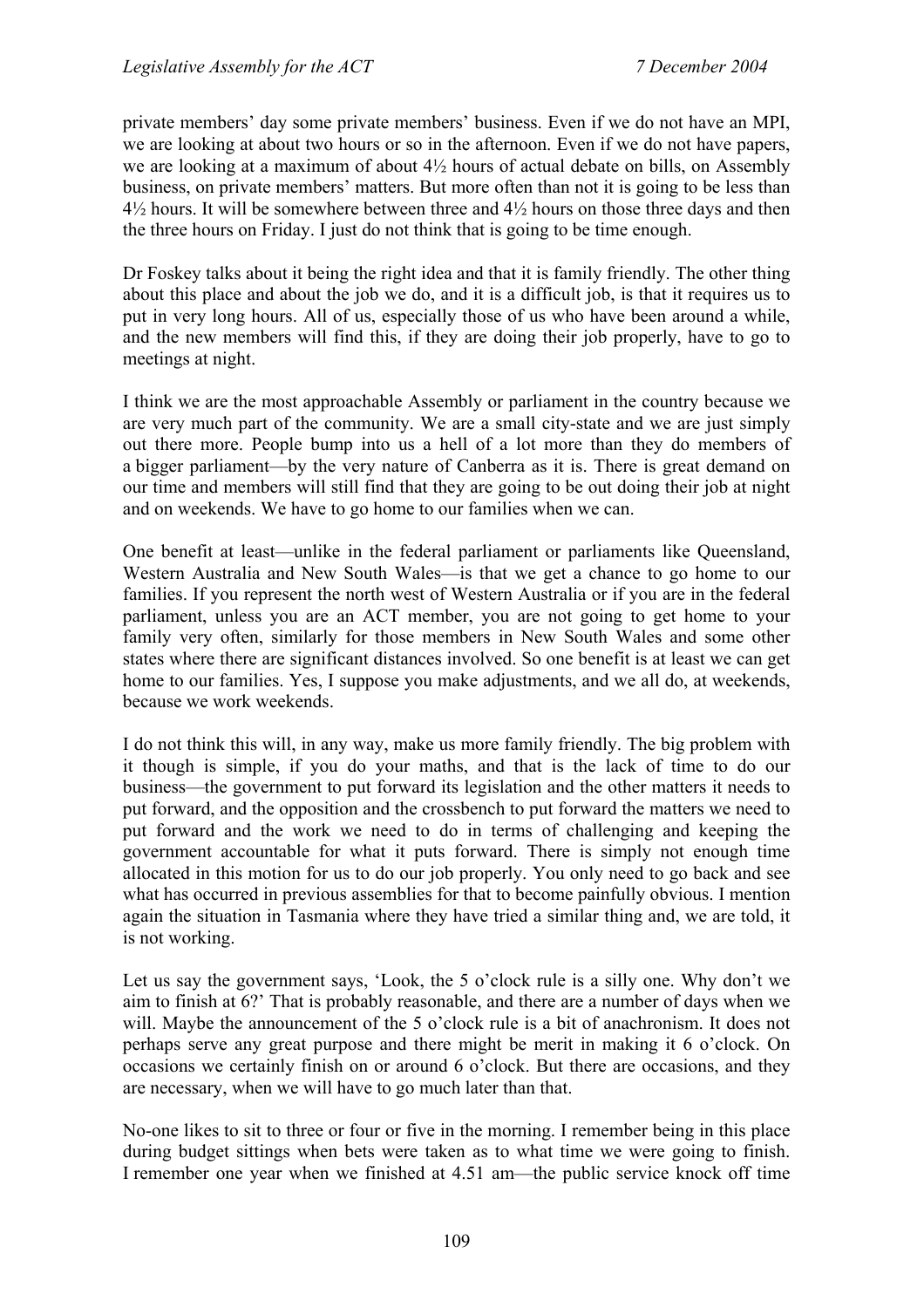reversed! That certainly was not a terribly pleasant thing to do but that does happen on occasions and, yes, there is some real question as to how effective you can be at 2.30 in the morning when you are amending complex legislation.

I well recall the Crimes Act amendment in August 2001 where I think an amendment to an amendment to an amendment went off in a tangent. It certainly took me about five minutes to work out how on earth we could fix it up but, with the help of the Clerk and a few other people, we managed to. So, okay, that is a situation where, when you are doing complex stuff, tiredness can be a problem, and maybe that is something to look at. Maybe we would be better saying. 'Let's try to make sure we don't go past, say, 11.00 pm or midnight.'

This rule, where we shut off proceedings at 6.00 pm, then have the adjournment debate and we are out of here at 6.30 pm, is great if you can do it but I think the practicalities of what this place is about—the legislation that you people want to bring in and the matters we are going to want to raise—simply means there will not be enough time. I do not think that extra three hours on Friday will be enough. You have got the numbers. You are going to get it through, but I certainly think you will be revisiting this one. The opposition will be opposing it.

**MR QUINLAN** (Molonglo—Treasurer and Minister for Economic Development) (5.18): Just very briefly, I recall, over the seven years I have been here, some very extended debates—particularly extended budget debates—but it seemed to me that the whole process was not all that effective. I think there is a need for members to reflect on the relevance of what they are doing rather than having queues of speakers wanting to get up and say the same thing over again. We have people wanting to get up and have a second go at the debate simply because they disagree with something, turning it into a "he said", "she said" process.

We did fall, particularly in the last Assembly, into a very ill disciplined approach. I do not know what the motivation was, as it did not seem to achieve anything other than late night sittings and a waste of time. You can wax lyrical and beat your breast about the right to speak and say that everybody should have the opportunity, but there is a limit, and I think we crossed that line last time. There is a need to use the time, not just your time but also our time, effectively.

**MRS DUNNE** (Ginninderra) (5.19): I am glad Mr Ouinlan has spoken and has said exactly what you would expect Mr Quinlan to say because, really, the only person whose opinion is valued in this place by Mr Quinlan is his own. It really is quite an inconvenience for Mr Quinlan to have to listen to the views of anybody else, and especially someone who would dare gainsay Mr Quinlan.

This proposal brought before us today by the manager of government business is again a part of the pattern of, "We're now majority government so we can do what we like." We had a discussion in the previous Assembly about reviewing the standing orders and about creating a more family friendly work environment, and we took particular pains in the last Assembly to try to create some certainty for the staff of the Legislative Assembly, both secretariat staff and our own staff, as to how we would sit and how long we would sit but, even with the best intentions of all of us, sometimes the timetabling falls out.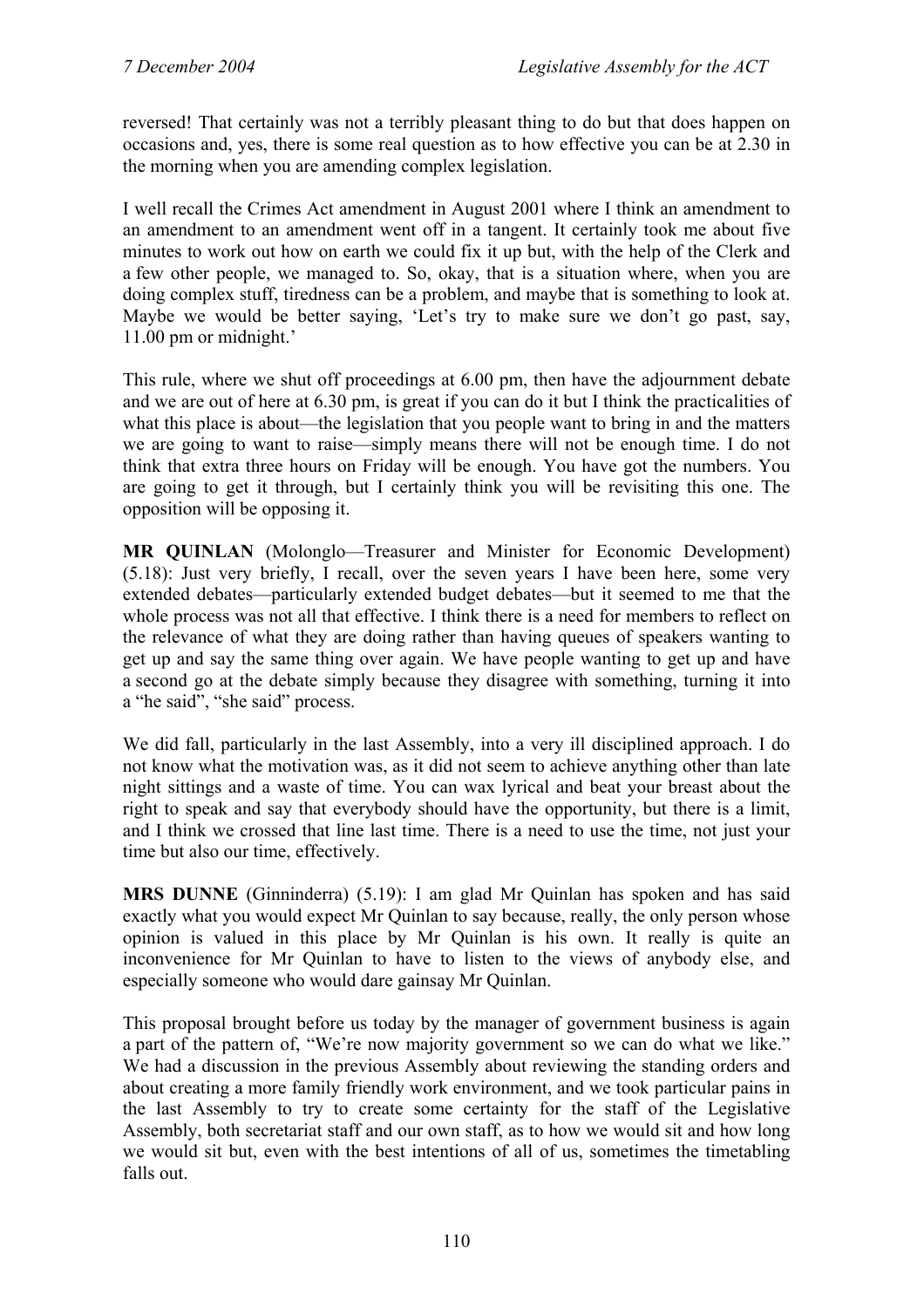In the last review of the standing orders, and in the discussions we have had about family friendly workplaces, there was never a proposal that we should all up stumps at 6.30 pm, come what may, irrespective of the business before the Assembly and how much more we had to do. Mr Quinlan makes a point that needs some nodding and acknowledgment that from time to time members do get carried away with their own rhetoric, and can be a little on the verbose side, but there are standing orders about that. We would be better off, as was recommended in the review of standing orders in the last Assembly, perhaps enforcing the speaking times rather than putting a stop to debate, as this proposal will surely do.

As Mr Stefaniak pointed out, he can do the math—as they say in other countries—and really what we will resolve to do today is limit debate on Tuesdays, Wednesdays and Thursdays to about  $4\frac{1}{2}$  hours. Most of the issues that passed through in the previous Assembly did so, generally, with consensus or with minor amendment. Many bills passed in under an hour but, from time to time, there are matters of significant import where the debate is considerably longer. Just off the top of my head, some debates that took a considerable time, and needed to take a considerable time, in the last Assembly included the introduction of the building insurance indemnity scheme.

That was a very important piece of legislation that took considerable time and where debate went on for some time. It would have been inappropriate, in a sense, to adjourn the debate because "Gosh, we've come to 6.00 pm and, union rules, we have to go home now, irrespective of the need." Legislation to set up the Planning and Land Authority, the education bill, the human rights bill—all were significant pieces of legislation where it was generally not appropriate to adjourn and come back because you would have lost the thread of the debate and we would have ended up with people repeating themselves and having to make their points again. People lose track of who has said what to whom and when and whether it has been said.

This proposal is a flawed proposal. The Liberal opposition will oppose it, because it is a flawed proposal. The only thing it does is provide certainty. I can now say to my family, "We'll be pulling up stumps at half past six so, yes, you can make arrangements in the evening." But, for the 40-odd days that we sit, there were very few days when we ever sat beyond 7 o'clock in the previous Assembly. As I said when we had this debate about family friendliness last year, when you stand for election, when you sign up to becoming a member, you sign up to the hours. If you are not here debating, you will be out in the community.

At 6.30 tonight, I am out of here and I am going to community meetings. I will still be doing my work. I still will not be seeing my children; I will be out doing the work of a member of the Legislative Assembly. This proposal does create some certainty. It means members do not need to have pairs, which is often a problem if they are given a dinner invitation or something like that. But the nub of what we are here to do is to debate issues in relation to the welfare of the people of the ACT, to look after the vulnerable, the people who need support.

The message we are sending to the community is that it is just too hard. I want to put on the record that it is not too hard for the Liberal opposition. We are prepared to do the hours. It is really too hard for the Labor Party. They resented having to sit here during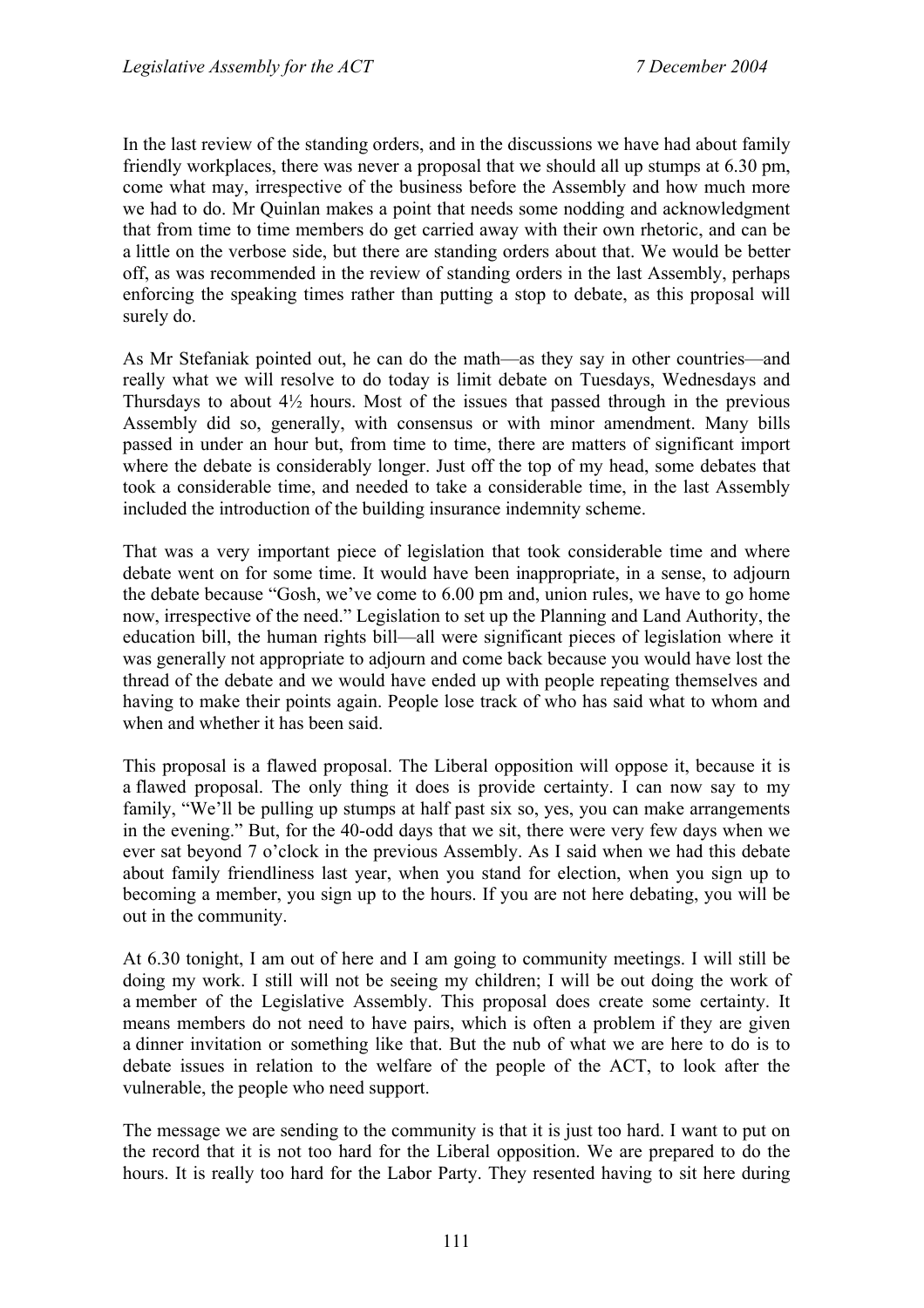the Fifth Assembly and have people run a critique of their legislation, if that was necessary. They resented it most roundly, especially the Treasurer and the Minister for Energy, as he was then. But that is what democracy is about: democracy is about debating the issues of the day.

What it really boils down to is that this is an opportunity for the government to force its will not just on this place but also on the people of the ACT. It is not just about whether we get our moment in the sun. It is about whether the views and the rights of the people of the ACT get an airing in this place or whether the Treasurer and all his colleagues can push things through, irrespective of the need, and we have seen it today. We are going to have committees that suit the government. They are going to have majorities on committees so that they do not do anything inconvenient. They are not going to give leave to people to speak again, and we have had the first instance of a non-government member being gagged. Here, again, is another opportunity for the government to gag debate in the ACT.

This will not work. On the very first occasion that the government suddenly finds it has something that it really needs to do, we are going to have the suspension of standing orders. And who will have egg on their face then? We have created an entirely inflexible system, much like some of the inflexible planning systems that the manager of government business has attempted to create in the ACT; I mean, it is an entirely inflexible position, it does not provide for negotiation.

We had a system last year where, for the most part, we agreed to rise at seven and very rarely did we sit beyond that. If you look at the statistics, which I do not have on hand at the moment, there were very few days, especially prior to the arrival of certain secretariat staff, where we did that. As a result of this, we will have a system that is entirely inflexible. We are going to get to a situation fairly soon where something will need to be debated and resolved at a particular time, and this manager of government business will have created a situation where the government will not have the flexibility that it needs.

As to the impact it will have on private members' day—well, of course, now that we have a majority government we do not want anyone raising issues that would be inconvenient for them. What this will do is put the same constraints on private members' day. The thing that was most patently obvious about the government in the previous Assembly was that they loathed private members' day because it caused them inconvenience. Sometimes people required them to do things that they did not want to do. What they want to do with this proposal is gag the members of this Assembly who speak on behalf of the community.

**MS MacDONALD** (Brindabella) (5.29): I will attempt to be brief, succinct and to the point. Yes, there is that element of family friendly hours within the motion. We had that debate earlier in the year in the Assembly, and I was the one who put up the motion on that debate. Mr Quinlan just asked me if the motion was passed and the answer is, "Yes, it was passed." The opposition at the time opposed it and, yes, it is opposing it again. The opposition sits across from us saying that it is important that we be able to sit until very late into the night; that, when you take on the job as a member of the Assembly, you must sit unreasonable hours in which you cannot think properly because you have been here since early in the morning; and that it is okay that the same speech is presented at least six or seven times by the different members of the opposition.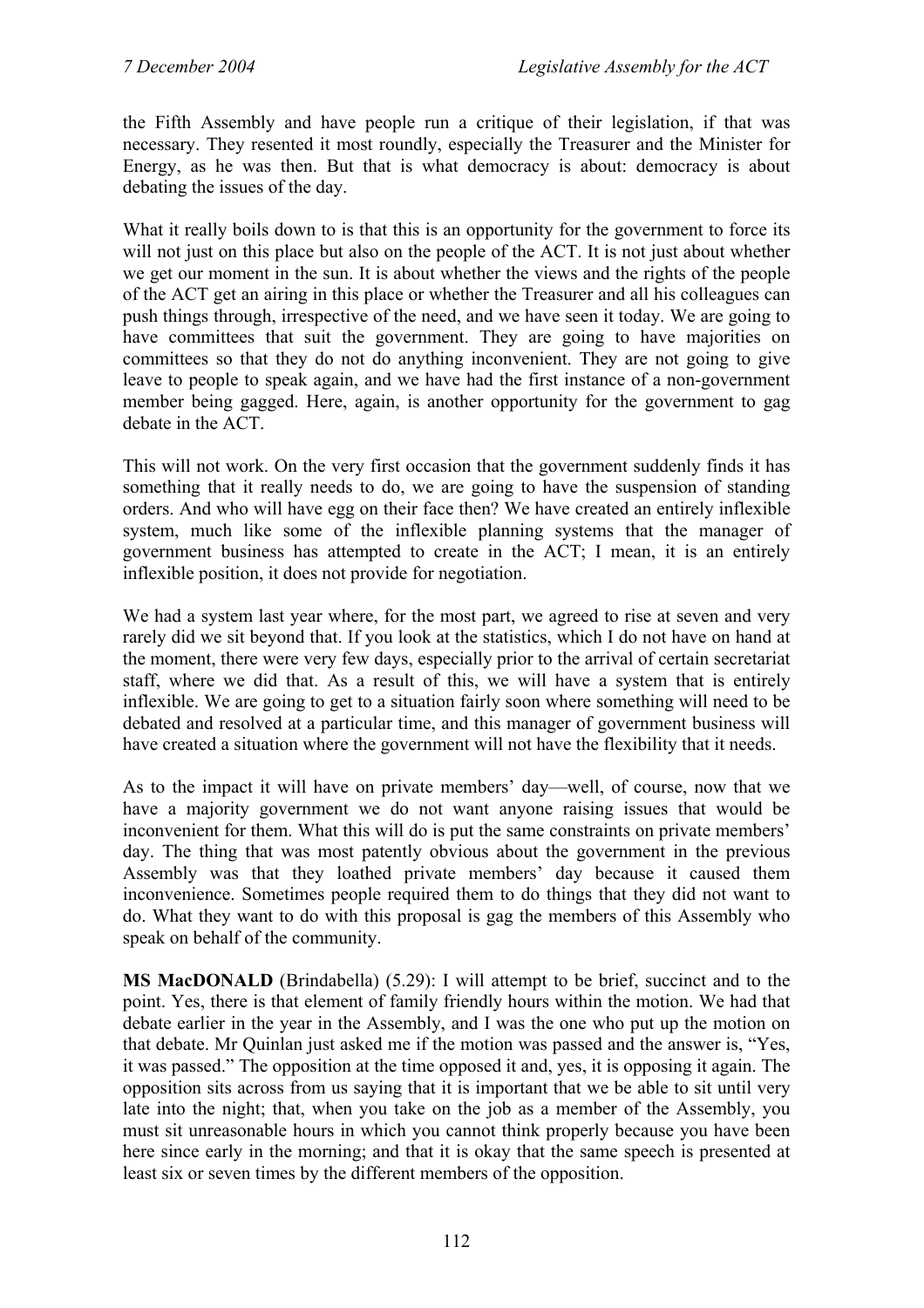Mrs Dunne has made the comment that we are seeing for the first time in this place a member being gagged. What the government wants to do is enforce some discipline. When the motion was put up earlier in the year, in the Fifth Assembly, Mr Cornwell, a member of the opposition, was in agreement with this government that if anybody up on the hill or in another parliament attempted to seek leave to speak again or seek leave for an extension of time they would be laughed out of the place. The fact of the matter is that this is an ill disciplined opposition. That is what we are talking about.

It is about the opposition not being able to speak within the time limits, as they are put up. It is about you not being able to decide, "Oh, well, I'm going to seek leave to speak again because I didn't like what you said about what I said the first time so I'm going to get up and say exactly the same thing again." That is right; we do not agree to that. We want some discipline in this place. We want to speak within time limits and we want to be fair not just to our families but to the families of the people who work in this place, not just in our offices but also in the secretariat; and, yes, we want to be kind to ourselves and make sure that we actually focus on what is being said and that what is being said makes sense. Half the time, a lot of the things that get said a second time around make absolutely no sense at all and nobody, absolutely nobody, is listening to what you are saying.

**MRS BURKE** (Molonglo) (5.32): I am wondering why we are all here. Several times today I have heard Ms MacDonald contradict herself. Nobody is debating the fact. I think Mr Quinlan raised some good points: "nobody wants people going over and over the same thing." Sorry, that is why we are here. Each of us in this place got elected to make a stand for our communities that we represent. We are here to have our voices heard. You do not like it, do you? You have got majority government now and you are still not satisfied. You want us to shut up and sit down, as Mr Quinlan has told me many times.

**Ms Gallagher**: Make sense.

**MRS BURKE**: Sorry, you are the most authoritative person in this place. I see: "disciplined approach; waste of time; he said/she said". Mr Quinlan, you are right. I agree. But it should not stop us in this democratic place from standing up to have our say and putting our point forward, despite the fact that you do not like it. You do not particularly like being in here. I cannot help that.

**Mr Quinlan**: It's boring.

**MRS BURKE**: Sorry, you're boring?

**Mr Quinlan**: It's not her fault; it's boring.

**MR SPEAKER**: Order, Mr Quinlan!

**MRS BURKE**: Thank you, Mr Speaker. That brings me to the point of why we are here. We are not nine-to-fivers and nobody is saying that we should stay here until the early hours of every sitting day. We sit three days a week for 14 weeks a year. Come on, what are we—men or mice? We already have a really bad reputation in the community. They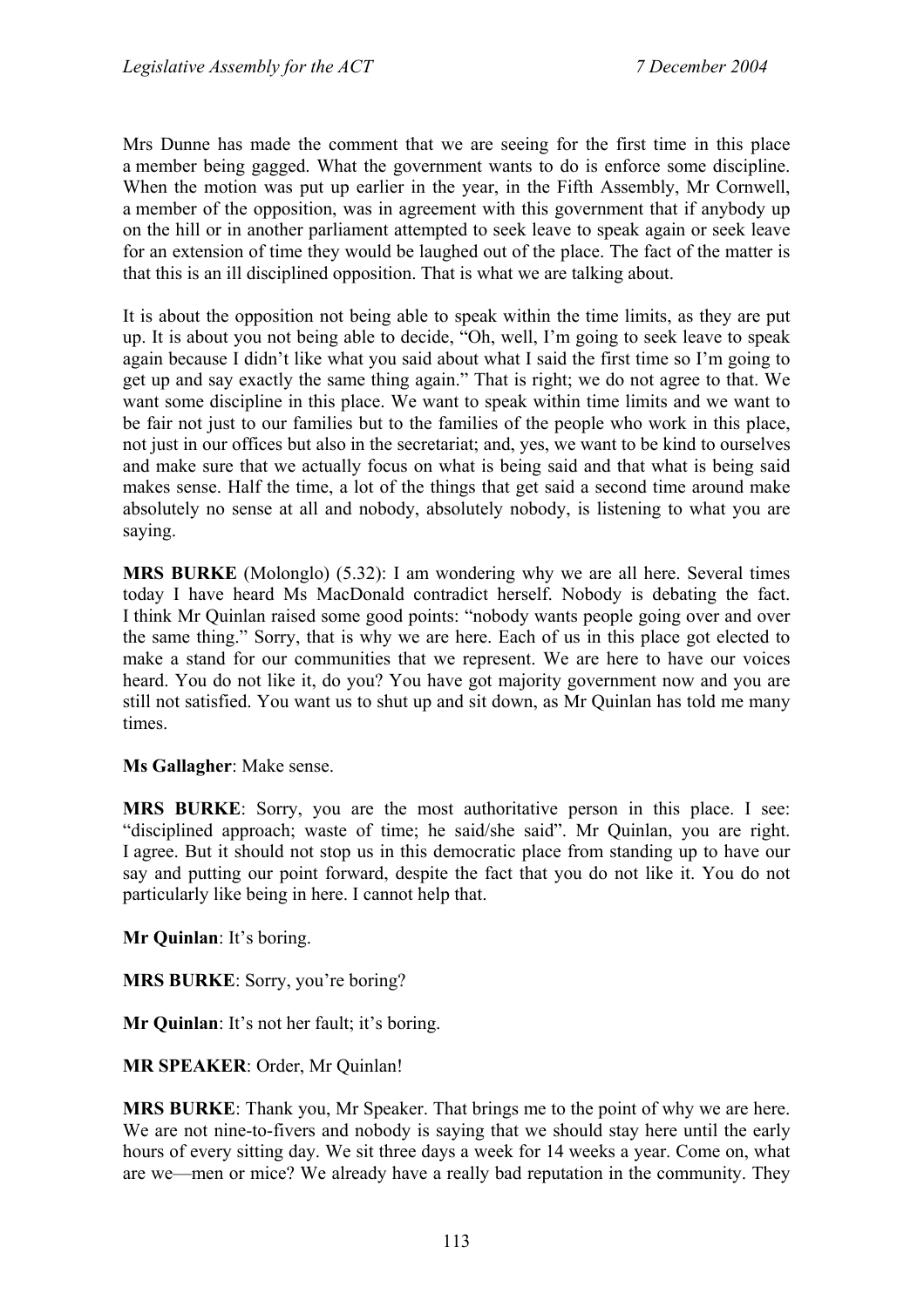really have a very bad opinion of us out there in the community. All I can say is that they now have further cause to say, "Oh, that's right; that's the Assembly; lazy; just want to do a 9 to 5 and go home."

Ms MacDonald is right. We have families. We have people who do not want us sitting here all hours of the day and night but, unfortunately, we signed up for that. We get paid for the full period of the time that we are here. We are never off watch. Sorry, but that comes with the territory. I think that what is being proposed today is unhealthy because it is going to stifle debate; it is going to prevent us, contrary to what Mr Quinlan says, repeating things.

**Mr Quinlan**: I thought you were standing up for your community.

**MRS BURKE**: Sorry, would you like to say something, Mr Quinlan?

**MR SPEAKER**: Order! Mrs Burke has the call.

**MRS BURKE**: It is disappointing that Mr Quinlan and others treat this place with such contempt and I am really disappointed that we are not allowed to stand up here and say what we feel and to represent our constituents. I think it is disappointing that the ministers sit there scoffing at the opposition and crossbenchers because we want to do a job. We are paid and elected to do a job.

What have we got here? Finishing at 6 o'clock and maybe sitting some Fridays. The government is the one that needs to get some discipline, I suspect, Mr Speaker. We had a torrent of legislation poured onto us at the end of the Fifth Assembly. How organised was that? Not! Come on, surely now we have a prime opportunity to have proper sitting days, not meddling with it, to be able to rise at a sensible hour anyway.

Mrs Dunne is quite right: there are some very heavy and weighty things that have been debated in this place. We need to remember that. We do not have anywhere else to pass this stuff. Being a unicameral parliament, we are it. To hamstring us in this ridiculous way is just not democratic as far as I can see. I think we well know what the community's feedback is. All of us know. They are not very appreciative of the fact that we are just going to close the doors at 6 o'clock and to all intents and purposes go home—well, some in the government seats might be. The opposition is out there in the community. Four and a half hours of debating time, I heard Mrs Dunne say. What's that going to do, given the weighty issues that we have debated in this place?

I am for a family friendly workplace, and it will be now. But there has to be a reason why we are in this place, and it is not to work 9.00 to 5.00. I think this has gone one step too far. I agree with Mr Quinlan: there is a lot of time wasted in this place. I agree with Ms MacDonald; she is right. But I believe what you are proposing to do now will stymie debate; it will switch us off when we want to be responding to things that you do not want to hear. You do not want to hear our response to things. It is unfair and undemocratic.

I will leave it there. We have made our case. The Liberal opposition are not in agreement with what is being put forward today. We certainly will not be supporting it. We are defenders of the jobs that we do for the broader community, and this to me is indicative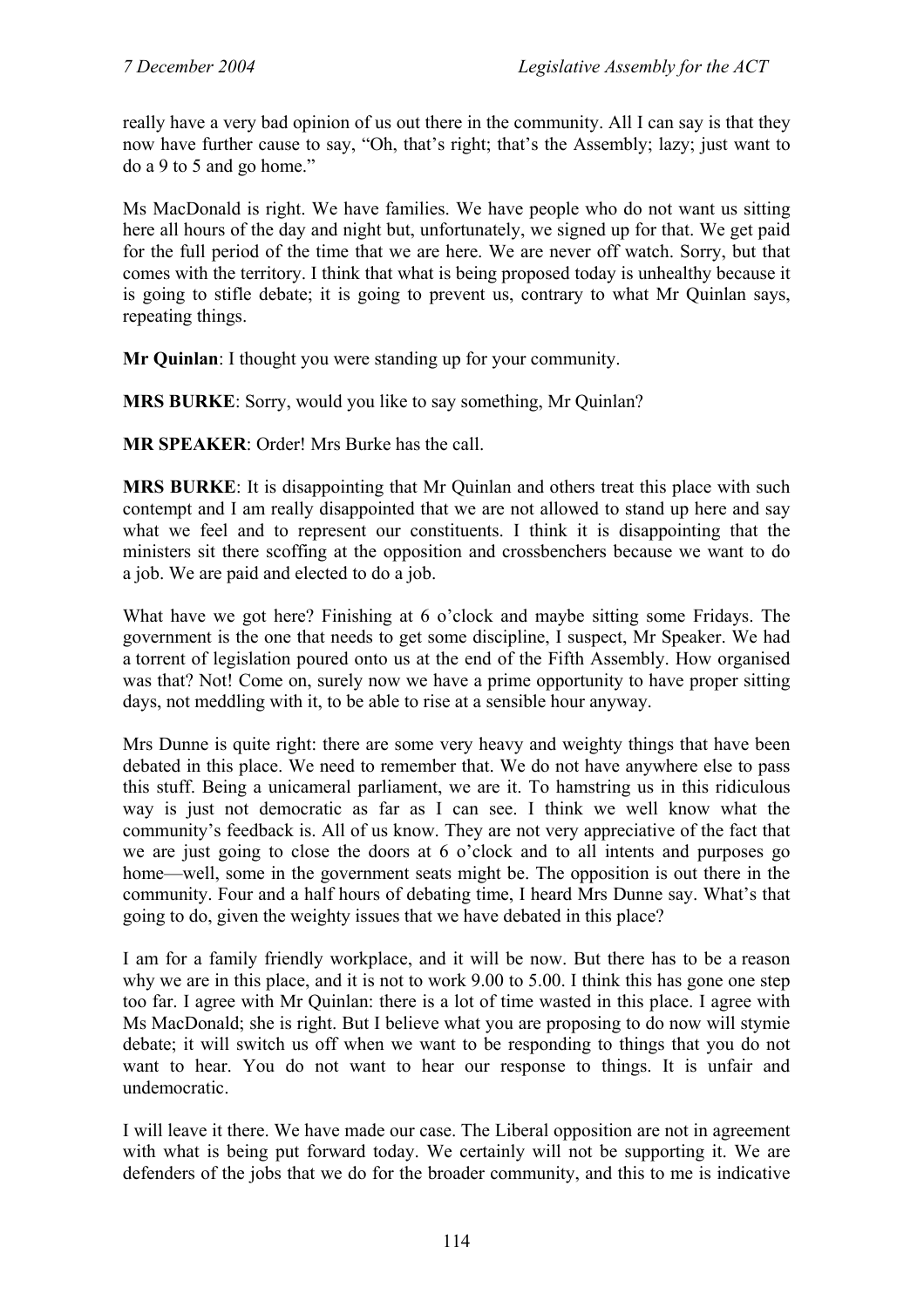of a government that is just sucking inward, inward looking, self-serving and self-seeking for the most part.

No disrespect to the new members here, but I hope that you can make some difference within your party to start your colleagues thinking laterally about why we are here. Do not suppress us in the way that you are planning to. This is nothing more than suppression. It is an appalling move by this majority, arrogant government to shut down debate in this place. I will not be agreeing with this motion.

**MR CORBELL** (Molonglo—Minister for Health and Minister for Planning) (5.38): in reply: Mr Speaker, the way the opposition carries on, anyone would think that there had been a coup d'etat in the ACT, solders coming into the Assembly and forcing people to go quietly, and all that sort of thing. This is the most extraordinary overreaction I have seen.

There are a few things that I would like to clarify. The first is that the opposition argues that this means that there will be an adjournment at 6.00 pm; there must be an adjournment at 6.00 pm. Mrs Dunne said it provides an inflexible framework because we are going to have to seek leave to suspend standing orders every time we know we want to sit beyond 6.00 pm. Well, that is simply not the case. You only have to read the motion to understand that, Mr Speaker. I doubt that Mrs Dunne did, based on the comments she made earlier in the debate, because what it says is that it requires the Speaker at 6.00 pm to put the question that the Assembly now adjourn. Of course that question can be negatived.

The government has indicated its broad intention to seek the adjournment at 6.00 pm because we think that is appropriate and we think that is a reasonable hour to conclude sittings for the day. But it does not in any absolute term rule out sitting beyond 6.00 pm. You just have to read the standing orders to see that: "If the question … is negatived, the Assembly shall resume the proceedings at the point at which they had been interrupted." That is what it says. The Assembly shall resume proceedings at the point at which they had been interrupted. It is as simple as that.

It might be worth also pointing out to members that the dynamic of debate in this place will change, and just at a very basic level it will change because there will no longer be three crossbench members each wanting to speak on every single item. There will be invariably a minister in charge of legislation. There will be an opposition spokesperson, at the minimum, responding to the legislation and there will be one crossbench member responding to the legislation. It is a different dynamic.

That does not preclude other members from the government or opposition parties making their point in the debate. The government expects members to respond and join in debate in a responsible way and to make their contribution. But it is, nevertheless, a different dynamic. You do not have in every single debate three crossbench members responding on every single issue; you have one. Then you have whatever the make-up is from the government and opposition parties. It is a different dynamic, and that needs to be taken into account.

Of course, related to this issue is the notion of sitting on Fridays. Of course, sitting on Fridays permits an additional three hours every second sitting Friday for executive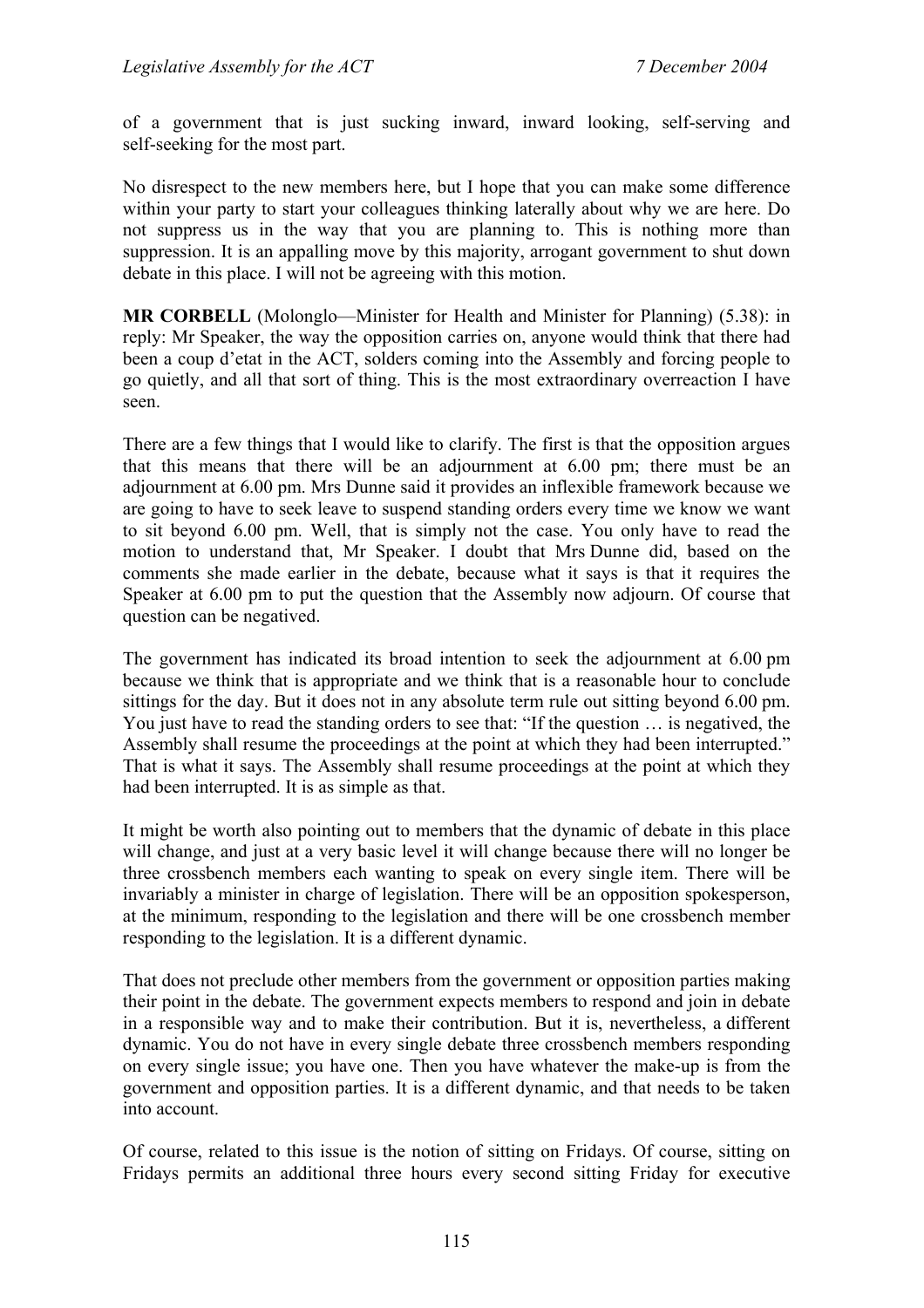business. Mr Stefaniak makes the argument that there needs to be more time for executive business. Well, we are providing that. We are providing the time for executive business—an additional three hours dedicated solely to executive business every second sitting Friday. So, far from closing down debate, far from restricting debate, it is facilitating the smoother running of the Assembly, a better opportunity for everyone to contribute and more time to deal with executive business. That is what the proposition does.

We are going to hear a lot, I am sure, over the next little while how at every point, every time the Liberal Party disagrees with something the government is doing, it will be an abuse of the majority. Well, I think you have got to make the argument on its merits; not just every time you disagree, say it is an abuse of the majority, because that is not going to get you very far and you are really going to have to work a bit harder on that.

The proposition is a reasonable one. It allows for additional sitting hours. It allows for a more focused approach to debate and it takes account of the changed dynamic, given that we do not have the same level of crossbench representation and will not need the time that it took to accommodate those views. I commend the motion to the Assembly.

Question resolved in the affirmative.

# **Adjournment**

Motion (by **Mr Corbell)** proposed:

That the Assembly do now adjourn.

## **Brindabella electorate**

**MR HARGREAVES** (Brindabella—Minister for Disability, Housing and Community Services, Minister for Urban Services and Minister for Police and Emergency Services) (5.43): Very briefly, I want to take this opportunity—this is the first time I have really had to do so since the Assembly has come back—to express my appreciation to the people of Brindabella for the confidence that they showed at the last election in me and in the Labor Party.

I wanted to express my appreciation to my Labor colleagues over the last two terms that I have been in this place; to numerous members of my campaign team; and to my own office, Andrew and Maria particularly. Mr Temporary Deputy Speaker, I think it is incumbent on me to mention people like Jimmy Mallett, Marco Spaccavento, Keith Warren, Carl Segale and a whole host of members who are known to your good self and who contributed enormously of their time and effort to allow me to be elected.

Achieving over 10,000 votes was an absolute thrill, I have to say. But also may I just say that it is a particular honour that I have been able to return for a third term. I am sure that members coming back for their third term will cherish that honour and do the very best they can to make sure they provide a service to their constituents.

It is most incumbent on me to express my appreciation to my wife, Jen, and to my family. Without Jen and my family—but I guess mainly Jen—one, I would not be here in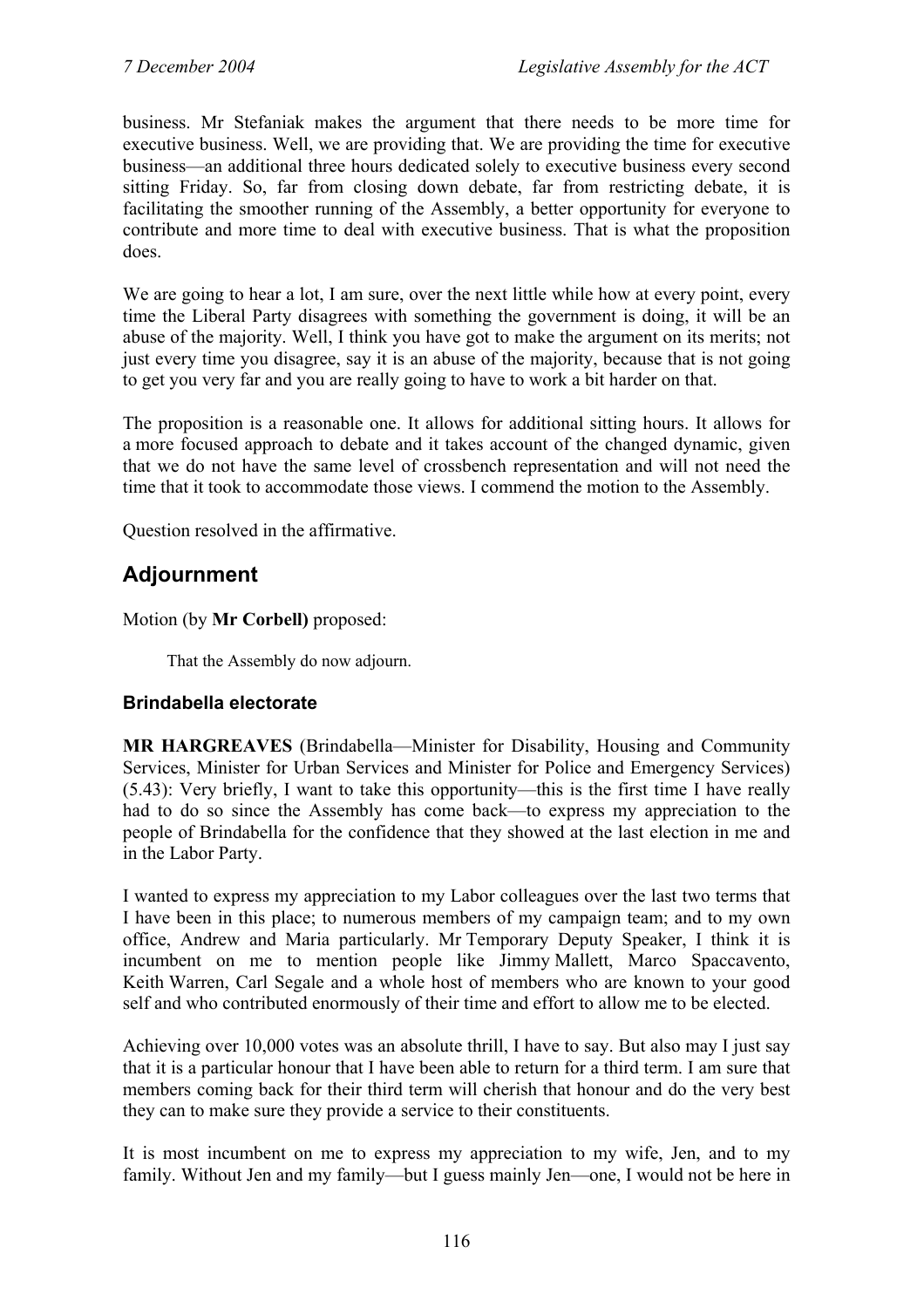the first place; and, two, I would never have been able to sustain the strength to contribute the way I have been able to, to get out and about and mix it with the people of Brindabella. So I wish the record to show how much I appreciate the support that only she has been able to give me.

I hope and pray that I will be able to live up to the expectations of the people who returned me to office. So thank you very much.

## **Calvary Hospital—cleaners**

**MR BERRY** (Ginninderra) (5.45): I would like to rise briefly to mention the trials of a few fellow Canberrans, and I refer in particular to the cleaners at Calvary Hospital. They have had to face the phenomenon, which is part of industrial or labour relations these days, of the cleaning contract at the hospital being put out to tender.

As far back as July there had been some discussions with management about this, and the cleaners felt that they had in-principle support for a number of things. One was job security and some assurances about working conditions, along with a general in-principle agreement that the hospital would be interested only in companies that were signatories to the ACT cleaning industry code of best employment practice. That is by way of background to the issues as they developed. But, in the end, on Monday, the workers stopped work when they lost confidence that their employer had maintained its commitment to its earlier position in relation to these in-principle matters.

These are low-paid workers. It is always a shame to see workers put in this position, but especially so just before Christmas. Some of these workers have been at Calvary Hospital for over 20 years, and they were seeking a guarantee that next year they would still have a job. As we know, contract workers can be vulnerable, and none more vulnerable than those on low wages. It is important to know that there are others in the community who support them when they are involved in confrontation; so I was pleased to go out and see them yesterday when they stopped work and were picketing outside the hospital.

I have been contacted today by their union, the Liquor, Hospitality and Miscellaneous Workers Union, and advised that Calvary management has agreed to honour its earlier commitments and that these workers will still have jobs under the new contract. So I think that is a good outcome for these workers.

It is always disappointing, I have to say, to see a dispute develop into a confrontation that causes so much angst to everybody concerned. On the one hand of course, the workers are extremely concerned, but so too are management. They end up in two very different positions. Services of one sort or another are in some way limited because of the dispute in the workplace. But, on the other side of the coin, my experience tells me, after being on many picket lines in one form or another, that workers are fearful about their futures; in many circumstances they are desperate to assure their futures; sometimes they are angry to the point of fury about being betrayed in some way; but overall they are extremely stressed about what this particular industrial dispute might do to their futures and to their families. So it is not a very good situation for anybody concerned at all. As far as I know, most of these workers have not been involved in any sort of industrial action ever.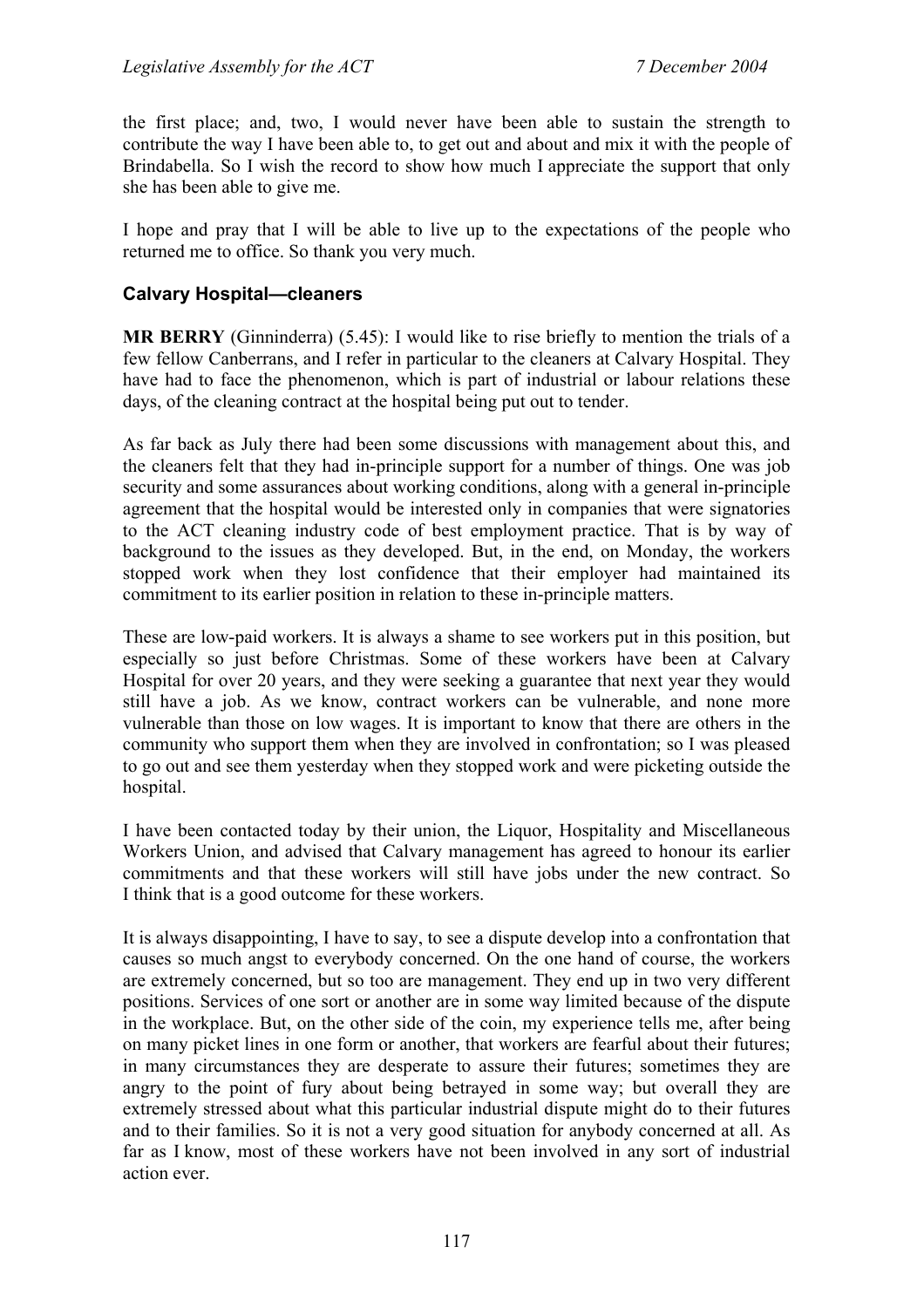I felt, as an elected member of this place, a need to go out and reassure them that what they had decided to do was something that was open to them to do in the context of the way we do things in Australia. If you are in dispute, you are entitled to withdraw your labour in many circumstances.

I would like to congratulate the workers for highlighting their concerns as conscious, hard-working Canberrans. At a lighter moment yesterday I heard a new saying for industrial action. One of the cleaners—and she was not that relaxed about the industrial confrontation—did say, "Well, if the baby doesn't cry, it doesn't get milk." So congratulations to Majvi, Dragica, Carlos, Stevka, Marika, Christina, Zora, Jacqueline, Maria, Zdravka, Slavica, Zora, Slavka, Danica and Mary, the cleaners at Calvary Hospital.

## **Karinya House**

**MR SESELJA** (Molonglo) (5.50): I rise to speak briefly on Karinya House. I wanted to make sure that the member opposite, the Treasurer, is not too bored. I will try not to keep him for too long, but I would make the point to the Treasurer that, if he is particularly bored, he could bring forward his retirement. I am sure there is some willing young Labor Party person ready to take over. I would just like to pay tribute to the Karinya House committee. My wife and I attended the Karinya House ball on 20 November. A fabulous time was had by all. There were over 200 people there.

I want to pay tribute to the fantastic work that Karinya House does for the community. Karinya House, for those who do not know, runs two houses for pregnant women and new mothers to provide support in budgeting and health care and other services.

I would like to congratulate Melinda Tankard-Reist, the president, and Catherine Cooney, the vice-president. I also note that Vicki Dunne is patron of Karinya House. So I really would like to pay tribute to the work they do. I think it is fantastic work. A lot of these women are very vulnerable and Karinya House provides them with fantastic support.

It certainly receives some government funding—and that is very welcome—but there is always the potential for more. This is a particularly worthy organisation, so the government should always be open to providing more support where possible. I think that is about all I have to say.

### **Brindabella electorate Mr Tony Burke**

**MS MacDONALD** (Brindabella) (5.52): I, too, like Mr Hargreaves, would like to place on the record my thanks to all the people who supported me, not just in the past 12 months of this campaign, because it has been a 12-month campaign for me, but who have given me ongoing support for the last  $3\frac{1}{2}$  or four years, since I decided to run for the Assembly in the first place. I also thank the people of Brindabella for giving their support to me to re-elect me. It was a gut-wrenching feeling going in, not knowing whether or not I would get back into this place. I am very pleased to be back, I have to say.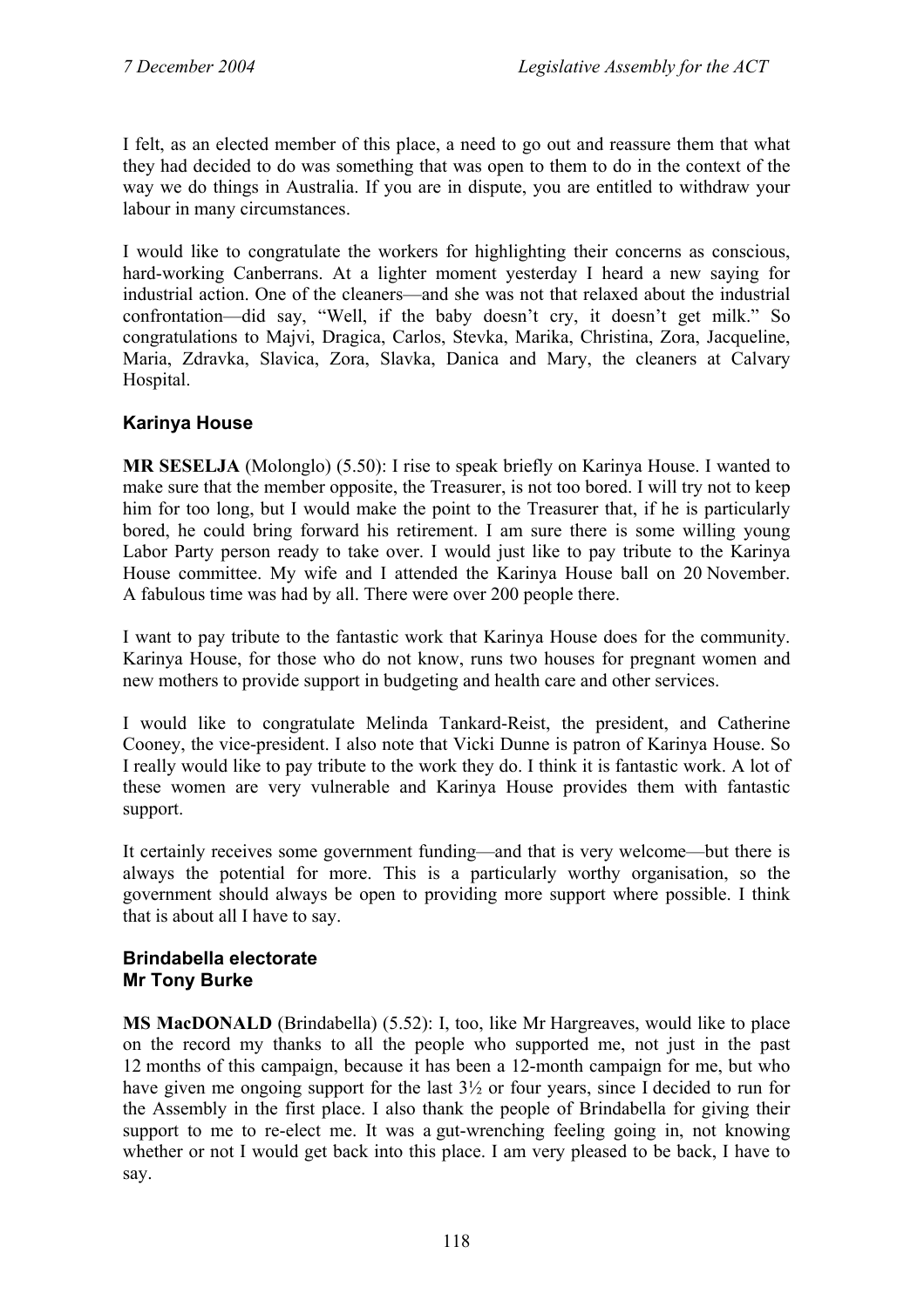I specifically want to thank Lisa Brill from my office and Rebecca Cairns, who was in my office but has gone back to her permanent position, for having supported me and put up with me generally. We all had our nervous breakdown together, but it was actually fairly small. So I am grateful for that. The three of us, of course, were all very grateful to my husband, Brendan, for the continuous flow of emails and phone calls that we got on a daily basis, reminding us of all the things that we had agreed to do as part of the campaign. I am very glad to be back and I look forward to the next four years in majority government and beyond.

Mr Speaker, it was my great pleasure on Monday of last week, 29 November, to attend the inaugural speech of Tony Burke, who is the shadow minister for small business in the federal parliament. When I say his inaugural speech—he was referring to it as his first speech—he did, of course, point out that it was his second first speech because last year he gave his first "first" speech in the New South Wales upper house.

Tony and I went through Young Labor together. I have mentioned Tony before in this place because it was he who gave me the form to join the Labor Party in the first place, took it into head office for me and signed me up. He has provided, over 10 years, many years of guidance and support. Of course, Tony and I do not always see eye to eye, he being of a pro-life disposition and having a pro-life view, and I being pro-choice on a number of issues. But I do respect his views and of course it is always very difficult to be anything other than amiable with Tony because he is such a nice bloke. I wish him the best of luck.

I note that he stated in his inaugural speech last week that the convention was for him to be heard in silence for his first speech and then not. His response to that was: good, bring it on. I say as well that it is good to see him in the place because I know that he will take on the debate and thrust the challenge of the debate in the big house up on the hill and he will be a worthy advocate and a worthy person to represent the Labor Party in the House of Representatives for the seat of Watson. My congratulations go heartily to Tony, his wife, Cathy, and their three children whose names I cannot all remember.

### **New members Molonglo electorate Mr Michael Long**

**MRS BURKE** (Molonglo) (5.56): There are a couple of things I want to say. Firstly, I would really like to welcome our new members, four of whom are sitting in the house—Mr Seselja, Dr Foskey, Mary Porter and Mick Gentleman. I want to say welcome.

I want also to thank the people of Molonglo and my colleagues. About all those things I will probably talk more later in the final speech of the year. But I want to say that it is fantastic to be back in this place for the third time. It seems I have ramped up steam and energy each time I have been here: the first time for nine months; the second time for 18 months; and now I am here for four years. So I thank everybody involved in that and no-one more than my husband, Lindsay, whom I love and adore. He is the tower of strength in my life and, like all members who have partners, husbands, whatever, we would not be here if it were not for their help, support and encouragement. It is one heck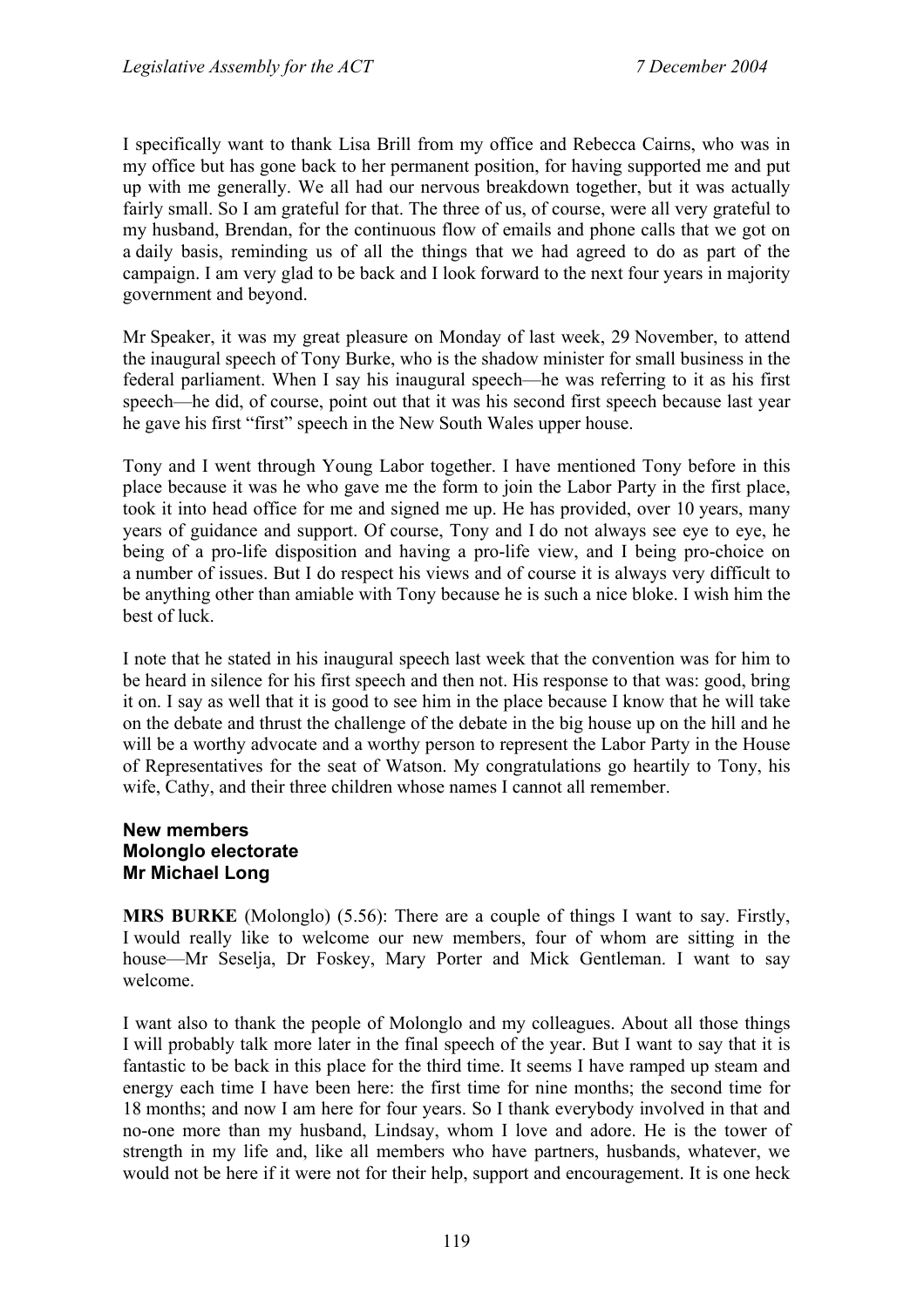of a job being a politician. It is no easy feat and we need the support of family members, colleagues and our parties. We cannot do this job on our own.

I want now to congratulate and thank Michael Long, too, for what he did. Many of you know him probably for his AFL career. I wanted to thank Michael for the way in which he conducted himself and the way in which he approached the raising of issues for indigenous people in this country. Michael has a very refreshing approach.

I had the honour, the privilege, the pleasure and the fun of being able to walk down Northbourne Avenue for that last stretch of his walk. I was the only local Liberal MLA there, and indeed only one of two Liberal members there. Mr Berry was there too. I also understand that Mr Stanhope had signalled he would be there but signalled at the last minute that he could not be there. It was a great turnout. Of course many federal politicians were there. I think some also would have found it amusing that we kept seeing different heads popping up and people joining the walk. It was quite funny.

Through all of that, Michael's demeanour and his steely-eyed vision for what he was going to do never changed. He is a man of purpose, a man of great determination; he is humble; and he is gracious. The things that he was saying to the media as they rocked up were things like: "I'm not here to bash up the Prime Minister; I'm not here to make this a political debate; I want to get on; we want reconciliation." In fact, Warren Mundine has backed that cause as well. "Let's move on; we've lost the focus." The Aboriginal and indigenous community have lost the focus in many ways. Because they are so geared around the sorry debate they have really lost sight of those real issues. That indeed is Michael's point.

I was tracking his walk for a week when he was about 400 kilometres from Canberra his sole determination. It was just marvellous to meet such a guy who is so focused on what he wants to do and is not making any political debate about it; he just wants to get on and see his people lifted and the culture recognised truly for what it is. As an import to this country, that is what I want to see too. I am sorry for the things that happened to those people, but we have come a long way. I think good things are happening, including in the ACT, but more can be done if we do not try to make political gain out of it and drive political wedges into this debate any longer. I really applaud him for his efforts.

I applaud the fact that our Prime Minister agreed to see him so quickly. Michael's intention always was to walk and keep walking until the Prime Minister agreed to meet with him, which is what he did—and that is why the walk stopped—because 400 kilometres in a couple of days was going to be too much of a call in anyone's book, I think. But I want to say well done to him; he certainly furthered the cause.

I know there are more talks that will take place with the Prime Minister. I want to thank our Prime Minister, John Howard, for receiving Michael in the way that he did, openly embracing him in the way that he did, and certainly being prepared to work with Michael Long for the Aboriginal cause in this country. That is what we need; we need to move forward; we do not need to be divisive any longer; we need to make sure that we give these people great the services that they desperately need. And we will do that not with a victim mentality but with a positive, looking forward to the future mentality.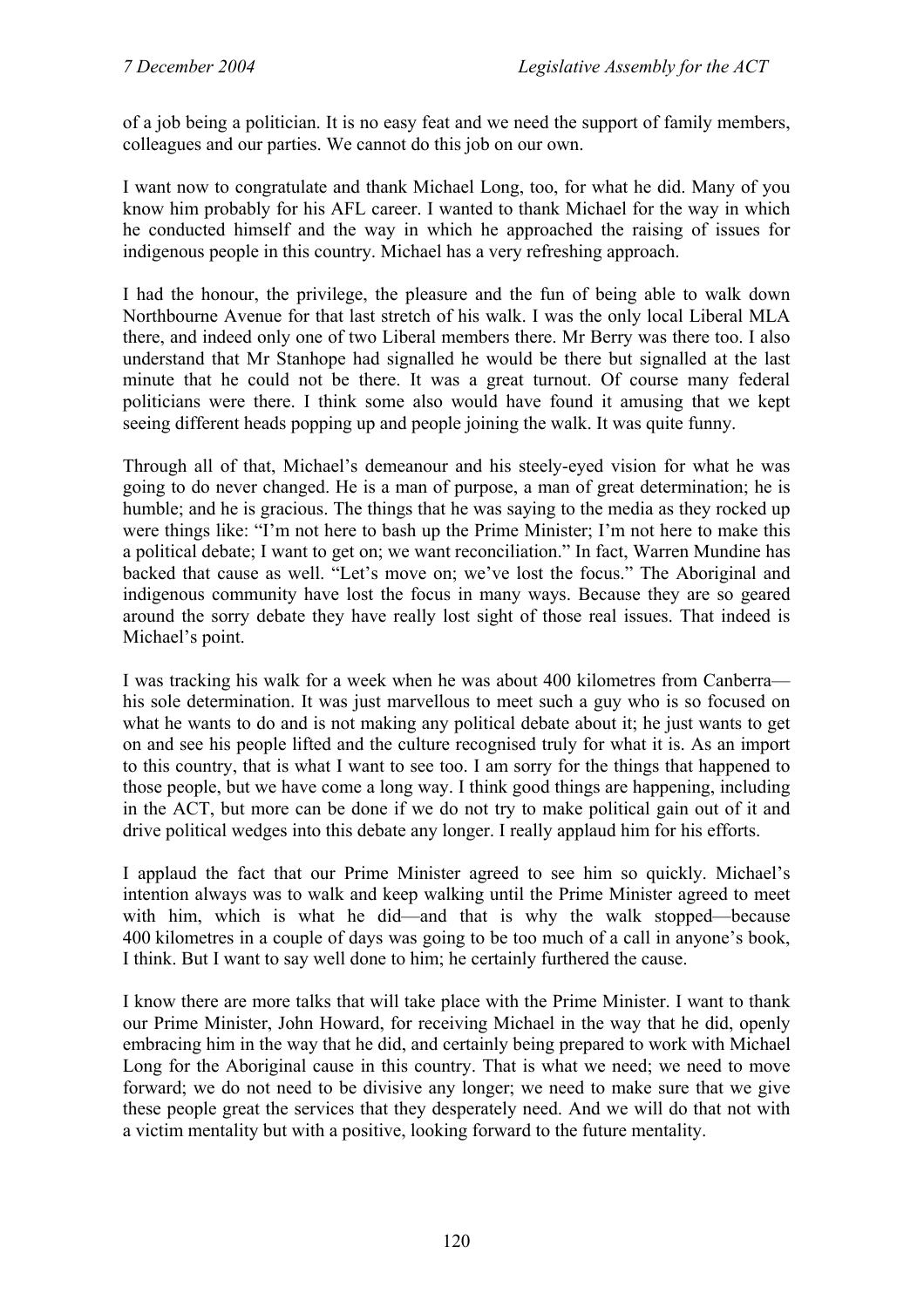#### **Ginninderra electorate Karinya House Members—pairs Australian engineering excellence awards**

**MRS DUNNE** (Brindabella) (6.01): Mr Speaker, I would like to place on the record my thanks to the people of Ginninderra for their support of my canvassing in the last election. I would also like to place on the record that it seems that one of the jinxes of the Hare-Clark system was broken in the last election. It was pointed out to me recently that, as a rule, the person who is elected fifth in a five-member electorate is usually bundled out at the next election. I am glad to say that that did not happen in my case. In fact, not only did I avoid the wooden spoon of being elected fifth but actually managed to move further up the pecking order, as it were. I am honoured; I feel privileged; and I thank the people of Ginninderra for returning me, in a sense, in a more auspicious position by being elected third out of the five members. I would also like to pay tribute to my family and those people who supported my candidacy because, as we all know, it is not a job that one person can do.

Seeing that Mr Seselja spoke about Karinya House, I do not need to, except to say that it is a fine organisation that provides excellent support to people in the community. I commend the work of Karinya House to members.

I did want to touch, Mr Speaker, on the issue of pairs in the Legislative Assembly. Pairs are, for the most part, a gentlemen's agreement that allows for the orderly running of a legislature, a parliament. It is a gentlemen's agreement basically between groupings to maintain voting ratios in the event of the absence of a member of parliament. In a very small place like this, pairs are very important indeed.

I want to place on the record that, despite the narrowness of the government's majority, we will not be going down the path of the Queensland opposition back in the late 1990s. At that stage the government held a very slim majority—I think they depended on the casting vote of the Speaker—and the opposition at that time really played pretty hard ball with the issue of pairs. As a result, on many occasions ministers were unable to attend important meetings like meetings of ministerial councils because, first of all, they could not get a pair and, if the pair was provided, they could not actually guarantee that the pair would be honoured.

I want to place on the record that the Liberal opposition will not be going down that path. We will continue to provide for the gentlemen's agreement about maintaining voting ratios and will always provide pairs in the case of illness of a member or close family member, for other personal needs that members may have and for ministers to attend ministerial councils and other related business, and their reasonable travel. Just because you are going to a ministerial council—I want to put on the record—you do not get an early pass to go shop in Sydney or Melbourne beforehand. There is often business before ministerial councils and we would allow for that, but it has to be reasonable.

Mr Speaker, there have been occasions when pairs have not been provided in the past, and some of these issues may not arise this time because of our bundying off at 6 o'clock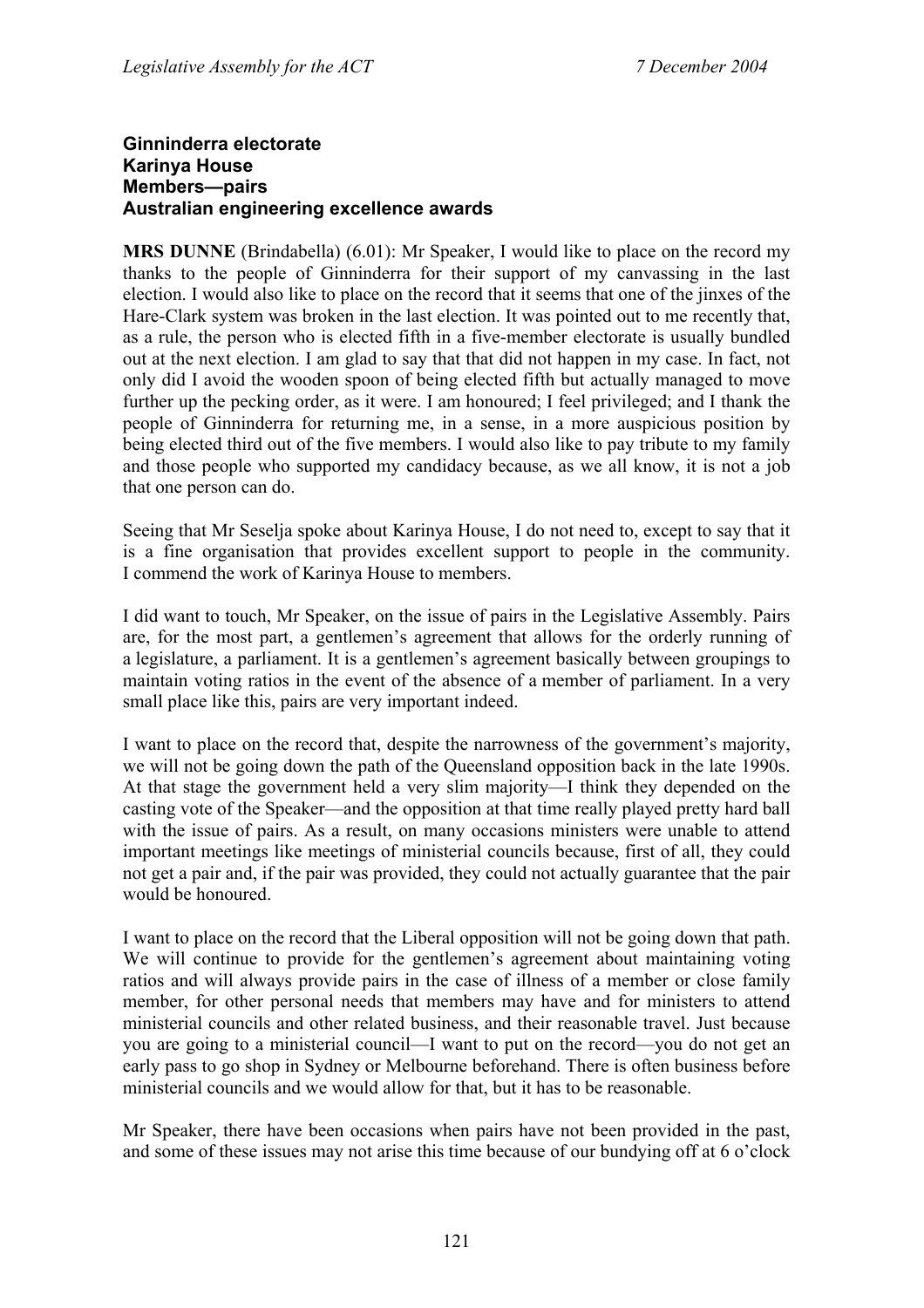or 6.30, for the most part. If members wish to attend functions, especially in the evening, they have to be crucial. If more than one member wants to go, we will not provide two pairs.

The opposition will not provide pairs unless we are given a satisfactory explanation. From time to time there are important reasons why the explanation needs to be kept confidential, but the opposition will not provide pairs if at least the whip is not acquainted with the reason for the pair. Sometimes it is important to keep that confidentiality, and we will maintain that confidentiality, but I would like to put on the record that we will, for the most part, observe the niceties of pairs and will not go down the path of the Labor opposition in Queensland in the late 1990s.

I would like also to commend those people who won awards at the Australian engineering excellence awards at Parliament House on 24 November. The ingenuity was to be commended.

#### **Ginninderra electorate Sailability Superannuation committee**

**MR STEFANIAK** (Ginninderra) (6.06): I mention three matters. Firstly, I, too, would like to place on record my appreciation to the voters of Ginninderra for returning me. I am particularly honoured to get a significantly increased vote, which is particularly pleasing given the nature of the recent election we had. I certainly pledge myself to continue to do my best to represent the interests of my constituency, regardless of how they voted or anything like that, in my role of local member.

One person I always admired greatly was the late Jim Fraser, who lived around the corner from us. Whilst we were of differing political persuasions, he, I always thought, was a consummate local member, as I indeed found former Senator Margaret Reid to be, too, observing her over the years. I think it is always important to do that for your electors, regardless of how they may have voted or whatever. I think that is a crucial part of our role here as members. So I place on record my thanks to the voters of Ginninderra and also, of course, other people, my family and all the other people who helped in my campaign in various ways. Without them, of course, it makes it impossible to get in, given the nature of our system.

On another point: might I congratulate Sailability. A number of members of this Assembly went to the Three Monkeys Race, which has been a regular event now for four years. But Sailability has been going for at least seven years, and it is good to see a very bipartisan approach emerging in this Assembly. I had the honour of being sports minister and getting them, I think, their initial number of boats, with a grant. I was pleased to see the current sports minister featuring in a newsletter they had about a very impressive trailer that is part of an ongoing program to assist.

Sailability was founded largely by the efforts of a number of dedicated individuals, led by Terry Peek who has done a magnificent job not only in Canberra but also throughout Australia. It enables people with various disabilities to sail in these modified, converted dinghies.